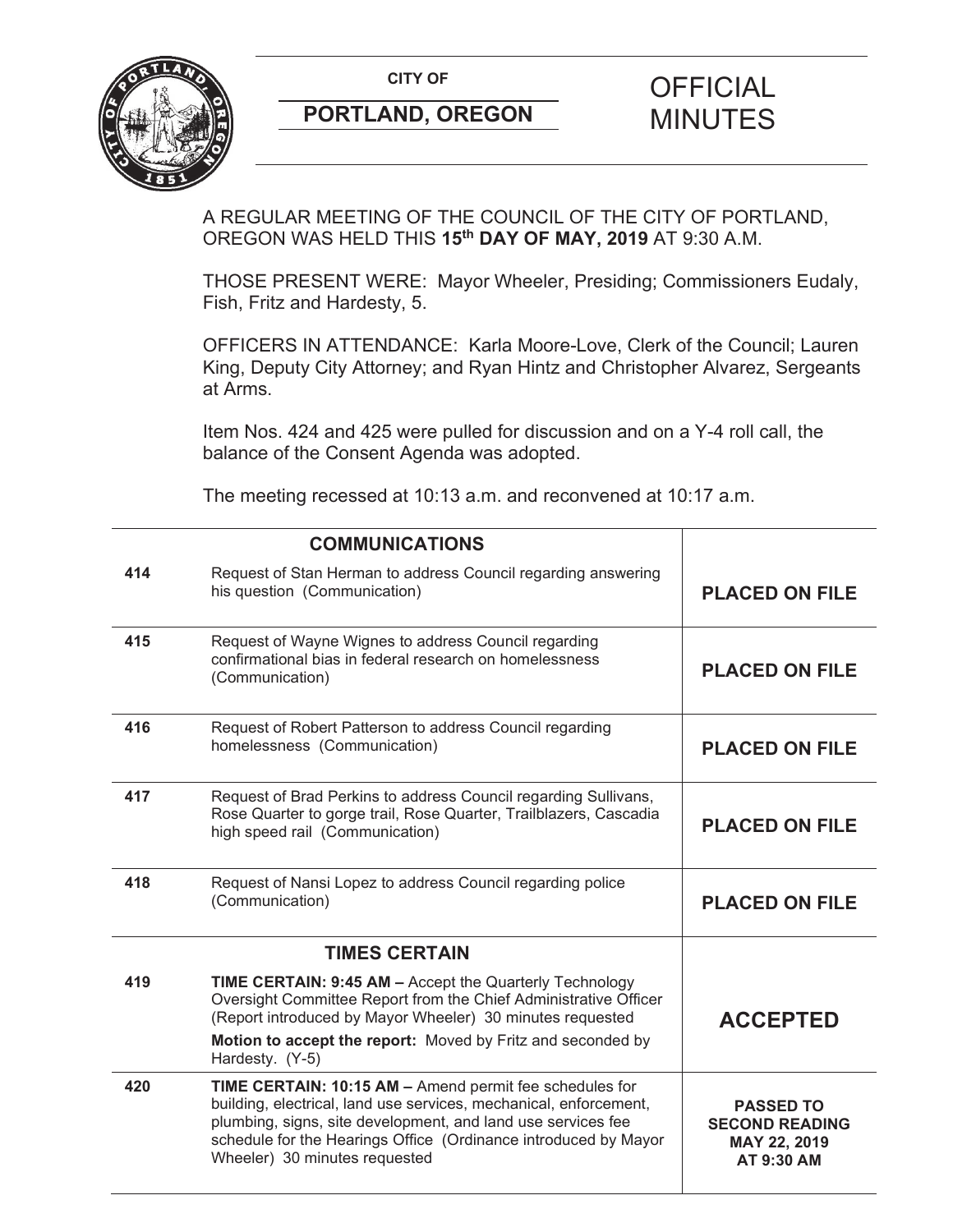| 421    | TIME CERTAIN: 10:45 AM - Appeal of Elliott Mantell against<br>Hearings Officer's decision of denial for a Conditional Use Review<br>for the Everett House Community Healing Center, in the former<br>homes at 2917 and 2927 NE Everett St and 2926 NE Flanders St<br>(Previous Agenda 375; Findings; Report introduced by Mayor<br>Wheeler; LU 18-190331 CU) 5 minutes requested | <b>FINDINGS</b><br><b>ADOPTED</b>                                       |
|--------|----------------------------------------------------------------------------------------------------------------------------------------------------------------------------------------------------------------------------------------------------------------------------------------------------------------------------------------------------------------------------------|-------------------------------------------------------------------------|
|        | Motion to grant the appeal, overturn the decisions of the<br>Hearings Officer and adopt the findings but change the date<br>on pages one and seven to reflect today's date, May 15th:<br>Moved by Wheeler and seconded by Fish. (Y-3 Eudaly, Fish,<br>Wheeler; N-2 Fritz, Hardesty. Motion carried.)                                                                             |                                                                         |
|        | <b>CONSENT AGENDA – NO DISCUSSION</b>                                                                                                                                                                                                                                                                                                                                            |                                                                         |
|        | <b>Mayor Ted Wheeler</b>                                                                                                                                                                                                                                                                                                                                                         |                                                                         |
|        | <b>Bureau of Planning &amp; Sustainability</b>                                                                                                                                                                                                                                                                                                                                   |                                                                         |
| $*422$ | Authorize grant agreement with the Center for Intercultural<br>Organizing for \$40,500 to fund engagement activities that support<br>the Southwest Corridor Inclusive Communities Project (Ordinance)<br>$(Y-4)$                                                                                                                                                                 | 189495                                                                  |
| 423    | Amend Intergovernmental Agreement with Metro to accept an<br>additional \$40,000 for administration of the Master Recycler<br>Program (Ordinance; amend Contract No. 30003529)                                                                                                                                                                                                   | <b>PASSED TO</b><br><b>SECOND READING</b><br>MAY 22, 2019<br>AT 9:30 AM |
|        | <b>Office of Management and Finance</b>                                                                                                                                                                                                                                                                                                                                          |                                                                         |
| $*424$ | Pay employment lawsuit of Gail Thompson-Ivory in the sum of<br>\$200,000 involving the Portland Bureau of Human Resources<br>(Ordinance)<br>$(Y-5)$                                                                                                                                                                                                                              | 189501                                                                  |
| $*425$ | Pay property damage claim of The Archdiocese of Portland in the<br>sum of \$19,316 involving Portland Bureau of Environmental<br>Services (Ordinance)<br>$(Y-5)$                                                                                                                                                                                                                 | 189502                                                                  |
|        | <b>Commissioner Nick Fish</b>                                                                                                                                                                                                                                                                                                                                                    |                                                                         |
|        | <b>Bureau of Environmental Services</b>                                                                                                                                                                                                                                                                                                                                          |                                                                         |
| *426   | Authorize the Bureau of Environmental Services to reimburse<br>property owner at 2634 NE Columbia Blvd for sewer user fees,<br>paid to the City, in the amount of \$4,203 (Ordinance)<br>$(Y-4)$                                                                                                                                                                                 | 189496                                                                  |
| 427    | Authorize an Intergovernmental Agreement with Clean Water<br>Services for construction of Woods Creek stormwater facilities for<br>an amount not to exceed \$73,325 (Ordinance)                                                                                                                                                                                                  | <b>PASSED TO</b><br><b>SECOND READING</b><br>MAY 22, 2019<br>AT 9:30 AM |
| 428    | Authorize the Director of the Bureau of Environmental Services to<br>formally adopt a Trail Master Plan for the Tryon Creek State<br>Natural Area to the Willamette River Greenway, and to work in<br>partnership with the City of Lake Oswego and Metro on the<br>implementation of the plan (Ordinance)                                                                        | <b>PASSED TO</b><br><b>SECOND READING</b><br>MAY 22, 2019<br>AT 9:30 AM |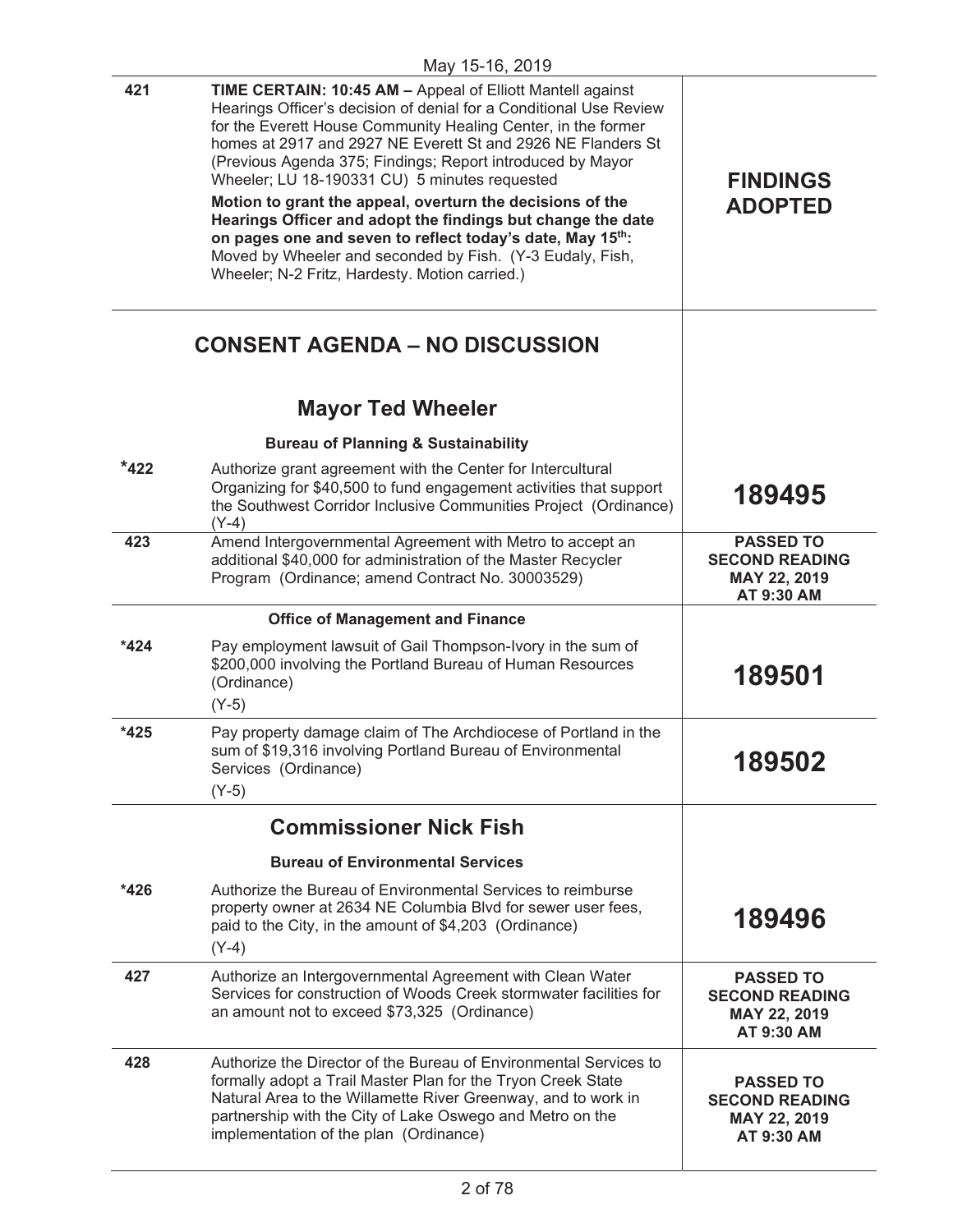| May 15-16, 2019 |                                                                                                                                                                                                                                                                                                                                                                                                                                                                                                                 |                                                                                             |
|-----------------|-----------------------------------------------------------------------------------------------------------------------------------------------------------------------------------------------------------------------------------------------------------------------------------------------------------------------------------------------------------------------------------------------------------------------------------------------------------------------------------------------------------------|---------------------------------------------------------------------------------------------|
| 429             | Amend various sections of the Public Improvements Code for<br>clarity, correction of references and consistency (Ordinance;<br>amend Code Chapters 17.14, 17.32, 17.34, 17.36, 17.37, and<br>17.39)                                                                                                                                                                                                                                                                                                             | <b>PASSED TO</b><br><b>SECOND READING</b><br>MAY 22, 2019<br>AT 9:30 AM                     |
|                 | <b>Commissioner Chloe Eudaly</b>                                                                                                                                                                                                                                                                                                                                                                                                                                                                                |                                                                                             |
|                 | <b>Bureau of Transportation</b>                                                                                                                                                                                                                                                                                                                                                                                                                                                                                 |                                                                                             |
| $*430$          | Authorize the Bureau of Transportation to execute temporary<br>easements with the Port of Portland and other entities as part of<br>the North Rivergate Freight Project (Ordinance)<br>$(Y-4)$                                                                                                                                                                                                                                                                                                                  | 189497                                                                                      |
|                 | <b>REGULAR AGENDA</b>                                                                                                                                                                                                                                                                                                                                                                                                                                                                                           |                                                                                             |
|                 | <b>Mayor Ted Wheeler</b>                                                                                                                                                                                                                                                                                                                                                                                                                                                                                        |                                                                                             |
|                 | <b>Bureau of Police</b>                                                                                                                                                                                                                                                                                                                                                                                                                                                                                         |                                                                                             |
| 431             | Amend an Intergovernmental Agreement with Multnomah County<br>in an amount not to exceed \$197,160 and extend funding through<br>March 31, 2020, for the Forensic Consultant contract expenses<br>related to the National Sexual Assault Kit Initiative Program<br>(Ordinance; amend Contract No. 30005612) 10 minutes requested                                                                                                                                                                                | <b>PASSED TO</b><br><b>SECOND READING</b><br><b>MAY 22, 2019</b><br><b>AT 9:30 AM</b>       |
| *432            | Extend contract with Central City Concern to provide treatment<br>services, transitional housing, and support services to chemically-<br>dependent, homeless adult chronic arrestees to June 30, 2022 and<br>increase the not to exceed amount by \$6,477,785 (Ordinance;<br>amend Contract No. 31000971) 20 minutes requested<br>Motion to add emergency clause because it is in the public<br>interest to finalize contract as soon as possible: Moved by<br>Fritz and seconded by Hardesty. (Y-5)<br>$(Y-5)$ | 189500<br><b>AS AMENDED</b>                                                                 |
| 433             | Authorize an agreement with Multnomah County to address youth<br>and gang violence in an amount not to exceed \$109,835 (Second<br>Reading Agenda 409)<br>(Y-4; N-1 Hardesty)                                                                                                                                                                                                                                                                                                                                   | 189498<br><b>AS AMENDED</b>                                                                 |
| 434             | Extend contract with Cascadia Behavioral Healthcare, Inc. to June<br>30, 2022 and increase the not to exceed amount to \$3,223,577 for<br>mental health clinician services (Second Reading Agenda 410;<br>amend Contract No. 30003831)<br>(Y-4; N-1 Hardesty)                                                                                                                                                                                                                                                   | 189499                                                                                      |
|                 | <b>Office of Management and Finance</b>                                                                                                                                                                                                                                                                                                                                                                                                                                                                         |                                                                                             |
| 435             | Authorize a contract for utility bill printing, mailing and presentment<br>for a term of five years for \$4.6 million (Procurement Report -<br>Project No. 122817) 10 minutes requested                                                                                                                                                                                                                                                                                                                         | <b>REFERRED TO</b><br><b>COMMISSIONER OF</b><br><b>FINANCE AND</b><br><b>ADMINISTRATION</b> |
|                 | <b>Commissioner Nick Fish</b>                                                                                                                                                                                                                                                                                                                                                                                                                                                                                   |                                                                                             |
|                 | <b>Bureau of Environmental Services</b>                                                                                                                                                                                                                                                                                                                                                                                                                                                                         |                                                                                             |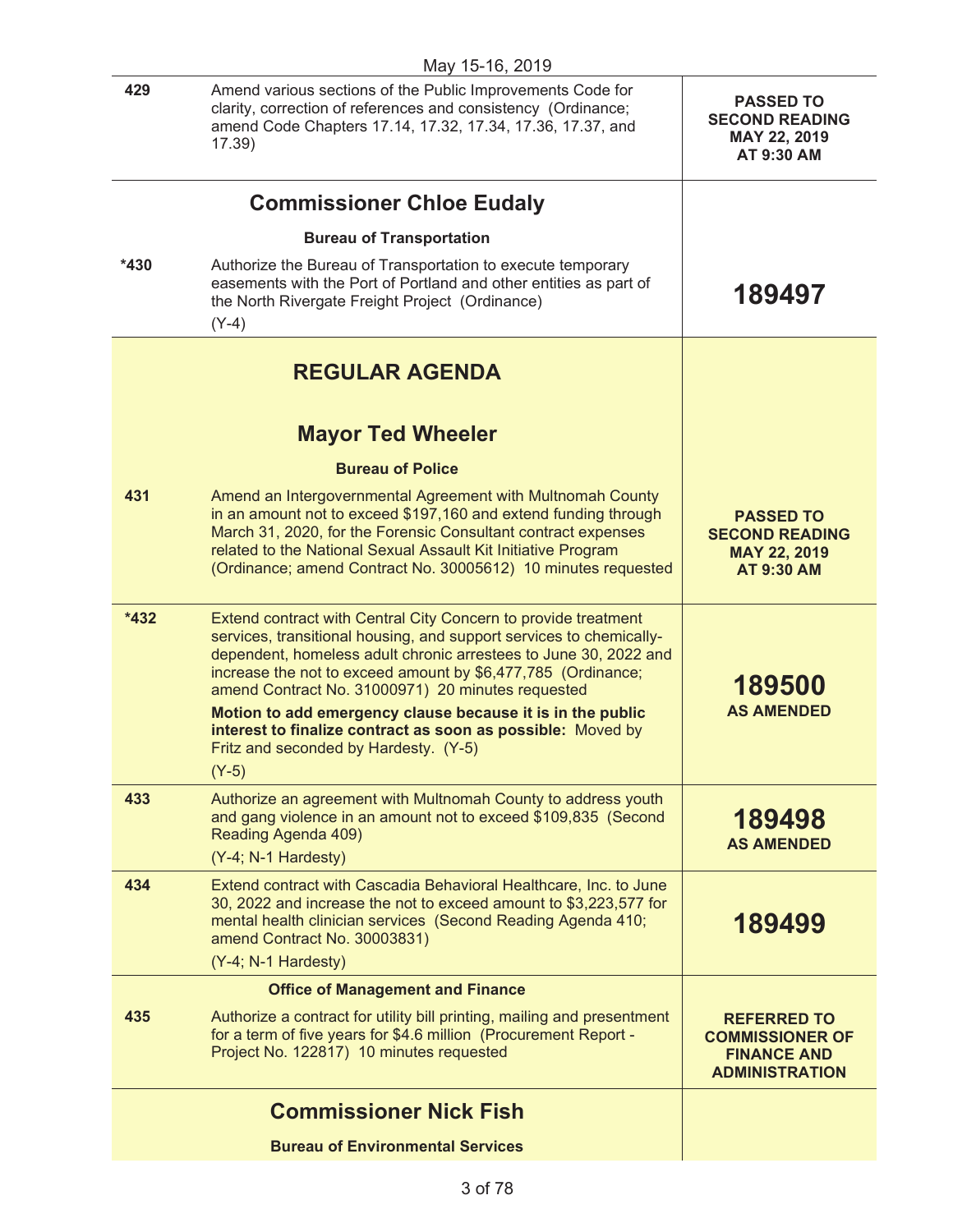**436** Amend contract with Brown and Caldwell, Inc. for professional engineering services for the Alder Pump Station Upgrade Project No. E10359, in the amount of \$85,000 (Ordinance; amend Contract No. 30003063) 10 minutes requested

**PASSED TO SECOND READING MAY 22, 2019 AT 9:30 AM** 

At 12:27 p.m., Council recessed.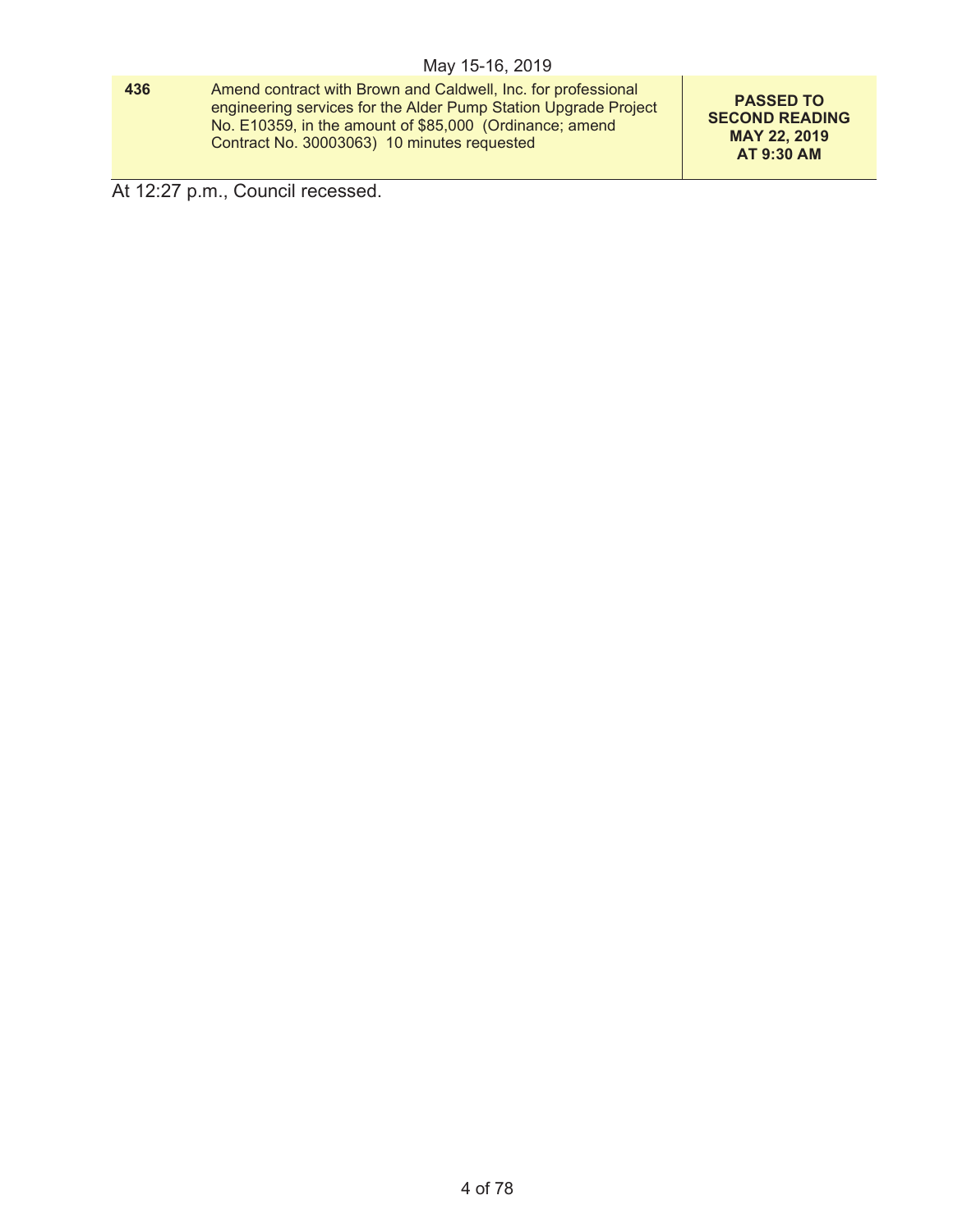A RECESSED MEETING OF THE COUNCIL OF THE CITY OF PORTLAND, OREGON WAS HELD THIS **15th DAY OF MAY, 2019** AT 2:00 P.M.

THOSE PRESENT WERE: Mayor Wheeler, Presiding; Commissioners Eudaly, Fish, Fritz and Hardesty, 5.

Commissioners Hardesty and Eudaly arrived at 2:02 p.m.

Commissioner Hardesty left at 4:00 p.m.

OFFICERS IN ATTENDANCE: Karla Moore-Love, Clerk of the Council; Lory Kraut, Senior Deputy City Attorney; and Christopher Alvarez and Ryan Hintz, Sergeants at Arms.

The meeting recessed at 2:51 p.m. and reconvened at 4:02 p.m.

| 437 | <b>TIME CERTAIN: 2:00 PM - Revise residential solid waste and</b><br>recycling collection rates and charges, effective July 1, 2019<br>(Ordinance introduced by Mayor Wheeler; amend Code Chapter<br>17.102) 2 hours requested for items 437 - 439 | <b>RESCHEDULED TO</b><br>MAY 22, 2019<br><b>AT 4:10 PM</b><br><b>TIME CERTAIN</b> |
|-----|----------------------------------------------------------------------------------------------------------------------------------------------------------------------------------------------------------------------------------------------------|-----------------------------------------------------------------------------------|
| 438 | Authorize the rates and charges for water and water-related<br>services beginning July 1, 2019 to June 30, 2020 and fix an<br>effective date (Ordinance introduced by Commissioner Fritz)                                                          | <b>PASSED TO</b><br><b>SECOND READING</b><br>MAY 22, 2019<br>AT 9:30 AM           |
| 439 | Revise sewer and stormwater rates, charges and fees in<br>accordance with the FY 2019-2020 Sewer User Rate Study<br>(Ordinance introduced by Commissioner Fish)                                                                                    | <b>PASSED TO</b><br><b>SECOND READING</b><br><b>MAY 22, 2019</b><br>AT 9:30 AM    |
| 440 | <b>TIME CERTAIN: 4:00 PM – Settlement with the U.S.</b><br>Environmental Protection Agency for certain Portland Harbor<br>Remedial Design Costs (Ordinance introduced by Mayor Wheeler<br>and Commissioner Fish) 30 minutes requested              | <b>PASSED TO</b><br><b>SECOND READING</b><br><b>MAY 22, 2019</b><br>AT 9:30 AM    |

At 4:35 p.m., Council recessed.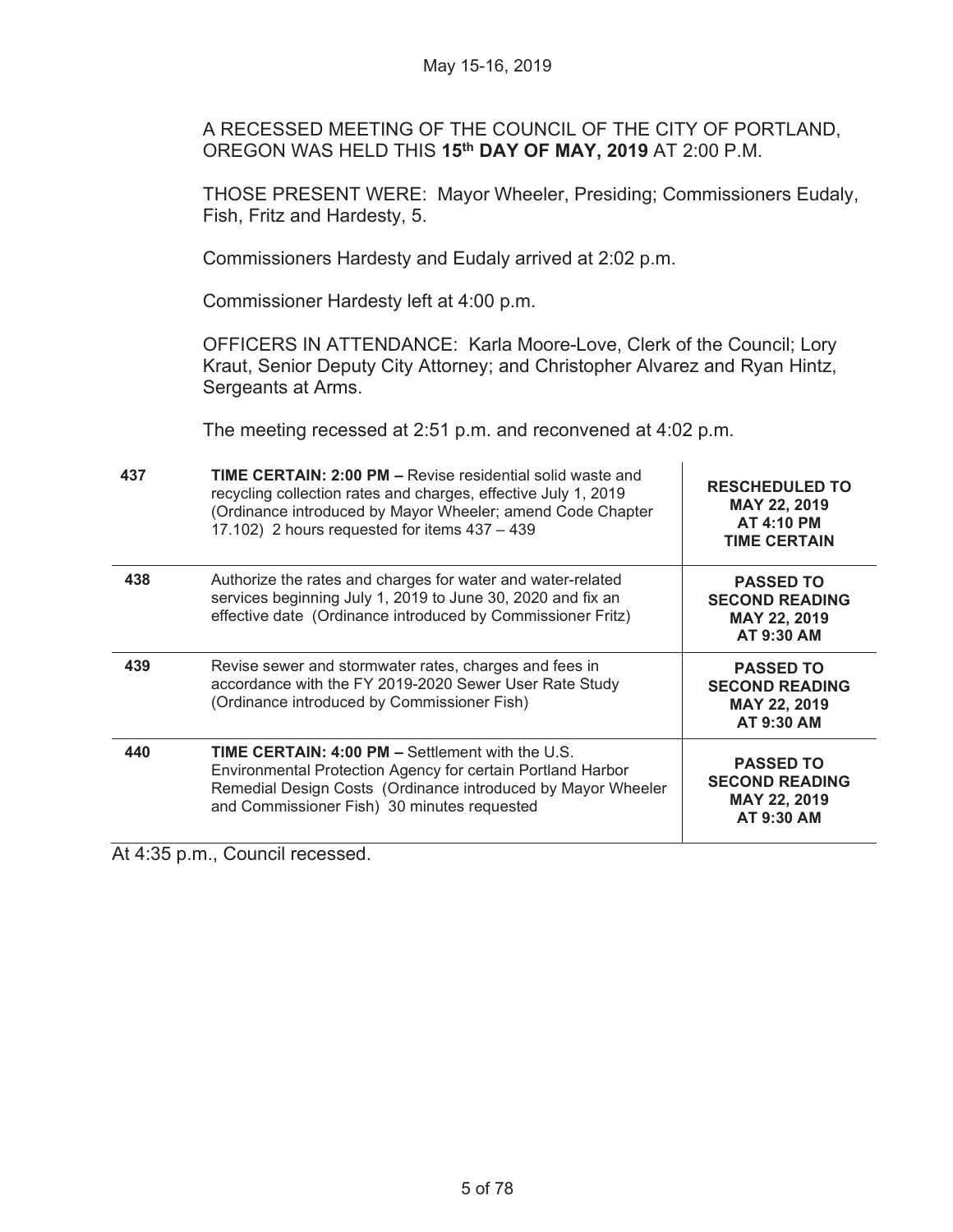A RECESSED MEETING OF THE COUNCIL OF THE CITY OF PORTLAND, OREGON WAS HELD THIS **16th DAY OF MAY, 2019** AT 2:00 P.M.

THOSE PRESENT WERE: Mayor Wheeler, Presiding; Commissioners Eudaly, Fritz and Hardesty, 4.

OFFICERS IN ATTENDANCE: Karla Moore-Love, Clerk of the Council; Molly Washington, Deputy City Attorney and Robert Taylor, Chief Deputy City Attorney at 3:00 p.m.; and Christopher Alvarez and Tania Kohlman, Sergeants at Arms.

The meeting recessed at 2:59 p.m. and reconvened at 3:08 p.m.

| 441 | TIME CERTAIN: 2:00 PM - Accept the Citywide Tree Planting<br>Strategy (Report introduced by Commissioner Fish) 1 hour<br>requested for items 441 - 443<br>Motion to accept the report: Moved by Hardesty and seconded<br>by Eudaly.<br>$(Y-4)$                                                                                                                                                                                                                                                                                                                                                                                                                                        | <b>ACCEPTED</b>                                                         |
|-----|---------------------------------------------------------------------------------------------------------------------------------------------------------------------------------------------------------------------------------------------------------------------------------------------------------------------------------------------------------------------------------------------------------------------------------------------------------------------------------------------------------------------------------------------------------------------------------------------------------------------------------------------------------------------------------------|-------------------------------------------------------------------------|
| 442 | Accept the 2018 Title 11 Trees Trust Funds report (Report<br>introduced by Commissioner Fish)<br>Motion to accept the report: Moved by Hardesty and seconded<br>by Eudaly.<br>$(Y-4)$                                                                                                                                                                                                                                                                                                                                                                                                                                                                                                 | <b>ACCEPTED</b>                                                         |
| 443 | Amend regulations for Tree Planting & Preservation Fund to<br>improve tree planting program outcomes (Ordinance introduced by<br>Commissioner Fish; amend Code Title 11)                                                                                                                                                                                                                                                                                                                                                                                                                                                                                                              | <b>PASSED TO</b><br><b>SECOND READING</b><br>MAY 22, 2019<br>AT 9:30 AM |
| 444 | TIME CERTAIN: 3:00 PM - Appeal of the Citizen Review<br>Committee against Portland Police Bureau's finding regarding<br>Independent Police Review/Internal Affairs case No. 2018-C-0001/<br>Appeal No. 2018-X-0003 (Previous Agenda 392; Report<br>introduced by Auditor Hull Caballero) 1 hour requested<br>Motion to reject Police Bureau finding of "not sustained" as<br>being supported by the evidence: Moved by Hardesty and<br>seconded by Eudaly. (Y-3 Hardesty, Eudaly, Fritz; N-1 Wheeler)<br>Motion to make "sustained" the Council's finding on the<br>allegation of retaliation: Moved by Hardesty and seconded by<br>Fritz. (Y-3 Hardesty, Eudaly, Fritz; N-1 Wheeler) | <b>FINDING</b><br><b>SUSTAINED</b>                                      |

At 3:24 p.m., Council adjourned.

**MARY HULL CABALLERO** 

Auditor of the City of Portland

By Karla Moore-Love Clerk of the Council

For a discussion of agenda items, please consult the following Closed Caption File.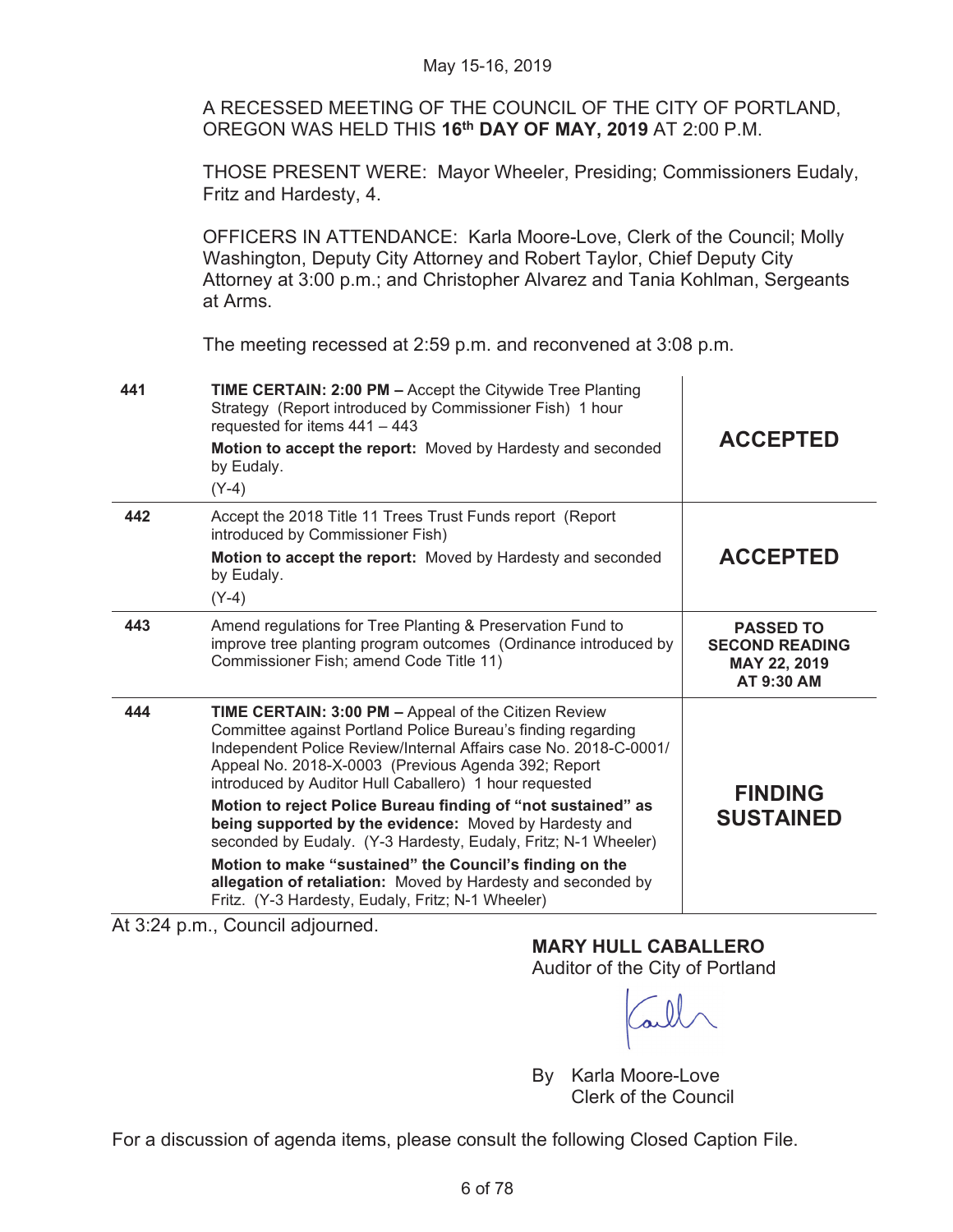# **This file was produced through the closed captioning process for the televised City Council broadcast and should not be considered a verbatim transcript. Key:** \*\*\*\*\* **means unidentified speaker.**

# **MAY 15, 2019 9:30 AM**

**Wheeler:** This is the may 15, 2019 session of the Portland city council. Good morning, Karla. Please call the roll.

**Fish: Hardesty:** Here. **Eudaly:** Here. **Fritz:** Here.

Wheeler: Here. Now we will hear from legal counsel.

**Lauren King, Senior Deputy City Attorney:** Good morning. Welcome to the Portland city council. The city council represents all Portlanders and meets to do the city's business. The presiding officer preserves order and decorum during the city council meetings so everyone can feel welcome, comfortable, respected and safe. To participate in the council meetings you may sign up in advance with the council clerk's office for communications to briefly speak about any subject. You may also sign up for public testimony and resolutions or the first readings of ordinances. Your testimony should address the matter being considered at the time. If it does not, you may be ruled out of order. When testifying, please state your name for the record. Your address is not necessary. Please disclose if you are a lobbyist. If you are representing an organization, please identify it. The presiding officer determines the length of testimony. Individuals generally have three minutes to testify unless otherwise stated. When you have 30 seconds left, a yellow light goes on, when your time is done, a red light goes on. If you are in the audience and would like to show your support for something said, please feel free to do a thumbs up. If you want to express that you do not support something, please feel free to do a thumbs down. Please remain seated in council chambers unless entering or exiting. If you are filming the proceedings, please do not use bright lights or disrupt the meeting. Disruptive conduct such as shouting or interrupting testimony or council deliberations will not be allowed. If there are disruptions, a warning will be given that further disruption may result in the person being ejected for the remainder of the meeting. After being ejected, a person who fails to leave the meeting is subject to arrest for trespass. Thank you for helping your fellow Portlanders feel welcome, comfortable, respected and safe.

**Wheeler:** Very good. Thanks. First up is communications. Karla.

# **Item 414**

**Wheeler:** I do not see mr. Herman here, but just so people know my office has reached out to him per what I said I would do last month, and we are taking care of that issue so that may explain why he's not here today. Next individual, please.

# **Item 415**

# **Wheeler:** Good morning.

**Wayne Wignes:** My name is wayne wignes. Beginning in the 1990s, the field of research on homelessness underwent a paradigm shift. We went from seeing the issue from a social and even cultural phenomenon to one that today is considered to be a clinical issue. Clinical means treatment, the results of treatment are tied to the place of treatment. While I don't disagree with this, it's a big leap to go from that to the catch phrases we find in policy discussions today such as homelessness is a housing issue, or we know what works. Housing first. Or these phrases intended to withstand scrutiny, housing would never have replaced clinical in the first phrase, and the second phrase would read more like, we know what works, for some, while leaving the rest out in the cold. But these phrases are not - these phrases are, in fact, more like ploys on group psychological for which researchers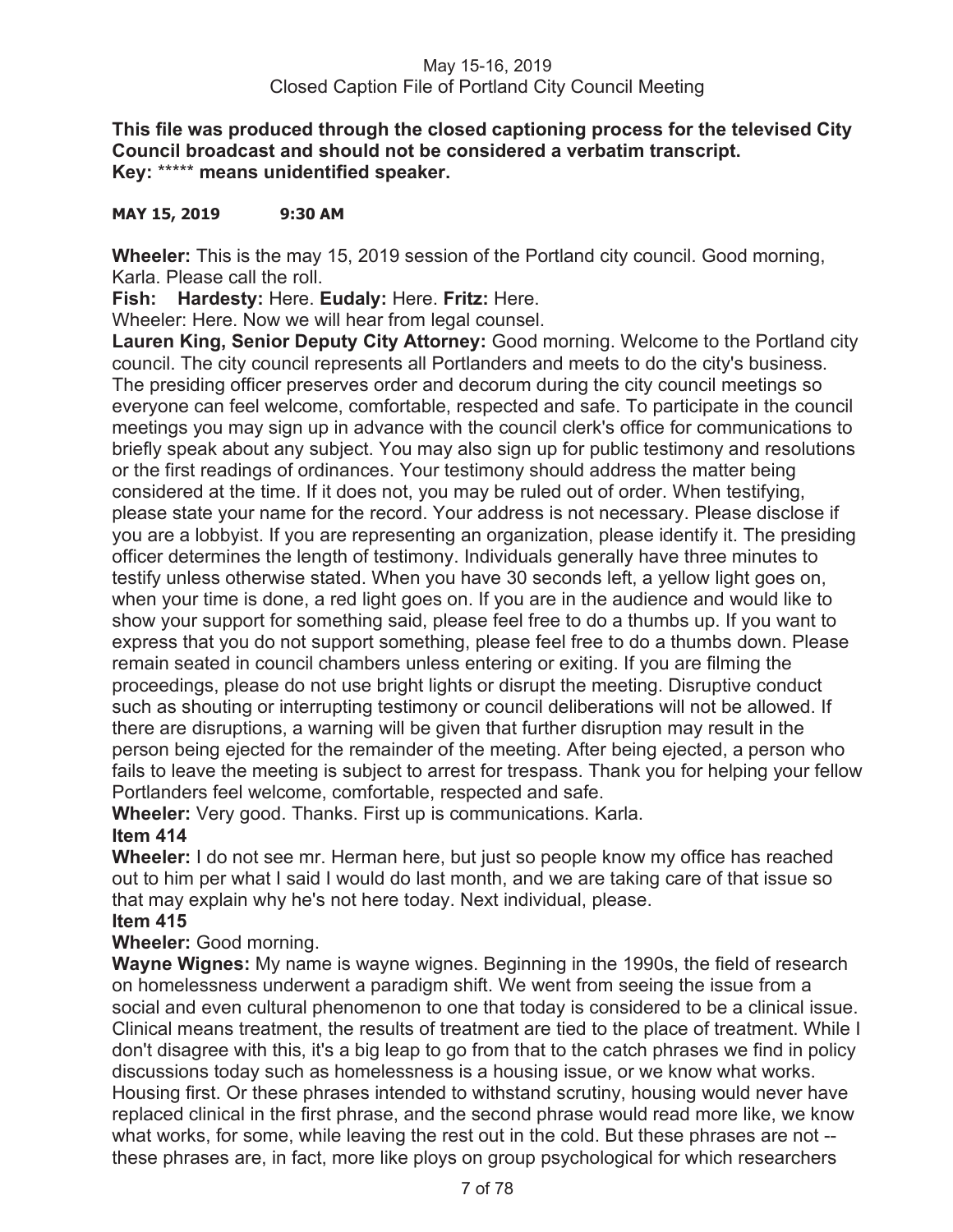have known for centuries that crowds can only hold simple concepts, and while they may be attenuated to say someone contradicting their own ideas, they care little for factual correctness. The scientific method these research reports are attempting to emulate relies on two parts. One, creative connections, and two, rigorous scrutiny of these connections. Without that the second part it's more like creative writing, not research. Real research is inherently open ended in the sense that the goal develops simultaneously with our understand, both the goal and the method do. Understanding is a real goal of research. Of real research, I should say. But the federal government has targets, not questions. And now they have taken to bullying agencies into compliance with their targets. Whereas the focus used to be on alleviating the suffering of everyone who is homeless, now agencies are pressured into literally scoring people on how helpless that they are, and then throwing all of our resources at a minority few, some of whom are not even homelessness for the first time. The problem with prevention strategies and with entertaining pipe dreams of solving homelessness by waning people on private housing is two-fold, one, we cannot afford to give everyone their own private unit. The literature is clear on this. The strategies we've adopted, they are not even intended to work for everybody, and two, we cannot predict who is going to become homelessness. The literature is clear on this as well. Neither of these things will improve so long as long as we persist with the false notion that homelessness is a housing issue. This was a notion that was just caused us to overlook potentially relevant social and cultural factors of causation. Homelessness is a clinical issue, not a private housing issue. We were never justified in jumping straight to saying that we should try to give everyone their very own private unit. At least when it comes at the expense of the majority. I have posted a detailed review of what has been a guiding federal, supposedly research-based policy directive on each of you council members' Facebook. Decriminalizing life without property is a more pressing issue, and the more realistic goal. Thank you.

**Wheeler:** Thank you.

#### **Item 416**

#### **Wheeler:** Good morning.

**Robert Patterson, Emerald Alley:** Good morning. I want to thank the council for having me here again. My name is robert patterson. I'm homeless, I am a homeless activist, and I'm the executive director of emerald alley. I recently signed for volunteer for senator elizabeth warren's campaign for my party's nomination largely on the basis of her \$100 billion plan to combat opioid addiction. I can't think of any plan from any party leader that will literally save the lives of tens of thousands of homeless. Yes, it is revolutionary, but I have spent too many nights laying beside a friend, wondering if they would ever wake up to accept anything less than revolutionary with regards to heroin and the homeless. You see, we homeless are generally a patient and peaceful lot. I dare say we've been lulled into a meek resignation by the indifference of political leaders. But I am new so being homeless and having untapped reserves about piss and vinegar, especially when it comes to the safety of homeless people. Mayor Wheeler, I am pleased to hear about your proposed mobile showers, but I believe that without sufficient attention to the risks that they pose an overdosed corpse will be found in one. Showers are needed, and more of them to be sure. What is revolutionary are safe injection facilities, which I hope this council will explore bringing into the Portland street. Such facilities would create a space for users to inject under the watchful eyes of a nurse, to test the purity of their drug, and to access clean needles and a safe place to dispose them. Safe injection facilities would save lives, decrease the spread of infectious disease, and promote moderation, and act as a portal to serve as recovery, employment, housing, and mental health. Furthermore, we know that naloxone saves lives as does the outstanding training in naloxone administration that outside in provides. What is lacking, however, is having naloxone nearby when it matters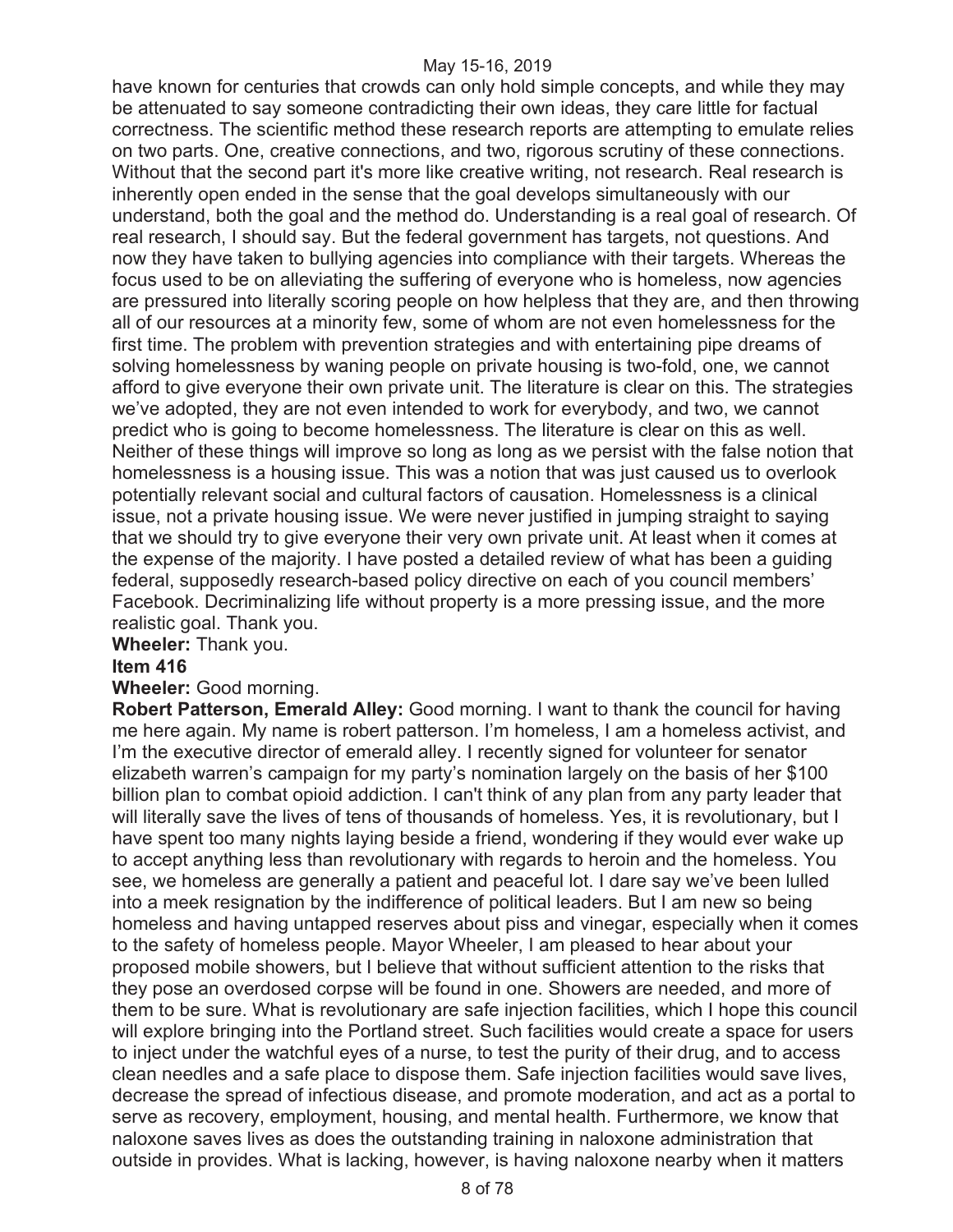the most, in the minutes following an overdose. Therefore, I hope that the council will work with regional leaders to equip every tri-met bus with the lifesaving medication and train every driver in its administration. It's an easy precaution to take and it will save lives. Commissioner hardesty, I heard you speak once of angels shepherding you through difficulties. Through your commitment to Portland street response, you're an angel to thousands of Portlanders in crisis. Thank you. \$500,000 is not nearly enough for the good work street response will perform, but we will get there. Most of you know me with regards to everyone counts, and the work that I have done to ensure that the homeless are counted accurately and fairly in next year's census. That work continues, and I will leave you with this reminder, Many of us homeless turn away from the census for the same reasons we turn away from government and from society, itself. There is a gnawing sense of loneliness that comes from one that is ostracized, and an aching otherness that leaves one lacking trust and with only spit and spite for one's tormenters. The traumas of the past bear a thick scar, indeed, but what is needed now is not just a tokenism of being counted for a decennial census, but rather, a constant mission of understanding us, of honoring us, of asking our forgiveness at your indifference, and of inviting our attendance to the national family and the american dream. Thank you.

**Wheeler:** Thank you.

**Hardesty:** Thank you Mr. Patterson. Mayor, may I?

**Wheeler:** Yes. Please Commissioner Hardesty.

**Hardesty:** Thank you so much for being here. I want to say the mayor deserves credit, as well, for the Portland street response since he did put a half million dollars into the budget –

**Patterson:** Thank you mayor.

**Hardesty:** To make that happen. And we are working cooperatively, our two offices to actually make sure that we can roll this out in a way that is very humane, and serves the purpose that we want, which is to make sure that nobody dies because they are asking for help. I had a question for you about whether or not you have spoken with Multnomah county commission about the safe injection sites. As you know, that's where the county health clinics are.

**Patterson:** I haven't, no, but it's a message that I am eager to take to them.

**Hardesty:** Yes, I think they would be very open. I know that the commissioners have been looking at how to make that possible. I think that you will find a very welcoming audience if you go and talk to the Multnomah county board of commissioners.

**Patterson:** Thank you.

**Hardesty:** You are welcome.

**Wheeler:** Next individual, please.

**Item 417** 

**Wheeler:** That's the list. Wow.

**Brad Perkins:** I will try to get it all. After last night's meeting, I don't know. Golden state. Okay. Thanks all for hearing me today. Portland wants to be a winner. Portlanders want to be a part of the progressive city that blazes a trail to fight climate change. People move here from all other parts of the united states for the great outdoors, weather, historic downtown, bikes to transit, pedestrian orientation, and environmental goals. The trail blazers, timbers, thorns, diamond baseball and citizens of Portland are ready to make an impact and help us become a first tier city but we lack the planning process to do so. Citizens have the design to discuss the big ideas and plan in small groups if given a chance by leaders. Just five months ago, the city adopted the massive comprehensive plan. It sets a general plan for growth but will need constant refinement. When there is a need to refine a part of the plan, residents and business people need to be involved as a task force, private team or community involvement committees to address and direct major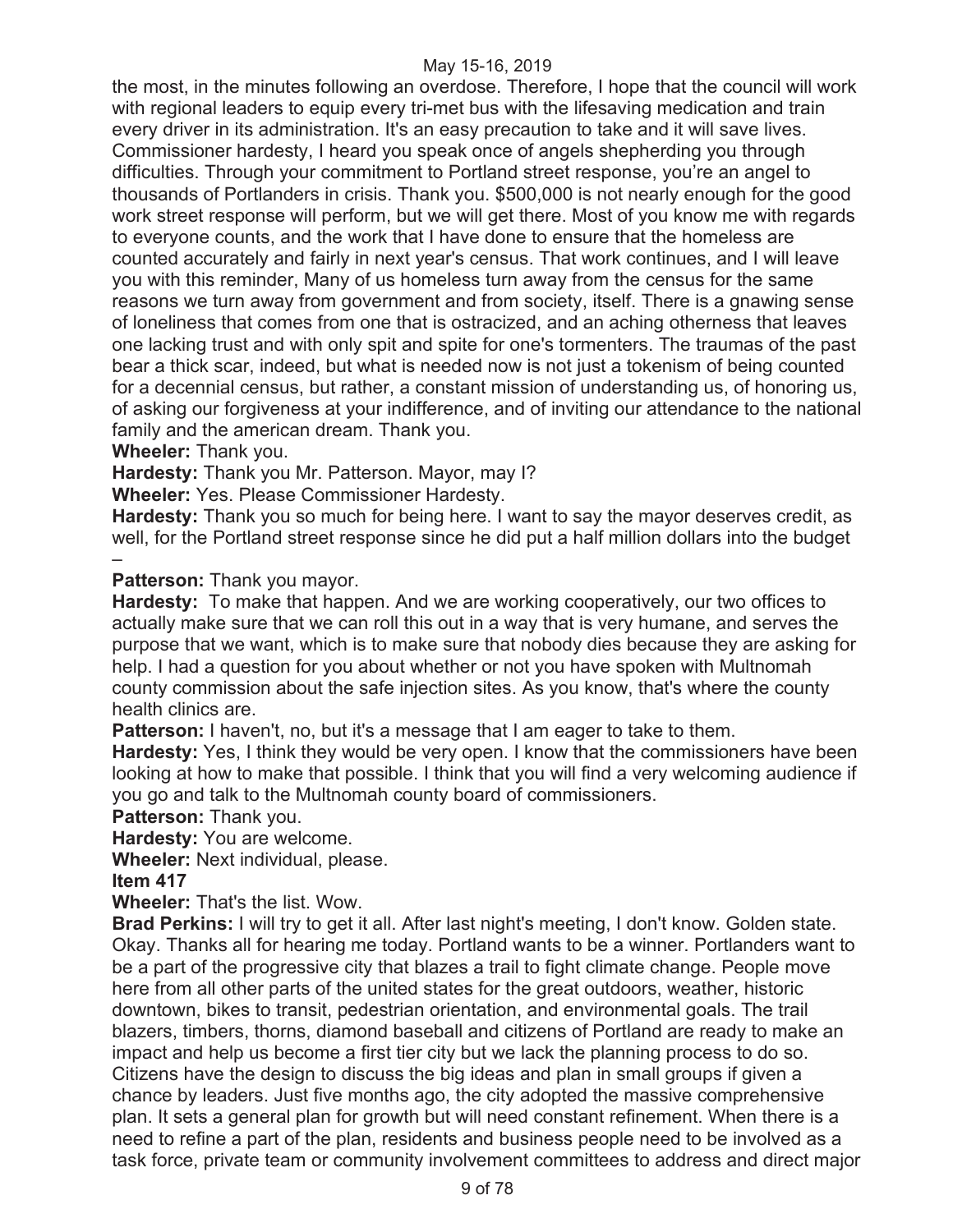transportation development projects. Hearings and open houses for a new bridge, greenways, freeway widening and rose quarter project is not community involvement. Samples are many. The propped sullivan's gulch ridge over i-84 head, only two open houses. A community involvement committee was never formed, so a viable connection to a future of Sullivan's gulch trail was never planned. Without a cic, it took a lot of pressure from the sole district business association to get pbot to listen to the black community before pbot made the right decision to make ne 11th avenue the least destructive community greenway. The green loop is marching along by city development department heads without neighborhood and business association support nor does it have a cic. Odot's i-5 r 2 lane widening project has an environmental assessment that only fools would accept. It needs an environmental impact statement study and cic to review the results. I appreciate that commissioners eudaly and hardesty are in support of this smarter planning approach to through this half billion dollars disaster in the hood. Lastly, and most importantly, we need to expand the albina vision Group with the rose quarter area stakeholders, who will study the district between mlk boulevard and the willamette river and i-84 to russell avenue. This expanded group in the city need not be shy about including its plans with the new rose quarter transportation hub and a cascadia high-speed rail space with Willamette greenway and rose quarter to gorge trail corridors. Teamwork makes for a winning trail blazer team. Just as Portland can be a winning city in its inclusive planning efforts only if the city passes the ball to its citizens to play as equals on the team. I just want to draw in how much is being done over at the post office on the other side of the river. What we are asking is fair, fair planning effort on our side, the east side, so I appreciate the time.

**Hardesty:** Thank you.

**Wheeler:** Thank you. I am just wanted also to let you know, mr. Perkins, that the proposed budget has \$75,000 in it for the albina vision to help further that public process. Just so you know.

**Perkins:** If we could expand the group, that's the main goal in the area.

**Wheeler:** Very good.

**Perkins:** Thank you very much for that

**Wheeler:** Thank you, sir. You bet. One last person, Karla.

**Item 418** 

**Wheeler:** Good morning.

**Nansi Lopez:** Thank you mayor ted Wheeler and council members for you time today and hearing my concerns. Today I am here to talk about my son's future, Ivan, a soon to be graduating senior from Lincoln high school who is here In the back with me. Ivan is a smart kid and learner in his circle of friends and a sweetheart amongst any adult that knows him. He's part of various cultural club such as brothers of color and mecha at lincoln high school. He will be taking a gap year in august and travel the world and visit impoverished countries to do volunteer work and will come back to enroll in a four-year university. I've educated my son on how to respond when it comes to contact with police because I personally have seen who fills our jails and prison in the tri county area, state, and federal levels people of color. As a person of color I've lived in predominantly white neighborhoods. I introduced my son to neighbors so they avoid calling the police if in case they ever saw him walking home at night from practice. He's not allowed to walk at night unless I am aware of that and it's relatively a short walk. At the early age of 12, I taught Ivan about rape culture because it was an age that girls are now a focus, and I wanted him to understand his responsibility as a male. It's always been my mission to make sure my son grows up to be a man with a great heart, integrity, humility, intension and great purpose so that he could one day be a great citizen of any community he chooses to be a part of. Ivan is my greatest pride and joy and he's my only child and rock. I am a single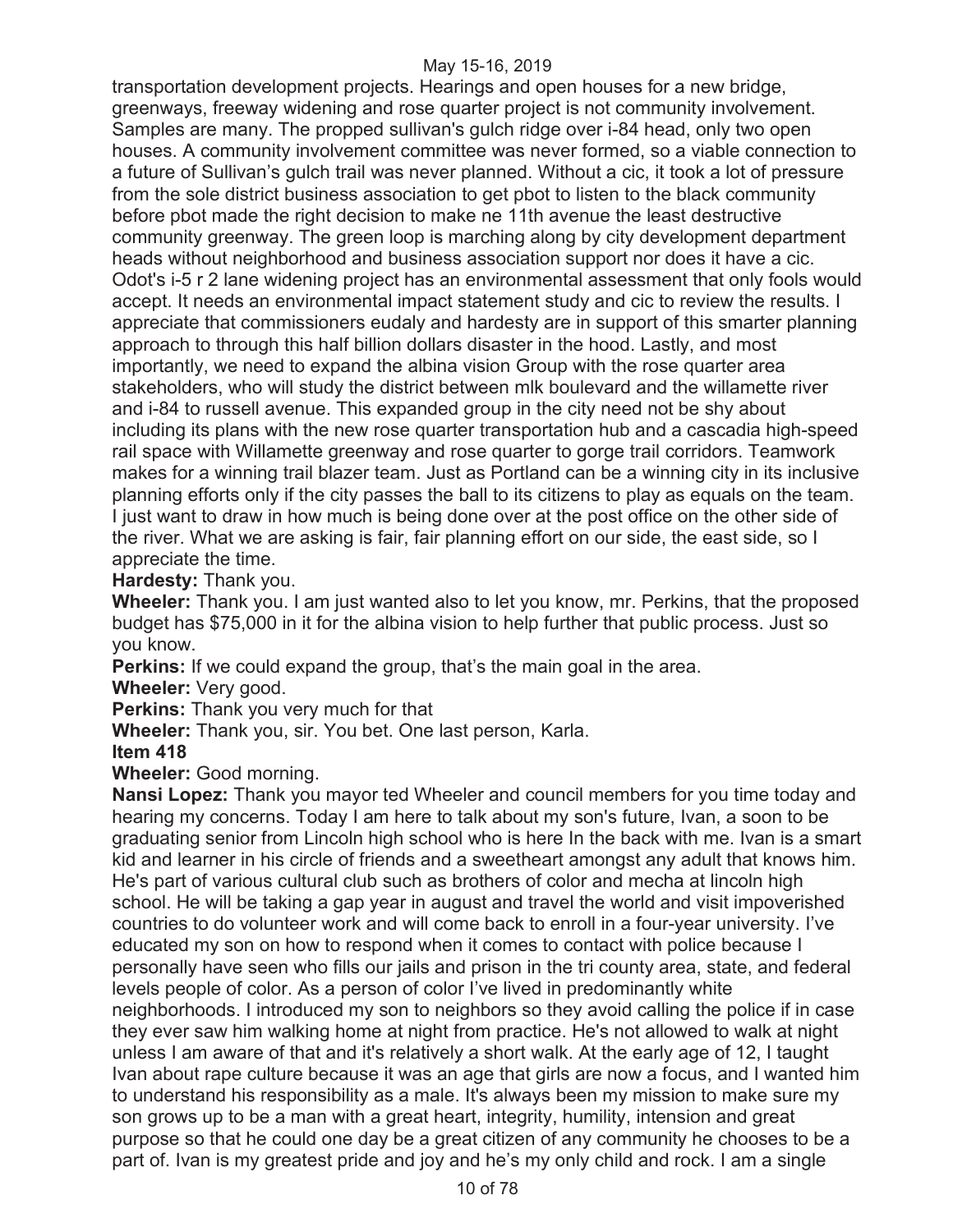mother with an education in the criminal justice field and have worked for or with entities such as the Washington county juvenile department, Multnomah county juvenile, Portland police bureau and various nonprofits, so you can understand why in addition to having great parents, I've learned to be a loving, responsible, strong, and knowledgeable parent so that I could only equip my son for life, but to be a pillar of great strength in his personal life and the lives he comes in contact with. On april  $2<sup>nd</sup>$  at 4:51, my son was pulled over while I was the passenger of the scene. He was pulled over allegedly for speeding. As soon as the officer approached the vehicle, he was -- he said why were you going so damn fast? The voice was very condescending and disgusted at my best description. He asked for my son's driver's license while ivan reached to the back seat for his black school backpack and pulled out his wallet and proceeded to get his license to give to the officer in the moment. I didn't think about this interaction, and in the process I will explain this piece in latter. The officer then came back with a ticket in hand. In this moment I decided to educate the police officer about the communities of color report as most of the jobs in Multnomah and Washington county I have done have focused on. I explained the fear of ivan, who was very scared and anxious and stressed about the situation, I'm going to skip a bit. The officer chose to, instead tell me that he had no -- that I had no knowledge of his personal experience, and that I had no idea about the reverse racism he experienced as a white male in the quote/unquote south side. This further frustrated me. I'm going to run out of time. I just want to let you guys know about that, and I am just asking for support in regards to my son.

**Hardesty:** Excuse me, mayor.

**Wheeler:** Commissioner Hardesty.

**Hardesty:** I would love to hear the rest of her statement, if that's okay with the council? **Wheeler:** Without objection.

**Lopez:** Okay. Okay. In this moment, I decided to educate the officers about what communities of color report as most of my jobs in both Washington and Multnomah have focused on. We can best, on how we can best serve our communities of color. I explained the fears of ivan, who was very scared and anxious and stressed about the situation. I took a moment to address his approach and how it, in these moments, that a situation can turn highly brutal, especially with the person of color and the overwhelming bad statistic Portland police bureau has against its communities of color. The officer, instead, chose to tell me that I had no knowledge of his personal experience and I had no idea of the reverse racism he experienced as a white male in the quote/unquote south side. This further frustrated me as a white police officer with much privilege than my whole family together could ever have or my entire Community as a whole could ever have to use quote/unquote reverse racism. As a way to understand how my son could possibly feel in this situation. Later I realized that after ivan was anxiety ridden, for a week he could not drive. We had to talk to the school officials about the situation. We decided to be proactive and figure out ways to support our quote/unquote adult school children. Our students need to know how to have -- how to live their lives around the Portland police bureau and they need to learn how to have better interactions with our children of color, that is the Portland police bureau. I am an Oregon taxpayer and a resident of Portland, and I am appalled that my taxpayer money has yet to see Portland police bureau be fully trained on diversity, equity, and inclusion. The city's plan and initiatives of equity are failing our communities of color. This could have been a learning opportunity for both of these men, especially for my son. Instead it became a moment of distress, sadness, disappointment, prejudice, misunderstanding, and an oppressive matter. I later pulled a report, and the officer used my statements to benefit his report quote, "pulled his wallet from his backpack and back seat with no issues", is a subjective statement. He had no knowledge what my son suffers from, that my son suffers from anxiety and he was highly stressed. Our communities are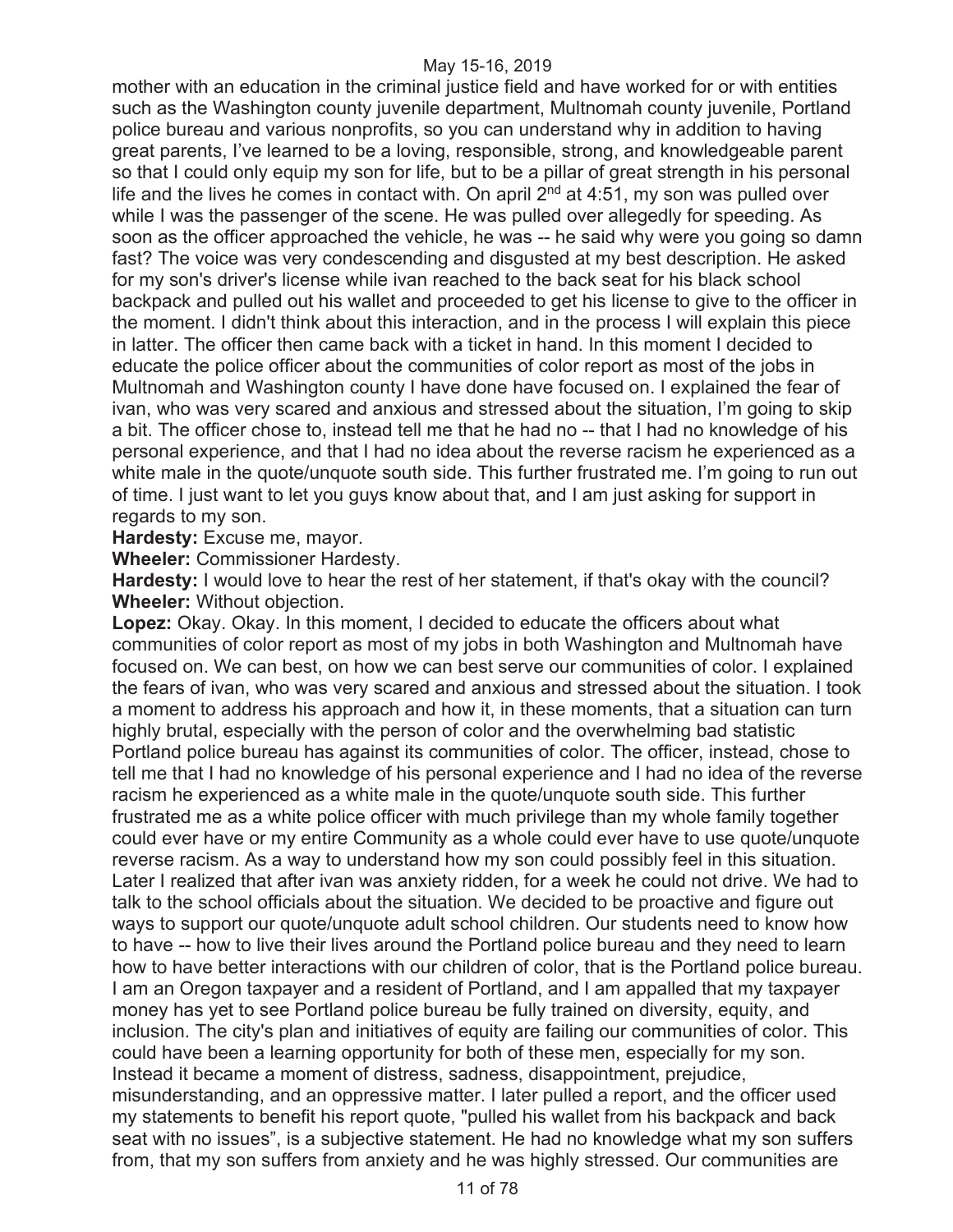currently under attack locally and nationally under the current administration. What I hope for is that Portland police bureau continues to improve training, culture competency, and inter-personal communication and changing the ways the city responds to these types of police contacts, that could either be a moment of learning and opposed to the common theme of stories that make newspaper headlines and stories for the tv. I will commit to working with Portland schools and pps on how we can best support adult youth that are still in high school to avoid their future trajectory to a grave, instead of the bright future the students regardless of color deserve. I have contacted an attorney so that my son could understand the situation and his rights, and he is scheduled for a ride along meeting with the police lieutenant and a police officer. A to-do list that most, if not all, most white families don't feel the need to do. It's time and money, but for me and him I will do anything. I also plea that if he can please have his ticket dismissed before we go to trial because he has chosen to go to trial. My son deserves an opportunity to learn to avoid further issues in the criminal justice and yet become another statistic. I ask that you please protect my son, ivan sanchez, and not apologize in the future for laying him six feet under because you have failed to continuously hold the Portland police bureau for their shortcomings as it pertains to our communities of color. We are under attack and we need your Protection. Thank you very much for your time.

**Wheeler:** Commissioner hardesty.

**Hardesty:** Thank you, mayor. I just want to say I am so sorry that happened to your son. I want to ask you, do you have the officer's name? Please don't tell me. Just yes or no, and if you have the name, I would love for you to come to my office and leave that information so you do know the officer's name?

**Lopez:** Yes.

**Hardesty:** Excellent. Is your son here?

**Lopez:** He is.

**Hardesty:** Please have him stand up.

**Lopez:** Ivan?

**Hardesty:** Thank you for being here. I apologize for what happened to you. All young people should feel safe in our community. Thank you, ma'am.

**Lopez:** Thank you.

**Wheeler:** So I appreciate the last part of your statement because my suggestion was going to be since you definitely feel aggrieved based on the facts that you presented, it would be appropriate, and I know that the chief would have a particular interest in this issue. We have, in fact, gone through extensive retooling the training that's required for our police officers, that includes implicit bias training, de-escalation training, restorative justice training, so they are most certainly making that effort. I am hearing from your perspective that you feel that that is not succeeded. That has failed. So my recommendation was going to be how could we facilitate communication between you or better yet your son and the officer to better understand what happened. It sounds like there may have been some misunderstanding both ways here, and I would like to see that resolved, and it sounds like you have taken that affirmative step to do that. I am very appreciative of that. Thank you. Thank you for coming. Commissioner hardesty.

**Hardesty:** Mayor, I just want to say that there is a power in balance when a 17-year-old child is stopped by a police officer, so I just can't imagine there being a wrong on both sides. I think it's really important that we acknowledge that there is a total power imbalance, and that no young person should be so fearful that they are going to lose their life when they get stopped.

**Wheeler:** Commissioner hardesty, I'm not going to sit here and dispute the testimony that we have had because I don't know what happened. I was not there, so I take her at her word that what she has provided was accurate and so my recommendation was going to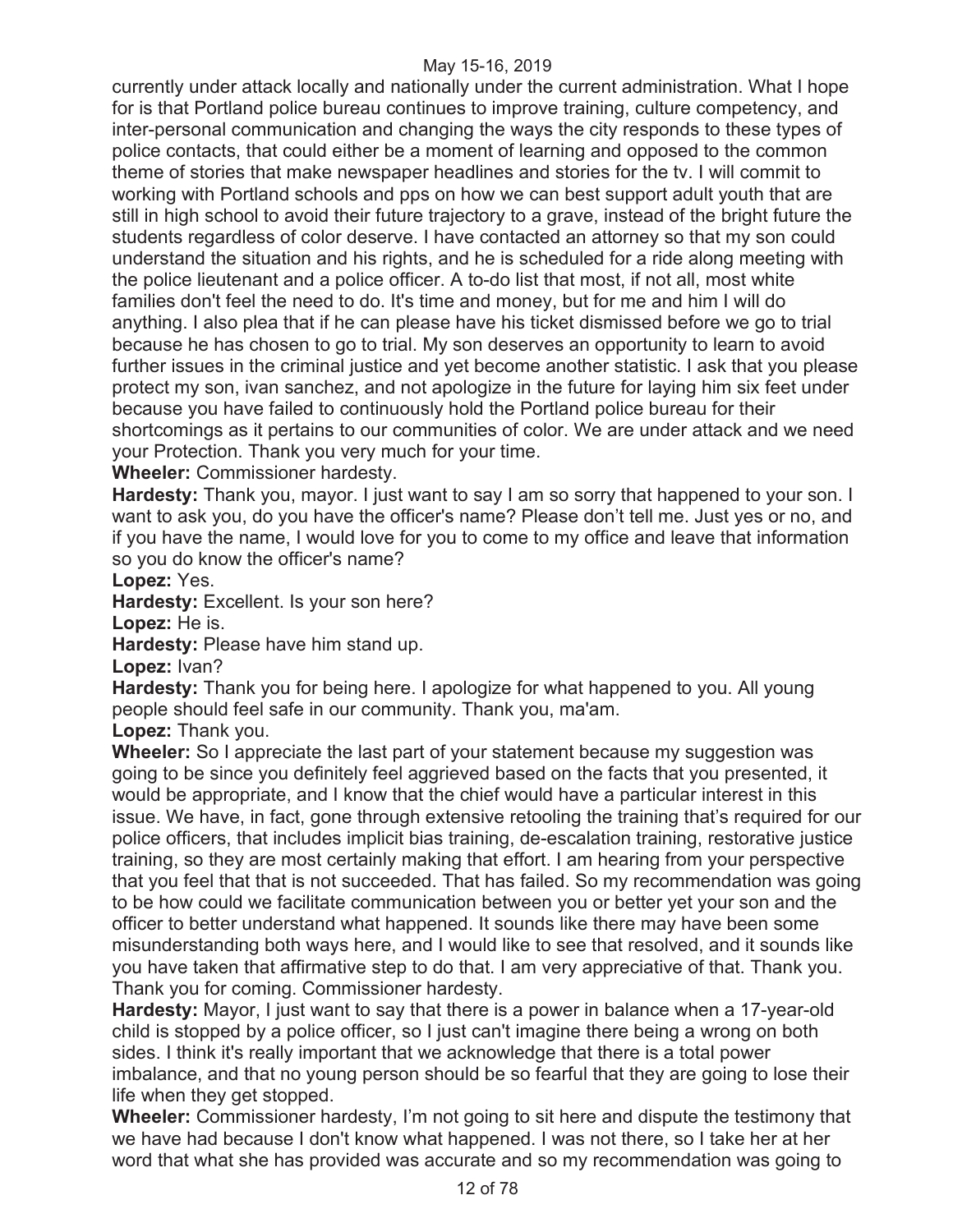be that we work to facilitate a meeting so that we can ascertain whether there is a misunderstanding. You don't have to agree with me. That's all right.

**Lopez:** I would ask, if there is any way that anyone could give me the names of who I could contact for that because in regards to what I, my testimony, I work in the Washington county area, so I contacted individuals that I feel comfortable to have a sit-down with my son. I did not contact anybody at the Portland police bureau because I did not feel comfortable.

**Wheeler:** You do not have to. We have the independence police review commission through the auditor's office and ombudsman program, which is located on the third floor of this building. They are independent from the police bureau. If you feel more comfortable going in that direction, that certainly is an option that's available to you. **Lopez:** Thank you very much.

**Hardesty:** I will give you my card so that you can contact my office, and we will help you walk through that process.

**Lopez:** Thank you so much.

**Wheeler:** Commissioner Fritz.

**Fritz:** Ms. Lopez, thank you for taking the time to come in today. Thank you Mr. Lopez for coming in too and thank you for being a really good mom and for helping us all to understand that there are many things that each of us can do to help fix this situation, and the council is very much wanting to fix it, so thank you for telling us what happened and the steps that you are taking as a parent. I just really appreciate your work in the community and with your son.

**Lopez:** Thank you very much. I appreciate that.

**Wheeler:** Thank you for being here. Appreciate it. And that completes our communications. Have any items been pulled off the consent agenda, Karla?

**Moore-Love:** Yes, we have two items. Item 424 and 425.

**Wheeler:** Very good. Could we please call the roll on the remainder of the consent agenda?

**Fish:** Aye. **Hardesty: Fritz:** Aye. **Eudaly:** Aye.

**Wheeler:** Aye. I would like to make a note of one item that we had supported on this consent agenda because it's come up a couple times this week. For the past -- with regard to item 422, this is a grant agreement for the center for inter-cultural organizing for \$40,500. For the past two years, the bureau of planning and sustainability has resourced unite Oregon and other community-based organizations in the southwest corridor to engage low income renters, transit riders, immigrants, and refugees and people of color in the planning process for the light rail project and affordable housing strategy. Their engagement activities were critical to ensuring that the community's priorities for antidisplacement policies and investments, and the results of these activities were included in the southwest corridor equitable housing strategy, which was adopted both by this city council and the tigard city council last year. Now, the bureau of planning and sustainability, the Portland housing bureau, and prosper Portland are in the early stages of implementing that anti-displacement strategy. They are committed to continuing to build relationships with those communities most impacted by light rail, and the ongoing station planning that's taking place in that area. Preventing displacement of vulnerable populations starts with an early commitment to engaging those groups in the early decision-making process. So, this grant will allow unite Oregon to develop a deeper relationship with the community through the bureau of planning and sustainability's west Portland town center planning process. It's also going to help unite bring historically marginalized communities into the center of the planning process and identify their priorities for building up a healthy, connected town center without displacement. Commissioner Fritz.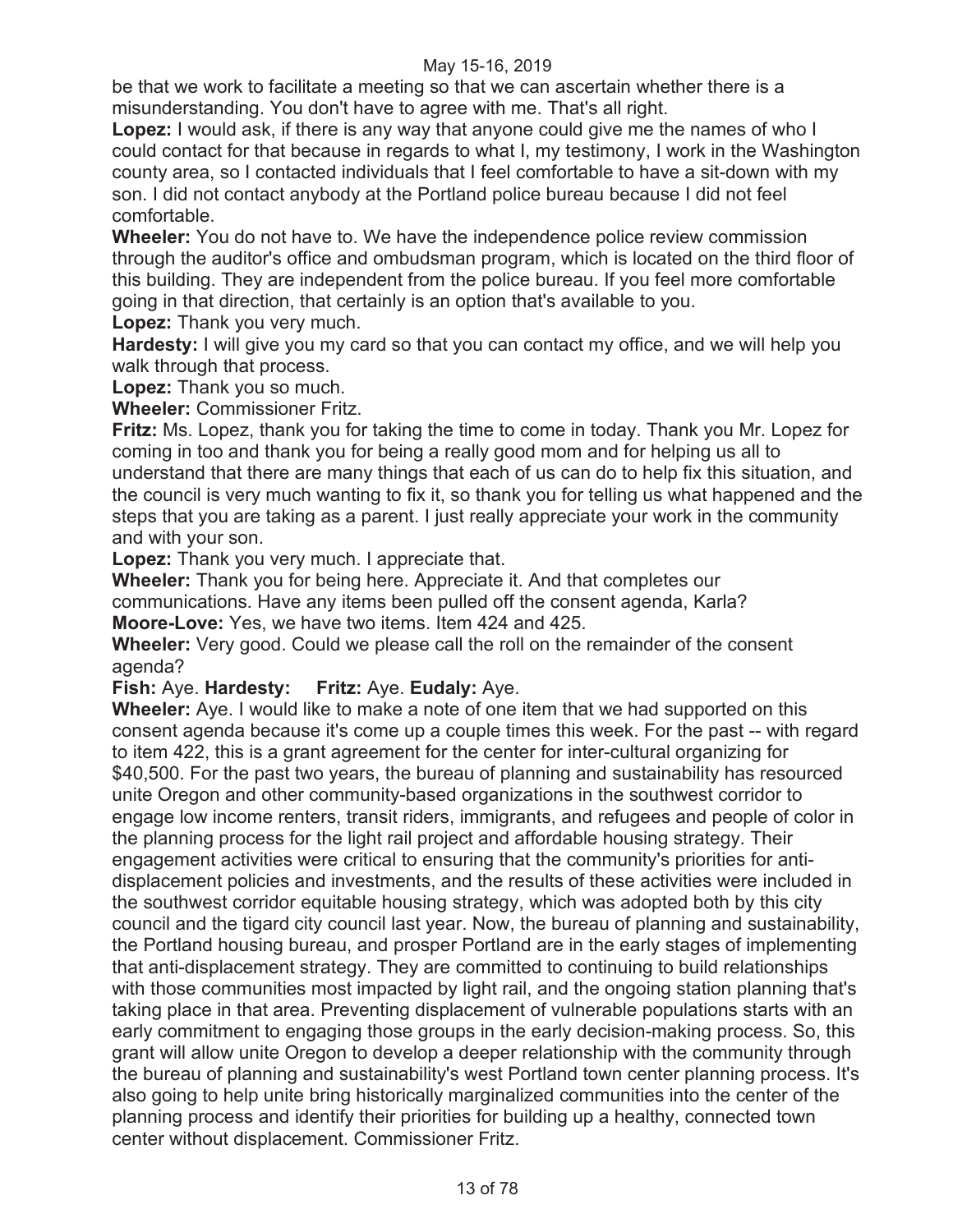**Fritz:** I am glad you raised this one. I was just wondering why are we using the old name in the ordinance rather than the new and if you don't know you can get back to me, later. **Wheeler:** I honestly don't know the answer to that question.

**Fritz:** I just thought that was interesting.

**Wheeler:** That caught my attention, as well. Very good, we will move on then to the first time certain item number 419.

# **Item 419**

**Wheeler:** Colleagues, the technology oversight committee provides citizen oversight on significant city technology projects especially those deemed to have high risk or high cost for the purpose of increased accountable and transparency. The independent five-member committee reports on a quarterly basis on projects under its oversight to the chief administrative officer who then forwards these reports to us here at the council. The quarterly reports include information from each project's external quality assurance consultant and the technology oversight committee's assessment of the project's status. I am now going to turn this over to heather hafer. She is the senior management analyst from the office of management and finance for a presentation on the report that's before us today. Thank you for being here.

**Heather Hafer, Office of Management and Finance:** Thank you very much. Good morning, mayor and commissioners. It is our pleasure to be here today. As mayor Wheeler mentioned, I am heather hafer. I'm joined today by two people, one familiar face, jeff baer, the director of the bureau of technology services, and a new guest to my left is jimmy godard, one of our newer toc members who was appointed by commissioner eudaly, and commissioner eudaly, I want to thank you because jimmy has been a fantastic addition to the team, and I am thrilled to be sitting next to him here today. Toc members that are not present here today are dyanna garcia for commissioner Fritz, victoria trapp, who represents commissioner hardesty, wilf pinfold, appointed by mayor wheeler, and Leland knell is our newest member of the toc, appointed by commissioner Fish. As the mayor Wheeler mentioned, toc advises the chief administrative officer tom rinehart -- we are here to present that information given to him for the time of january-march, 2019. During this time the toc monitored one project, and that's the Portland online permitting system, or pops, which you are all familiar with. Toc is overseeing the Portland Oregon website replacement project, and the integrated tax system project, but did not rate these projects for the quarter. Toc also is now actively monitoring the open and accountable elections program, but did not rate it for the first time until april, so we will be reporting on that at our next update. So with that, I am absolutely delighted to turn this over to my new friend jimmy, and jimmy.

**Jimmy Godard, Technology Oversight Committee:** Thank you heather. Good morning, mayor wheeler. My name is jimmy godard and I was appointed by commissioner eudaly to represent her office at the technology oversight committee. Along with my colleagues on the toc meet monthly to review this technology project, and we are pleased and delighted to see the progress being made on the Portland permitting online -- Portland online permitting system, also known as pops. We would like to acknowledge the work the team is putting into this, and understand this is a major lift, but we are confident in the ability to deliver this project. As a matter of fact, yesterday I talked to a business owner on 82<sup>nd</sup> who did not know I was part of the toc and she shared with me some great comments about the inspector app, as she had an inspector visiting her location. So, we also have great feedback from on the street about this effort. We are also looking forward to overseeing the integrated tax system project, which is another complex technology project, and I will yield to jeff for additional information.

**Jeff Baer:** Thank you, jimmy. And thank you, mayor wheeler and members of the city council. I want to provide a few more focused comments related to the Portland online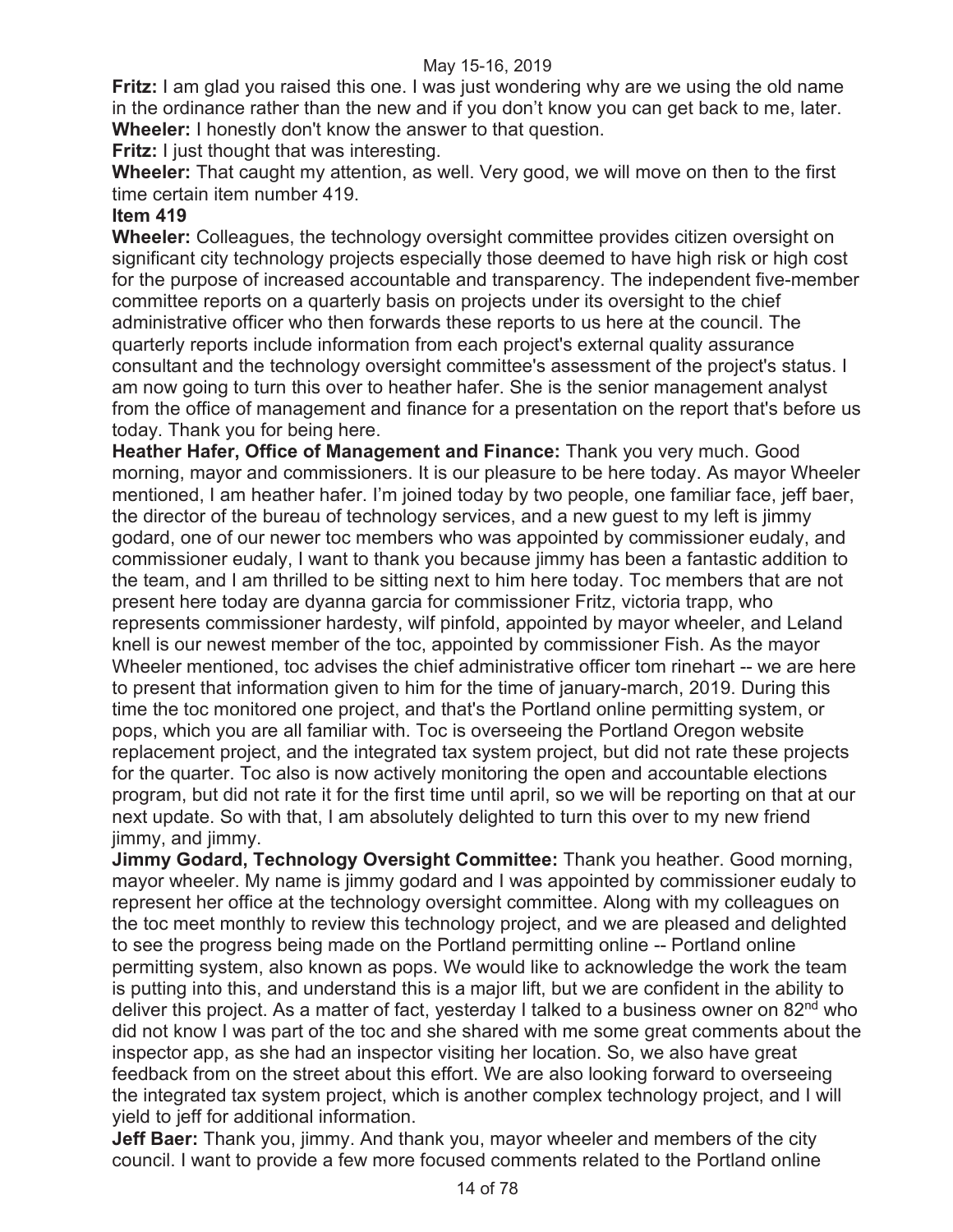permitting system. As you can see, it continues to trend in the -- show in the report that it's trending in the solid yellow, yellow green, or yellow green categories so we've got a lot more green than we have had before. We have had a substantial amount of work to complete, and, but all indicators in these categories are showing positive progress. Two of the six work streams have been launched since we had the program moving forward. That includes the development hub, pdx and also the electronic plans, and actually, bds is receiving very positive reviews by the development community for these two features, and they are getting requests to expand the functionality, which we will continue to work on moving forward. Also the pops team has been hosting a number of different town halls and open houses to provide project updates and very focused questions about the system in the different features and what's to be expected once we go live. Overall, the pops team is making very good progress towards our go-live date later this year in november. Also the toc members received an overview of the integrated tax system for our it's as it's known, which will be another project that will be coming up underneath the toc purview shortly, and our next quarterly report will also include the QA assessment on the open accountable elections project. We recently brought on case and associates as the QA consultant. It might be a name familiar with the council – mr. clifford smith has been working directly with director motay and the project team and he will be providing his qa assessment this coming Monday at our toc meeting. So with that, I am glad to pause and answer any questions on any of the projects we have under the review.

**Wheeler:** Commissioner hardesty/ Oh, sorry. It looks good. We are happy to see yellow and green. And we are happy not to see red.

**Hafer:** So are we.

**Wheeler:** Thank you. We appreciate this report and will see you next quarter. Thank you. **Fritz:** I move to accept the report.

**Wheeler:** I will accept a motion.

**Fritz:** So moved.

**Eudaly:** Second.

**Wheeler:** We have a motion from commissioner Fritz, a second from commissioner hardesty. Any further discussion, please call the roll. We've lost Karla.

**Fritz:** We can just call it ourselves. Ilaughter

**Wheeler:** She's finally had enough of us [laughter]. Here she is. We're just calling the roll on the report for 419, please, Karla.

**Fish:** Aye. **Hardesty:** Aye. **Eudaly:** Aye.

**Fritz:** Thank you to the toc members, not only for your work but being here today. Aye. **Wheeler:** So, this was not necessarily the most exciting report today, and I am grateful for that, heather and to your entire team. The work you do is critically important, and we appreciate the fact that you are there taking a good, hard look at the work that we are doing so that, frankly, we don't have to because we don't have the bandwidth to dive into the details the way that you do, so I am very grateful for your service, and I am grateful for the work you do to make sure that things are staying on track. I vote Aye. The report is accepted, we will see you next quarter. Thank you. Next item, Karla. We can't quite go to 420. Let's please go to a second reading item 433.

#### **Item 433**

**Wheeler:** This is a second reading. A non-emergency ordinance, and we have had a presentation, and taken testimony. Please call the roll.

# **Fish:** Aye. **Hardesty:** No. **Eudaly:** Aye. **Fritz:** Aye.

**Wheeler:** This is a position in collaboration involving the office of youth violence prevention. The police bureau and Multnomah county. This is a collaboration that results from the local public safety coordinating commission's local public safety recommendation. Support of this organization is support for the Portland police bureau and Multnomah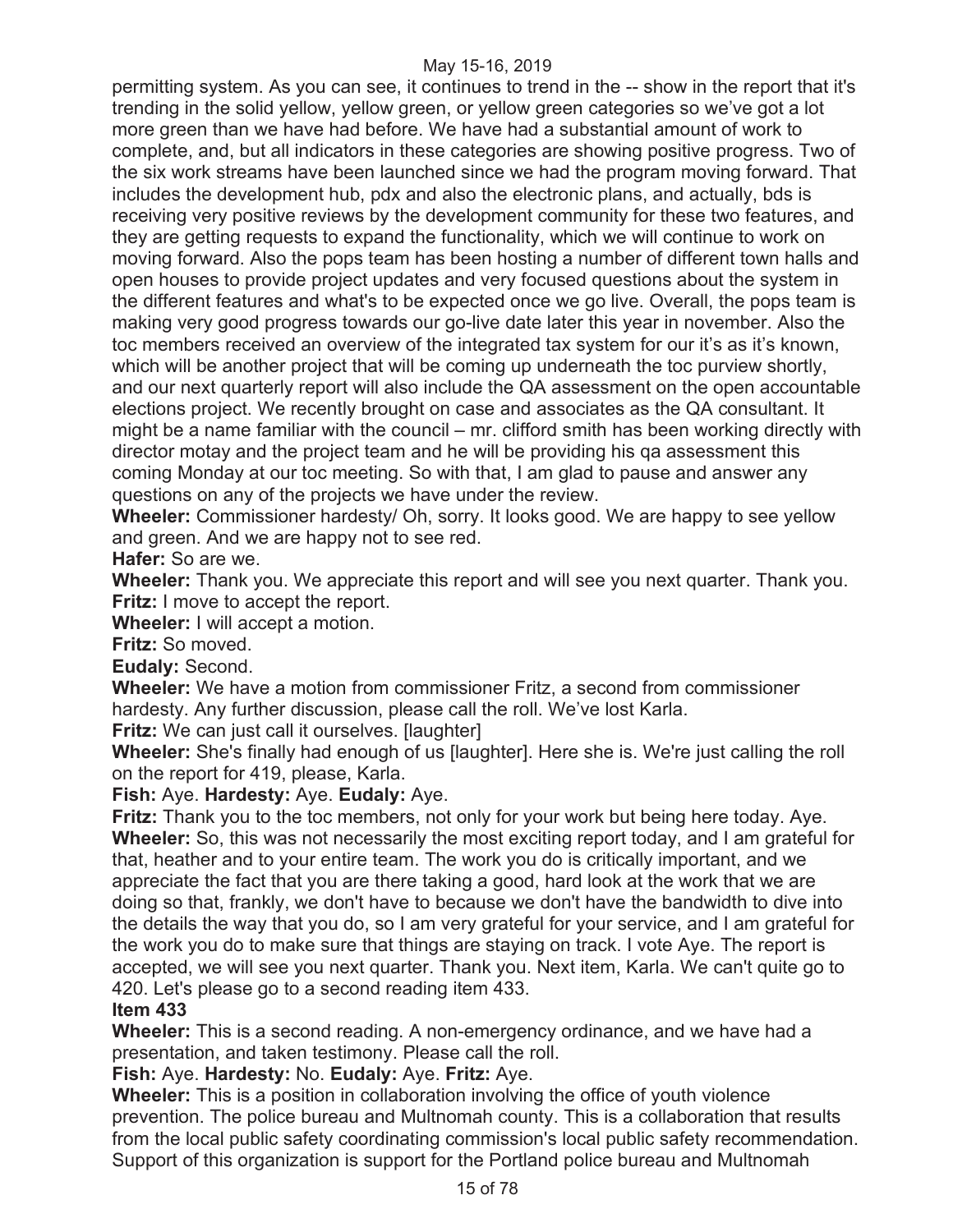county splitting the cost of the position in the office of youth violence prevention. The purpose of the position is to implement, monitor and provide ongoing evaluation of all aspects of the plan under the guidance of the lpscc youth and gang subcommittee steering committee. The coordinator position will offer sustained enhancements and coordination of multi-disciplinary and data driven strategies across the spectrum of prevention and re-entry programming resulting in the achievement of better outcomes for youth, their families, and their community. The key here is data collection and transparency. I support this position in addition because it leverages strong partnerships emphasizing prevention and intervention rather than after the fact incarceration. The work done provides resources and coordination to address the destructive behavior patterns before they become more problematic. This is an excellent example of working together and finding solutions that result in stronger and safer communities. I voted Aye. [gavel pounded] The ordinance is adopted. Let's go to another second reading, item 434, please.

# **Item 434**

**Wheeler:** Colleagues, this is also a second reading. There's been a prior presentation and public testimony on this item. Any further discussion? Karla, please call the roll. **Fish:** Mayor, my understanding is that the next time this goes out to bid, there will be an rfp in 2022. With that understanding, I vote Aye.

**Hardesty:** My understanding is that this is -- my understanding is that this is the fifth time that this contract has been amended, and I am concerned about any contract that we just continue to add money to without actually doing any evaluation of its effectiveness. And because of that, I will vote no.

# **Eudaly:** Aye.

**Fritz:** So I had those questions last week, and in response I received this binder, which is an absolute -- it's a page turner. I was fascinated by it. I wanted to thank lieutenant casey Hettman from the behavioral health response team, frank silva, the behavioral health unit analyst and Barbara snow, the cascadia behavioral healthcare program manager. It sounds like the rest of the council didn't get this binder. It is phenomenal work, so I encourage you, mayor, to have everybody get one of these and then colleagues, for you to each read it because it actually shows that the program has been extremely successful. I thank also dr. Elisabeth Garrettson, who is -- hang on, looking at my binder, who is the training division senior program manager. I worked with her in my first term when I was in charge of emergency communications, and dr. Maggie bennington-davis, who was then in charge of cascadia, and I and multiple other -- all the other jurisdictions who were concerned about public safety with relation to people experiencing mental health illnesses, in particular, work together and piloted the first mobile response unit, so it's really, really impressive to see that ten years later, not quite ten years, this program has been really successful, and so last week I was tentatively prepared to support it because of the mayor's knowledge and insistence that it is part of the solution for looking at street response, etc. I am now very enthusiastically supporting it. Aye.

**Wheeler:** Rarely is a book written that has such an impact in such a short period of time. May I borrow your binder briefly, and then what I will do is make sure that we have copies for the full council.

**Fritz:** You have to give it back. It's actually --

**Wheeler:** I promise. I'm am making a promise right here on camera live. [laughter] **Fritz:** [inaudible] [laughter] I do vote Aye. Sorry I shouldn't interrupt you.

**Wheeler:** I'm just speechless, I vote Aye. Great program. Glad we are continuing this partnership. I vote aye. The ordinances is adopted. Thank you.

**Fritz:** The interesting part, mayor, of this binder is that there is a report from march of 2018, multiple reports that have been written along the way but haven't been passed along to the council. So, I know that sometimes we get so many reports, and we don't get the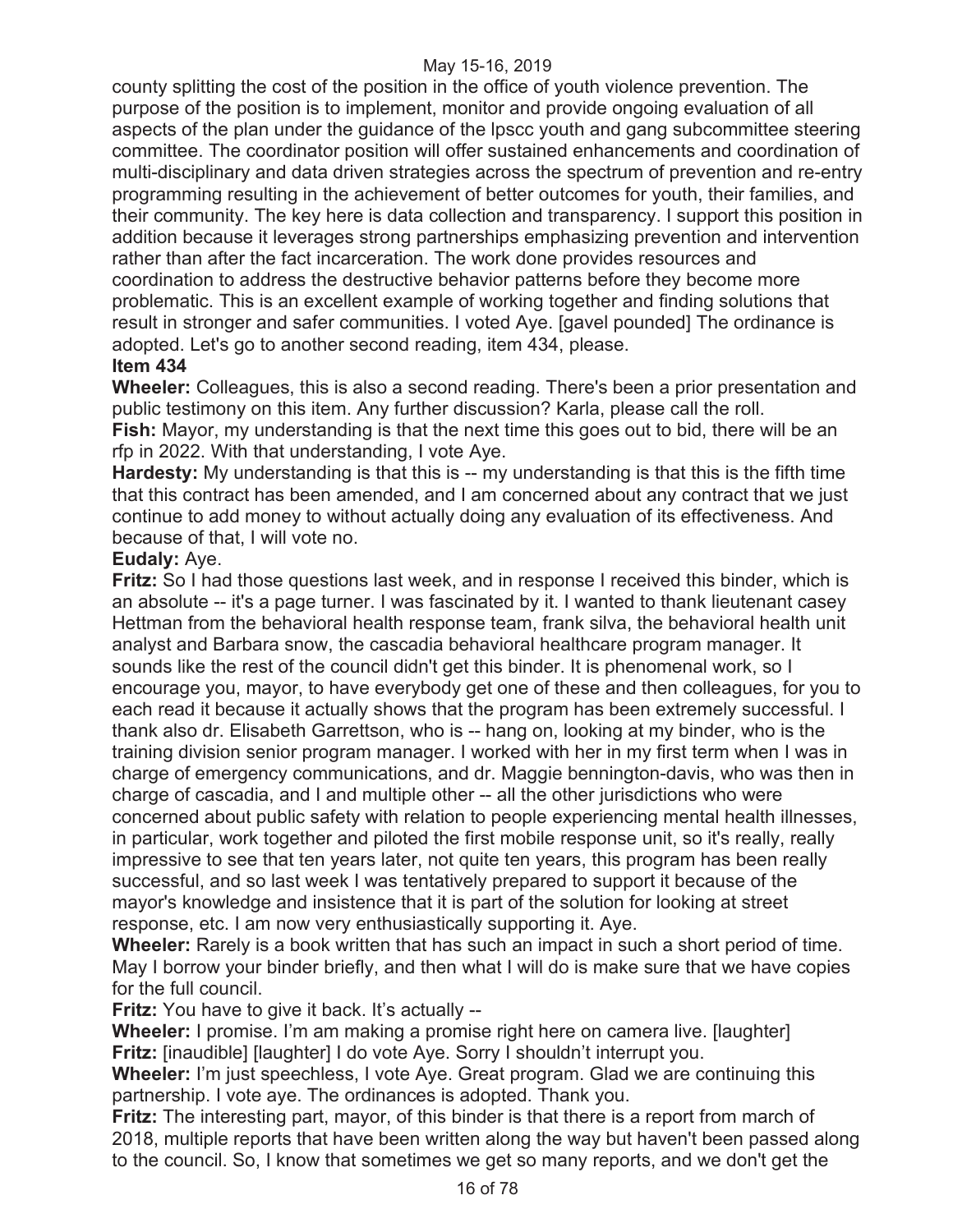amount of testimony on the reports, either that the bureaus might feel reluctant to be giving council the information. At the very least, it would be helpful to get it to us outside of a council session, but I think it's important for the public to know what we are doing with the taxpayers' money, and what the outcomes are.

**Wheeler:** Very good. Commissioner hardesty.

**Hardesty:** Thank you, mayor. I certainly agree, commissioner Fritz, that it would have been helpful for all the council to have had this information so that we could have studied it had and weighed whether or not to support it. I think that, that sends a strong message that some people get information and some don't. I am troubled by that.

**Fritz:** I asked for it in particular last week. Nobody said I would like too.

**Hardesty:** I didn't know that I had to ask for information about something I would be voting on that was over \$3 million, but I hear you.

**Wheeler:** All right, so I have stretched -- actually, there is one more thing that I can do to stretch this out for two more minutes. Item number 435. Could you read that, Karla? I will pull it back to my office.

#### **Item 435**

**Wheeler:** Colleagues, I am returning this to my office for further work. So, we will not be hearing item 435 today. Now, we are going to take a two-minute recess. [gavel pounded]

# **At 10:13 a.m., council recessed.**

#### **At 10:17 a.m., council reconvened.**

**Wheeler:** Thank you, everyone for your patience, we had a time certain item, and we Are not allowed to start early on type certain items. Karla, please call item 420.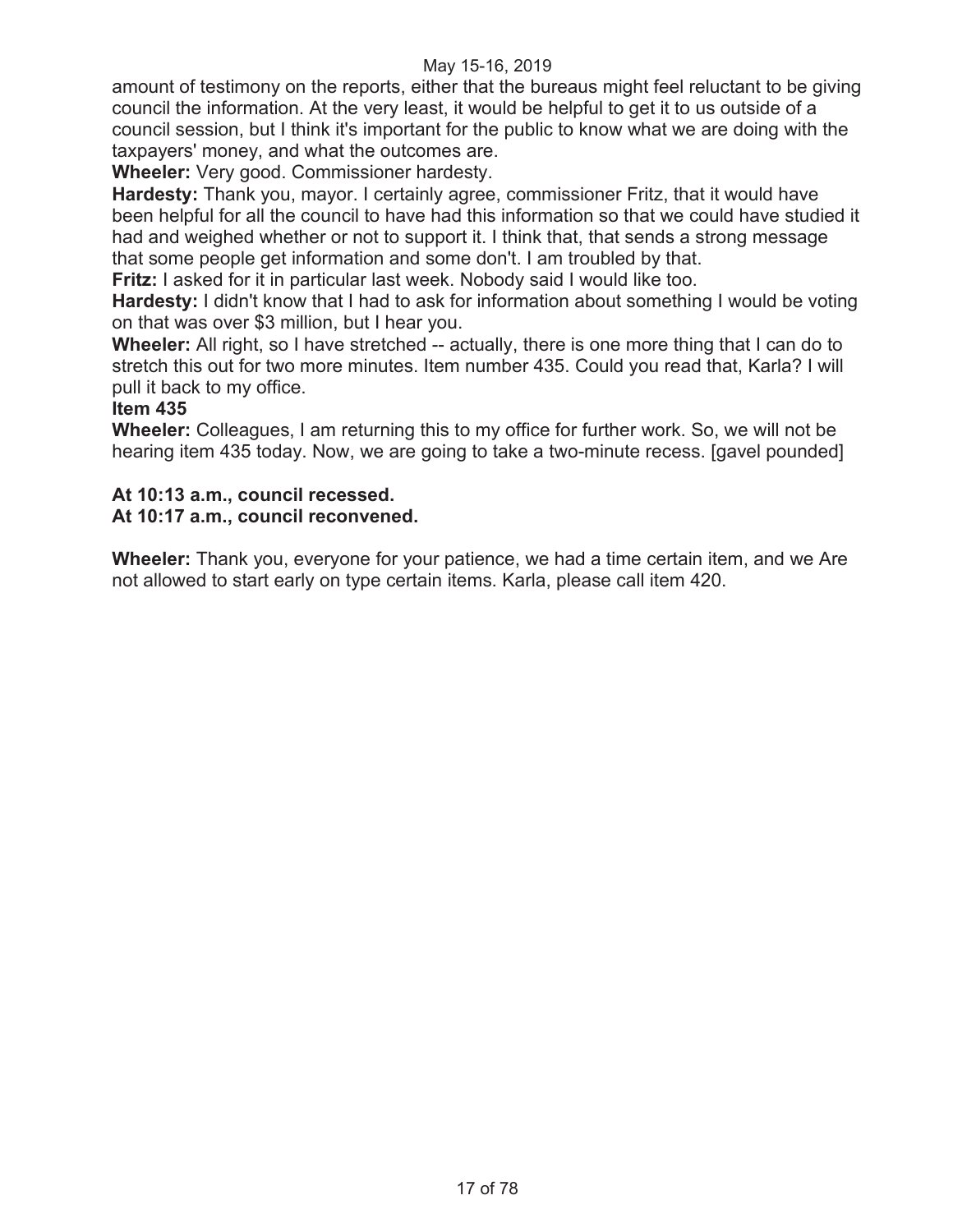# **Item 420**

**Wheeler:** Karla, you mentioned everything except the trail blazers in that opening statement. This is the annual rate setting hearing for our permitting bureaus. Here's some context. Previously, we have done this in silos because each council office has a role in the permitting process and various bureaus are involved, as well. My goal here today is to amplify this cross bureau collaboration. We need a fuller, more comprehensive picture of the cost to development from the permitting process because this, ultimately, affects people's lives like housing and places to work for Portlanders. Permit fees have not kept up with the cost of doing business, and we haven't had a significant increase in them for quite some time. This is not about development just for the sake of developing. To explain this in detail, I want to now call up elshad Hajiyev, who is already here, the business operations and finance services manager for the bureau of development services. Good morning. Thanks for being here.

**Elshad Hajiyev, Bureau of Development Services:** Good morning, mayor, good morning commissioners. Elshad Hajiyev, senior business operations manager for the bureau of development services. With me I have kyle o'brien, the bds finance manager, who is going to co-present with me. Today we are here to present to you our annual fee changes in all our programs at the bureau of development services. To give you a little bit of a background, the bureau of development services is funded 98% by permit fees and charges, only 2% of our revenues are coming from the general fund, and they only support one program, neighborhood inspections. So, we pay a very close attention to our fees, to our charges of our revenue collections because that's what pays our salaries and that's what let us provide services to Portland. We haven't raised our fees for the last five years. During those five years we experienced construction boom, and there was no need to raise those fees. We were at the cost of recovery, and we were able to build a healthy city service. However, the construction boom is almost over. We just are getting some remnants, some larger projects coming in as they trickle down. Also, in the meantime, during that period of time, we also experienced not only bds but also the city experience, cost of living adjustments, merit and pay step increases, purse contributions went up, and two years ago, there was substantial increases to salaries and wages for the representative employees in the union contract. 70% of our expenditures are personnel, so that directly affects the cost of doing business for us. As I mentioned, overall development activity has declined, and that contributed to the lower revenue collections than previous years. This is substantially due to the decrease in the number of multi-family projects coming in into the pipeline. We have been very proactive in addressing the slowdown in the construction. We implemented a bureau wide hiring freeze, that is in effect through december 31st, 2019, we limited any non-essential expenditures in the bureau. We also have a round of layoffs in one program that specifically affected by the downturn in land use services back in january and march. And we also are gaining efficiencies in providing services to our customers. You heard from toc, our regulatory and plan of use already actually generating efficiencies in providing services to our customers, as well as the dev hub and different apps that we are slowly releasing to our employees and also in the future, to be used by our customers. Our fee changes are already incorporated in our financial plan. Our bds financial advisor committee viewed those changes, and they agreed that those are necessary. Overall, kind of a strategy for the bureau, have been over a very long time, is that we keep those changes very gradual and very, in rare cases, and those fee changes are actually substantial. And I will focus on the ones that are not the usual gradual fee changes later in the presentation. We are trying to achieve the fee changes this year is as I mentioned, to keep up with the inflation. Just to give you an example, cola alone, effective july 1, 2019, is 3.9%. What we are asking overall, a fee change of 5%. We want to make sure the fees across our different fee schedules are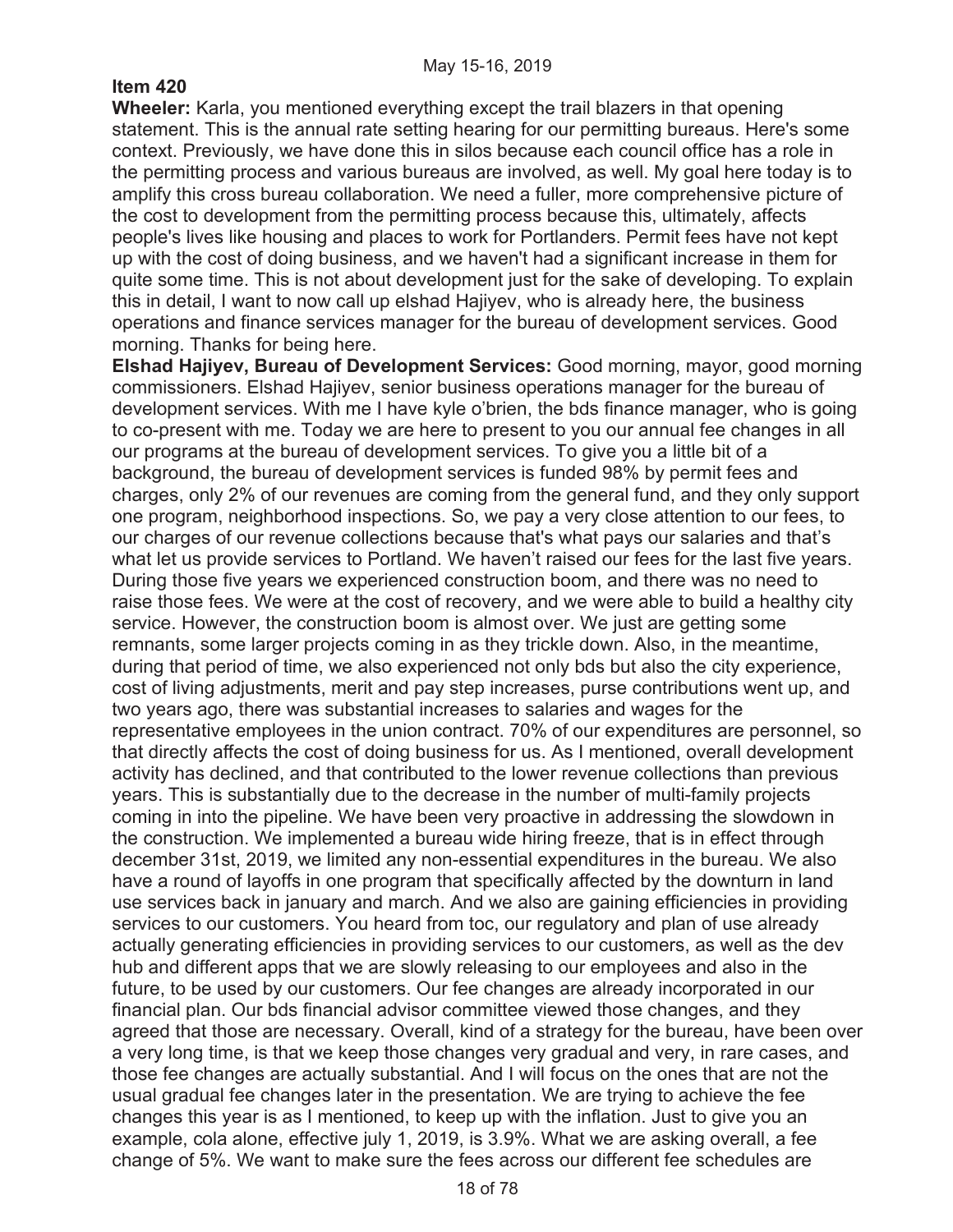consistent, specifically, hourly charges and minimum fees. And again, where the cost of services are way below the current fees that are being charged, we are making more pronounced changes for those particular fees. To summarize the changes, they will affect building, mechanical, electrical, plumbing, site development, signs enforcement, and partially land use fee schedule. Overall, it's a 5% increase across the board. We are not raising fees that are based on valuation. Hourly fees are going up to \$155 per hour, and they standardizer across all of the programs. The same goes for the minimal fee, up to \$110 from \$95. In our flagship programs like field issuance remodel and facilities permits program, hourly fees are going up to \$220, and we also are standardizing fees across those two programs. Larger changes is the major project group fee is increasing from \$50,000 to \$75,000 per project. This is the elective program that the bureau has for large developers, that are willing to pay that much money to have kind of a coordination across all of the bureaus to help them with the project. Some of the other fees, the process management fees are going up from \$525 to \$1200, and again, it's an elective perhaps, they can go through a regular process and not pay that fee. Land use services. We are proposing a slight change to one of the fees that was adopted by the counsel back in april. This is the historic resource review fee. We have heard from our customers, and thank you, commissioners, and your staff, for forwarding those emails us. We looked at the fee again, and we are proposing this time is a tiered structure that would differentiate the fee across the three tiers. The initial proposal, what was adopted by the council was the increase from \$250 to \$750, and right now, we are proposing a tiered structure that will arrange from \$900 to \$750.

**Fritz:** \$1,700, in both cases it was \$1,750.

**Hajiyev:** I apologize, \$1,750. Yes. We did the outreach. We presented our changes to the development review advisory committee. And got their support. We also posted all of our fee schedules on our website and also included notifications in our plans examiner newsletter, and we also are reaching out to different inner city groups to inform them about these fee changes. As mayor mentioned, we are not the only bureau that is involved in the developmental review process. There are other city bureaus that are included in that process, including bes, pbot, water, fire, Portland housing bureau. So this is the second year we also present you with examples of how collectively the fee changes across all of our bureaus affect different projects. In the exhibits you should have --

**Wheeler:** Commissioner hardesty has a question.

**Hajiyev:** I'm sorry.

**Hardesty:** Thank you, mayor. I had a question about the land use service fee changes. Around the tree preservation violation review. What is the difference between type one and two reviews? The cost is substantially more for type 2.

**Hajiyev:** I have a land use services division manager here with me. I will invite her to the stand so she can answer your questions.

**Hardesty:** Please. Thank you.

**Wheeler:** Good morning.

**Kimberly Tallant, Bureau of Development Services:** Good morning. I am kimberly tallant, land use services division.

**Hardesty:** Thank you. Can you tell me the difference between type 1 and type 2 for tree preservation violations?

**Tallant:** Well, I am looking at the fee schedule, tree preservation violation review, there is only a type 2 and a type 3.

**Hardesty:** My bad, type 2 or type 3, yes but there is significant difference between type 2 and type 3.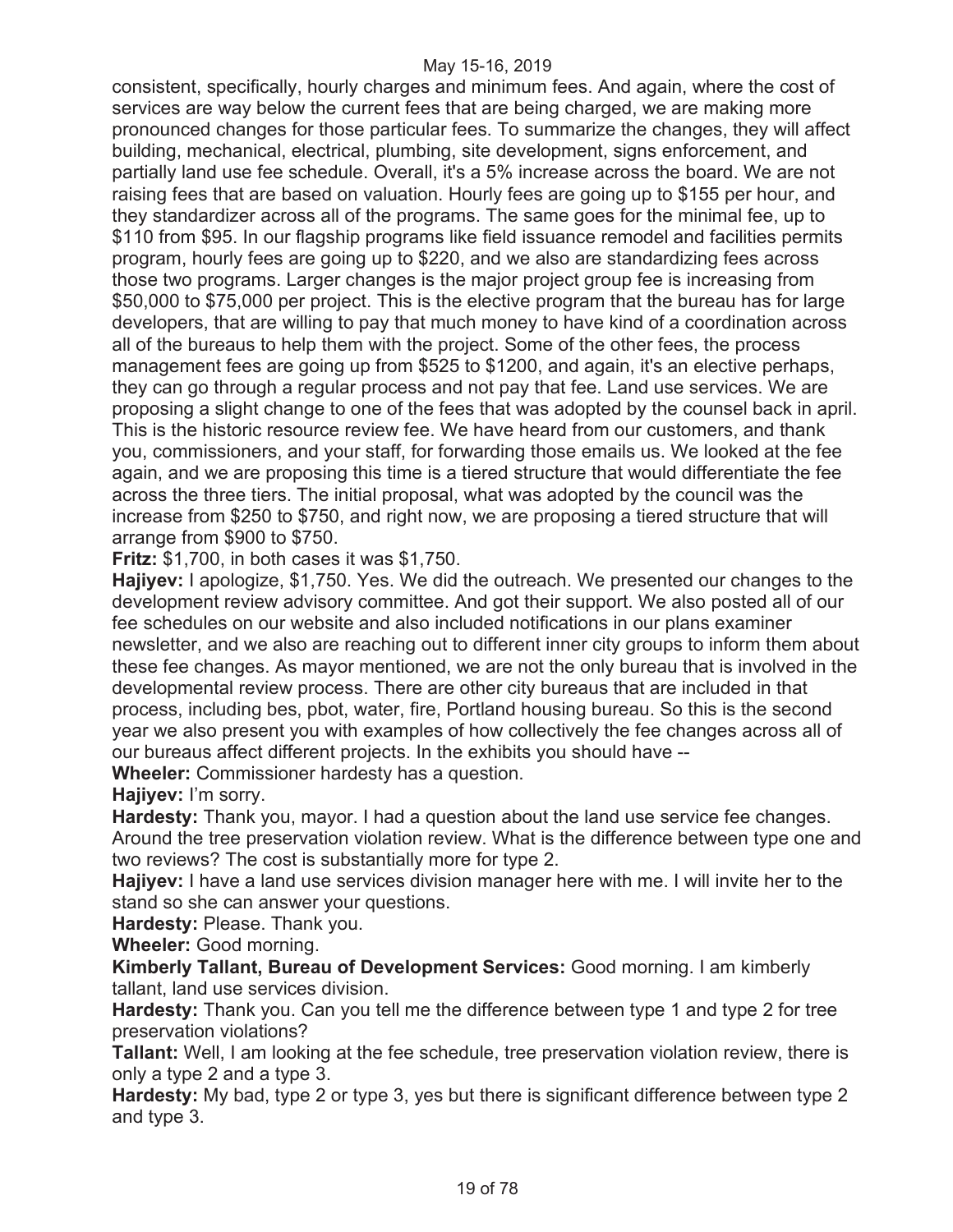**Tallant:** That is because a type 3 review is a staff recommendation to a hearings officer, so there is an automatic public hearing. That takes more time and there is more notice and notification involved, so the fee is to cover the additional time involved with those reviews. **Hardesty:** Thank you. My second question is, this is like a general question, is there a difference in fees paid for building housing that's affordable, that's affordable for people to live in? Like when I think about our nonprofit partners and stuff like that, are they paying the same fee that big developers are paying?

**Hajiyev:** So the majority of our fees are based on the valuation, so the fees are calculated based on the tables that are created by the international code council and the our fees are applied to that table to calculate the valuation and calculate the fees. The short answer is yes. They pay -- yes. The short answer is yes, so there is really no differentiation, but yeah.

**Hardesty:** And have you thought about, because of the housing crisis, that we're in, and because of the bond money we are getting in, that there should be an opportunity for affordable housing developers to get fees waived? Are we even looking at opportunities to do that?

**Hajiyev:** Good question. We do waive some of the fees for some of the projects when the fee waiver is requested, whether it's, for example, if it's a low income family doing some remodeling around the house. As far as the larger projects, a lot of times we may get some direction from the mayor's office and some of the fees might be waived, but it's not a common practice.

**Hardesty:** I would sure like us to look at making it a common practice until we get out of the housing crisis because I think that there is an equity built into the fee structure, especially if we are building housing that's really low income housing. So, I just can't imagine them paying the same as a big-time developer, but we will talk about that another day.

**Hajiyev:** Absolutely. Thank you.

**Fish:** Can I get a clarification? My understanding is that affordable housing doesn't pay the same as a big-time developer, and the one example, most conspicuous example is that we waive systems development charges.

**Hajiyev:** Correct. We do -- I guess I was answering from the perspective for bds, so our fees are fees for services, we have to be at the cost recovery, so that's why we charge, so yes, in certain cases, sdcs are waived by other bureaus, but we, as a bureau, we don't have authority to do that.

**Fish:** We consistently waived the sdc -- the point that I was making is here you have the mayor trying to present all of these fee increases in an omnibus legislation that shows each of the other bureaus. But the one significant benefit that we provide to affordable housing is we waive the systems development charges. I think that that's an area where by doing so, we, in effect, shift the cost to the for profit development, and make it easier, more cost effective to do the low income development. That's not the subject of today's hearing. **Hajiyev:** Yeah. But that's -- your comment is exactly right. We do not charge the sdcs, so I was answering the question from the perspective of that.

**Hardesty:** I appreciate it. We are talking about apples and oranges. Thank you. **Fritz:** Also, thank you. If we made a policy decision that we were going to charge for profit developers more in order to cover the fees of the affordable housing developers, would that be allowed by state building laws? Could we do that?

**Hajiyev:** I need to research that. I don't have the answer to that, but I can get the answer. **Fritz:** Thank you.

**Hardesty:** Please share, when you get it, with all of us.

**Hajiyev:** Absolutely. Yes.

**Hardesty:** Thank you.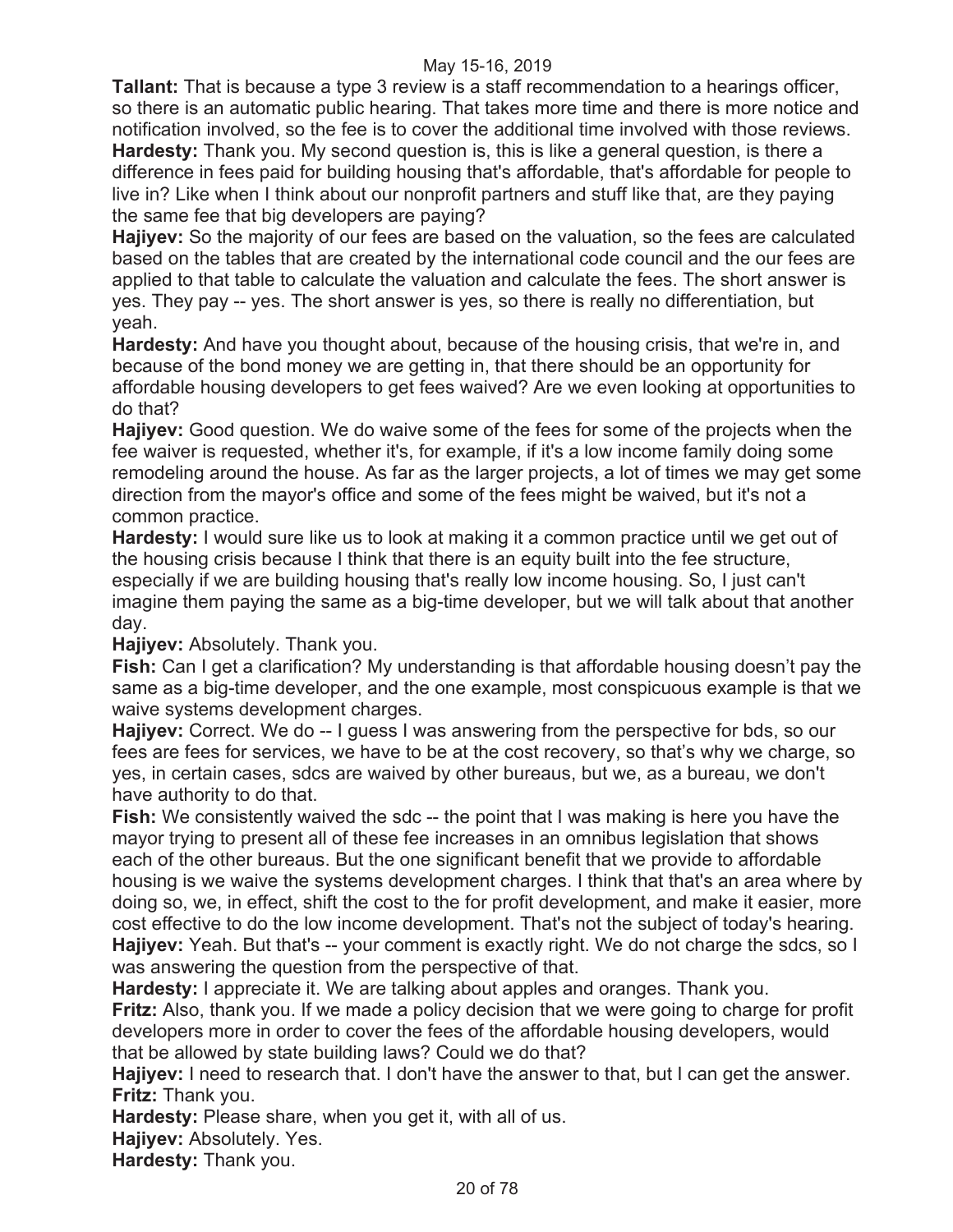**Wheeler:** Great. Does that complete your presentation? **Hajiyev:** Yes.

**Wheeler:** Very good. Any further questions? Commissioner Fish.

**Fish:** I think it's important in your report at paragraph 6 of section 1, you say that the development review advisory committee fee and regulation subcommittee has endorsed the fee changes referenced in this ordinance. Can you tell us in broad strokes who is on that committee?

**Hajiyev:** Representative from the development community from neighborhoods, we have large developers. We have representatives from the neighborhood associations, and we have representatives from land use advocates, so a very diverse group of people.

**Fish:** Was there a general consensus around this? Was it a contested vote? What can you tell us about their recommendation?

**Hajiyev:** They don't usually vote. We present the fees and second year in a row, we do it in a collaborative manner with other bureaus at the same time. They ask questions. A lot of times they have comments on certain fees or suggestions, and we take it back, and we look at those fees again, so it kind of goes through the review there.

**Fish:** And remind me again, this is the first proposed fee increase for how long? **Hajiyev:** Five years.

**Fish:** Okay. Thank you.

**Wheeler:** Commissioner Fritz.

**Fritz:** So I asked during the budget hearings about what would the cost be if we were to do so a general fund subsidy for -- to keep the historic reviews at \$250 instead of \$1750. Can you give me that number?

**Hajiyev:** Absolutely. So if we revert back to \$250 for the historic resource review fee, then the subsidy will be around \$87,000 per year.

**Fritz:** How many projects are there? Do you remember that offhand?

**Hajiyev:** So, last year, there were three tiers, tier one -- a, b, and c, so I believe tier one, there is a very small number. I want to say under five. The majority of them are in the tier b, around 60, and the tier c --

**Tallant:** I don't have the tier breakdown, but it was 58 total last fiscal year. 74 the prior year.

**Fritz:** Thank you that's really helpful. I know we're going to get testimony, so I might want you to come back after the testimony. Thank you.

**Wheeler:** Very good. Thank you. We'll take public testimony. Karla, how many people do we have signed up?

**Moore-Love:** We have four people signed up.

**Wheeler:** Very good.

**Moore-Love:** The first three please come up are maggie, jim heuer, and brooke best. **Wheeler:** Good morning. Maggie, why don't you go ahead and start.

**Maggie:** Okay. I think I mentioned before that when I talked to walsh construction, that got the thing for the contract for the affordable housing, he did not miss a beat when he talked about composite roofing versus aluminum roofing, and he said composite was cheaper. Why can't we have fee schedules for permits that are based on -- is this material going to end up in a landfill? Is it going to hurt people. Is it going to cause cancer in the making? Is it fuel-based? Why can't we have a fee schedule, whether it's affordable housing or for profit housing that gives lower permit fees to people who do gray water systems and composting toilets and solar and wind and why can't we have fee schedules? You know, did you watch bill nye, the science guy on MSNBC and see him torching the globe? I mean, even if we cut all carbon out right now, the globe would continue to heat up because it is like taking a roast out of the oven. It still continues to -- the temperature still goes up.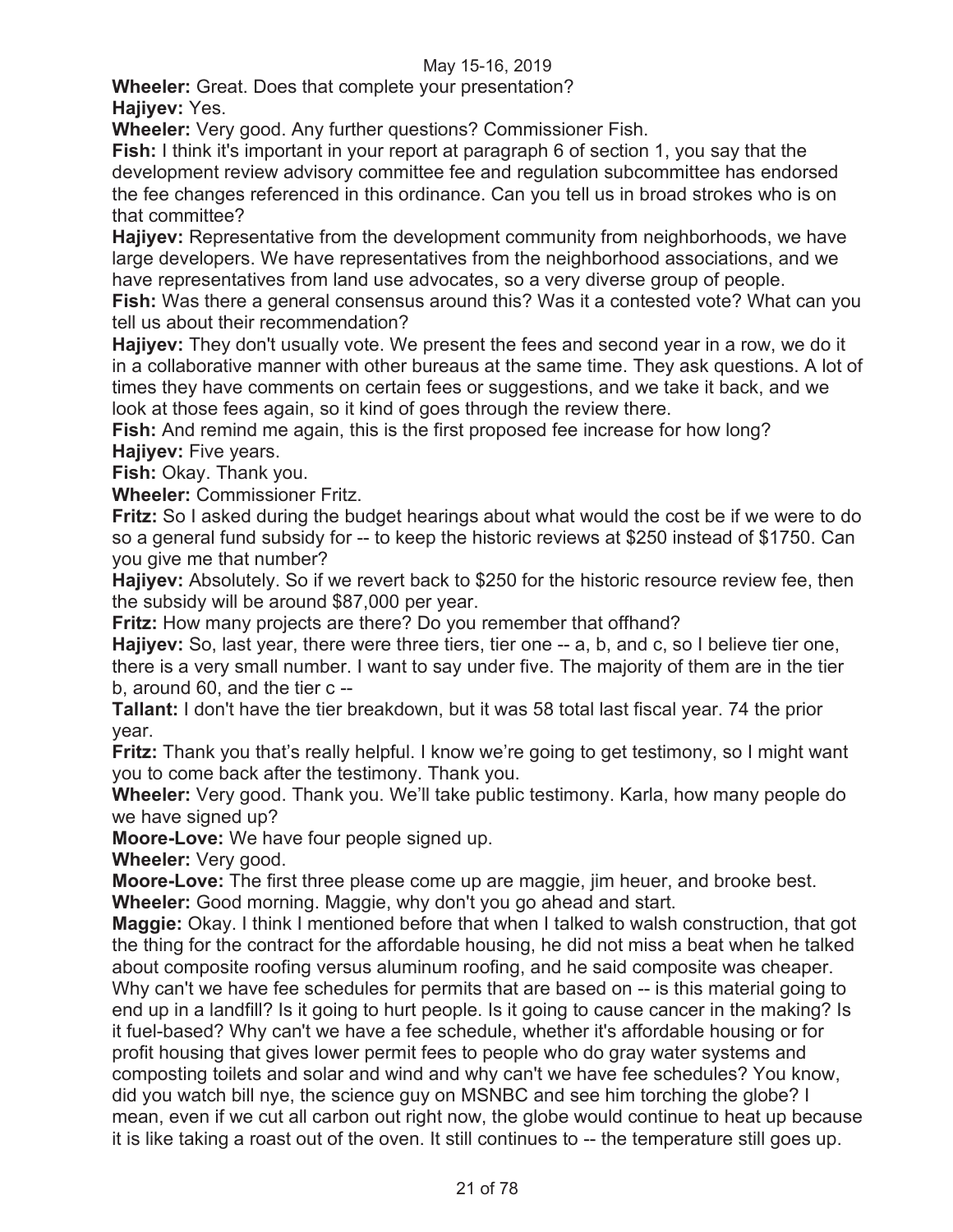Why can't we have fee schedules based on the better, greener building that reduces our carbon impact? Thank you.

**Wheeler:** Thank you. Good morning.

**Jim Heuer:** Good morning. Mayor wheeler and commissioners, thank you for having us here. My name is jim heuer. I am here today on behalf of the Irvington community association's land use committee. It's a group of about 20 volunteers. Our job is two-fold, we review historic review applications in the Irvington historic district, and we routinely work with our neighbors who need guidance in navigating the sometimes murky process of historic resource review. We are very concerned about the proposed increase in the type 1 historic review fees as proposed in the latest bds schedule found on page 2 of exhibit c. While this new fee schedule does reduce the fees slightly since the version that went into effect April first of this year, the new fees are still out in left field relative to the \$250 fee that's been in place since 2013. With the testimony I handed in to you, I've attached to it my testimony for the Portland coalition for historic resources from march of 2013. That was when the \$250 fee was originally adopted by this council as opposed to the initial bds for \$475. As the information in that earlier testimony is still relevant, we have \$6,000 single family residences and small plexes covered by historic resource review either in districts or as individually listed landmarks. The overwhelming majority of these are not mansions or the homes for the wealthy, but they are ordinary middle class homes. There are something like 22 exemptions from the historic resource review introduced in march of 2013, but there is still many small projects that will trigger this kind of review. For example, putting a sixinch vent for a fire place, gas fire place in your roof under the proposed rules would require a fee of \$1450 for a project that probably doesn't cost that much. So it really is a disincentive for people to do the right thing when it comes to historic resource review. I might point out that the districts that are effected have a disproportionately large percentage of people of color relative to the average for the city of Portland. So that further exacerbates the problem. With six years of experience behind us, we've learned that type 1 review is very popular if such a thing could be said of fees and it allows people to do the right thing, they might grumble at the \$250. We acknowledge that some historic review processes are more expensive. Bds includes external adus in the type 1 process. Actually, we think that's probably not following the code precisely but we've never objected to that because the ica formally supports adus in our area. However, it might make sense to take that \$1750 that's being proposed for accessory structures and keep that in place. However, we would urge that if an external adu is going to be subject to system development charge waivers based on the choice of using it for long-term rental, then we would argue for the hrr to be waived for those as well.

**Wheeler:** Thank you, sir. Appreciate it.

**Brooke Best, Portland Coalition of Historic Resources:** Good morning, my name is brooke best and I'm here on behalf of the pchr.

**Fritz:** What's pchr?

**Best:** Portland coalition of historic resources. I was going to say jim mentioned them earlier. So I submitted written comments via email as a resident of ladds addition historic district and Commissioner Fritz you responded to my email and let me know about this meeting, so thank you. I'm here to say that the proposed tiered type 1 fees are still punitive as a cover even the most trivial projects. And jim pointed out one example of this this with the roof vents which are not exempt from historic resource review and still would be charged a \$1450 fee. So pushing this fee increase is objectionable due to the excess fee and the lack of the public process and then I want to mention also that the code amendment project that's currently underway and being crafted by bps and bdf staff will likely require bds to revisit this fee schedule because of new process and exemptions that are being proposed there. This is really an urgent matter because there are a lot of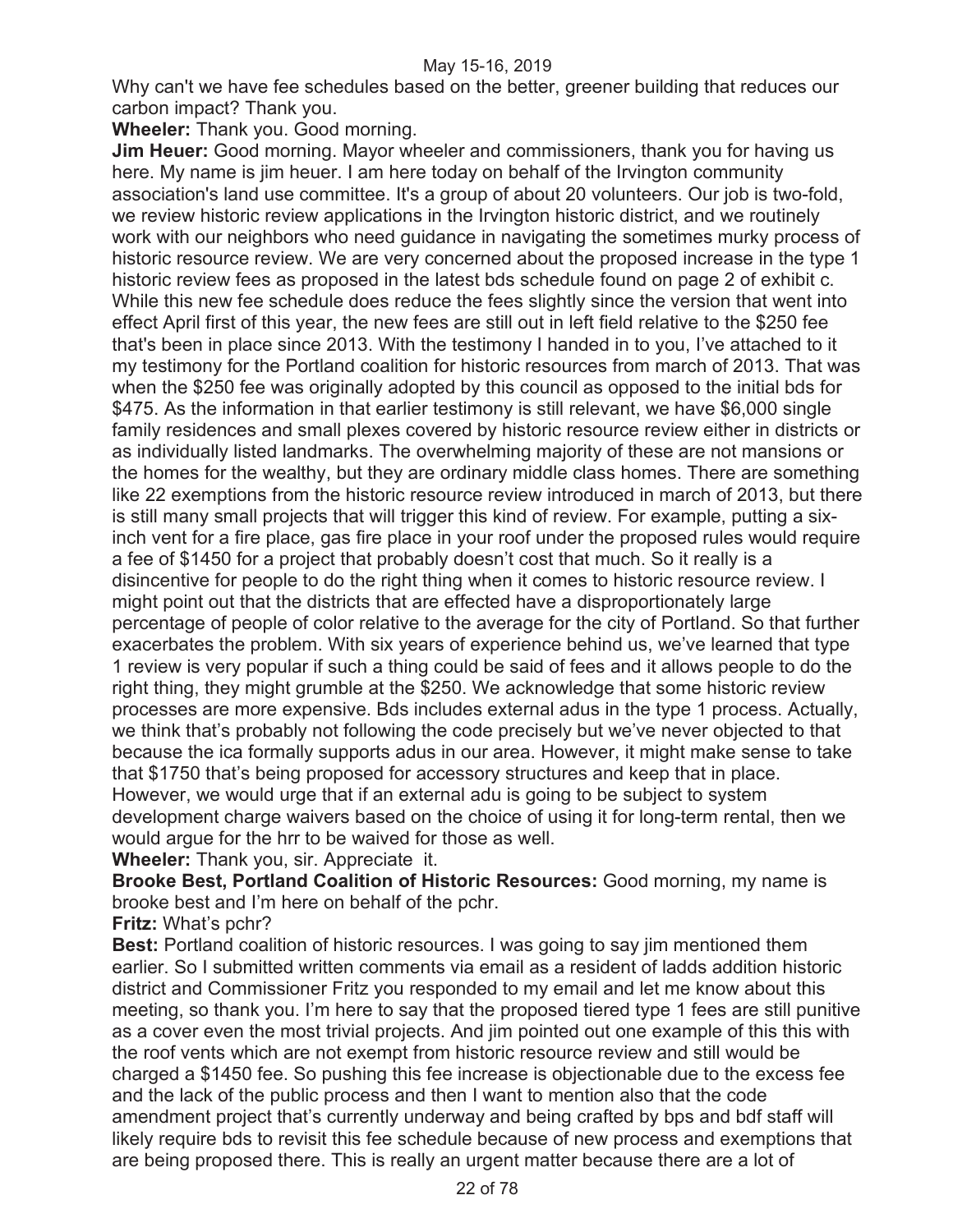projects that are already in the pipeline in these various historic districts and many individually listed properties that will need to file applications and these owners have been expected that they would qualify under the expedited type 1 \$250 review. And I just want to point out when bds staff was doing their presentation and they were talking about keeping fee increases very gradual, I just see this one standing out as a really glaring exception and I find it, I don't know, I'm just really troubled by it and when there's a 5% fee increase across the board and then I see historic resource review being slammed with a 600% increase, it just doesn't reconcile for me. Thank you.

**Wheeler:** Thank you.

**Moore-Love:** The last person who signed up is lightning.

**Wheeler:** Good morning.

**Lightning:** Good morning. My name is lightning and I represent lightning super humanity. Due to the fact that we're in a state of emergency on housing, I would like to have a moratorium put on any and all fees currently. Again, what I found rather interesting is that when we're talking about the building industry slowing down, I didn't hear anything from the presenters on how we might pick that momentum up. And I was really kind of surprised on that because that's why we're sitting here right now, is because they had plenty of building going on and in my opinion, Commissioner Saltzman want to put an inclusionary zoning and you, commissioner Saltzman, that is going to be the biggest failure in this city and that's your legacy because we were supposed to adjust that if we thought the market was beginning to get soft which it is. We need more building, we need the fees not to change. You're not incentivizing builders now to build. They're looking at this and saying this is ridiculous. You want to increase your fees, your cost recovery, your 79% personnel cost. Well guess what? Lay some of your people off. Enjoy your retirement. We're not going to carry you when the market is beginning to soften up because of Commissioner Saltzman's failure on inclusionary zoning, and then not adjusting with the market. It's an absolute failure. And you know, from my position as you know, I've been very outspoken on these foreclosures of homes where you go in, and how you can justify to me ever a senior citizen that owns a home, and you walk in one time and hit her with a bill of 40 to \$50,000. Guess what, we need more public input on this. We need public input from those people you are stealing their homes from, for foreclosing on them, using code enforcement fees that are outrageous. You just sink them and bankrupt them and damage their credit ratings and send them fleeing out of their neighborhoods. Again, if anybody deserves to have a moratorium on what you do and your fees, it's you. So in my opinion, there hasn't been enough public input in how you set these fees. It's just outright ridiculous. It's just not -- it should not be passed. There needs to be more public input, and the developers need to step up and say, enough is enough. You keep adding up our fees, we are going to other states, and that's what's going to happen. You're just going to have a lot more homeless people out on the streets, and enjoy that, bds because you are the problem. You are the reason and this is why I'm going to stop from giving you any fee increases because you plain don't deserve it. Thank you.

**Hardesty:** Thank you.

**Wheeler:** So is there any further discussion? I just want to point out -- Commissioner Fritz. **Fritz:** I would like staff to come back, please. Just real quick –

**Wheeler:** Yeah, go for it, you bet.

**Fritz:** So I appreciate the folks who came in to testify on short notice and also your getting me answers on short notice. Have you had a chance to look at Mr. Heuer's suggestion to increase the first two to \$300 and keep the other at \$1750?

**Hajiyev:** Yes. So I think that you were asking about what the subsidy was.

**Fritz:** Yes, what the subsidy needs to be.

**Hajiyev:** That would be \$70,000.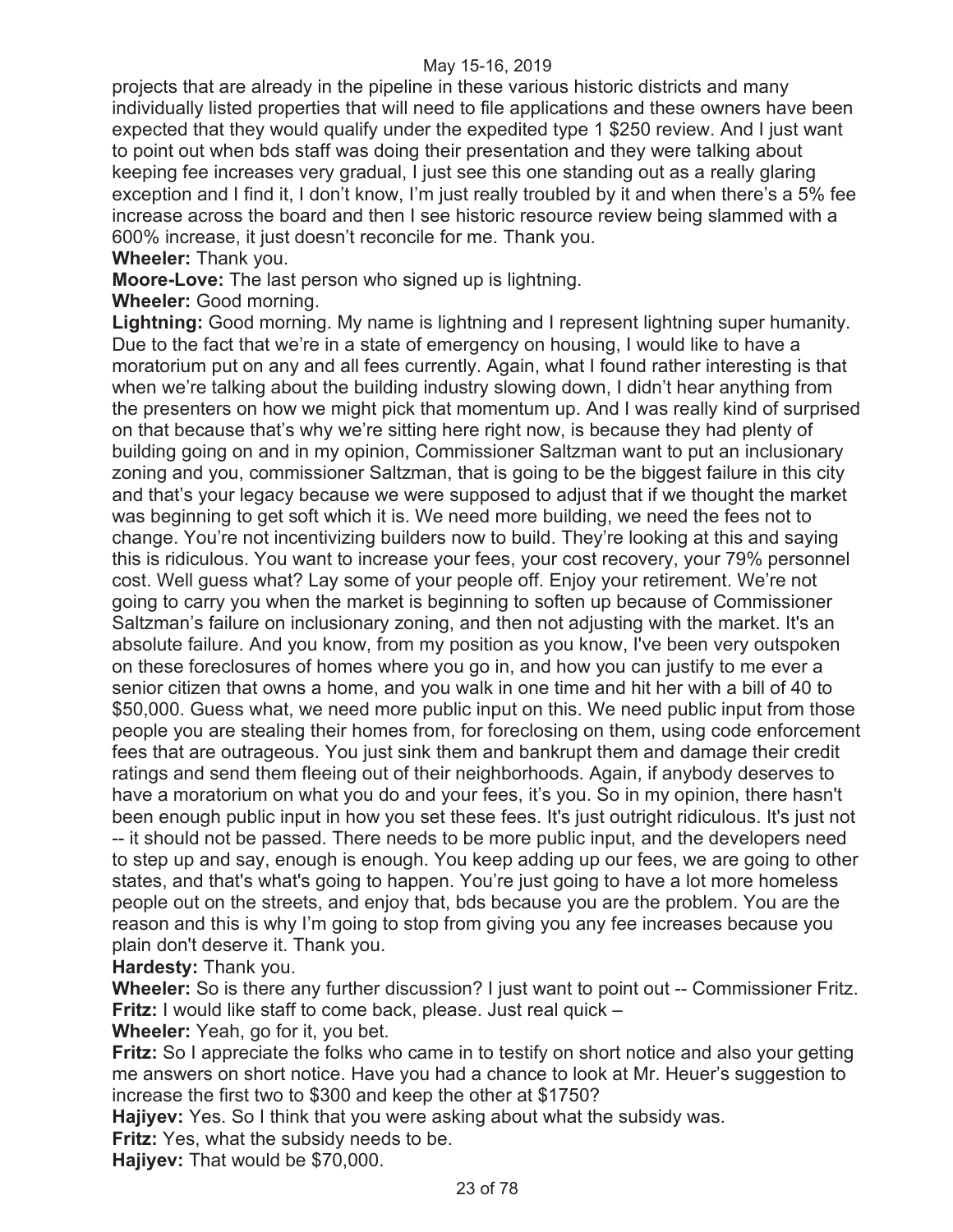**Fritz:** \$70,000.

**Hajiyev:** Yes, if we increase the type a and b, only to \$300, and keep the type c at \$1750, then the subsidy would be around \$70,000.

**Fritz:** And miss best mentioned some other process that's coming along that might affect how many projects are subject to this. Can you tell me something about that?

**Hajiyev:** I will have to ask kim tallant to join me and talk about that project. I know very little about it.

**Tallant:** Hi, that is the historic resource code improvement project that bureau of planning and sustainability is working on. I do not know the timing of that but our intention was to reevaluate our review fees as part of that project, and then bring to you any potential or needed fee schedule changes with that. That may adjust the tiers or the scope of work or the procedures.

**Fritz:** Thank you very much. Mayor, do you happen to know off hand if the historic resources inventory is funded in your budget?

**Wheeler:** So it's being directed to be funded in the next fiscal year. We will direct that funding from existing resources. But yes, it will be completed in the next fiscal year. **Fritz:** Well it's really great the fees are coming at the time that we are still haven't finalized the budget and so we're not voting on this today, right? It moves to second reading? **Wheeler:** No. This is a first reading.

**Fritz:** So before next week, we'll be voting on this and also having the discussions on the budget so potentially we could find some one-time money for a subsidy this year, pending that review. So the discussion to be continued. Thank you very much for raising this issue. **Wheeler:** Could I ask a question related to that? As you were giving the answer to commissioner Fritz earlier about the \$87,000, that question was going through my mind as well. But there are two things I noticed in the ordinance that raised questions for me. First of all, the fund that we're talking about, it's called the development services operating fund and that was created in 1988. It was established it says with a policy, the construction related programs in the fund would be fully self-supporting. Is that part of the problem here that you operating under that existing ordinance that requires this fund to be selfsupporting?

**Hajiyev:** We are required to recover all the costs.

**Wheeler:** Is that one impediment to what commissioner Fritz is mentioning as a possible solution here?

**Hajiyev:** What commissioner Fish --

**Wheeler:** Fritz --

**Hajiyev:** Fritz is mentioning is a subsidy from the general fund to cover the cost that we are not recovering via our fees.

**Wheeler:** Would it require us to change the 1988 ordinance if we were to subsidize? **Hajiyev:** No.

**Wheeler:** It would not –

**Hajiyev:** One of the reasons why these fees, especially land use fees, are going up that significantly is because land use services program lost general fund support two years ago and over the years, that support was dwindled down from \$2 million per year to a million dollars a year, and then \$600,000, and then it was gone. That is the reason why we are here, and that's why the [inaudible] specifically for the land use program are so substantial because we don't have that funding any more. So there is no need to change that ordinance because in the past the program was getting general funds.

**Wheeler:** Okay, that's --

**Fritz:** The rationale for that was that there's public benefit in these kinds of reviews, and therefore, it's appropriate, it was deemed appropriate when we had general fund to be able to subsidize that so you didn't have to raise the other fees.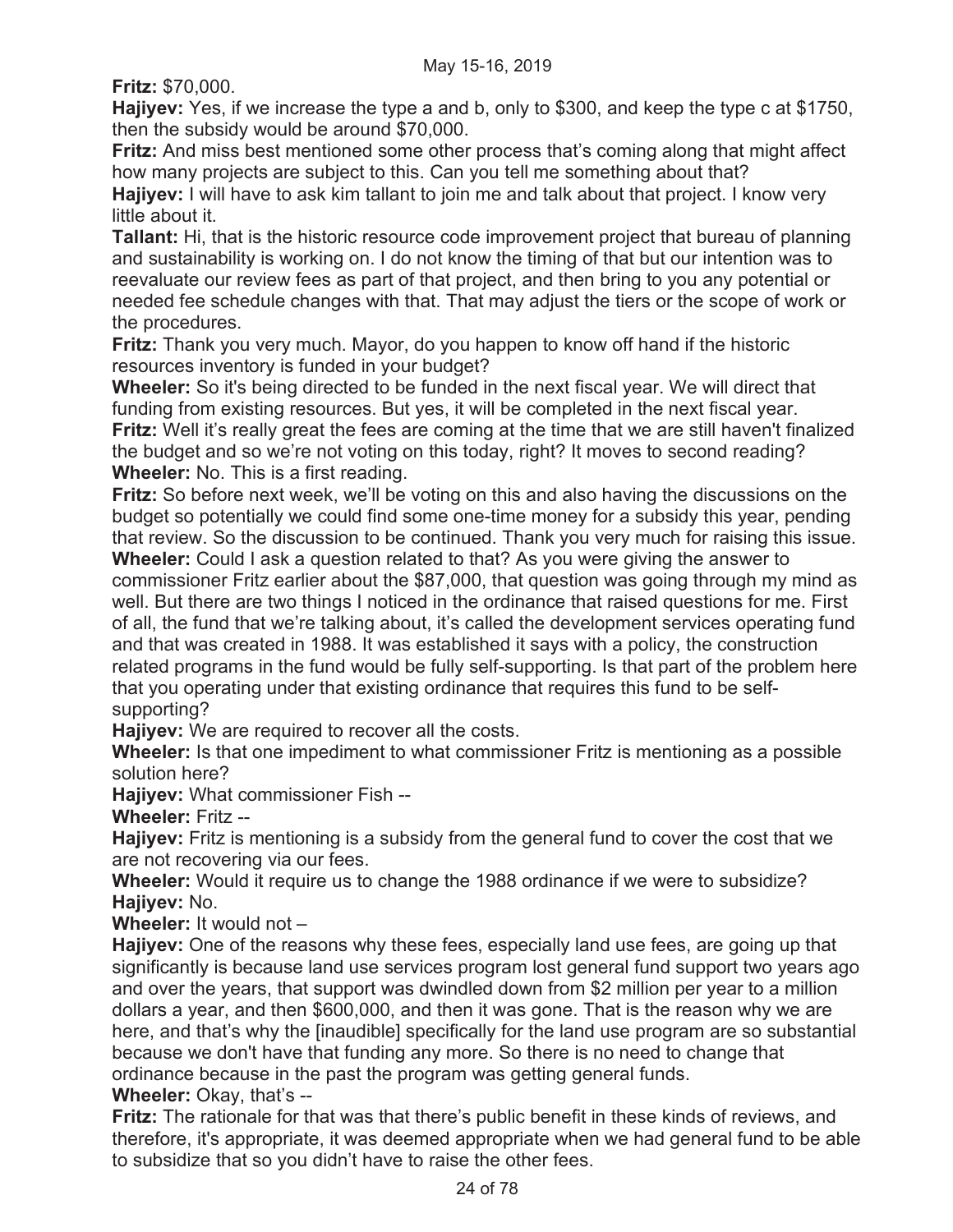**Wheeler:** And I appreciate in the narrative the discussion about the steps that you have taken to prevent fee increases over the last five years, and I want to acknowledge that and thank you for that. The second thing that caught my attention was the requirement, and I believe this is state statute but I am not positive. It reads like it's a state statute so I am sort of inferring it's a state statute. It says fees charged must be used to cover the cost of administering and enforcing the state building code only.

**Hajiyev:** Correct.

**Wheeler:** And may not be used to cover the cost of administering or enforcing local codes. **Hajiyev:** That's exactly correct. So the bureau is comprised of two very distinct groups of programs. One group, and that's the largest group of programs that are being delegated, the authority is being delegated to us by the state of Oregon to administer them. Those are building, mechanical, plumbing and electrical, and any kind of program, combination of those, like fpp and fir, so those programs, the state law does not allow us to inter-mingle funds that are from those four or five programs with the programs that are enforcing local code. The land use services is a program that is enforcing the local code. **Wheeler:** Got it.

**Hajiyev:** So and even land use services, city code, prevents us from charging more than the average or actual cost of providing services, so they are very, very distinct borders, and limitations on how revenues from each program can be used.

**Wheeler:** Okay. That is very helpful for me. I appreciate it. Any further questions? **Fish:** I have a question. What is our deadline for resolving this issue?

**Wheeler:** The second reading is next wednesday.

**Fish:** I understand. But do we have, are we under a statutory deadline?

**Hajiyev:** For particularly for the land use fee, no. For the rest of the fees, yes. Because there is a fee that is effective on july 1 of 2019. So we need 30 days before those go into effect. So –

**Wheeler:** We have until the end of the month.

**Hajiyev:** The answer to your question is no, but it's just a timing.

**Fish:** I am anticipating that someone may -- it is possible someone will be bringing an amendment to soften the blow on historic resource review fees, and I want to just make sure we have the time if someone does, to fully debate that and take that up. **Hajiyev:** Okay.

**Wheeler:** Commissioner hardesty.

**Hardesty:** Thank you, mayor, to commissioner Fish's point, I wanted to know your reaction to the gentleman who said it would cost \$1450 to review putting a gas fireplace into a home. Based on what you are proposing, does that sound reasonable or does that sound like something a regular homeowner would be able to afford?

**Hajiyev:** I cannot speak to a regular homeowner. I just can speak from the perspective of our bureau as far as how much it cost us to review that case.

Hardesty: It sounds like you are going to go out and see if they put it in correctly, right? **Hajiyev:** Not only that, but --

**Tallant:** No, so the latest review process requires a planner be assigned, they review the application materials against the zoning code requirement, write a letter to the applicant, outlining any discrepancies or additional information we need. There is a public notice, so we have notification requirements and mailing costs. That involves other staff. There is a public comment period, where we take in public comments and then we respond to those in a written decision. So, there is a site visit, but there is a lot of work happening behind the scenes on the noticing, on talking to customers, talking to interested parties and issuing the written decision.

**Hardesty:** And you were doing that for \$250 before you proposed a fee increase, is that correct?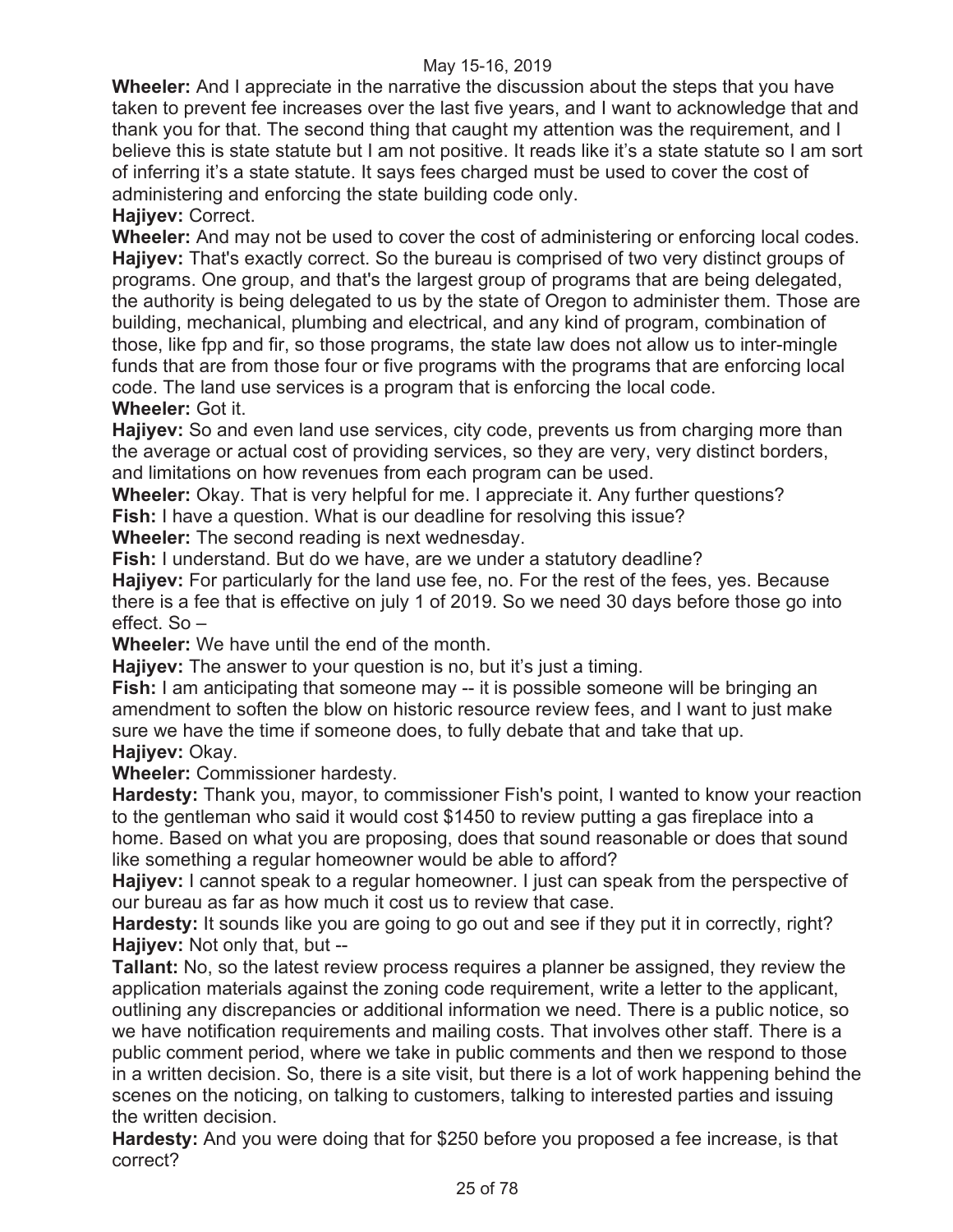**Tallant:** That's correct.

**Hardesty:** So again. It just seems an enormous jump.

**Tallant:** Right, but again, in prior years we had general fund money to subsidize the difference, so these rates reflected what the cost of our services are to do those fees. **Hardesty:** Thank you. I do think you should anticipate some amendments coming forward because I don't think that that's an appropriate increase. I think that's way too radicle. It would be great if you had a tiered system based on the complexity of what you were doing, but just to go from \$250 to \$1450 just seems outrageous to me.

**Tallant:** So this fee schedule does include a tiered system, so there is a tier of a, b, c. One option would be to change tier a, which is the \$900 fee to include other minor work. This scope of work was picked out and selected because that's when I could group that work together, that's where I could show that the average cost of doing that work was at different rates, so one option would be to put roof or fireplace vents in a tier a.

**Hardesty:** I just want to say I greatly appreciate the bringing together all of this information and trying to create one consistent document. I know the public will love that, that they don't have to worry about going from one bureau to the other to figure out what the fees are, but I do think that the fees must be reasonable, so I appreciate the presentation and look forward to working with you to make it better before the vote. Thank you. **Wheeler:** Good. Commissioner Fritz.

**Fritz:** I just wanted to thank commissioner Fish for pointing out the timing issue, and I think even if we have an amendment next week, we're going to have another week after that before the end of may so I think we can still get it in effect by july 1.

**Hajiyev:** That will push it to may 29 and we still have 30 days for it to be effective. **Fritz:** Thank you for noticing that.

**Fish:** Thank you very much.

**Wheeler:** Yeah. Very good. Thank you everyone. Thanks for the presentation. That was very helpful. This is a first reading of a non-emergency ordinance. It moves to second reading [gavel]. And I would like to switch the next two items please. I would like to take up the first item please on the regular agenda, 431 next, please.

# **Item 431**

**Wheeler:** Good morning.

**Molly Daul, Portland Police Bureau:** Good morning, mr. mayor and commissioners. My name is molly daul. I am the detective supervisor of the Portland Police Bureau's sex crimes unit and with me is susan hormann, the forensic consultant employed by the Multnomah county district attorney's office. A brief background, ppb was awarded three sexual assault kit initiative grants since the fall of 2015. The grants resulted in 1,754 untested sexual assault kits being tested. The saki grants also funded victim advocate and investigator positions, a nationally recognized and distributed database called sams, and reimbursed the county for a district attorney, a forensic consultant and an investigator dedicated to the saki cases. All kits have been tested as of fall of 2018. To date, the bureau's work group has produced five convictions and recently indicted their sixth sexual offender. There have been 300 codis hits that have been uploaded into the national database. One of the grants reimbursed the district attorney for a half time forensic consultant who acts as an intermediary between the private lab, state lab and the bureau. The consultant evaluates complex dna findings and recommends how to proceed after a codis hit. The iga amendment will allow the city to continue reimbursing the district attorney's office for the consultant's work through the end of the first grant period, which is march of 2020.

**Susan Hormann, District Attorney's Office:** Good morning.

**Wheeler:** Good morning.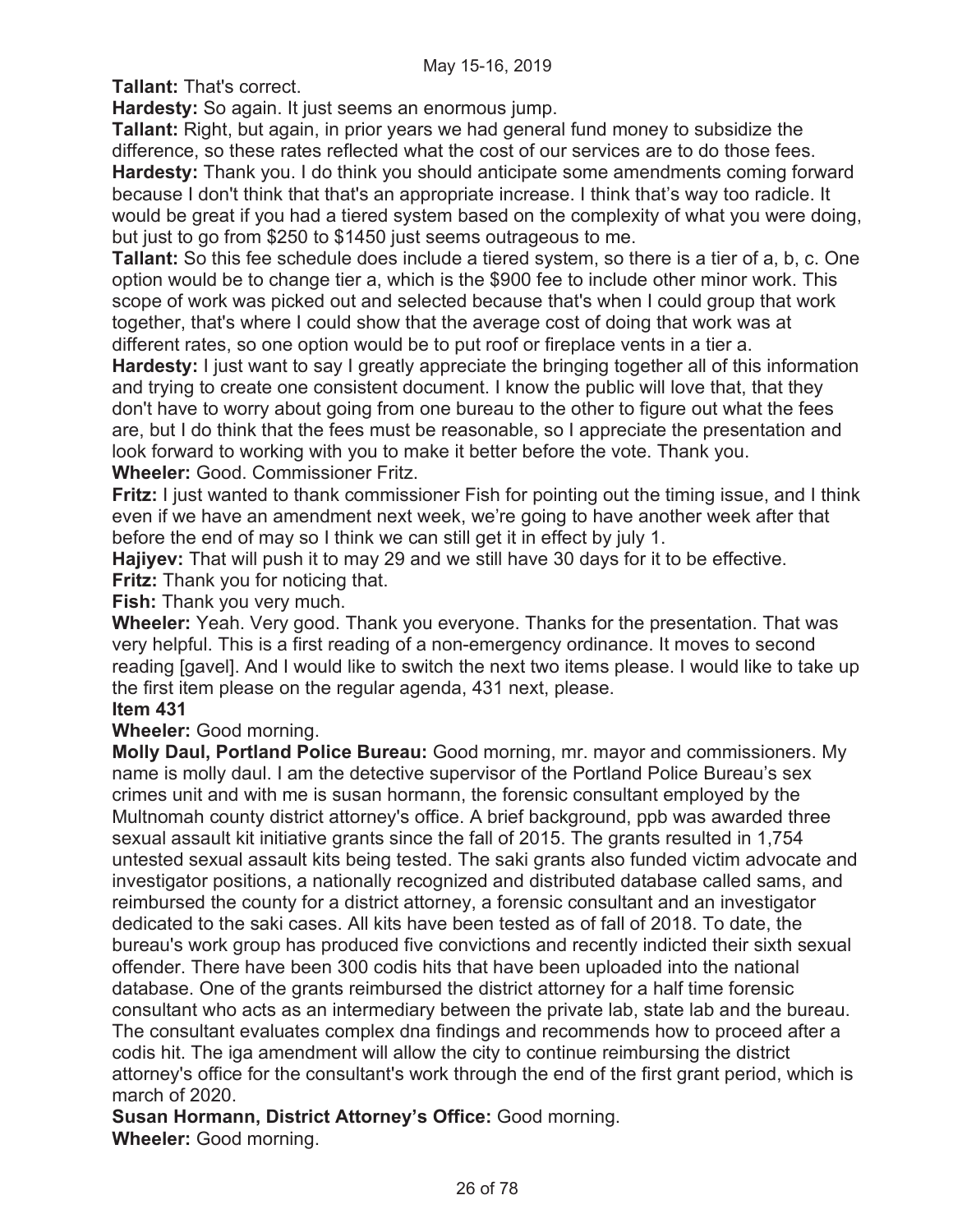**Hormann:** I am susan hormann, mr. Mayor and commissioners. Thank you for giving me the opportunity to testify today. As molly daul said, my job is as a forensic consultant. I work for the da's office but my primary job is to review all of the information that comes in on the sexual assault kits. As molly had said, we have completed the testing, which is only part of the case investigation. We had decided when we were doing this project that we were going to do a 360 review of all of the sexual assault kits which means we're not only going to look at the test results but we're also looking at the information from the hospital and from the police reports to see is there additional testing that could be done that might assist in the investigation and bringing these cases forward. So what we're doing now, even though the testing has been done, is reviewing every single one of those cases very thoroughly and my job is to sort of summarize all of that information related to the evidence and make a recommendation that if we did this testing, this might move the investigation forward, and as part of our multi-disciplinary team we discuss that recommendation. We discuss the da's office take on the viability of the case as well as the investigator's input. So that's really my primary responsibility and why this project continues to take so much time, even beyond the testing is because we really are doing that thorough review of every single case. Also my secondary responsibilities are when the case goes to trial when they bring in forensic experts from the crime lab or from the private laboratory, I help the da in sort of that intermediary between science talk and what needs to be presented to the general public. Sort of that communication then with the laboratory if there's some technical questions that need to be resolved i'm there to do that. And really just overall education to the multidisciplinary team and to the da's office on what the scientific evidence means and what our options are moving forward.

**Wheeler:** Excellent. Thank you. Colleagues, any questions? Do we have public testimony on this item, Karla?

**Moore-Love:** Yes, we have I think we have I think it's just three people.

**Wheeler:** Very good. Please call them up.

**Moore-Love:** Nansi lopez. I think she left. Then we'll go lightning, maggie and Charles bridgecrane.

**Wheeler:** Good morning.

**Maggie:** There was an article in one of the papers the other day about a woman who had gone to do a test kit and someone in the testing process notified her rapist that he was going to be charged. And then she was harassed continually and then raped again by the same person. So I want to make sure that whoever is doing the testing that they're really being secure about their information about the person and they're protecting their identity and that these, the veracity of these testing kits are going through their double checking process to make sure that they go to the crime lab very securely and that at the crime lab they double check and that the people who are doing it are not told anything about anything so that the clinical aspect, the crime lab aspect is tested where the tester is blind to any knowledge of you know what the circumstances are for testing that sample. So I want to see, you know I don't want the 4% who are innocent who end up in jail are innocent because the government messed up somewhere along the way. So we don't want that happening. But we don't want information about women who go to get tested to get out and then for them to be harassed by their assaulters. So that's my concern is all along the way how are we protecting the process for veracity and security. So that would be my comment to the test kitters.

**Wheeler:** Very good, thank you. Good morning.

**Charles bridgecrane:** Good morning, commissioners. Let's be honest about why it's very important for you to vote yes even though it's a strange and I think wrong impact on the budget. What you're doing is clearing up the mess of past administrations. While the Portland police were buying a fancy riot control vehicle and tear gas and while the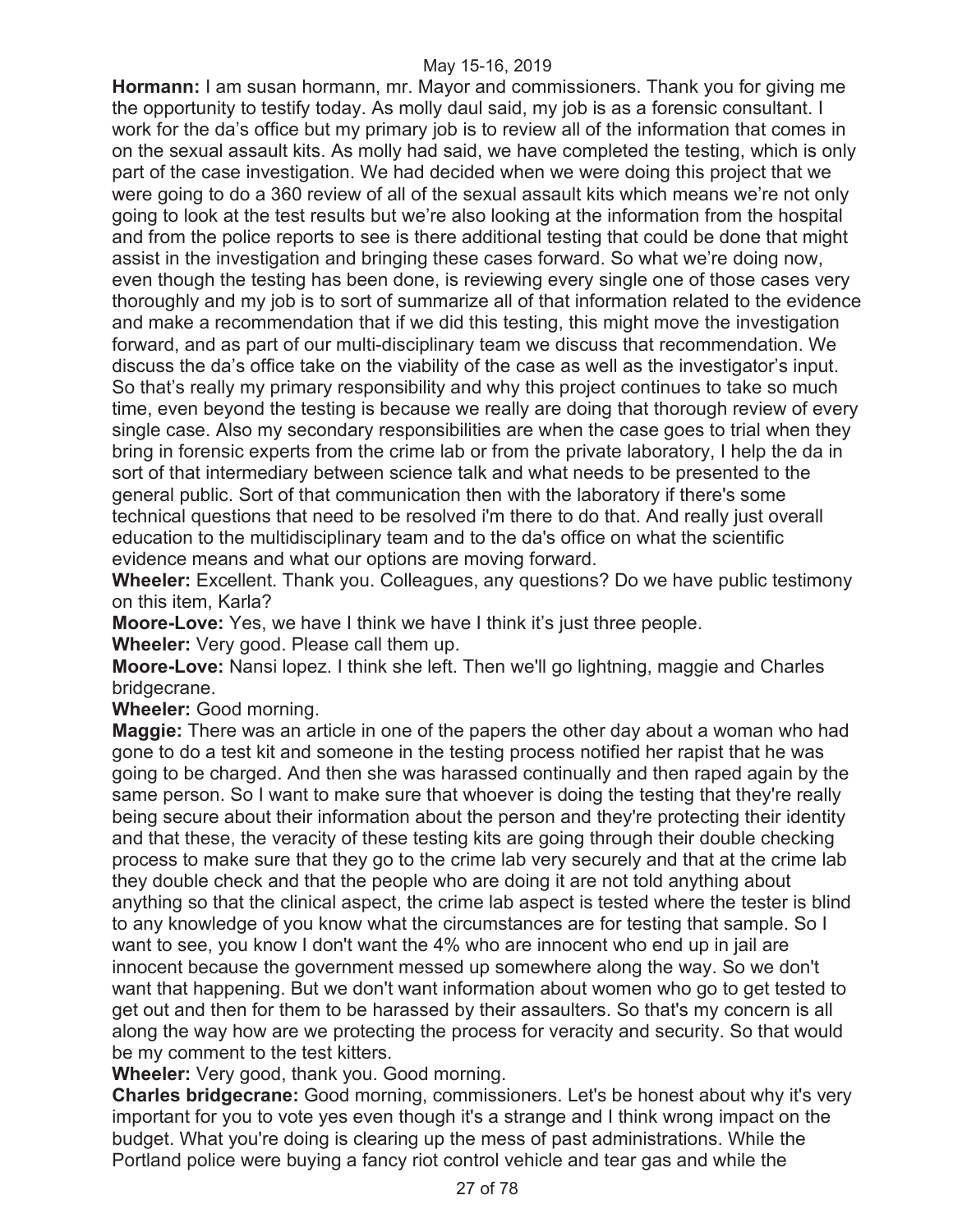president of the Portland police union was talking about what a cesspool he lives in we were not adequately funding tests, as a matter of fact we never actually ourselves adequately funded the testing of sexual assault kits. We got bailed out by the manhattan district attorney I believe it was cy vance. There was special funding from something that happened in the city of new york. And thousands of victims of sexual assault in Portland that had had their evidence ignored and not processed are finally getting help and getting, when you vote yes on this with some additional services so that we can find sex offenders that could have been apprehended years ago if the Portland police and the district attorneys at that time had been doing their jobs. So obviously you need to pass this money. But you need to do it in the context of saying whoa, our priorities for policing were screwed up. We were interested in buying tear gas that in the past has been sprayed out in this block right here when brilliant police officers chased protesters toward city hall with all of the antique glass that has been knocked out of the windows before your mayor ted. All the, there was a couple weeks when all the bottom windows were boarded up and Amanda Fritz remembers those days when the bottom windows were boarded up here on  $4<sup>th</sup>$  avenue. That was not from a riot, it was a nighttime vandal all by themselves. So when you pass this money make a silent or spoken commitment that the Portland police bureau will always do better at assisting and providing services, forensic and otherwise to victims of sexual assault. And not so much about harassing citizens about whether they think the police are murderers or anything like that. Thank you very much.

**Wheeler:** Thank you. Good morning.

**Lightning:** My name is lightning. I represent lightning super humanity. One of the things I stressed before on this issue is that what I want to make sure is that with this forensic consultant is that you also have the ability to provide information on what you think is necessary to update our forensic labs and again i'm talking state owned. As you know when we went to the private lab say in salt lake city and other areas, what I want to make sure is that obviously what has been stated on why this has taken this long to get to this point is funding. And i've stated from my position numerous times that that's not even to be used as an excuse on this on not getting these sexual assault kits tested in a timely manner. And there were other foundations, non-profits that would have funded that money almost immediately if you would have asked and said we are having a problem with funding. So now let's take it another step and let's start looking at the forensic labs. Over capacity, not able to do this fast enough, we need to look at the equipment, we need to look at the new advances in technology, we need to look at do you want to buy the equipment or lease the equipment because things are changing so fast on this type of technology that really needs to be analyzed on how to update the current forensic labs which are state and which we utilize and to make sure that we can meet certain time frames on getting these kits tested. And we need to have the most advanced equipment to do that. And that's why I want to have input from the forensic consultant on this issue because you go to the various labs. You understand everything about the labs. But you also understand that I don't want to hear we need more funding to update the equipment. Because if we need updated equipment then we should also be getting funding for that equipment. And that's what I want to stress here is not the use of private labs in other states but to continue to use our state labs and make sure that they are up to date with the technology and that needs to be looked at and focused on because again if you keep throwing back the funding reason for not testing these kits, I don't buy it. It should have never happened. And somebody made some big mistakes. Thank you. **Wheeler:** Thank you. Does that complete public testimony?

**Moore-Love:** Yes, that's all.

**Wheeler:** So I'm going to move this on in a minute. But first of all, I want to make a few acknowledgments. First of all I want to thank the sergeant molly daul for continuing to fight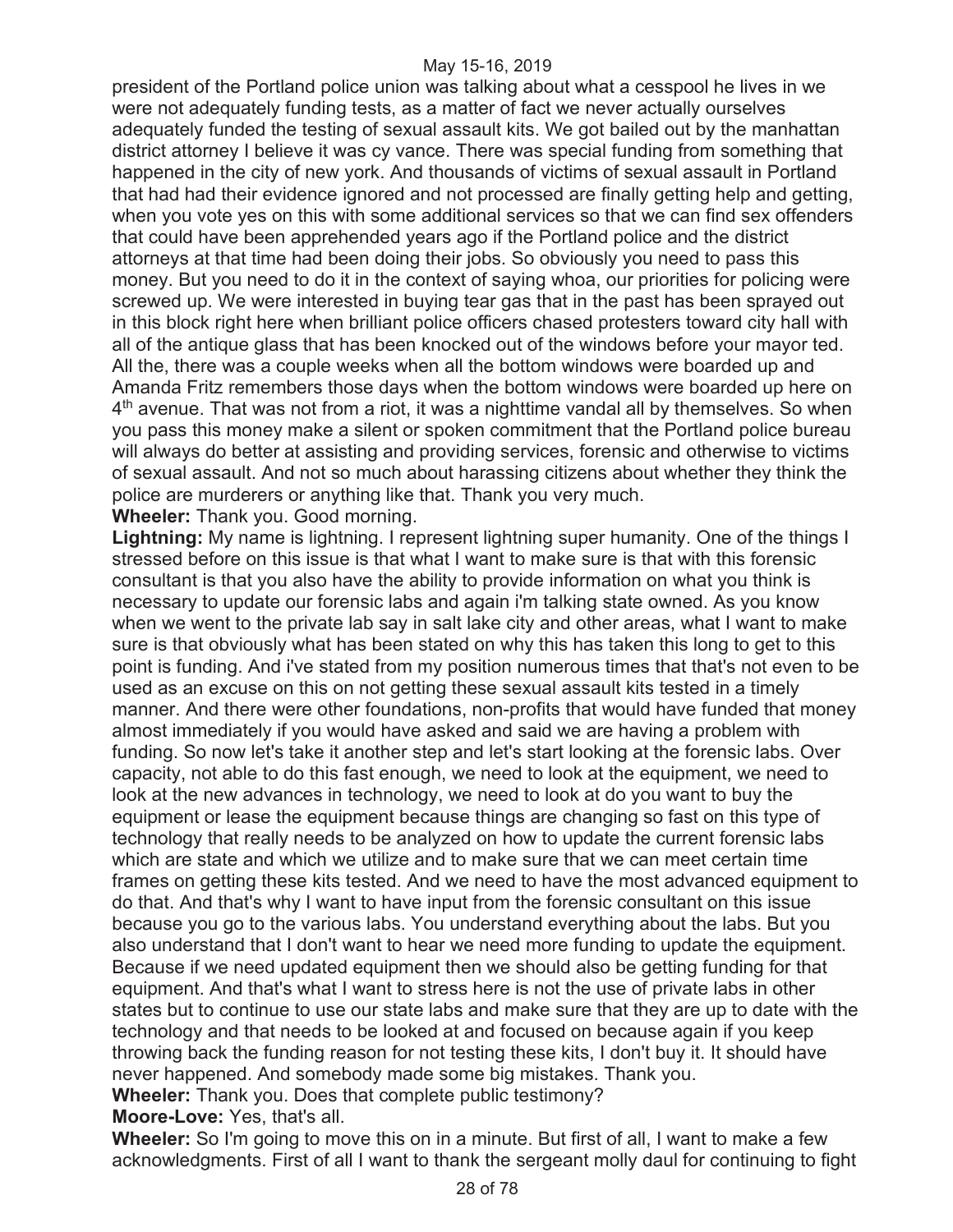hard for this program and ensure that we are up to date on the testing. And I want to thank susan hormann for her work as our forensic consultant. I appreciated their testimony. This is a program that was actually started in the fall of 2015. The grants resulted in 1,754 untested kits being tested. It also funded a victim advocate as well as investigator positions. And the question of the database that was raised is central to all of this. This also helps connect us to a national database with all of its security protocols. And of course it also reimburses the county for one district attorney that is associated with this program, the forensic consultant and an investigator dedicated specifically to saki cases. As was said all kits, all kits have now been tested as of the summer of 2018. We are now caught up on the testing side. As has been mentioned there are other steps in this process that we do not necessarily control but we are responsible for the part here at the local level and i'm pleased with the work we're doing to get us up to speed. There have been five convictions as a result of going back and taking a harder look at this data. And it's my understanding that just last week a sixth sexual offender was indicted under this program. So we're seeing good work. And without further ado I will just say this will allow us to continue to work with and reimburse the da and the consultant for the work they're doing in partnership with us. This is the first reading of a nonemergency ordinance. It moves to second reading. I would now like to move to item number 432, please, Karla. **Item 432** 

**Wheeler:** Very good. Thank you for being here. Thank you for your patience. Emily I understand you're kicking this off, is that correct?

# **Emily Rochon, Portland Police Bureau:** I am.

# **Wheeler:** Very good.

**Rochon:** I'm Emily Rochon, the service coordination team program manager embedded within the behavioral health unit in the Portland police bureau. I'm with melissa bishop who is the associate director of recovery housing programs with central city concerned. As well as tony and james and fletcher is missing somewhere, he's right here. He doesn't have a chair. Who are representing current participants in the program and also graduates of the program. I also want to just point out in the audience and folks who are here representing the program the service coordination team, if you could stand and raise your hand. **Wheeler:** Thank you for being here. We appreciate it.

**Rochon:** Those in the audience are representing graduates, staff in the program, and graduates from actually day one of the program all the way up to current who wanted to show their support today. This contract continues a partnership between the Portland police bureau service coordination team and central city concern through their housing rapid response program and supportive transition and stabilization program. The service coordination team is a crime reduction program for the city of Portland. The service coordination team is responsible for coordinating law enforcement, criminal justice, supportive housing, and treatment resources for individuals who are experiencing chronic addiction, chronic homelessness, and chronically in and out of the criminal justice system. In collaboration with partners, the service coordination team offers direct access to behavioral health treatment, housing, and robust wrap around services. Individuals we serve have very complex means and we have developed a program that treats the root causes of these behaviors therefore breaking the cycle of addiction and crime. Another component of the program is the collaboration with the behavioral health unit and central city concern which provides direct service connected housing for individuals assigned to the behavioral health response teams, the officer clinician teams within the behavioral health unit. The goal is to decrease police contact by assertively addressing the needs of the individuals with mental health, co-occurring disorders and unstable housing. For over ten years this program has shown a positive impact not only for the community but for the individuals served. Both components of the program show success in reducing police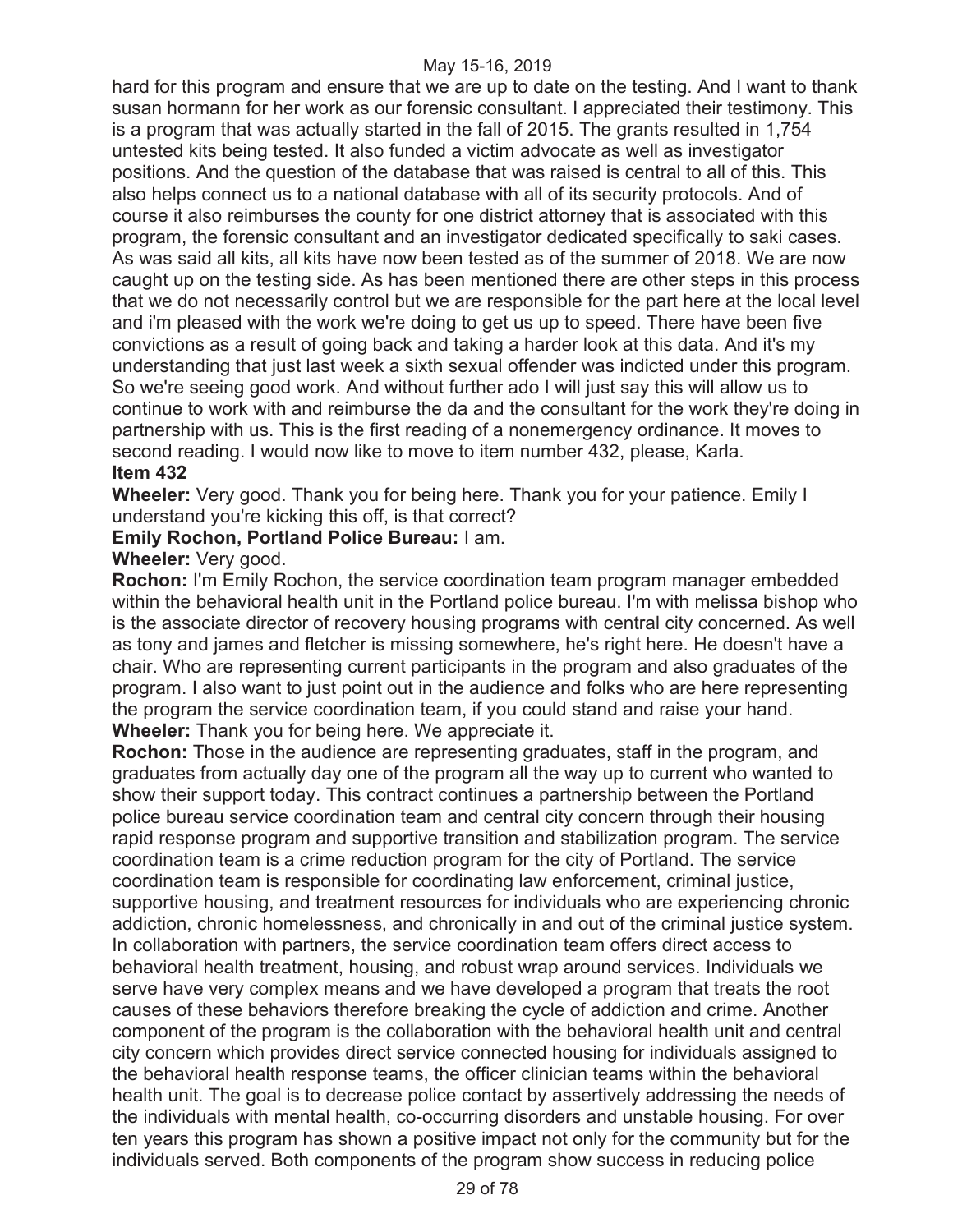contact. We entered into the current contract through an rfp process in fiscal year 2016-17. We are asking for a three year extension of the contract with central city concern. We have a well-established dedicated partnership which we work together to continuously evolve the program to address the complex needs and barriers of the individuals we serve. I did give out data points to the commissioners and mayor. And I hope you were able to review those. But would you like me to review them again?

**Wheeler:** I think it would be good for the public to hear them.

**Rochon:** Okay. It's a lot.

**Wheeler** Well pick your favorites then.

**Eudaly:** Highlights.

**Rochon:** I'm sorry, what?

**Eudaly:** Highlights perhaps.

**Rochon:** Highlights, okay. We are currently in our 11th year of evaluation with Portland state university capstone study. So this is the 11th year, we're currently in that. The tenth year in 2018 what they find is 31% of individuals who engaged in the program for over 30 days complete the program. Individuals who complete the program have an 86% reduction in crimes the year after exiting the program. 75% of all participants whether they complete or not actually have a reduction in crime as well. And they also do a cost benefit analysis and it showed that every dollar spent on the program is a \$13 savings in just jail beds and criminal justice costs alone. So it's \$26 million of savings.

#### **Hardesty:** Mayor --

**Wheeler:** Commissioner hardesty has a question.

**Hardesty:** Thank you. Most programs with a 30% success rate we would say were a failure. Why do we think this program is a success with such a low success rate? **Rochon:** There's twofold. One, i'm actually very proud of that knowing the clients and the complexity of their needs. This is chronic as I said before chronic addiction, chronic homelessness, chronically in and out of the criminal justice system. That's really hard to break that cycle. And we're talking about folks that have been in the cycle for 10, 20, 30 years. And if we're expecting someone to get it right away, it's not realistic. But what we want to do and what we want to do in this program is to make sure that if someone is not successful, that they're going to come back to the program. They know where to come back to. They know where to walk through the door. I get passionate about this. And so we want to make sure that if that's not the time for them then they can come back. That that door is always open.

**Hardesty:** And I want to be clear, I love the work that central city concern does. That is not a problem for me. I just know that the service coordination team was added into funding mechanism when the department of justice came. And it's never been a program that I thought, I thought it was a program that worked directly with the police and community members. And now there's a component that has central city concern as one of the key pieces. I love the work that central city concern does. So don't get me wrong. **Rochon:** Oh sure.

**Hardesty:** I'm just trying to understand how that fits into working with the police to address the issues that central city concerns addresses with or without police intervention.

**Rochon:** Right. So actually it was established prior to the doj settlement agreement. **Hardesty:** [inaudible]

**Rochon:** Yeah, and that was 2008 when we entered into kind of what we call the service coordination team. And that's when providers came directly to the table. And that was with central city concern even at that point too. So all of this is about services. So the intersection between law enforcement and the criminal justice system and our clients are going to be there. But this is an opportunity and to have access to break that cycle. So, does that answer your question?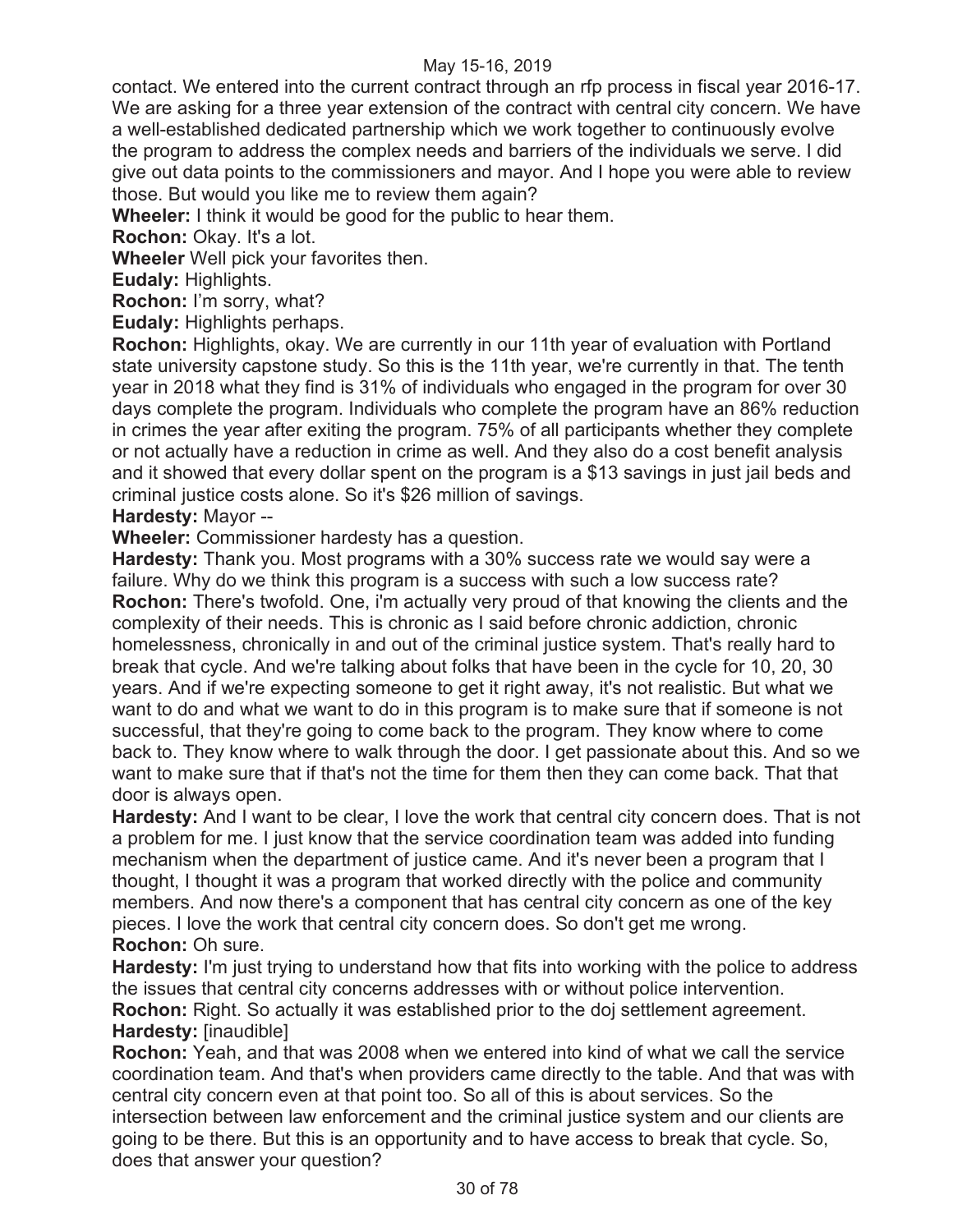**Hardesty:** Yes, well, from the beginning, the police started this service coordination team and they reached out to community service providers.

# **Rochon:** Yes.

**Hardesty:** I'm just trying to get a clear picture today, what is the service coordination team and who are the players that are involved in it?

**Rochon:** Myself, so myself as the program manager. So kind of the project manager over the contract. I have one officer that is assigned to me and the service coordination team. So it's really just the two of us. Everything else goes to services. Everything else because that is the most important component of this is it's not us, it's for them. **Hardesty:** Thank you.

**Rochon:** That's why this contract and this money for this contract is all going to services. **Wheeler:** Could I add maybe a few highlights, first. First of all the data that you provided the 31% of individuals that is the percentage of individuals who complete the actual totality of the 30 day program. That is not the success rate. That is the completion rate for the program. And that is consistent with drug and alcohol outpatient treatment programming nationally.

# **Rochon:** Right.

**Wheeler:** And so for a lot of people, and I come from a family where addiction has been a significant issue I know that the first time one seeks that treatment the success rates tend not to be very high. It is a very difficult process. And the people who are going through this program are amongst the most vulnerable in our community. They have been homeless for a long time. They have been living under conditions and trauma that makes it a very difficult proposition to begin with. The statistic that's more interesting to me that you gave is that when people go through these programs they are not being cycled through other social service programs. They are not on the street, they're not in shelters, they're not having interactions with the criminal justice system. They are in fact able to restore themselves and their lives through their hard work with the support of this program being in place. Where the public safety interaction is one of my favorite comments was in one of my early meetings with chief outlaw and she was reading through this program and she was like this is extraordinary, we're providing housing. We're providing housing. Me and the police bureau, through its funding is providing housing. And the answer is yes because the people we are housing are people who repeatedly had had interactions that were not very positive with law enforcement and there was an opportunity here to realize that something other than jail would be a better investment and you said it's a 13 fold return on investment and it reduces interactions with the criminal justice system to the tune I think you said of 75% overall. Which is a good thing for everybody. That's what's called a win, win, win. That's why I support what you do.

**Rochon:** Thank you very much.

**Wheeler:** And I support what you do because of the people sitting in this room who have been through this program who knew what their lives were like before and what their lives are like now. [applause]

**Rochon:** I know, she's telling me not to cry. And I also wanted to highlight and I think that you were talking about this too is again it's a very underserved population. No one else is serving them. Not with the intensity of services that are needed. And this is a population not just in the city but nationwide that is not getting served. And we all know that it's worth it because they're here and now i'm off track. They're very embedded within social services. Our folks get employment and they want to give back. And they're in luke-dorf, volunteers America, central city, urban league, cascadia, unity, they're all working there because they know and they're the ones who know how to get through their needs and their barriers and why not reach out to other people. I have a little bit more. So the relationship goes beyond performance measures and data. This is about long term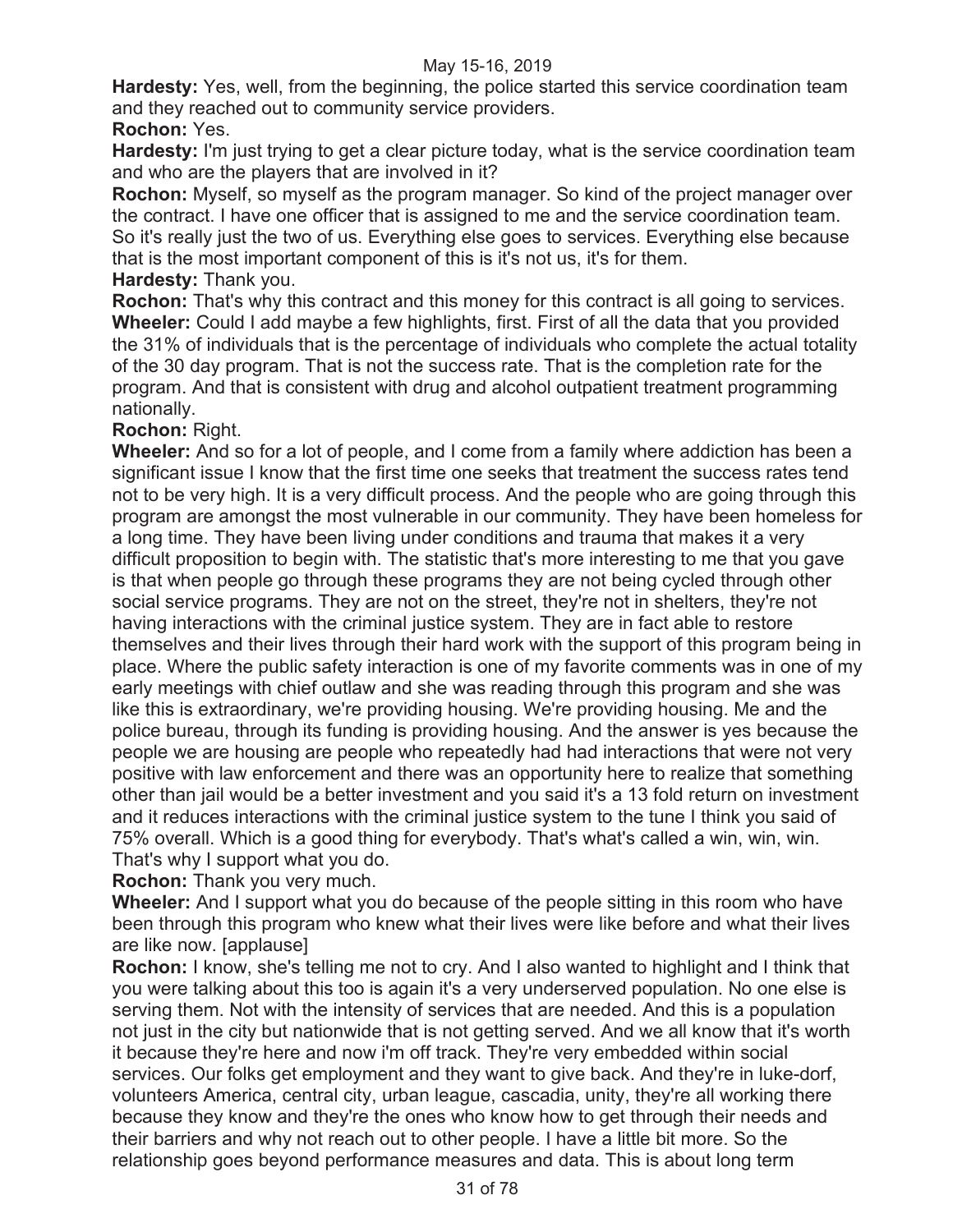solutions and quality of life and serving individuals who historically and currently do not have direct access to the services that they need. This population again is very underserved and not only in the city but nationwide. We are a referral source for hospitals, social services from detox, outpatient residential, the criminal justice system, patrol and probation, several diversion programs because you have to divert to something. So we're partners with lead, mcjrp, start stop drug courts, the joint office of homeless services, and their navigation intensive outreach teams, urban league transition projects, central city concern. I could go on and on, we are a referral source. Because we want to make sure that wherever our participants are landing that we offer services. I want to be very clear that this is a voluntary program. You do not need to be on probation, not court mandated. Individuals aren't getting arrested just to get into the program. Again it's very voluntary and there's no enforcement to stay in the program. I want to give an opportunity to melissa bishop to give an overview of the specific services that our clients receive. So Melissa. **Melissa Bishop, Central City Concern:** Hi, i'm melissa bishop.

#### **Wheeler:** Good morning.

**Bishop:** The associate director of recovery housing programs at central city concern. I want to thank you mayor and commissioners for letting us be here today. I really represent like the dream team. A team of people that come every day to work in the hrr program to really work with our people. And I just want to talk a little bit about the services that they give to every client that works through the door. We don't tell people no. When people walk in and they need help, we help them. We're doing stabilization, we're a low barrier stabilization program. So people are coming in, they need to be linked to alcohol and drug treatment, we're doing that. They need to be linked to mental health services, we're doing that. They need to see a doctor so they can stop going to the emergency room when something is going on, we do that. We're making sure they have insurance. We're doing intensive case management. That means that they're meeting with their case manager daily most of the time daily when they're first new. And then every other day they're coming to meditation groups, check in groups early in the morning to help them plan their day. We're doing a peer mentor. So we have peers, I mean who best to help our folks than somebody who's walked in their shoes. So we have a robust peer mentor position that two peers that work in our program. They're taking people to food boxes, appointments. Taking them to recovery based community meetings. They're just just really connecting with them. Movie night. I mean when's the last time they got see a movie and just sit there and have that normalcy, so we're doing all of that. They're also doing groups life skills, they're doing mrt groups which is more recognition therapy groups. They're doing women's group, men's group, like light recovery based groups. We're not treatment, we're housing. But we're doing those groups to kind of enhance the stuff that they're doing in treatment. We have a robust right now outreach group. We have an outreach person and a couple of mentors and our housing specialists that are going out into homeless camps and looking for our people. We're going above and beyond because we want to keep our doors open to people that need those services. We have employment, an employment specialist embedded in our program. So people are getting linked in, as soon as they move to phase two we're talking about employment, we're talking about next step housing. Our access to permanent housing are better than they've ever been. It's amazing. Our people are leaving employed and housed. And they're staying employed and housed for 12 months after they graduate our program. That's incredible. The impact it has on the community and those clients families are really amazing. We're meeting basic needs. We're showing people how to have fun in recovery and showing them really what a normal life can look like. And so we have a robust amount of services and people don't leave our doors without their needs being met and they know where to come back to. We're building a community. And that's what these people have been missing for so long. I think that's an important part of this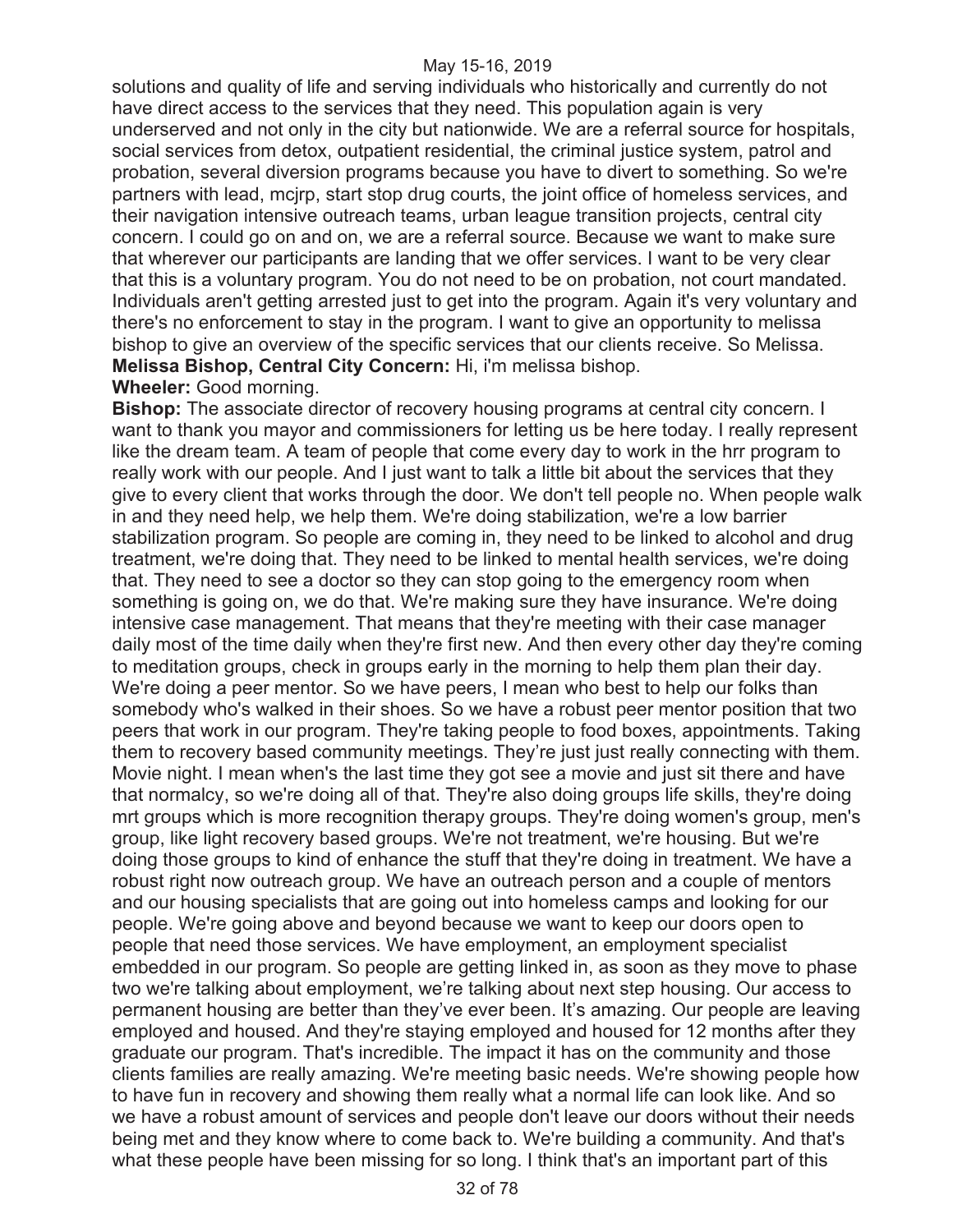program is we build community here. So I just want to advocate and just talk about the amazing services and the amazing team that delivers those services every day. I think that's the point I want to drive home.

**Wheeler:** Thank you. Appreciate it.

**Rochon:** Especially the staff and I always loved central city concern for giving second chance employment. And so like 90% of the staff have life experience all the way up to management as well. I think that's very, very important when someone walks through the door. And we would love to -- who wants to go first? Yeah. James do you want to speak? **Wheeler:** You can just slide the mic over, james. If it's easier.

**James Wrens:** My name is james wrens. I would like to first thank you mayor, and thank you commissioners for listening to us today. I would like to begin by expressing my gratitude to the Portland police bureau, the hrr program which has been mentioned. And one of the front line workers ben l. who approached me on the street and gave me the opportunity to engage in this program. I've been given all of the tools. I'm a graduate of the hrr program. I have been given all of the tools to reach self-sufficiency. I work for central city concern now. I work for the clean start one crew full-time. I'm a union member, i've never been a member of a union in my life. I am moving out to the blackburn center from the estate building, the estate hotel august 1st, i'll be paying my own rent. I'd like to thank the case managers involved, peer support which have already been mentioned, housing specialist who's working on a budget with me linda mcnair. These amazing ladies and gentlemen have put my life back on track. Some of my work involved, but I was guided through this program. I didn't have to walk through this alone. The mrt program which has been mentioned, moral recognition therapy, gave me a chance to go back and find out my part in the things that i've done in the past. I thought that was very important. Outpatient treatment through central city concern recovery center. And i'm just honored to be given a chance to represent central city concern. Thank you for listening to us today.

**Wheeler:** Thank you. Really appreciate it. Congratulations. [ applause ]

**Tony Mather:** My name is tony mather.

# **Wheeler:** Hey, tony.

**Mather:** And I would also like to second all of those thank yous because people have put in a lot of hard work for me that I didn't know was actually available. A little small amount of background, I have over 20 years of drug addiction and homelessness as a minor. And I can say from first-hand experience that they pretty much go, after a while, they go hand in hand to deal with the homelessness and the trauma from everything that can possibly go wrong out there. Just not having a bed it got to the point to where the easiest thing to do was just not to sleep because I had nowhere to sleep. But I appreciate people giving me a second chance. As of right now I have 25 months clean and sober. [ applause ] I'm also a recent graduate of the star core. I got released from a 45 month suspended sentence because of that, because somebody gave me a second chance. Otherwise that would have been my third trip to prison for the distribution of drugs because that's what I did, that's how I survived. I did that for 20 years. I can't count how many numerous times i've been in and out of jail and prison. But now I too am also a member of central city concern. I work for the clean start program also.

#### **Wheeler:** Thank you.

**Mather:** Going around the east side of the river helping clean up the city. And I never would have expected that I would actually get paid by the same city that I spent so many years destroying pretty much. But just helping other people either stay where they're at, help them clean the city back up, it gives me some fulfillment. I feel good about myself which I didn't when I was high. I've also graduated mrt. I graduated rent well program so I can learn how to be a good tenant. I'm also waiting for the blackburn to open up because I will be moving into the blackburn too as soon as it opens. I was just cracking jokes with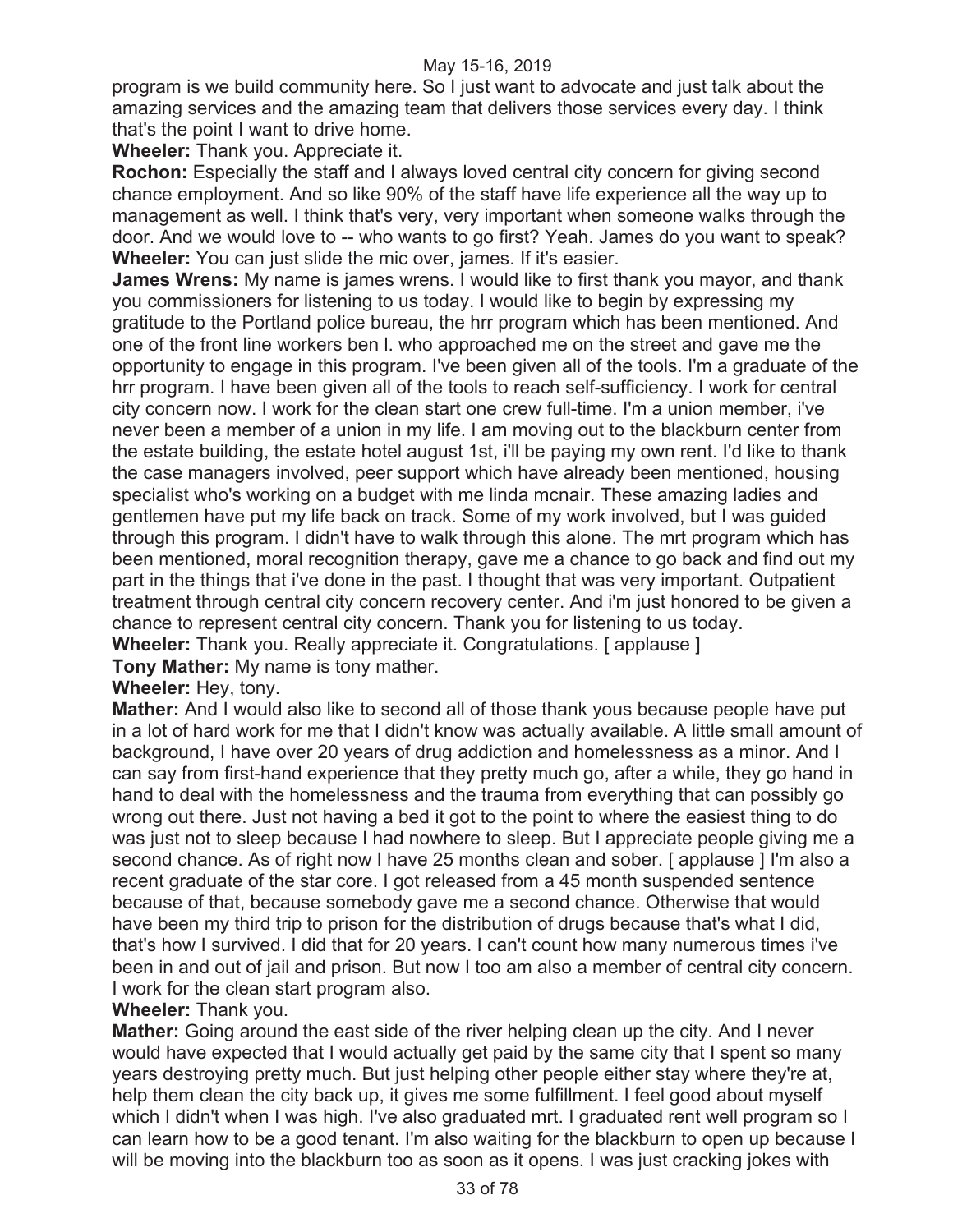people the other day. Just the other night at target I bought the first pillow in my life. All of the other pillows I had were given to me prison, county, you know or I wasn't sleeping. It's just small things like that that keep me pushing forward and I really appreciate the second chance. Thank you.

# **Wheeler:** Thank you and congratulations. [ applause ]

**Fletcher Nash:** Hi my name is fletcher nash. And i'm a product of the hrr program and central city concern. And I was just sitting here thinking and I had got kind of sad because the person who got me to the program is not here anymore. Her name is officer stacy dunn and I remember I ambushed her to get into this program. She was going to get her a cup of coffee and I had read about the program. And I was like I know you got this program and I need to get in it and she was like okay well I need to run your name first. And I was like whoa, wait a minute. But she said you have to have a drug arrest, you know and I joke with people I was like for the first time you know having a drug arrest turned out to be a good thing. And it was. And she made a few phone calls and she called the program and she said can you get to 707 Everett. And said, yeah, I'll get there. I remember I got there and fred was there and you know, I was an addict at the time so I got there kind of late, you know. And fred was on his way out the door. I think he was going home. And he stopped, he said okay i'm going to do your intake. And he did my intake and it wasn't a long drawn out process. He went over a couple of questions. He handed me a key, you know. And I was like, I was so happy to have a key to something. You know I was like i'm off the streets. And then I remember him telling me, you know you're going to go into treatment. And I was like yeah. And I was ready for it. And I remembered just thinking back now I wouldn't have been able to do it without the housing piece. It just wouldn't have been possible to go to like treatment, not for me anyway and then have to go back out to the streets. And even when I was in treatment i'm going to treatment, I remember I had to start to walk around the little area because now I got the guys who I used to buy drugs from they see me trying to get right. And they was like hey the first one is free. And you know I would talk to people and I was still kind of weak. I was still under 30 days. But I wanted it. And also it was my peers and the people in the program that was in front of me. I was talking to them and they were like okay this is where I was. This is what I used to do. And you can do it too. I wasn't sure. But I just held on another day. And I just hit like eight years. [ applause ] You know, I just celebrated my eight years. And I feel like part of a family. And today I feel good. I feel the way I was trying to get drugs to make me feel. And it's nice to have friends I can call. It's nice for friends to call me. And then there's another officer out there, officer foste, we used to play cat and mouse. I remember because he was always chasing me because I was always doing stuff. And my first job was clean and safe. And he saw me and stopped me at clean and safe and he stopped in the street and turned on his police lights and got out of his car and I'm like do I have a warrant or something, what I do? But he came over and gave me a hug. You know. And that's another thing about this program it changes the way you know we see people. Because before that, I know there's good and bad officers but before that all of them was the enemy, and they're not. We learn to realize they do have a job to do if we're doing dirty. But there are good officers out there. And I had jobs, i've worked at hr, i've been a janitor, one of my prior jobs I was going into osci and crci once a week. I had a curriculum I had to follow [inaudible] for other people like me. And for the worst of the worst who wanted to do it. And I left hr to do that to get back to talk to people to let them know that it is possible. I had a whole lot of stuff I wanted to say before I got here but, like I was talking about. **Rochon:** Where do you work now?

**Nash:** Right now I work for luke-dorf, I work for the rental assistance program. I help find housing and keep people with mental health issues housed. **Wheeler:** Thank you.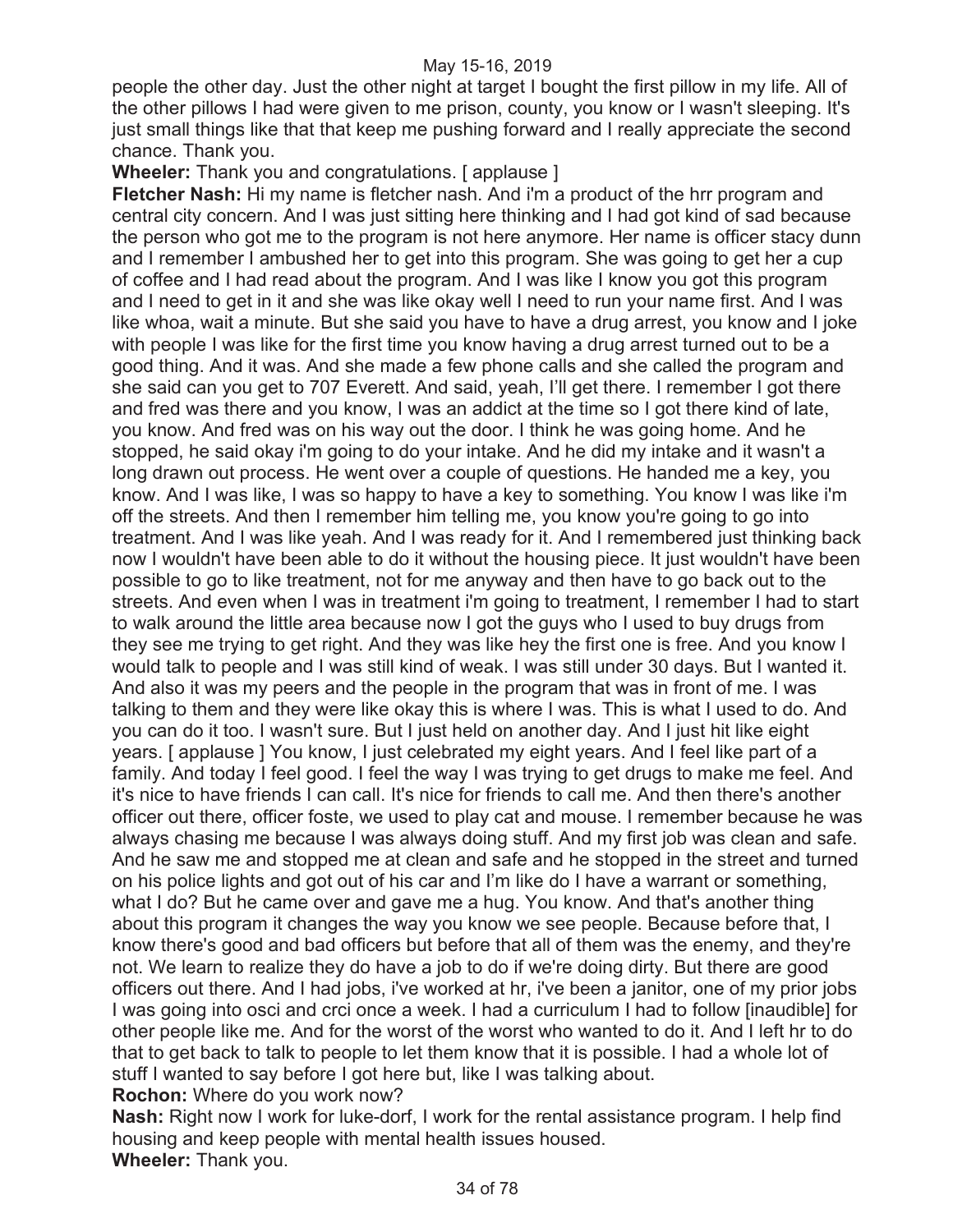**Nash:** And some of them have addiction issues and so then they kind of put them with me and I try to, there's one guy now i'm taking him to na meetings. He's got about 30 days clean and sober and he's really trying to do it. And I know as far as each one of us in the program we just don't get this and just hold on to it, we try to reach out to somebody else or at least pass the message to let them know that it is possible. Thank you for letting me speak. [applause] Thank you for letting me speak.

**Wheeler**: Thank you, appreciate you. Commissioner Eudaly?

**Eudaly:** I just have a comment and a quick question. First I want to thank everyone for being here today and sharing your stories. I'm also trying not to cry. Last month was second chance month. I had the opportunity to celebrate with southeast works that does some similar work with the community. And I listened to the stories there and it really struck me that the root of crime is not a bad person. It is poverty, it is addiction, it is mental illness, it is abuse and trauma, it is racism, and it's lack of educational and economic opportunity. And there's no breaking the cycle without housing. That's the thing that I think is so vital about this program. It's a smart, efficient use of our resources which is something I like to see. It's harm reduction for the individual served and the community. I just want to thank you and I want to congratulate everyone who stuck with the program. And my question is you said it's voluntary, it's low barrier. Could you give me a sense of how many people you might serve in a given year versus how many people you think are in our community that would qualify for or benefit from this program?

**Rochon:** Yes, absolutely. You're like there's a lot. And actually part of the, we had an analyst that works in the behavioral health unit and he does a trend analysis report that i'm pretty sure that you have. But just to highlight through that because it shows the need and the capacity. Approximately 200 individuals are referred to our program per quarter. So that is 800 individuals per year.

**Eudaly:** And those are unique individuals?

**Rochon:** Unique individuals are referred to the program, but in about 50% actually meet our criteria, because there is a criteria. We would say 400 people are referred so obviously there's the need and we serve between like 130 to 150. So you understand that then there's a capacity issue when it's 400 people who meet criteria but we can only serve so many. So I just wanted to --

**Eudaly:** Thank you.

**Rochon:** Does that answer?

**Wheeler:** Commissioner Fritz then commissioner hardesty.

**Fritz:** Mayor, thank you so much for your presentation. Thank you everybody for being here. This is a great program that i've been a big fan of throughout my time here. Mayor is there any reason we can't add an emergency clause and vote on that today while all our friends are here?

**Wheeler:** I'd refer to legal counsel.

**Fritz:** We would add an emergency clause, I move to add an emergency clause because it's in the public interest to get this contract finalized as soon as possible.

**Hardesty:** Second.

**Wheeler:** We have a motion and a second. I see a head nod from legal counsel. Why don't we go ahead and take this issue up right now. Karla, please call the roll.

**Fish:** Aye. **Hardesty:** Aye. **Eudaly:** Aye. **Fritz:** Aye.

**Wheeler:** Aye, the ordinance is amended. [applause and shouting] **Fritz:** Wait, wait –

**Hardesty:** You might have to wait just a few moments, we haven't actually voted on it yet [laughter].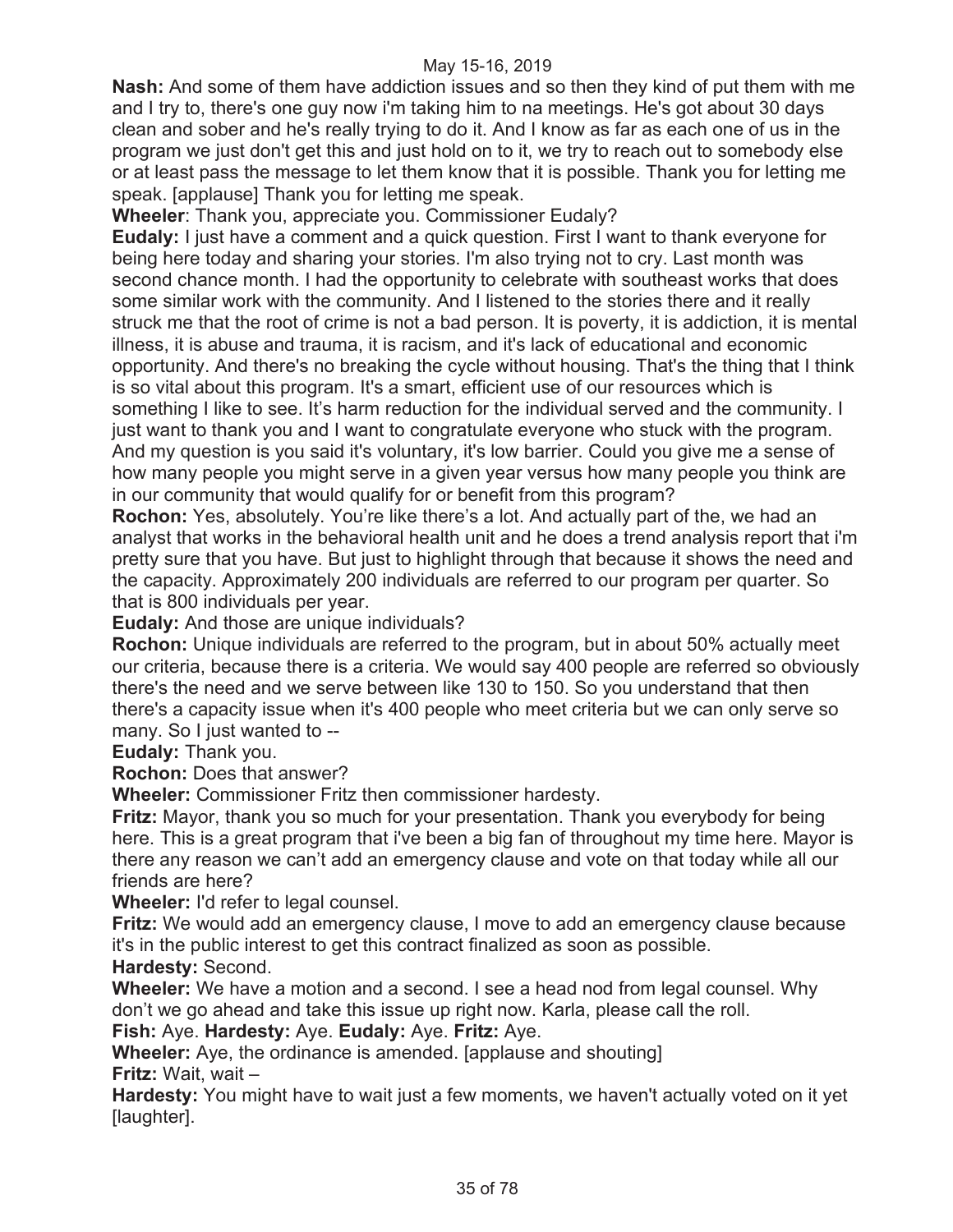**Wheeler:** That's good practice. All we've done. Practice makes perfect. All we have done is we have voted to vote on this today as opposed to carrying this over for a week as a nonemergency ordinance. Commissioner Hardesty.

**Hardesty:** Thank you. I am so thrilled to live in a community that has central city concern. It is a program that's proven over and over and over again that is really about the people that they engage with. What I love most about the program is that it's also an opportunity for people sometimes to get the first work that they've had in a long, long time. There's nothing like having someone in recovery working with the people fresh in the door. And so I am very grateful for the program and my questions were really about the connection with the police and how the police interact with how this program works. I've actually had the opportunity to come to central city and talk to folks who have gone through your clean start program. And oh my gosh I was in tears before I left. So I know the value. But i've known the value of central city concern for a very long time. I want to remind you it is central city concern that is doing this work day in and day out. And it is the people that you're helping be healthy that are actually making our community better. So I want to thank all of you who are either participants, graduates, new employees for the work that you take on each and every day. It is hard work. It is not work that is really understood in many communities. It takes a while and I heard you say second chance, I suspect it's probably your tenth or 12th chance before you actually got the opportunity that you took advantage of right? Because I have known so many people in recovery it just takes over and over and over again, but somebody has to care enough to give you that opportunity. So thank you all for being here. Thank you for the work that you're doing. And it is sad to think that out of the 450 people you could serve you only have resources to serve 160. And I would say even 450 would be just a drop in the bucket for what the need is in our community today. So thank you. **Wheeler:** Very good. Does that complete your presentation, I should have asked? **Rochon:** Yes.

**Wheeler:** Very good. Is there public testimony on this item?

**Moore-Love:** Yes, we have five people signed up.

**Wheeler:** Very good.

**Moore-Love:** The first three are lightning, maggie, and Jeanne connett.

**Rochon:** Can I say one thing?

**Wheeler:** Yeah, please.

**Rochon:** I know commissioner hardesty, you're going to come tour the program on the 20th with your staff. And I would love to tell you about how officers are involved in a positive way with our clients because it's very extensive.

**Hardesty:** You've got to know I need to know that.

**Rochon:** Absolutely, and we have to share that.

**Hardesty:** Thank you.

**Wheeler:** And to clarify the service coordination team is actually part of the Portland police bureau.

**Rochon:** Yes.

**Wheeler:** And due to the large number of items we have and I don't want to lose our quorum, I hate to do this, i'm going to ask that we keep testimony to two minutes but i'll be somewhat relaxed and gel about that. Lightning, would you like to go ahead and start? **Lightning:** Yes, my name is lightning. I represent lightning super humanity. Again this is probably one of the best presentations i've seen since i've been in here. And i've been in here a long time as a think tank and researcher. And what's so impressive about this is the people that joined in for central city concern they are the success here today. And I absolutely approve this going through. I approve from the people in this room on how they are in such support of what's going on here. And it's so important that they showed up and showed that to the public to the people. That is the best presentation i've seen in what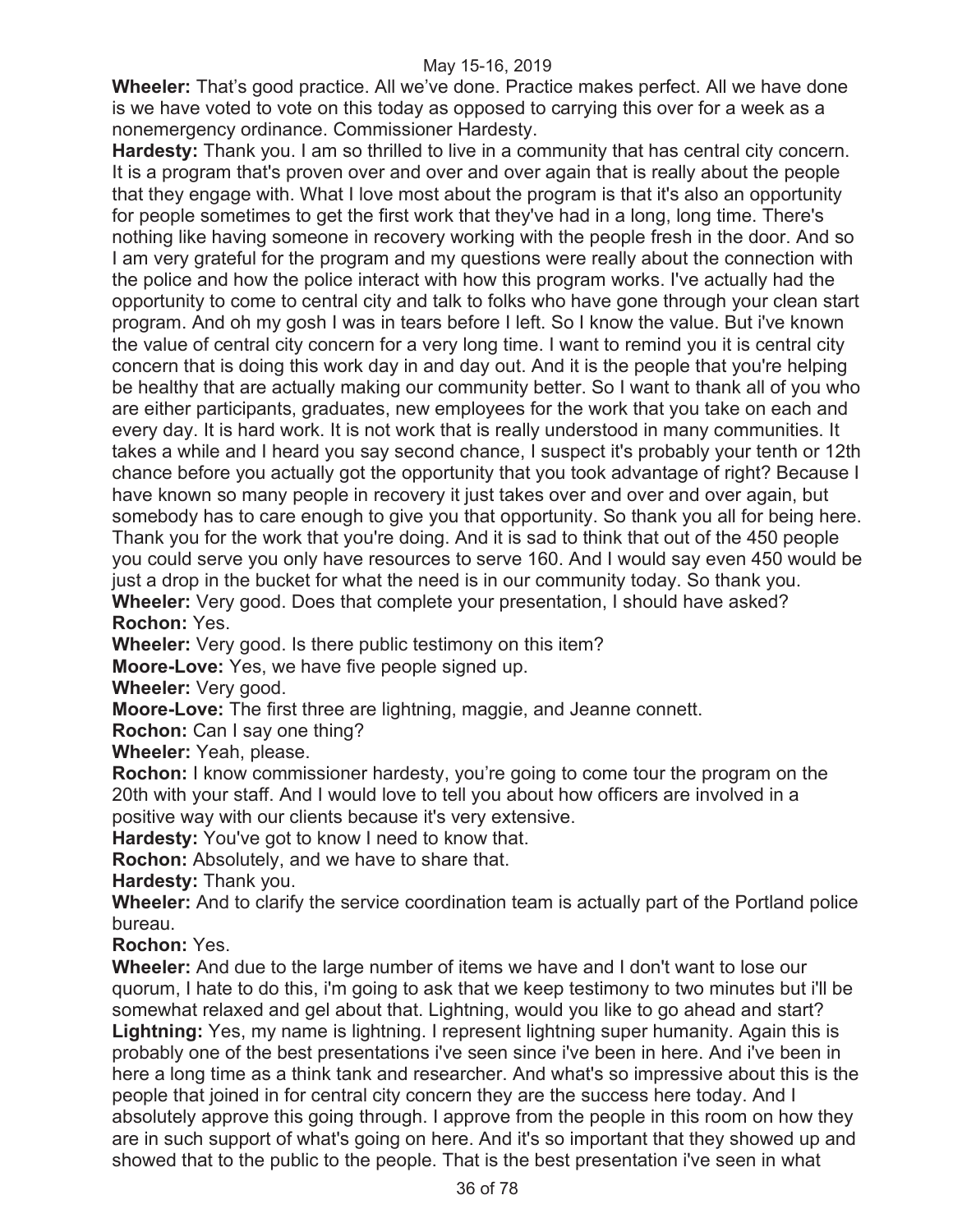central city concern is doing I had no idea they were doing such wonderful work. I've had no idea

**\*\*\*\*\*:** Well then maybe you should [inaudible]

**Lightning:** Until I had the people in here sit down and say that so I understand that. Because one of the biggest concerns I had in the past as a landlord I had some people who had some drug issues. I tried to keep them in my housing, the police over-road my decision and said you're going to evict them immediately or I will shut you down. I said well shut me down. And they shut me down. They shut me down at any and all costs. So we need to start looking at it again from the housing standpoint of how can we have people in housing who may have an addiction that are in treatment still stay in housing in the private sector –

## **\*\*\*\*\*:** It normally [inaudible]

**Lightning:** Without being evicted. And that's a tough issue because now you're talking about the police, now you're talking about having a policy in place to allow that to happen and an understanding that if a landlord says they're in treatment I want them in my housing. These are good people, these are my friends, these are people I want in my housing, in my communities. And I want to have that happen. That's my position on this. Thank you.

**Wheeler:** Thank you. Good morning.

**Maggie:** I was really moved by the participants testimony. And I want to thank them from the bottom of my heart for coming. I think it's so important that the people who use the programs come and talk to you and tell you what's going on and how it's working out. I think you need to keep those lines of communication open. As you know we've got this whole shelter situation going on that's not working out. And these women and men are afraid to come and talk to you about the fact that the laundry doesn't work, the showers are down, the bathrooms are down, and we've got disabled people walkers, wheelchairs, canes, Alzheimer's, dementia, autism, bipolar, schizophrenia. You name it, we've got everything. And this is housing that violates the human rights codes. It violates the 8th amendment, the 4th amendment when it comes to the bedding, the showers, the laundry, the day rooms. It's not meeting any human rights standard. And these people will not come talk to you because they're so traumatized. And I would love for you to have some open communication with these people who feel that they're going to be retaliated against if they speak out. So that's all I have to say. And this is a good program and should be continued. Should be increased and emulated elsewhere.

**Wheeler:** Thanks Maggie.

**Jeanne Connett:** You're so awesome, girl. Thank you so much for all you do, man. I love you, girl. Hey, guys.

**Wheeler:** Good morning.

**Connett:** I don't know if i'm going to take two minutes or not. When I leave here all of my friends say to me, what did they say. And we all know even the guy downstairs who does my wand, she goes upstairs, she yells at everybody and then she leaves. I don't wait for a reaction. Look ccc, that is a perfect example of the town I grew up in. I don't care about you guys, I don't care where you grew up. I know this, I know community. I know how to keep kids off drugs and in parks instead of gang bangs. I'm at the lloyd center and there's cops and there's these teenagers and this 14-year-old black little boy decided that he was going to act like he had a gun down the back of his pants pushing that cop. Ask me where I was.

# **Hardesty:** Where were you?

**Connett:** I was right in between them. Right where I belong. Portland police have informed me that we were just a little map dot for Danielle outlaw -- i'd like her to leave as fast as she could. I don't want to be with a police chief that has a dot on a map for my town. You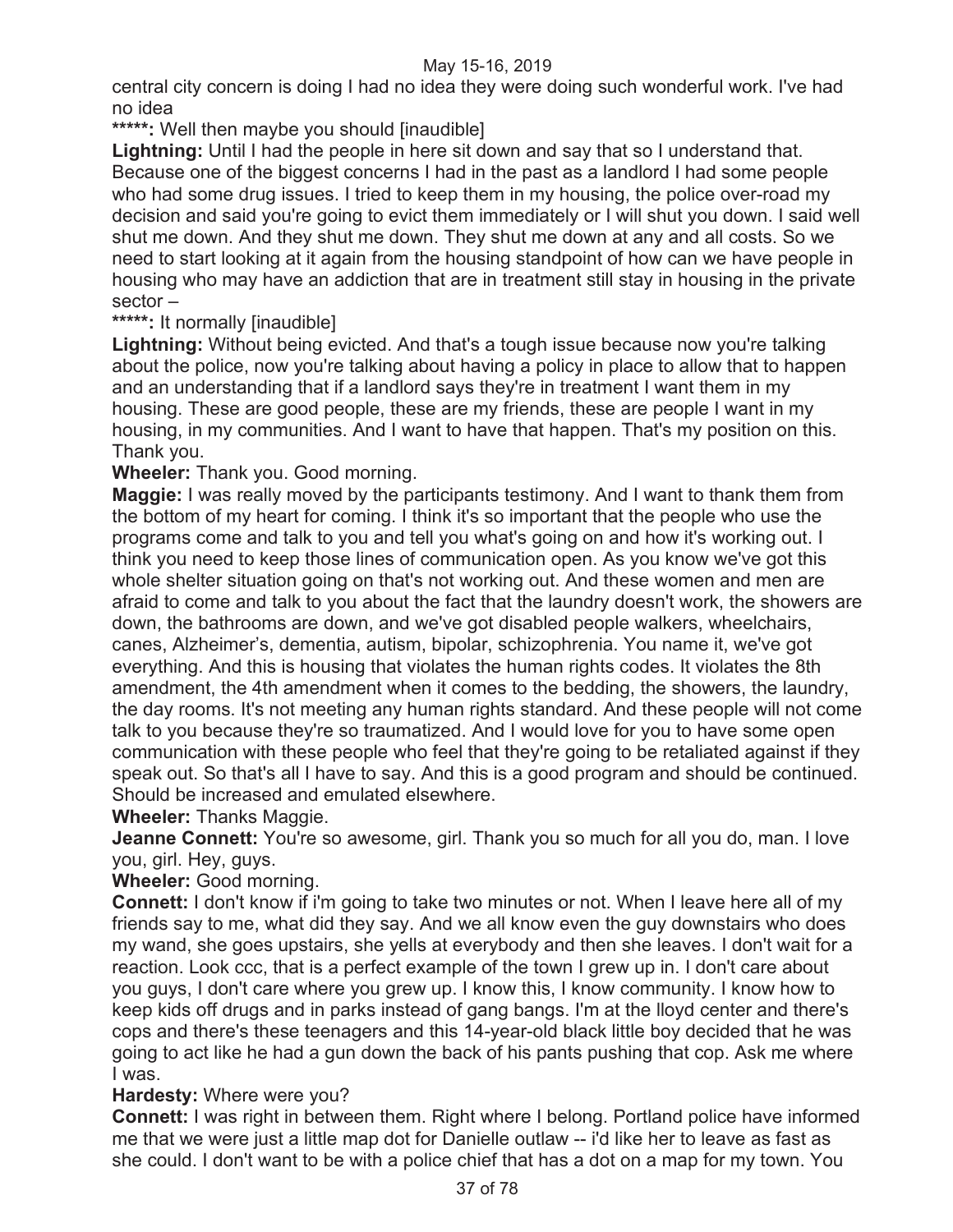guys don't like that, I don't really care. I'm getting really aggravated about it because when i'm out on the streets which is all of the time, I talk to these cops. They matter to me. At one point Portland had some of the best police in the world. Oh, except for new York. Because when I left here as a kid and ran I way, I knew they all thought I'd go to cali so I went to new york. Took them eight months to find me. I'd already made it like [inaudible]. I'm not dumb. I was raised and trained and taught here. Maybe over there a little bit but also a lot of Portland. So i'm sorry I missed you at the parade. I'd of loved to see you on the street in st. johns, Oregon.

**Wheeler:** I was there.

**Connett:** I missed you by ten minutes everywhere I went.

**Wheeler:** Sorry to hear it.

**Connett:** I asked four cops, I was looking hard for you. [laughter] I do appreciate you showing up for our parade that started the year after I was born.

**Wheeler:** It's a great parade. It's one of the best.

**Connett:** I want to tell you one other thing.

**Wheeler:** Quickly please.

**Connett:** I want tpi out of my state. When I got to Portland they said don't go to tpi, don't go to cpi. I could understand why. Then everybody who blews goes to tpi and they all exchange drugs and all kinds. I have witnessed all of this. You want testimony, I have no problem.

**Wheeler:** Very good, thank you. Tpi is not what we're discussing today.

**Connett:** Ccc is wonderful but I'd really like to get tpi out of Portland.

**Wheeler:** Got it. Thank you.

**Connett:** You're welcome.

**Wheeler:** Next three, please.

**Moore-Love:** The last two who signed up are charles bridgecrane and mary sipe.

**Connett:** See you later, have a great day guys. I never [inaudible]

**Wheeler:** Mary, do you want to start off, please?

**Mary Sipe:** I'll start as soon as she's finished.

**Wheeler:** Sure, thank you.

\*\*\*\*\*: [inaudible]

**Sipe:** Hi, I'm mary sipe. As you know i've been coming here for the last little over two years. And recently i've had to miss a few meetings because my new job is interfering with my civic engagement. But I have to say I couldn't be happier I was able to be here today. Like lightning I have to say this is the most profound presentation and experience that i've had coming to city council. I just, I wish we were talking about \$50 million, not \$6 million. And hopefully we'll somehow find more money to expand this program. Congratulations to everyone who's been through the program that's here today. One of the things that I want to kind of point out is that people that go through the program are being given the support and the tools and everything. They're the ones who did the work. The ones who come out the other end and who succeed they did the work and congratulations for that. I'm so happy to be able to look at this and not look at the 31% success rate because that's really not what it is. It's a number of lives is what I look at that have been changed for the better. And what i'm also hearing from these people that spoke today, had they not been through the experience that they have been through and been at the bottom of their lives, they now are not just mediocre, ordinary citizens. They are now exemplary citizens who have this desire to give back to the community. And I see this transformation and I am just absolutely blown away by it. The last statement I want to make is that this to me is also an example that not all interactions with the police department are negative. And the collaboration of this police program, the srt is an example of how working together and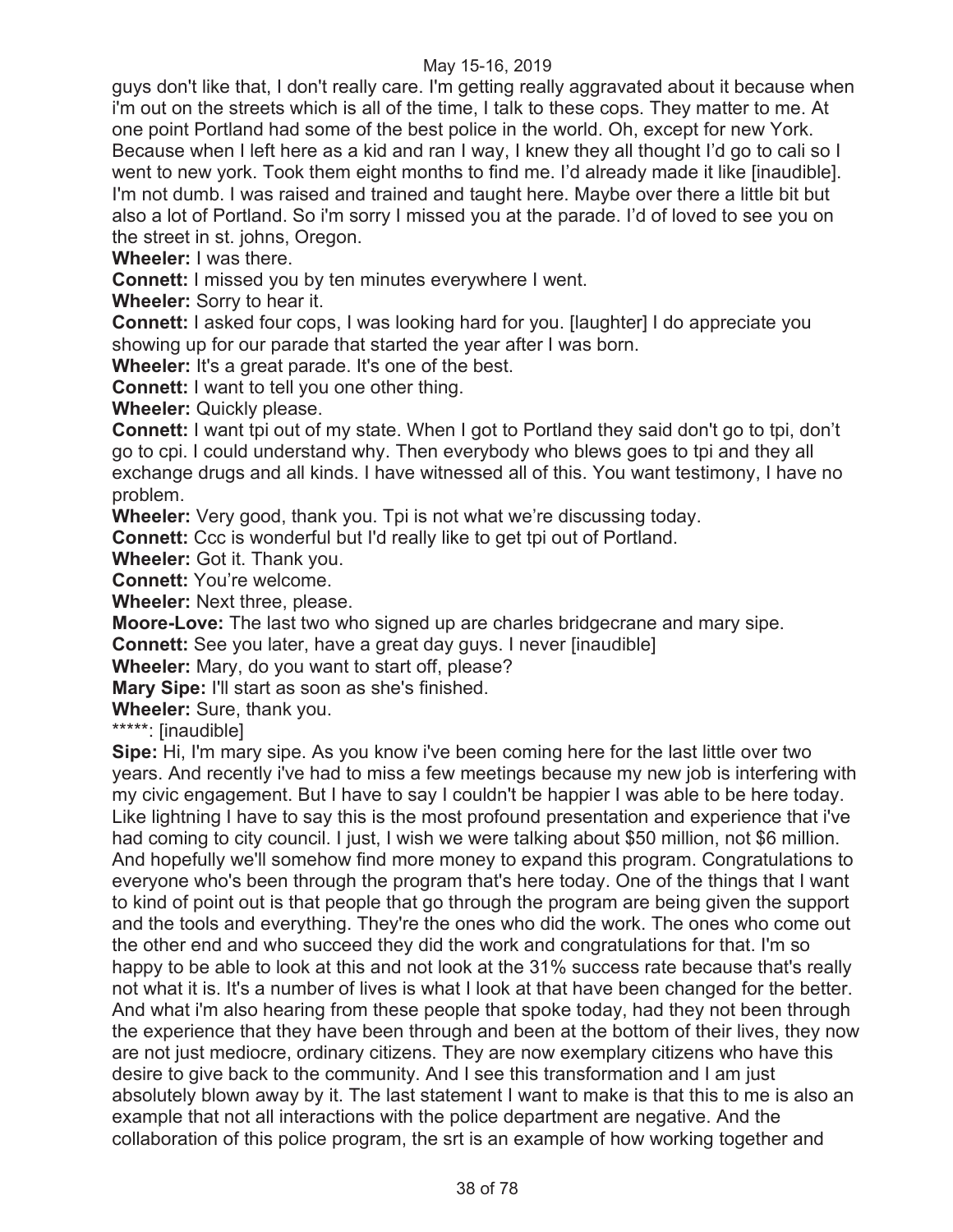giving the police this tool, that those collaborations can result in very positive interactions. Kudos.

# **Wheeler:** Thank you, mary. [applause]

**Charles Bridgecrane:** Good noon give or take four minutes. Charles bridgecrane johnson. I would like to be happy like mary and lightning, but the Oregonian and the inadequate response to what the Oregonian was revealed way back in june of last year. The newsroom found that 4,437 homeless people, 260 more than the survey, point in time survey, counted were arrested by Portland police last year. 4,437, she spoke about servicing between 130 and 150 in a year. So commissioner eudaly's question was extremely on point when she asked about the capacity versus the demand. And as we move forward towards election time and figure out who's going to replace our esteemed commissioner Amanda Fritz and who is going to be challenging the mayor, mary mentioned \$50 million. Because we did find somewhere between \$80 and \$100 million to rehab the Portland building. I don't remember whether that was via bonds or current revenue. This county worked with the state to find about a similar amount of money to build a brand freaking new courthouse. So we have some priorities. It doesn't seem that we have 4,437 priorities. That was in, I think usually it's gordon friedman from the Oregonian here. I think it would be great if helen jung and ms. Gunderson could send Rebecca woollington some more. Because really this city needs to work harder on all aspects of the 4,437 number. First of all a tremendous waste of police resources, the 4,437 people should not have been arrested in that volume. Maybe there was one murder in there, maybe there was zero. That article could be enhanced with crimes against persons information. And secondly it mismatches the point in time count. So the people doing our homeless services need to really engage with capstone and other places about getting us good data so we can chase money hard to put it to work at great value for our dollar getting people into housing first. It's the only thing that's going to save us from the talk about picking up needles off the sidewalk. Thank you very much.

**Wheeler:** Thank you. Commissioner hardesty. [applause]

**Hardesty:** Charles, before you leave, I want to thank you for bringing that up. Because we tend to either talk about police as all good and all bad. And what we need is a system that actually works for the community. And so I appreciate you reminding us that last year 54% of the arrests of people by Portland police but for being houseless those folks would have never, ever entered our criminal justice system. So we have a responsibility and obligation to make sure we're not exacerbating the harm to community members who are suffering from a whole host of community issues. So I applaud you for bringing that up. This is a day of celebration. So I don't want to be a downer. But the reality is we cannot talk about one without talking about the other. So thank you very much. I appreciate you for bringing that to us.

**Johnson:** And speaking of celebration tomorrow is world accessibility day, the als foundation so keep that in mind. It's not exactly a celebration but also a rededication to accessibility work. Thank you.

**Hardesty:** Absolutely. Thank you, charles.

**Wheeler:** Very good. So we have amended this ordinance to be an emergency ordinance. So we will now call the role on the ordinance as amended. This is actually the vote. Karla? **Hardesty:** Hang on.

**Fish:** I'm pleased to support the ordinance. Commissioner Fritz and I have been on the council throughout the ten plus years that this program has been in operation. And I think it was commissioner randy leonard who was really the early champion for it. And then a succession of mayors funded it even though we hit some bumps in recessions and other periods of time where it made it difficult to find the funds. But it's obviously making a difference in the lives of people. And it confirms what we know around supportive housing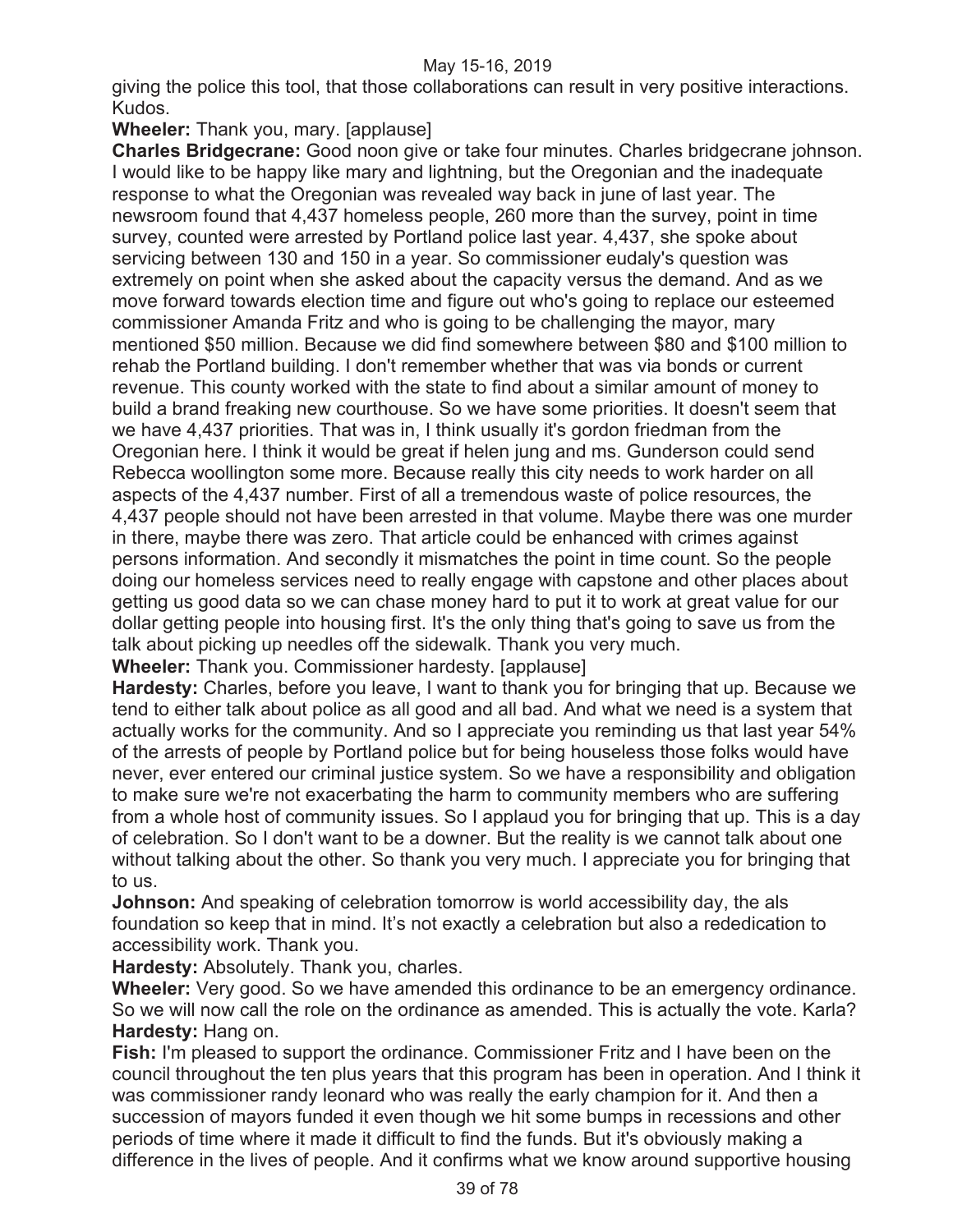and all of our most effective programs which is when you marry deeply affordable housing with services people need to become self-sufficient you have the best chance of getting people back on their feet and becoming productive members of our community. And the folks that are here who are graduates of the program are testimony to that. I want to join with my colleagues in thanking central city concern. And it's interesting that a number of people testified said they're now eligible for living in the blackburn. The blackburn of course is new central city concern housing part of a public private partnership that is named in honor of ed blackburn, long time executive director who has so much to do with the success of this organization. This has been a particularly uplifting presentation. And all of us in our families somewhere in our families have someone who has been struggling with addiction and has hit a bump in the road and things haven't always gone smoothly. And what we depend on is the community to lift folks up who are experiencing that bump. And this is a marvelous example of that. I wish we had more resources to expend. But for the 150 or so people that we're serving and the graduates of the program and the people who have a second and third chance and who have come back, this is really important work. So i'm pleased to join with me colleagues today in voting aye. Aye.

**Hardesty:** This has been a very moving city council meeting. I'm always struck when the city council meeting reflects the diversity of this community. It is rare to have so many people of color in these chambers. And so what i'd like to say to the people of color who showed up today in support of central city concern, please don't let this be your last time in this chamber. If you're not registered to vote, get registered to vote. Please read city council agendas, educate yourself on the decisions that we're making. Because every single time we're here we're having an impact on your life. And if you're not weighing in, then we're making decisions about you without you. [ applause ] I have a great admiration for central city concern and the work that they have done. But again I think that it's always important that we evaluate the outcomes that we're looking for and that we just don't take anybody at their word for anything. I am someone that follows the money, I follow outcomes, and I am results oriented. And today I say my hat is off to central city concern. Well done program. Well done with their participants in the program and one of the things I love most is that it's not just let put you through 30 days and then we kick you out and then you're on your own. We need more programs that actually work with people where they are and give them the opportunity to do better. I believe when you know better, you do better. I vote Aye. [applause]

**Eudaly:** We all know it's exponentially more expensive and more difficult to serve people in crisis on the streets. And this program is helping to address that and address a crisis that really runs a lot deeper than the compelling person's stories that we heard today. It's our failure as a society to serve and support the basic needs and human rights of all of our citizens. I would love if we could expand this program. For now I am pleased to support extending this contract with central city concern and thank you again for everyone who came here today. And for all of your good work. I vote Aye. [applause]

**Fritz:** Thanks for everybody who took time to be here today and particularly for taking the time to go through the program and to do the really hard work and particularly thanks to Emily, to the former coordinator Austin raglione at echo. At Commissioner Fish's. Thanks for commissioner randy leonard who with mayor tom potter started this program. And the contract previously I believe was with volunteers of america. I think when it comes back in 2022 it might be instructive to look at the difference in outcomes so that it would be helpful for moving forward as to which great community organization continues to provide these services. But it is, and it is a truly a collaborative effort with the Portland police bureau. It's been funded through the police bureau for so many years. I appreciate hearing some of the personal stories of personal officers who gave a hug, who did the outreach, who took you to get in and who helped you through some of the worst times of your life to now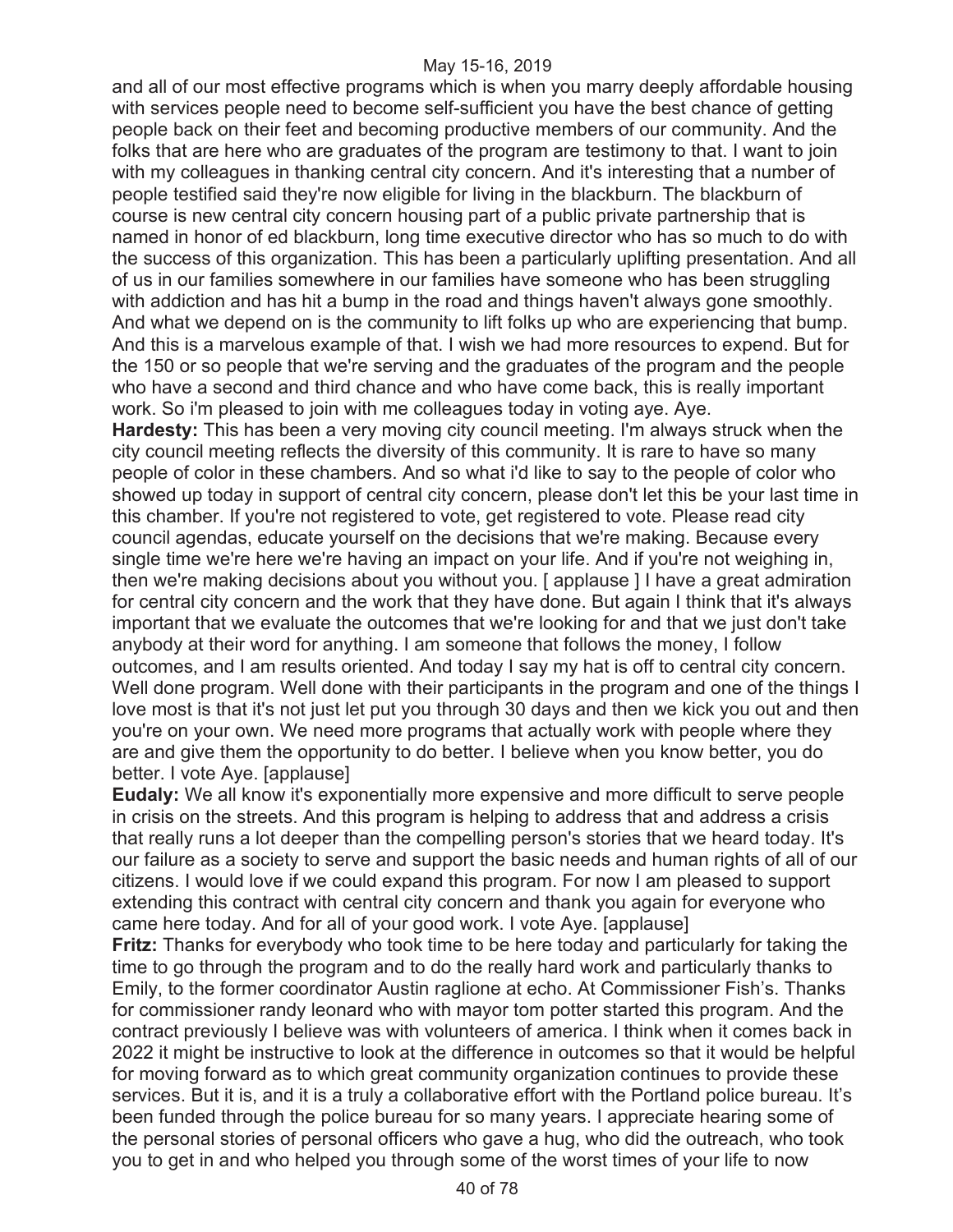hopefully some of the best times of your life. I loved the story of the movie night. I know that there's a lot of entertain, things, how to have fun without doing drugs and alcohol is a really important skill to learn. So i'm happy to have been a part of this program for so many years. And I wish you all the best continuing. Aye. [applause]

**Wheeler:** I could not be prouder of this program. And I want to thank the Portland police bureau for their management of this program. I want to thank the district attorney's office for their engagement in this and their willingness to give people second chances. And I want to thank the service providers particularly central city concern since we're here to discuss the extension of the contract. And I will vote to do so without reservation. This continues an important relationship that's existed for many years. As you heard they provide access to housing, service treatment, access to mental health services, coordination with the behavioral health unit which is another Portland police bureau unit that focuses exclusively on people in crisis experiencing mental health on our streets. And most importantly connecting people to their own potential. As you have heard all of my colleagues say, you did the lion's share of the work. You did it yourself. Some of you acknowledged that the program had to be there, there had to be a place to work with you and extend a helping hand. That is acknowledged through our strong support of this program. But the reality is you did it. And I cannot even put myself into your shoes to imagine what it took to get to here. And all I can do is sit here and tell you i'm cheering for you. I support you, I will continue to support this program and others like it so that other people who are still out there, still living on the streets, still exposed to the elements, still struggling to find their futures can have that opportunity too. And you by being here and being willing to testify and show your faces and be part of this, you are now serving as an example to many, many other people who will see this or they'll hear about it or they'll find out about it and they'll say they did it, I can do it too. That is the strongest kind of leadership that I can think of that you are providing. I also want to thank the folks who work in behavioral health unit although that's not the subject of the conversation today. It's an important sister relationship to this program. The overall reason why the police bureau wants to lead and manage this program and has for so many years is because the stated goal is to reduce interactions between people in crisis on our streets with police officers and increase interactions with people who are trained and have the resources to be able to help people recover their lives. This has been a ten year program. I wanted to talk briefly about the funding of this program. Until last year this program was funded on a one time only basis, colleagues. Meaning we were only funding it year to year. We did not have permanent funding. And this is a program that's strongly supported by people in the business community. And they came to us and said if you're going to increase the business licensing tax on businesses in this community, we would really appreciate it if you would provide permanent ongoing funding for the service coordination team. And so that's what we did. That's a partner that's not in the room today but I want to acknowledge their work. And with regard to capacity, I also want to acknowledge two things. Number one, because this is ultimately administered and according to the district attorney's website this is a crime reduction program as one of our incredible testifiers said today the only way you get into this program is if there is some interaction with law enforcement. And it's sad to me that the only way you can gain access to what's a really incredible program is through some nexus with law enforcement. And I think really the next step for us is figuring out this street response and how we can address people in crisis who aren't having interactions with the police. Why should we be waiting until that happens in order to give somebody the lifeline that they need to be successful. [ applause ] We tried to expand the behavioral health unit and the service coordination team last year. We had some funds that i'd hoped we could allocate if even on a one time basis to expand the program. And what we found was the shortage isn't on our side. The shortage is actually on the service provider side of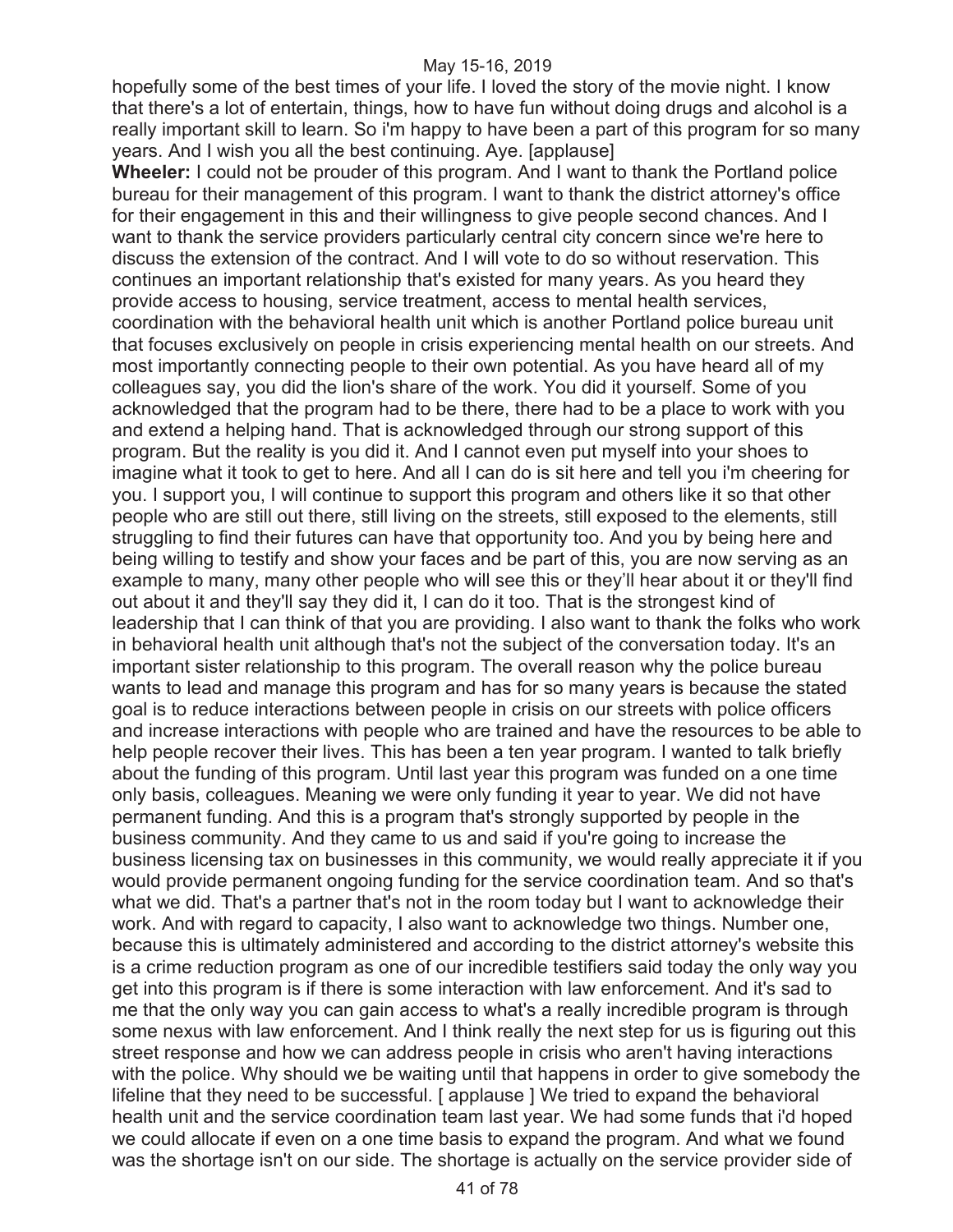the equation. This is a specialty field, it is a complex field, it is a very difficult field. There are many, many services that are arrayed together under the umbrella of the service coordination team. And we found that we actually need to do more to help the capacity building of our social service partners outside the city of Portland. So that's something we continue to engage in as well. So thank you, commissioners, for making this an emergency ordinance so that we can vote on it today and show the respect that the men and women deserve by continuing to support this program. I vote Aye. The ordinance is adopted. Thank you. [ applause ]

**Wheeler:** All right. We're going to skip backwards to I left undone item number 421. If you could read that, please.

# **Item 421**

**Wheeler:** Colleagues, we have already heard testimony on this. We have heard presentations. We have already taken a tentative vote on this item. This is our final vote. I move that the council grant the appeal, overturn the decisions for the hearings officer and adopt the findings, but change the date on pages one and seven to reflect today's date, may 15<sup>th</sup>. Do I have a second.

**Fish:** Second.

**Wheeler:** I have moved. I have a second from commissioner Fish. Is there any further discussion on this item? Please call the role.

**Fish:** Aye.

**Hardesty:** I need to make an announcement before I vote on this as per legal counsel. I want to let you know that on march 20 –

**Fritz:** You're not on mic.

**Hardesty:** Sorry about that. So I just needed to make a statement that said I had reviewed the records of the hearing. I had to leave early. And I am prepared to vote on this item today. And I vote No.

**Eudaly:** Aye.

**Fritz:** I'm very troubled by this decision of the council and also I don't, some of the findings I think are troubling. It says on page 15 the city council further finds that the overall maximum of 65 members and guests at the facility, limiting the number of members and guests as any one class will limit the intensity and scale of those activities so that the overall residential appearance and function of the area will not be significantly lessened. As I said at the hearing if there were 65 people coming and going every day of the week at my home I would not find that compatible with the residential area. No.

**Wheeler:** I vote Aye. The motion carries. We go back now to the consent agenda. Two items were pulled off the consent agenda. 424, please.

**Fish:** Karla, who pulled this?

**Moore-Love:** Lightning pulled these two. Did we get rid of 426?

**Fish:** Not yet.

**Item 424** 

**Hardesty:** Is lightning here?

**Fish:** He's not.

**Wheeler:** We have to – is lightning here?

**Eudaly:** No.

**Wheeler:** I don't see him, please call the role.

**Fish:** Aye. **Hardesty:** Aye.

**Eudaly:** Thanks for being here, becky. Aye.

**Fritz:** Thanks for being here all morning. Aye.

**Wheeler:** At least you did get to hear a very interesting presentation. But it was important that you be here. We thank you for that. I vote Aye. The ordinance is adopted. 425, please. **Item 425**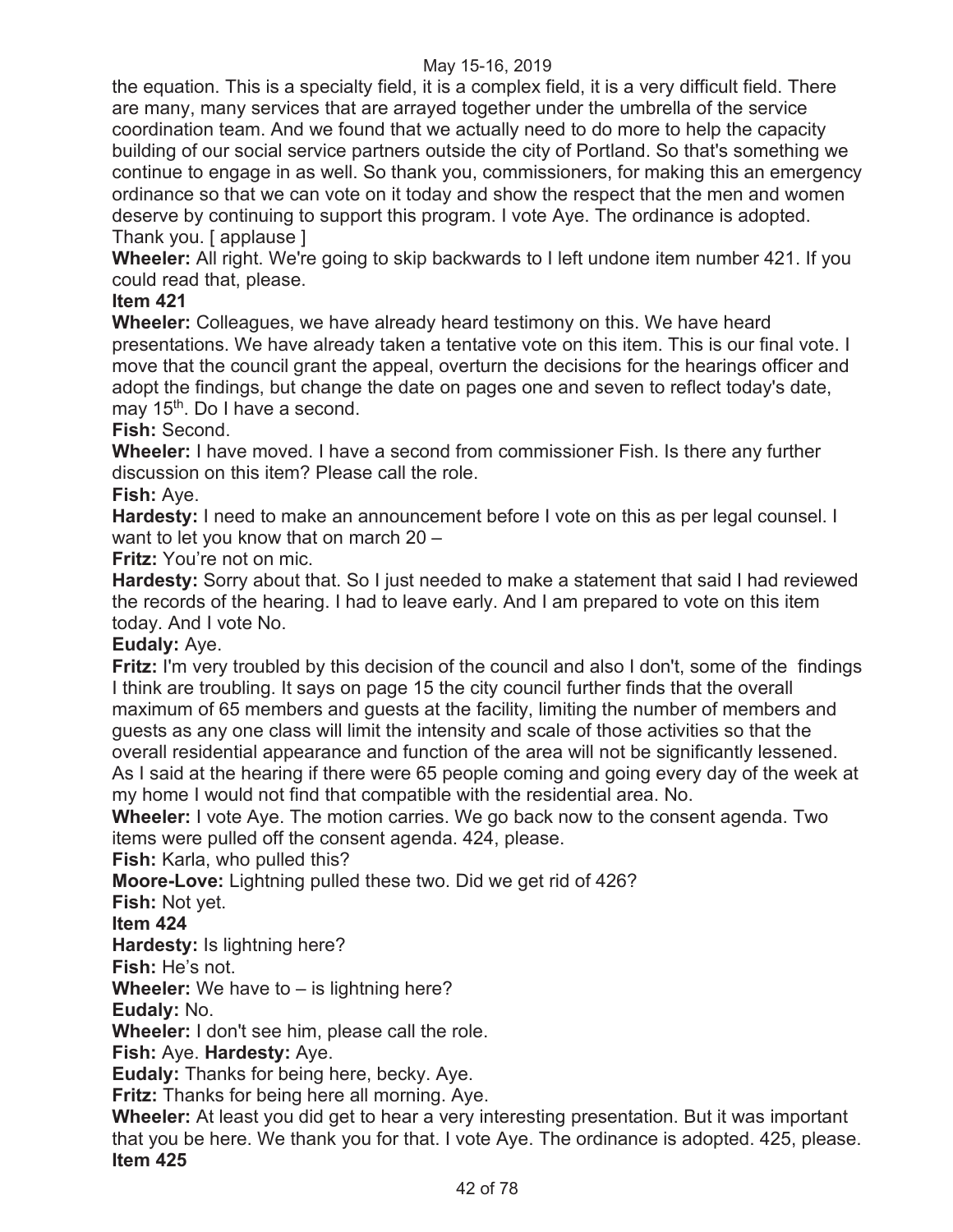**Wheeler:** Was this also pulled by lightning?

**Moore-Love:** Yes.

**Wheeler:** Is he here?

**\*\*\*\*\*:** No.

**Wheeler:** Please call the role.

**Fish:** Aye. **Hardesty:** Aye. **Eudaly:** Aye. **Fritz:** Thank you for being here. Aye.

**Wheeler:** Aye. The ordinance is adopted. 436 please.

## **Item 436**

**Wheeler:** Commissioner Fish?

**Fish:** Colleagues and mayor, the environmental services has completed a major upgrade of the alder pump station to improve reliability and increase pumping capacity. These improvements prevent sewage releases to buildings and help prevent combined sewer and storm water overflows to the willamette river. Before the pump station was upgraded it was a weak link in the city's combined sewer overflow control program otherwise known as the big pipe project. For example during heavy rains in october of 2017 while the rest of the system prevented overflows to the willamette river a 14 minute overflow occurred from a single location. The alder pump station. With upgrades complete and capacity increased this ordinance addresses one last amendment to the project. By the way, so far as this year there have been zero overflows. As I often say the big pipe continues to make a big difference. Here to give a brief presentation are aaron lawler and paul suto both from environmental services. Welcome.

**Paul Suto, Environmental Services:** Good morning mayor Wheeler.

**Wheeler:** Good morning.

**Suto:** Good morning commissioners. For the record i'm paul suto, engineering manager with bes.

**Aaron Lawler, Bureau of Environmental Services:** Good afternoon, mayor Wheeler, commissioners. i'm aaron lawler, engineer with the es treatment and pumping systems division and the design project manager for this project. Go ahead.

**Suto:** So we're here today on ordinance for amendment seven to the brown caldwell contract. The ordinance itself reads amend contract with brown caldwell inc for professional engineering services for the alder pump station upgrades. And I just wanted to mention that these funds are requested as an amendment for additional design services during construction. What we have here is a map showing the project location. Alder pump station is located at the corner of southeast alder and southeast water avenue with i-5 onramp from the morrison bridge above. The site is quite small and it's located on the northwest corner of that block. And we affectionately refer to it as a postage stamp property. This project drastically improved the operation and functionality of the alder pump station. Since the completion of the eastside cso tunnel, combined sewer overflow, Alder has historically been the weakest link in the system and typically the first location where overflows to the river would occur. In fact, since the eastside cso system was completed in 2011 there have been four instances where alder pump station was the only source of overflow to the river. Through this project we have nearly tripled the sanitary pumping capacity, reduced the capacity of the pump sending flows to the river, simplified pump station operation, integrated pump stations into the eastside cso system and provide seismic resiliency using micropiles. So here we have some photos of the original pump station located southeast Portland on the corner of alder and water. This is an area of town that has seen a lot of development since the pump station was last rehabbed in 1993. This slide right here contains a view from the ground level looking into the dry well pump room of the original pump station prior to renovation. And it gives you a picture of the ageing equipment. Alder pump station is a case on style pump station which essentially is a circular pump station that is below ground. The original configuration used a dry well wet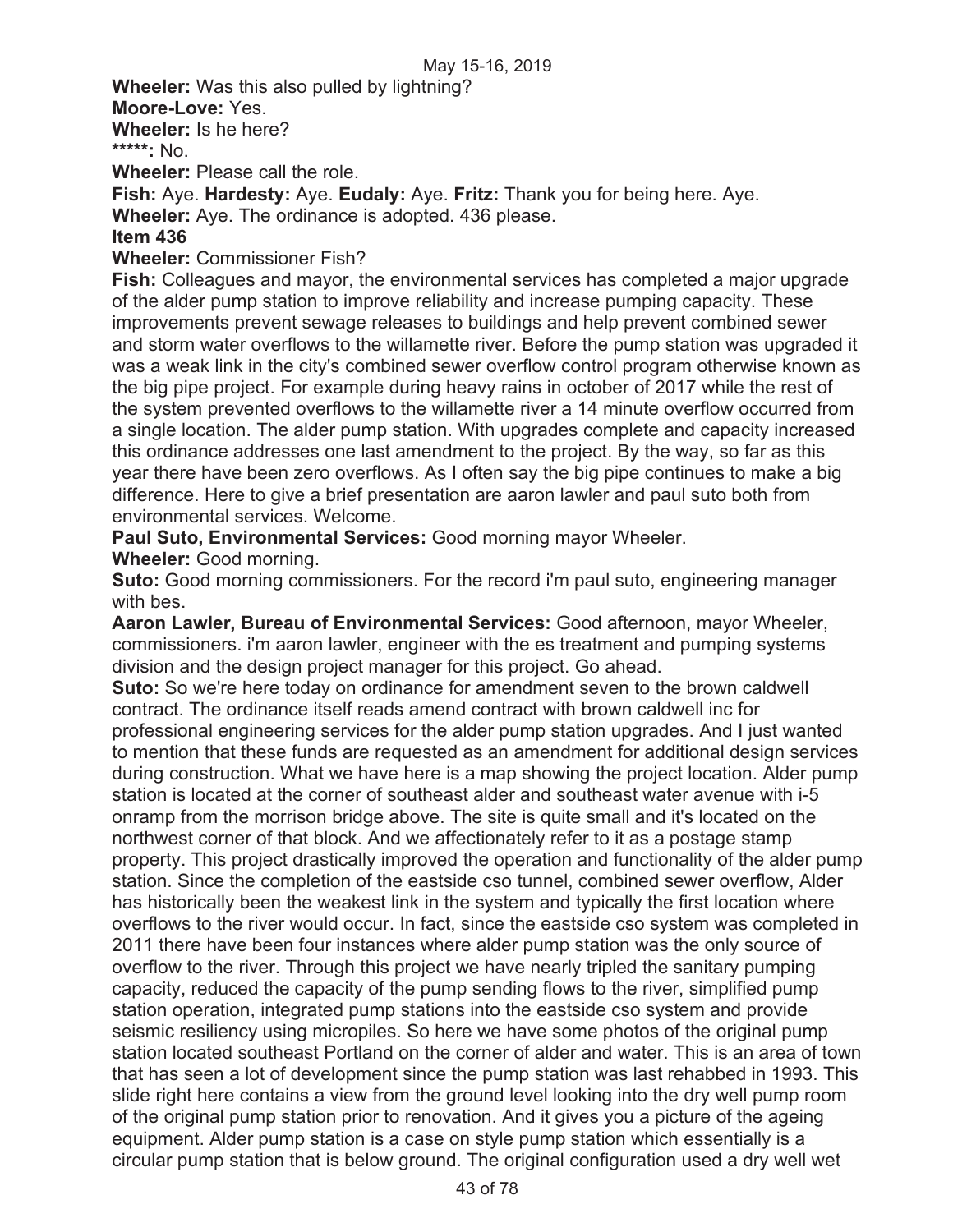well design and had two separate wet wells. One for sanitary flows and one for storm events. The dry well was essentially a pump room as we saw in the previous slide and it housed pumps and piping. The previous configuration was complicated and had limited access for maintenance. This slide is a bird's eye view of what the inside of the caisson looked like prior to this project. It's a bit complicated configuration and flow path consisting of two sanitary pumps and two storm pumps. The sanitary pumps would pump as much flow as they could to the southeast interceptor and eventually to the columbia boulevard waste water treatment plant. However, during storm events or localized high flow events, the storm pumps would be used to send flow directly to the river. Adding to the complexity of the pump station and this project all our pump station service area was unique to the remainder of the combined sewer areas of the city in that the majority of the other sewer basins have a robust intertie with the cso system. This project addresses deficiency by reconfiguring the pumping levels to take full advantage of the intertie with the eastside cso tunnel for storage, nearly tripling the sanitary pumping capacity and reducing overflow pumping capacity. These modifications along with seismic resiliency and operational maintenance improvements have greatly increased the reliability and functionality of the alder pump station. These are some photos during construction just so you can see what a day-to-day looks like for us. As you can see everything from the existing pump station was demolished except for the original concrete caisson. However we did modify the inside of the caisson as well. Here's a view of the caisson from the ground level. Looking down you can see all of the chambers have been demolished. You can see the micropiles being installed. Those are basically piles that are driven down to bedrock about 135 feet below the bottom of the caisson there. And this provides seismic resiliency which will protect the environment and human health and safety after a seismic event. Here we have more recent photos as construction nears completion at alder. The design maximized the use of this small site and provided much needed improvement to the pump station. So that was an overview of the project. But we're here today regarding the ordinance related to the final amendment. As some of you may recall this project has been presented to council on various occasions in the past starting in 2012. Because of the long history of the project we were asked to make a final report to council for this ordinance. The project was initiated in 2011 and since then we have had six approved amendments and four presentations to council pertaining to ordinances. And I just want to run through them right now. So ordinance 185681 was a contract award presentation for the original contract, pte contract with brown and caldwell engineering and that occurred in 2012. Amendment one was an administrative amendment to add a sub consultant to the contract and resulted in no change to the contract amount. Ordinance number 186764 contract amendment two was a presentation to council in august 2014. And it was a major scope change based on information gained during the predesign of the project. The original scope of the project when it was initiated was to just replace the mechanical and electrical equipment. The change in scope resulted in a major pump station upgrade and this change was presented and approved by council in 2014. Contract amendment three was another sub consultant change to the original contract and did not amend the cost of the contract. Contract amendment four was a presentation to and approval by council in October, 2016. The amendment added frontage improvements to the design scope of the project at the request of pbot to meet ada requirements. Ordinance number 188131 was a presentation to council in november 2016 requesting and receiving authorization to put the project out to bid for construction and award a contract in the amount of up to \$3.5 million. Amendment five was a change in bs project manager from the previous manager to yours truly due to the retirement of the previous project manager. And amendment six was an extension to the contract duration with brown and caldwell and no contract amount change. That's past description of amendments and ordinances and then we have an overview of the schedule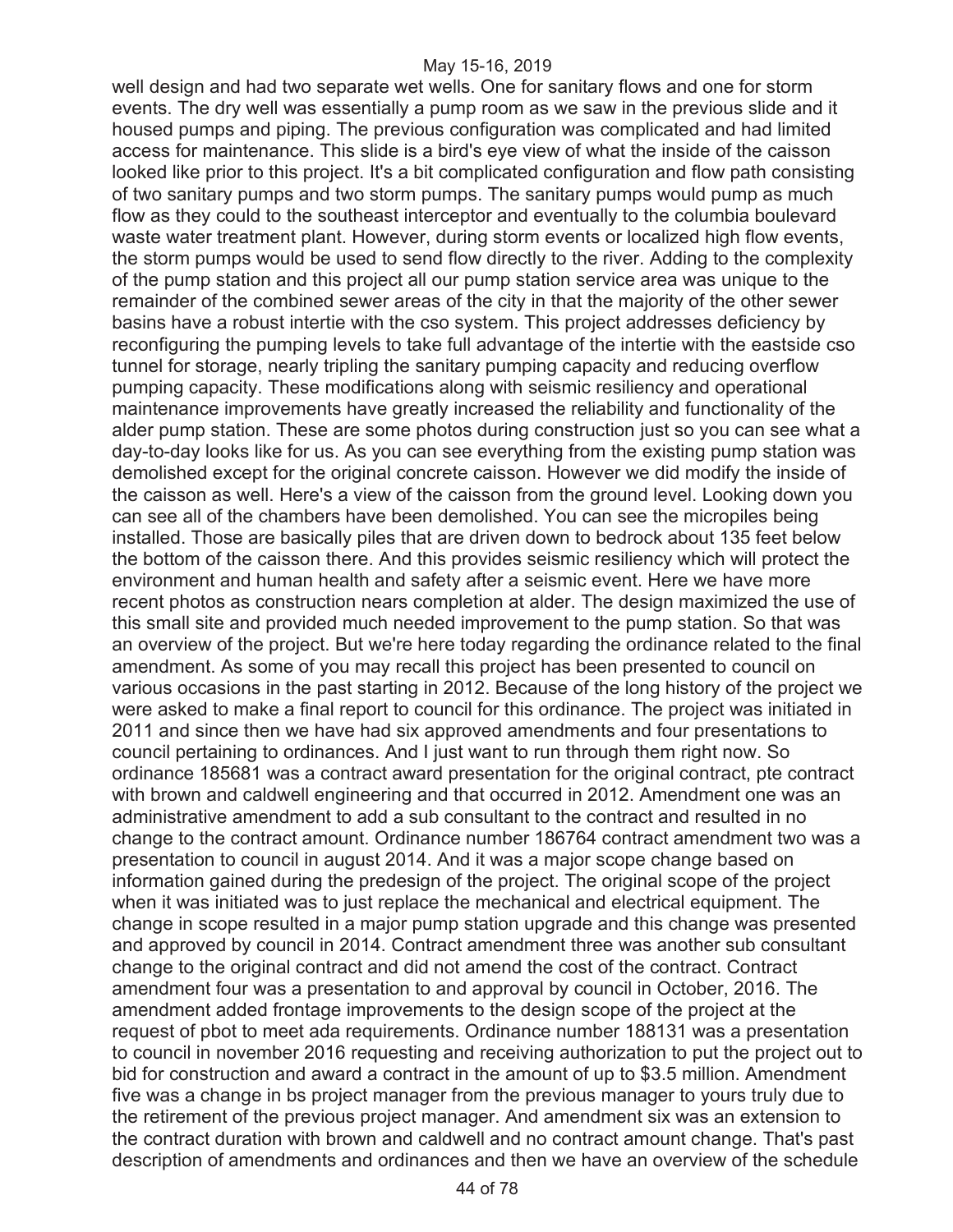here just to show you the history of the project. It was initiated in 2011. And at summer of 2019 we will be completed with this project. So we're here today regarding final amendment and the ordinance associated with brown caldwell pte contract for alder pump station in the amount of \$85,000. The current contract amount is \$741,789 and this amendment would bring the final contract amount to \$826,789. Through the life of the project we have been successful at maintaining the utilization of disadvantaged minority women owned and emerging small businesses. And that percentage of utilization has been above 33% and with this amendment we will maintain that percentage as well. **Wheeler:** Commissioner hardesty?

**Hardesty:** Thank you, mayor. That's a pretty good percentage. Can you tell me the breakdown what are women and what are minority business owners? Or were they just emerging small business. Any idea?

**Lawler:** I don't have that information handy with me, commissioner hardesty, but we can follow up prior to the second reading next week --

**Hardesty**: Appreciate that because that's a consistent question I have. It would be great if you guys came prepared to answer that every time you came here. Then we wouldn't have to do it again. Thank you.

**Suto:** So our recommendation is for council approval to authorize the contract amendment in this ordinance. And that concludes our presentation.

**Wheeler:** Very good. Colleagues, any questions? I have one it's just sort of a basic question. On the construction you're going all the way down to the bedrock for a tank that's submerged underground. That sort of surprised me I guess.

**Suto:** It has to do with the seismic movement of the earth during the cascadia subduction event. So there would be liquefying of the soils and so our actual caisson would shift in position so we tie it to the bedrock so it doesn't move.

**Wheeler:** That's interesting. It looked pretty complex.

**Suto:** It was, it was a fun project.

**Wheeler:** Interesting. Good, thank you for that. And I appreciate from me I really appreciate the photographs so I can actually understand it. Thank you it was well done. Any public testimony, Karla, on this item?

**Moore-Love:** Just maggie had signed up.

**Wheeler:** I do not see her, I believe she is gone. This is a first reading of a nonemergency ordinance. It moves to second reading. Colleagues, we're adjourned until the 2:00 pm. I also just want to give you a bit of an administrative head's up i'm going to be returning our first time certain item at 2:00 back. We're going to move it to next week. The last item on the agenda this afternoon is a 4:00 p.m. time certain. So I just want you to be aware it is highly likely we will take a break in the middle of our afternoon session. And I just wanted to make you aware of that great new opportunity. We are adjourned. [gavel]

# **At 12:27 p.m., Council recessed.**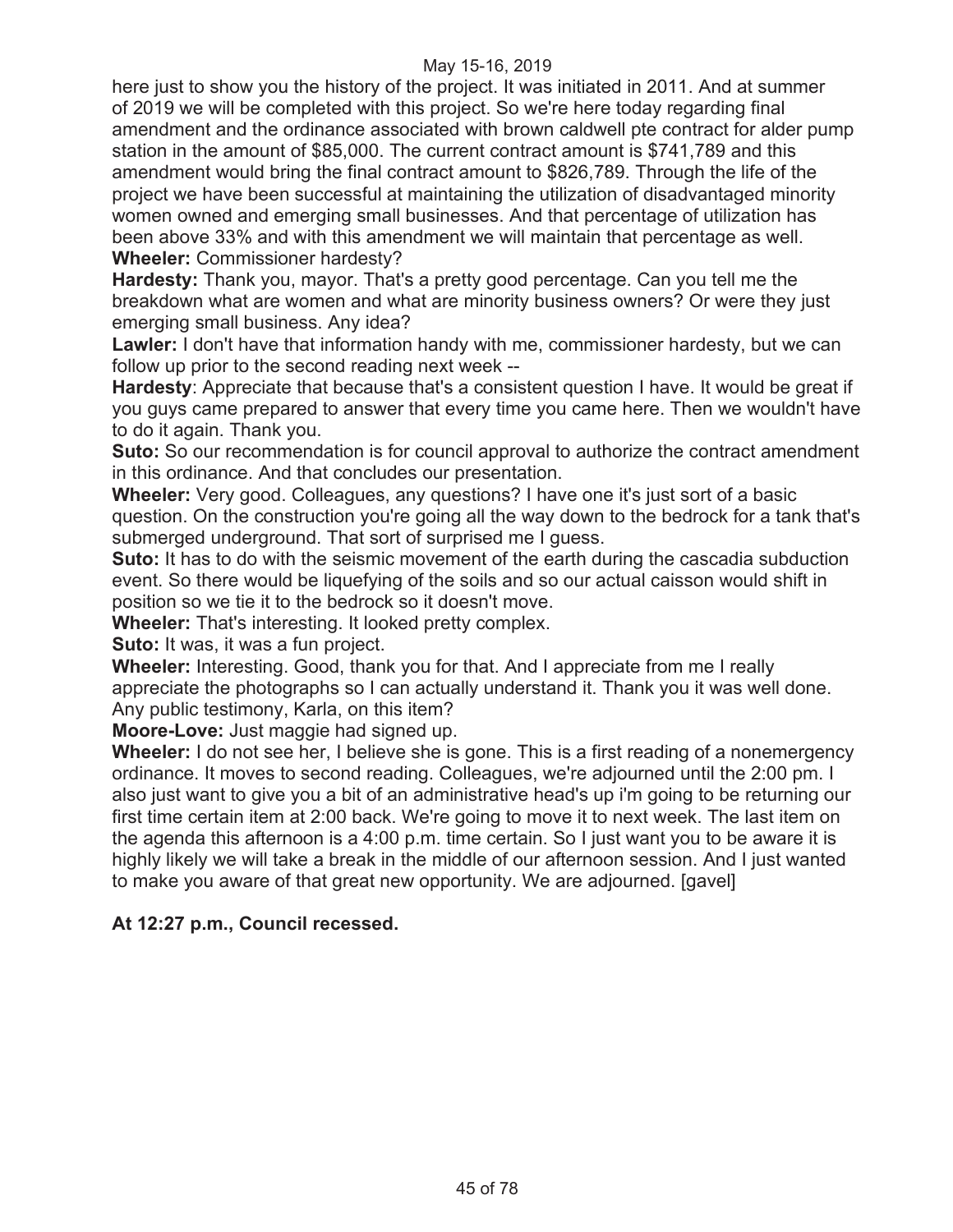# May 15-16, 2019 **Closed Caption File of Portland City Council Meeting**

This file was produced through the closed captioning process for the televised City Council broadcast and should not be considered a verbatim transcript. Key: **\*\*\*\*\*** means unidentified speaker.

## **MAY 15, 2019 2:00PM**

**Wheeler:** This is the wednesday afternoon, may 15, 2019. We're now in session. Karla, please call the roll. [roll call taken]

**Fish:** Here. **Hardesty: Eudaly: Fritz:** Here.

**Wheeler:** Here. Legal counsel, good afternoon.

**Lory Kraut, Senior Deputy City Attorney:** Good afternoon. Welcome to the Portland city council. The city council represents all Portlanders and meets to do the city's business. The presiding officer preserves order and decorum during the city council meetings so everyone can feel welcome, comfortable, respected and safe. To participate in council meetings you may sign up in advance with the council clerk's office for communications to briefly speak about any subject. You may also sign up for public testimony on resolutions or the first readings of ordinances. Your testimony should address the matter being considered at the time. If it does not you may be ruled out of order. When testifying please state your name for the record. Your address is not necessary. Please disclose if you're a lobbyist. If you're representing an organization, please identify it. The presiding officer determines length of testimony. Individuals generally have three minutes to testify unless otherwise stated. When you have 30 seconds left, a yellow light goes on. When your time is done a red light goes on. If you are in the audience and would like to show support for something that is said, please feel free to do a thumbs up. If you want to express that you do not support something, please feel free to do a thumbs down. Please remain seated in council chambers unless entering or exiting. If you are filming the proceedings please do not use bright lights or disrupt the meeting. Disruptive conduct such as shouting or interrupting testimony or council deliberations will not be allowed. If there are disruptions a warning will be given that further disruption may result in the person being ejected for the remainder of the meeting. After being ejected a person who fails to leave the meeting is subject to arrest for trespass. Thank you for helping your fellow Portlanders feel welcome, comfortable, respected and safe.

**Wheeler:** Very good. Thank you. First item, 437, please, Karla.

# **Item 437**

**Wheeler:** Colleagues, this item as I mentioned this morning, item 437, has been pushed to next week's council agenda. It will be a time certain at 4:10 p.m. next wednesday afternoon . Staff of the bureau of planning and sustainability have requested more time to incorporate the guidance that the administrative rules for the Portland clean energy fund will provide once published. Karla, please read the next item, 438.

# **Item 438**

**Wheeler:** Colleagues, there is a bit of a typo on some of the agendas. It says that I am bringing this with commissioner Fritz. That is not accurate. I believe it's been corrected. **Karla:** We'll have it fixed for the disposition.

**Wheeler:** Very good.

**Karla:** Sorry about that.

**Wheeler:** Very good. This is commissioner Fritz and I want to acknowledge that. Commissioner Fritz.

**Fritz:** Just to acknowledge that you do support it [inaudible] formal consent -- **Wheeler:** Of course I do. Without ruining the suspension I do indeed.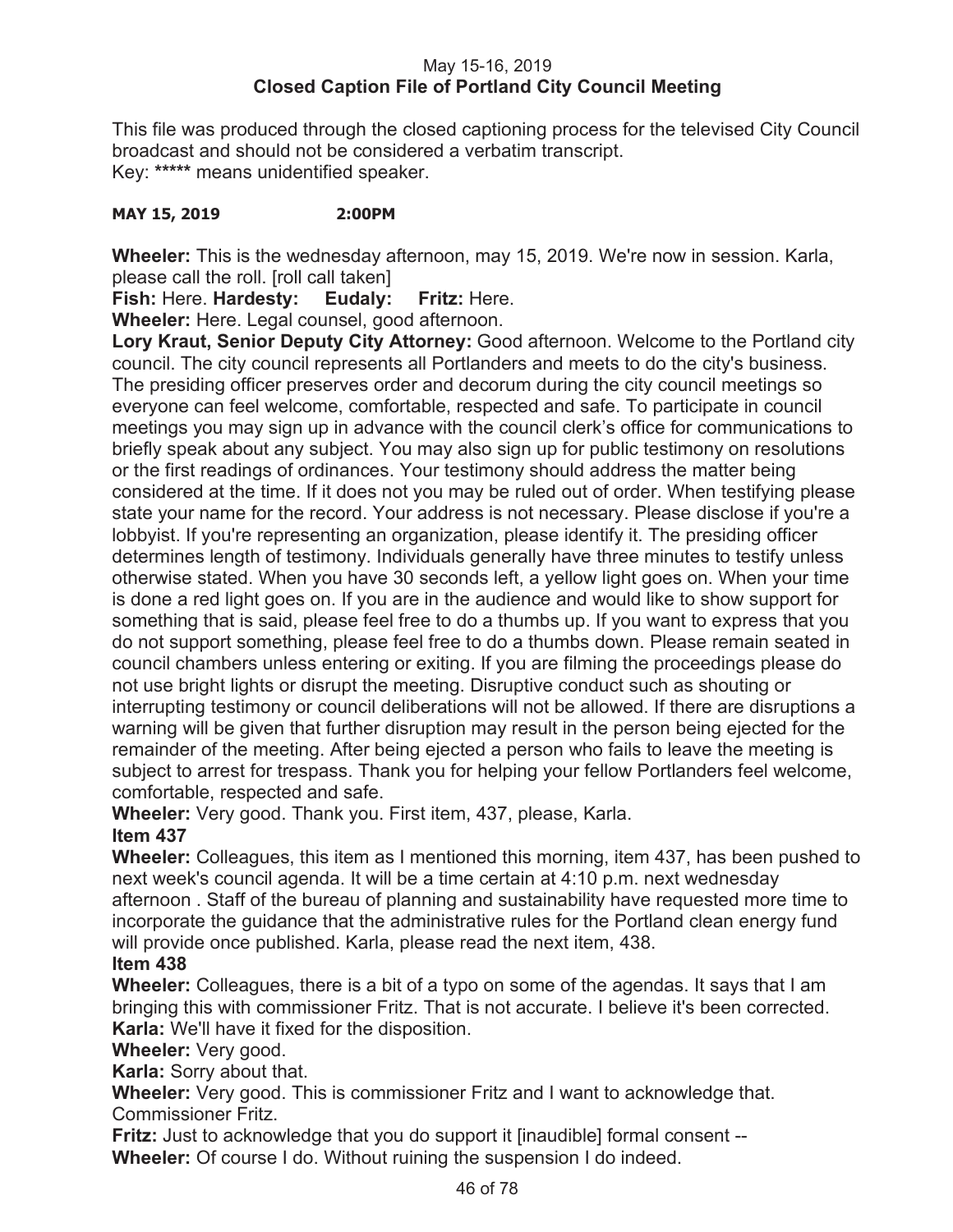**Fritz:** This is not a protest in any way, shape or form. Thank you very much. We are very happy to see each of the people who came today and to not have both chambers packed which has not always been the case over the years that I've been on council. Water bureau director Mike stuhr will give us the presentation.

**Wheeler:** Good afternoon.

**Mike Stuhr, Director, Portland Water Bureau:** Good afternoon, mr. Mayor and commissioners. My name is mike stuhr, I'm the director of the water bureau, and I'm pleased to bring our rates to you. I'm joined at the table by Cecelia Huynh, our finance director. In the back to bail me out if I get in trouble I have kathy koch and corbett white from customer service. Following both the bes and water presentation, both presentations done, we have janice thompson from cub to present, and also ryan Kinsella is going to present a letter from the public utility board. The two co-chairs couldn't be here this afternoon. On that note I will continue. Water revenue. Our water business is a cost of service business and we take in all the funds from various places that support our operation. What you're going to see here in terms of rates supports the budget that we have submitted. The vast majority of our budget comes from the selling of water, \$191 million. The big blue blob you see on the slice of pie. The other items make smaller contributions to our rates and if you wish to talk about those we certainly can. But the bulk of the sales fund us. Rate summary for fiscal year 2019-20. Retail rate increase is 7.4%. We followed guidance given by our commissioner and basically echoes what we have been doing in the past and will continue doing for several years for at least the five-year forecast. Our system development charges increase 9.1%. I would add that that's actually a good news story. System development charges are based upon infrastructure in place and this is an indication of the amount of money we have been putting in the water system. You invest in the system, then the valve the system goes up and that increases system development charges. Our system development charges are what's called backward looking. Basically it's people paying for their share of what has already been put in place to be serve them. The other kind are forward looking, which is more like what parks has. Then we also have fixed fees and charges. They contribute a fairly small amount to our budget and are mostly installation of services, mains, hydrants, development fees, and all of these are based on cost of service. We carefully monitor the cost of service and make adjustments accordingly. How will rates affect typical customer bills. I think this is a really good news story. Typical residential customer, their bill will go up by \$2.90. I'm only going to talk about the far right column. Qualifying low income residential customers, which is a tier 1 customer, rate will go up by \$1.46. Extremely low income residential customer, tier 2, goes up 58 cents. Medium size commercial customers, which might be something like mcdonald's or albertason's, pretty heavy user of water but certainly not the largest by any means, goes up \$39.48. What does that yield. We're still in the pretty low category. 1.4 gallons of water for a penny. If you wanted to compare that to your local grocery store it's 1.49 a gallon. This is 177 times what you buy it for in the grocery store. Kind of a neat number. Where do our bills set in relation to typical utility bills? We're slightly higher than waste, slightly higher than land line telephone for those who actually still have a land line telephone, and we're either cheaper or much cheaper than every other utility that you pay for. I think water is a very good deal. How do we compare to our sister cities? Both bes and water keep track of the same ones so we're comparable. You can see there that Portland is kind of right in the middle. We're happy to stay right in the middle. Current rate increase and forecast, keeping with past flat 7.4%. That's for five years. This includes contributions that will be made over that period for the filtration plant. How do our system development charges compare with others? Always a controversial topic it seems. I suppose we could be lower but if you look at the chart you can see we're one of the lowest things in our area for sdcs.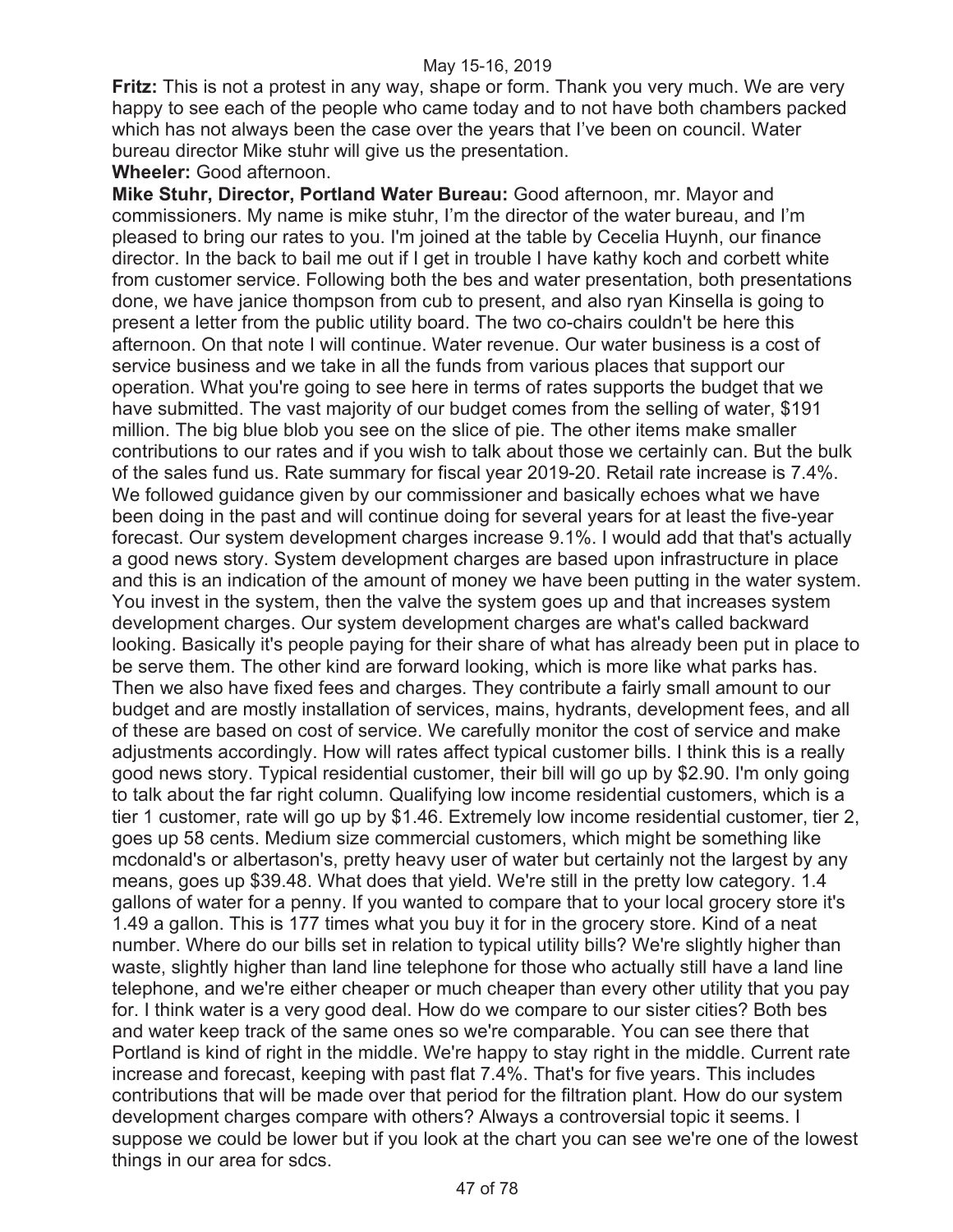**Fritz:** Is that for everybody's sdcs or just for the water bureau's? **Stuhr:** I'm sorry?

**Fritz:** Is that for all system development charges or just for the water?

**Stuhr:** These are just water bureau sdcs. We're I think the lowest. Assistance programs. This is why I brought kathy and corbett if we want to talk about this a little bit more because they can talk about it. Qualifying low income customers receive a discount of \$21.07 per month. That's based on Portland's mfi. There's two numbers floating around that people site. Mhi, and mfi, and I'm not an expert on either one, but we use Portland's mfi.

**Fritz:** Which and we know that one stands for is Median family income.

**Stuhr:** I know what it stands for but i'm not sure I can articulate the difference between them,

**Fritz:** [inaudible]

**Stuhr:** But kathy can. Qualifying extremely low income customers receive a discount of \$33.70 per month as of this new rate. There are approximately 7,000 people in the combined low income program at this moment. The program also includes a crisis voucher of \$500 and a multifamily crisis assistance that basically is designed to preclude eviction or help preclude eviction.

Wheeler: Commissioner Hardesty.

**Hardesty:** Thank you, mayor. What is the criteria for extremely low income people and how is that determined? I knew we'd get somebody else up here.

**Stuhr:** I'll have corbett help me so I don't tangle it up.

**Hardesty:** Welcome.

**Stuhr:** Say your name.

**Corbett White, Portland Water Bureau:** Thank you. Corbett white. Extremely low are at 30% or below the median family income in the city of Portland.

**Hardesty:** Thank you. That is extremely low income. Thank you.

**Stuhr:** That concludes our formal presentation. If there are no further questions we'll be -- **Fish:** Mike, I have a couple of questions.

**Stuhr:** Sir.

**Fish:** This presentation is in line with the presentation you gave us during the budget cycle. So there's very few surprises here. I'm curious how we are doing in moving people to electronic bills and in particular monthly bills, how we continue to make progress and maybe we could have kathy come up and just tell us what the history has been. People do have the option of getting monthly bills. Some people like the convenience. Kathy, how are we doing in that regard?

**Kathy Koch, Portland Water Bureau:** Mike would like me to say my name first. It's Kathy koch. Pleasure to be here.

**\*\*\*\*\*:** [inaudible whispering]

**Koch:** We have 45,000 people on e-bill, close to that on auto pay.

**Fish:** \$45,000?

**Koch:** Yes. Our monthly bill people, darn it, I was going to tell you right off the top of my head -- I am blanking. I will absolutely get back to you on that.

**Fish:** That's fine. Now that 45,000 number is a big jump, Kathy, isn't it?

**Koch:** It is a big jump. We have had tremendous success going with invoice cloud as our payment processor and they have been very help in the ease of the process. It's been really popular.

**Fish:** Does that particular software also allow you to send special messages to people? **Koch:** Yes. We have the ability although not as many have taken advantage of it as we had hoped, but one of the things that we liked in particular was the ability to if you had maybe an elderly parent or on the opposite side a kid in college where they still want to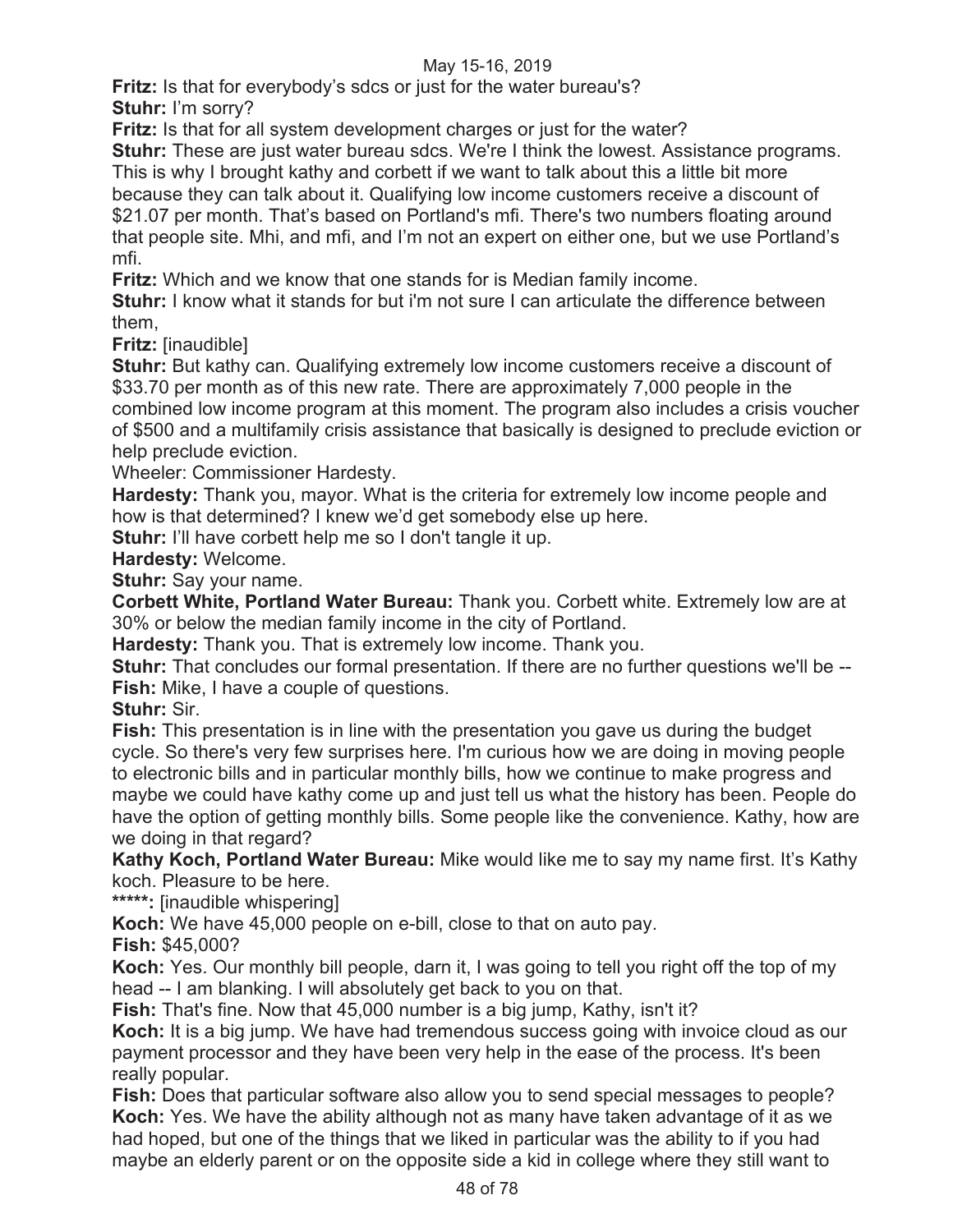have their independence and get the bill on their own, we can notify a person of interest, a family member that would warn them if somebody was to be in danger of shutoff or at some stage they would like.

**Fish:** You mentioned that a couple of years ago. So for example, if you had an elderly parent and you wanted some notification if they missed a bill and had some challenges, under this new system you can get with the permission of all parties you can get that notice.

**Koch:** Absolutely.

**Fish:** Very good. Thank you.

**Stuhr:** Any other questions?

**Wheeler:** Excellent. Thank you.

**Stuhr:** Thank you all.

**Hardesty:** Thank you.

**Stuhr:** Thank you both.

**Wheeler:** [whisper] – somebody else from the public utility board or something? **Fritz:** No, I think we're done, the bes [inaudible]. We should talk, should we have read the second ordinance as well?

**Wheeler:** Let's finish the first one. We're going to read them separately. So does that complete the presentation on the first ordinance? Do we have any public testimony on this item?

**Moore-Love:** No one signed up.

**Wheeler:** Okay. This is first reading of a nonemergency ordinance. Moves to second reading. Now please call item 439, please.

## **Item 439**

**Wheeler:** Good afternoon.

**Mike Jordan, Director, Bureau of Environmental Services :** Good afternoon, mr. Mayor.

**Fish:** All I'll say, Director Jordan, as Commissioner Fritz noted earlier that it wasn't that long ago that this room would be filled with interested and concerned citizens about their utility bills and it is a function I think about how far we've come and how much faith people have in their public utilities, that I don't even think we've had a question in our community budget forums, which is also something of a record. And people did have the chance to put a question in a glass. The other thing I want to mention because I think it puts everything in context, is that the people that we serve with water, sewer, stormwater services get a combined bill. That combined bill this year will come in under 5%. But it is worth noting just for the record that about two-thirds of your bill is sewer stormwater and about a third is water. That was a subject of great confusion a number of years ago because some of our critics talked about the water bill as if it was a single bill just paying water services and left out the fact that we're also paying for sewer-stormwater services. So, welcome, gentlemen.

**Jordan:** Thank you commissioner, mr. mayor, members of the council. It's our pleasure to be here today. My name is mike jordan, I'm the director of the bureau of environmental services. With me today is jonas biery, who is our business services manager and guru of finance, so most of this presentation will fall to his hands. What my job to do is today to just reframe and remind the council that we were before you about two months ago talking about our budget. What you will hear today regarding this rate ordinance is based on that budget. It's based on what you heard before. I don't know if we're driving here – yeah, next one. So I just want to remind council that our budget is based on the strategic plan we put in place couple years ago. These are the values in that plan. We have tried to gear the new programmatic approach to the budget to align our programs towards these outcomes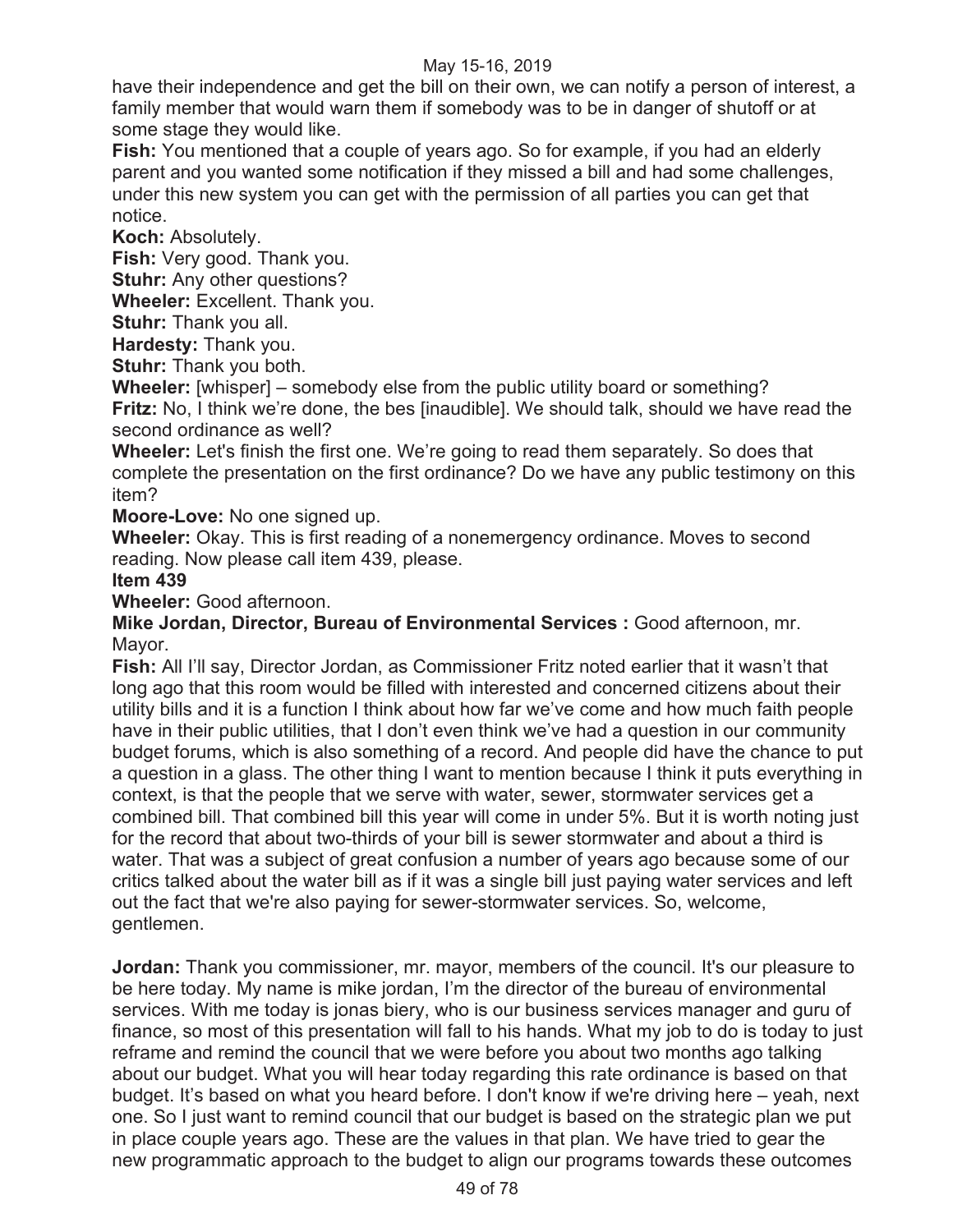and values and they are what drive really all of our decisions. The budget you have before you for this budget cycle was designed within that value set predominantly to enhance or maintain levels of service we currently are delivering to Portlanders again aligned with the strategic plan priorities. But probably that third bullet on the slide is really the most important. That is support asset reinvestment and I will add in the post combined sewer overflow era. This city and the bureau of environmental services spent a good decade and a half intensely oriented towards solving that combined sewer overflow problem. Spent \$1.5 billion nearly and quite frankly it sucked all the air off the room for anything else we do. So we have now a maintenance challenge before us that we are on, we're in about our third year of a journey of trying to get to that sustainable level of investment in the physical infrastructure that we have to make it sustainable over the long term. That's really been one of the big focuses of this budget. The next slide just will remind you of the actual dollar amounts and what it goes for. You have heard me say this before. This pie chart is telling for this bureau. Of the \$588.5 million proposed budget, 69% of it goes to capital. It's either paying debt service on capital we have already invested, it's making capital improvements in this year's budget, or we're putting money aside for future capital improvements. Again, a huge part of our job is really to try and figure out how can we maintain the system in such a way that it delivers that level of service for Portlanders in a sustainable way over the long term. That's how we shifted the financial approach in the last few years. I'm going to turn it over to jonas and he's going to talk about the rates.

**Jonas Biery, Bureau of Environmental Services:** Thanks, mike. Mr. mayor, commissioners, Jonas biery, the business services manager for bes. I have been called a lot of things, mike. Financial guru, that's another one I'll to add to the list so thank you very much.

## **Jordan:** Put it on your resume.

**Biery:** So this slide, just a reminder, that the vast majority of our revenues come from sewer and stormwater rates. The blue and the brown, it's about 90% of our revenues come directly from those rates. We get no general funds. It's almost exclusively from rates and a bit from system development charges and other fees. This is a snapshot of what the typical single family residential bill will look like for fiscal 2019-20, it's an increase of about \$2 a month, 2.95%. You can see that divided out about 60% for sanitary costs, 40% for stormwater costs. This slide I think is one of my favorites. One the most important to recognize where we have been and where we're going. This shows the history and projection of our annual rate increases. If you extended this further back in time five years you would see increases north of 5% and north of 6% and at that time you would have seen rates projected that were north of 4%. It's an indication of both where we have come and how we managed the financial condition of our bureau, but also how we managed the future financial condition of that bureau and our commitment to keep the rates below 3%. It also shows that this is the third, fiscal year 2019-20 will be the third consecutive year we have delivered on that commitment to stay at increase below 3%. I said this last year, I believe, but I'll say it again. I don't believe there's another public utility in the united states that can claim a future rate increase that low and continue to invest responsibly in infrastructure. I want to show you how we compare to our peers, as was previewed in the water presentation, we're just about in the middle. I'll also flag that if you look closely you see the percentage increases for the peers on the list most of them are above 3%. That's been a trend for a few years, it's a trend we expect to continue. We expect we will continue to compare more favorably over time as we stay the course that we're on.

**Fish:** Is that in part because so many of our peer cities are just starting their combined sewer overflow project.

**Biery:** Yeah commissioner, yeah good question. That's part of it. These are not all cso cities. But I think what it is reflective of is that we have done that work a decade ago and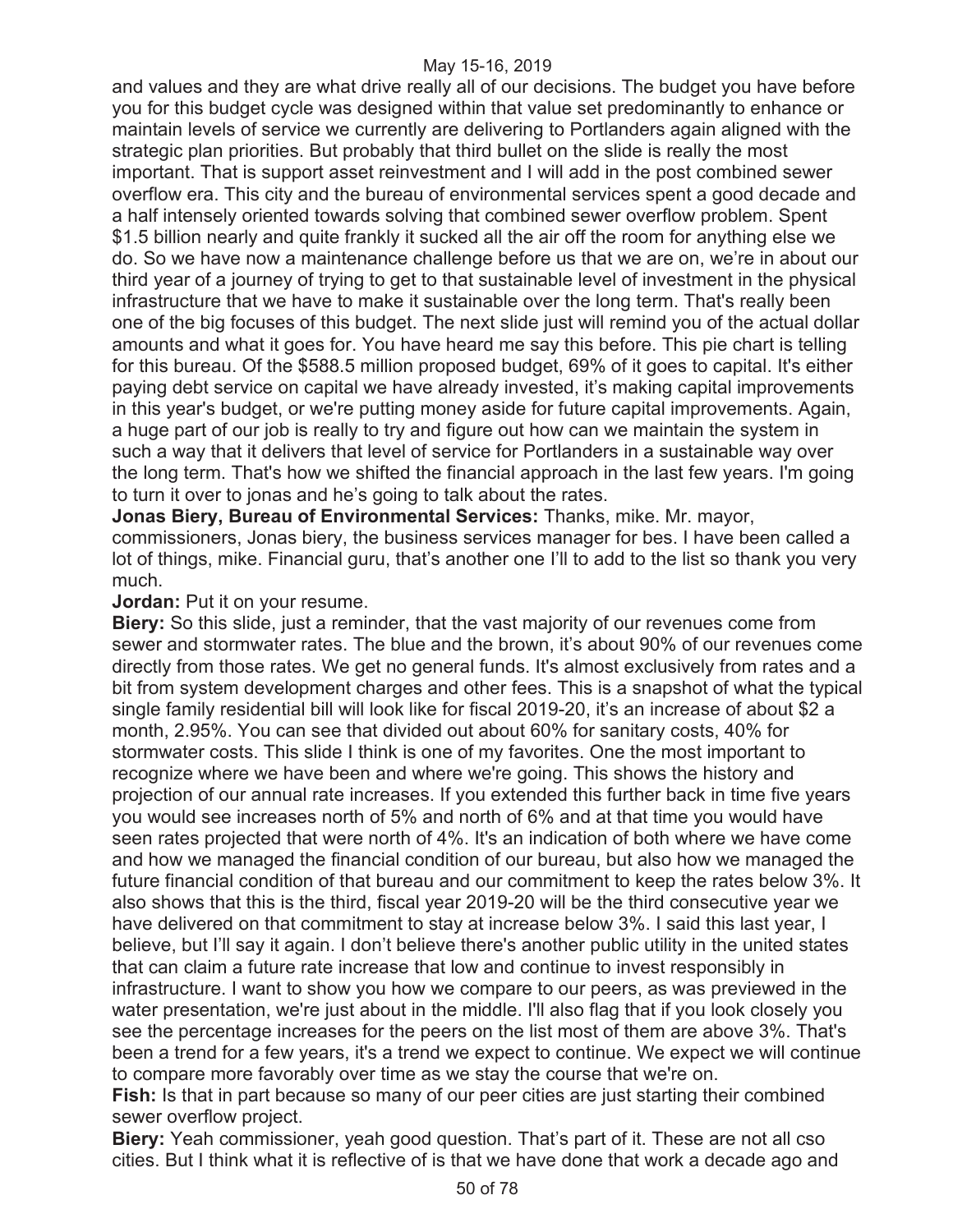over the past couple of decades so we have already baked that cost into our profile. We have also continued to invest in infrastructure rather than kicking the can and some of our peers are just now catching up to that and that's where you're seeing some of the increases as well. I won't dwell on this. It's the exact same program and information that you saw for the water bureau. We participate. It's a single low income assistance program. We participate in that as well. You can see the impacts of both low income discount and the extreme low income discount on the sewer stormwater component of the bill. The bottom bullet I do want to flag, we have a separate and distinct discount program, clean river rewards program which recognizes property owners who invest in stormwater infrastructure, facilities on their property, and so that prevents that stormwater from going into the system and they are eligible to receive a discount on their bill for participation in that program. Like water we also have system development charges like water they are on a reimbursement basis meaning they pay for infrastructure already been built for fiscal year 2019-20. Those are increasing at about 4 to 7% which is consistent with what we expected last year. You can see a couple of examples of increases on some specific examples there. We also have a number of permits and fees that we collect charges for. These are on a cost recovery basis. The cost of staff and administration to process those. So those fees will change based upon changes in those costs. You can see a couple of them, the building plan review and land use reviews fees increased a bit more than we may have typically expected. Increases are typically due to things like cola and those kind of general fund overhead increases. A couple of these increased a bit more than in prior years due to impacts of the classification, reclassification exercises that recently occurred and then some expansions to those services so I want to flag those for you. Last slide is just kind of summarizes both the water presentation and sewer. You can see the combined bill for a typical single family residential customer. The green being the bes component, blue being the water component. You can see that that combined increase for fiscal 2019- 20 about 4.5%, that equates to about \$5 monthly or \$15 for a quarterly billed customer. And that is the end of our presentation.

**Wheeler:** Very good. Any questions? Testimony on this item?

**Moore-Love:** No one signed up.

**Wheeler:** Very good.

**Biery:** If I may, I believe we have some invited testimony.

**Fish:** Some invited testimony.

**Wheeler:** Sure. Bring them up.

**Fish:** Janice thompson from cub and we have a statement from the pub.

**Wheeler:** Welcome. Thanks for being here.

**Fish:** By the way, I think one of the reasons we have seen less drama over the past few years is we have two separate oversight bodies which report to us on a regular basis but are part of this budget process and tell us, give us specific feedback in terms of the presentations. Janice, want to go first?

**Janice Thompson:** Sure, Janice thompson, Oregon citizens utility board or cub. First comment applies to both bureaus and relates to staffing level for the Portland utility board, which you're going to hear from via ryan. Just a bit of background, like all bureaus both the water bureau and bes through the general fund overhead model contribute to the city budget office, which does analysis for the city council. However, in addition, both bureaus pay for the staff person for the public utility board. That person has to be housed somewhere, and that person is at cbo, but they do analysis for the pub. This recommendation and reconfiguration of this public utility board was linked to blue ribbon commission that met in 2014, cub was a member on, and we definitely supported this reconfiguration of the pub with the staffing capacity. We were at the march council budget sessions. I did express concern about a 50% increase from one fte staffing level to 1.5 that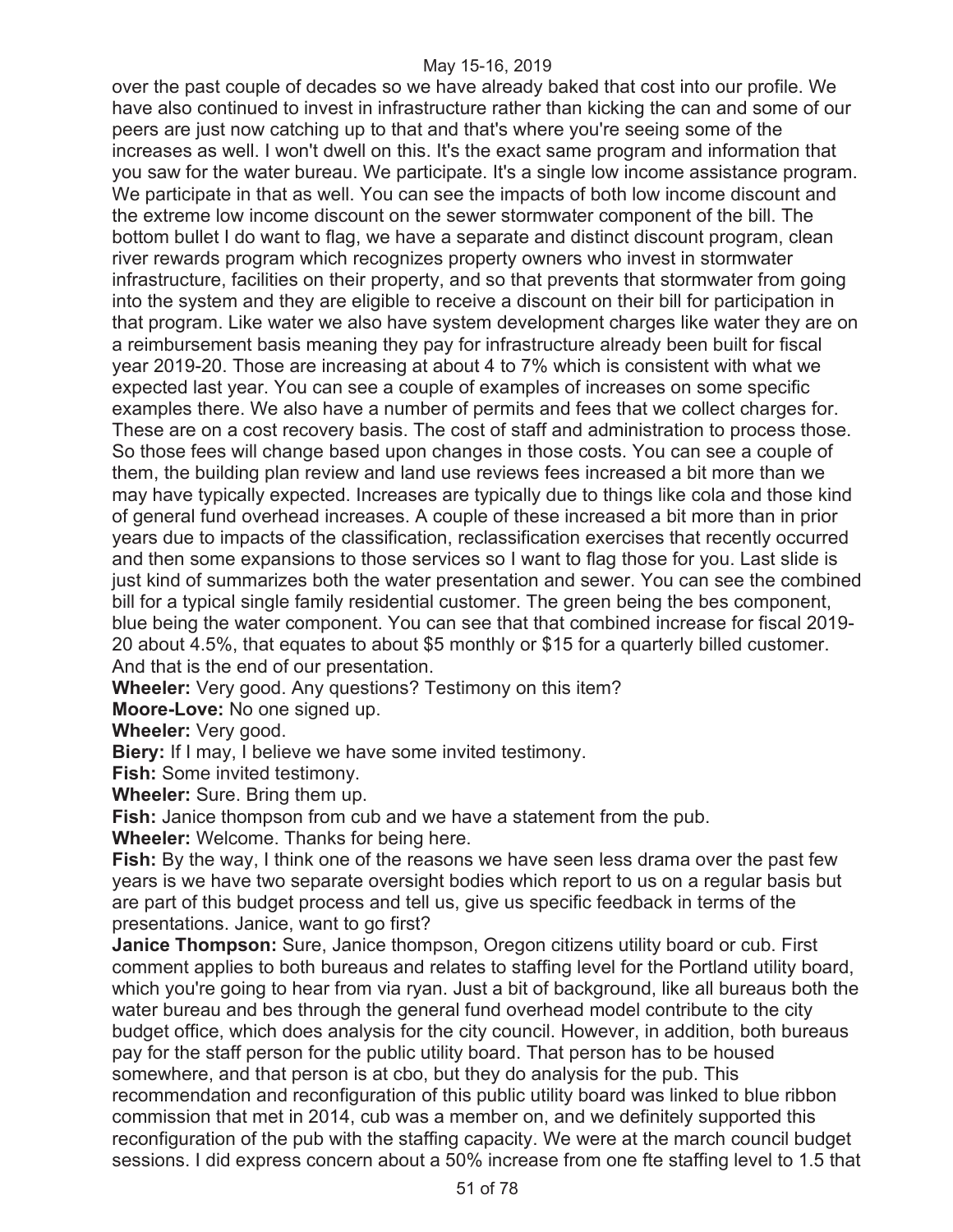was proposed by cbo. Its own budget related to this pub staffing. It is still at the 1.5 level, and we're still concerned about this increase, especially since the pub meeting frequency and other dynamics just is fairly -- has led to both agendas and attendance levels that are not consistently robust. However, when we raised this issue earlier at the very least we requested more analysis, which was done by cbo. I want to particularly thank Jessica Kinard for reaching out and touching base with me. So that means that the 1.5 fte level, which is this increase in the mayor's budget, has been more thoroughly vetted than I feel like it was prior. But I just want to highlight that I think cub will continue to be concerned about this and would just request that continued work by cbo and the commissioners in charge and the pub itself in terms of exploring efficiencies and evaluating that staffing configuration is requested because for a number of reasons, it might make sense for the next year but whether or not it's warranted in the long term requires continued review. So that's comments that apply to both bureaus. In terms of the water bureau, one issue that cub has consistently expressed concern about relates to our not supporting use of repair money for decorative fountains. In our view, it's a decorative function, just because it uses water does not constitute to us thinking that it's an essential element of a water system. So this has been kind of a repeat comment, and our understanding was that \$600,000 in the water bureau's budget for this maintenance of these fountains was going to be a one-time occurrence in last year's budget. The budget cycle that we're currently in. So it is disappointing to see this what was supposed to be a one-time thing repeated again. At the same time, it would be really good if just a definitive decision could get made on this so this bouncing back and forth could be resolved. So I think that merits further conversation. I would like to see that decision come down on the side of it not being a water bureau cost, but I think there's just -- the amount of time I think people have spent talking about this is just not warranted. So resolving it one way or another does seem prudent on any number of levels.

**Fritz:** However, I think the point is that we, just, we have said that we disagree and have made that choice.

**Thompson:** Well, when I was told that something was going to be a one-time thing I don't think there was a complete -- so. Again. It could well be. It's a matter of opinion and it's already been decided to be a certain way. And in that case, I think aligning the maintenance dollar allocations and the allocation of control of those assets would make sense. Because I think that's a little bit of the rub here is that there's not current alignment in the way that you've mentioned. Second point, regarding the mt. Tabor, definitely support the mayor's budget inclusion of general fund dollars for the final installment of the \$4 million over four years commitment made by the council that was linked to a very significant agreement reached back in 2015 between the water bureau and the mount tabor neighborhood association. Originally the cbo had recommended not to do that. I think it was prudent to move ahead that in the mayor's budget and support that. I do want to highlight that --

**Hardesty:** Excuse me. If I could ask a question, Mayor.

**Wheeler:** Sure. Commissioner Hardesty.

**Hardesty:** So if we did not do that this year, what would be the downside of using those resources elsewhere?

**Thompson:** Well, if you're talking about just delaying a year --

**Hardesty:** Yes.

**Thompson:** I don't know that would be the end of the world. I think there will be delays. In terms of getting the work done. I just think --

**Hardesty:** I understand. Sorry. Go ahead, Janice. I'm sorry, I didn't mean to interrupt. Go ahead.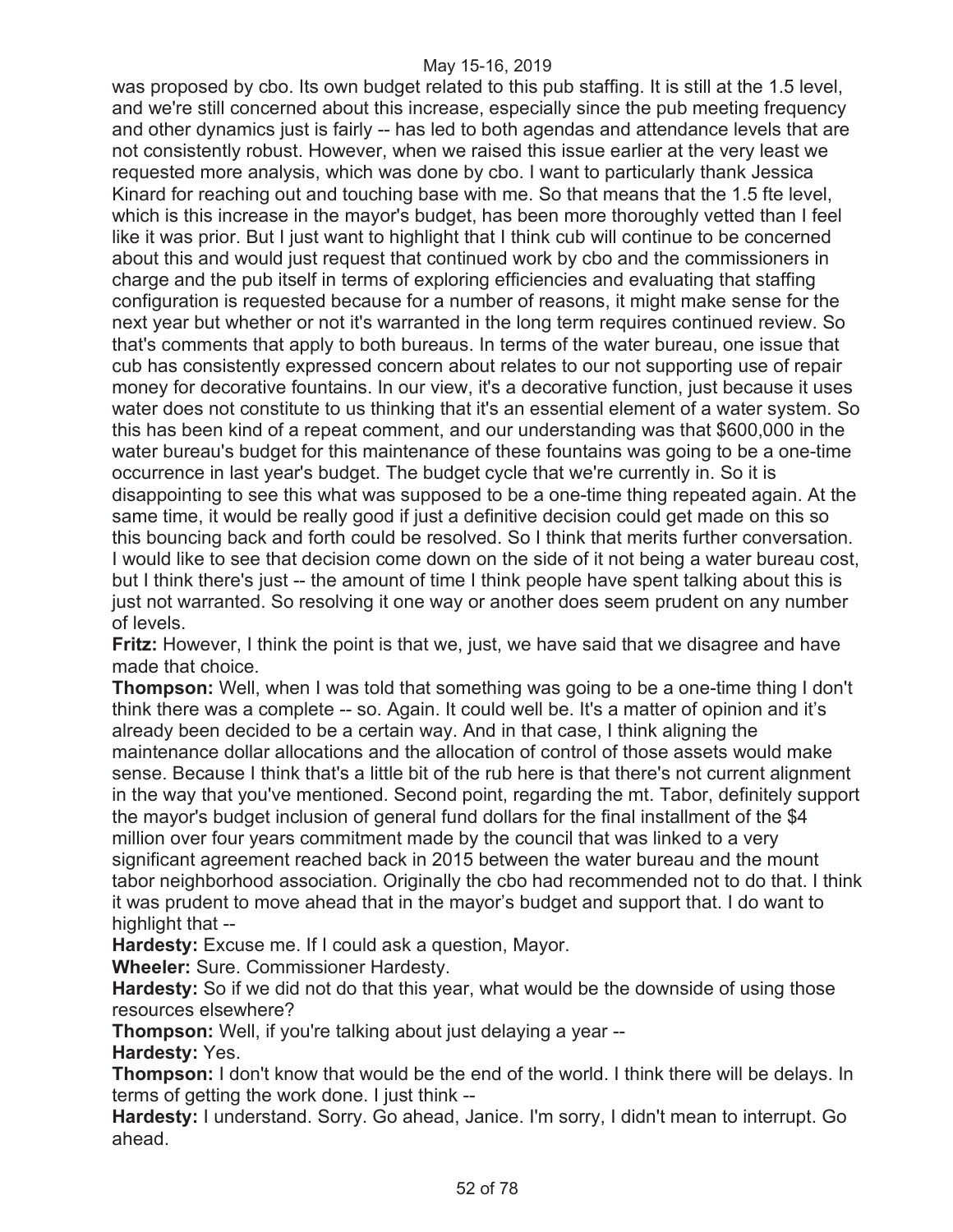**Thompson:** I think there should be delays in getting the work done. I think it continues to open this door of like, well, maybe it doesn't have to be general fund money which I think it should be general fund money. I think it -- could potentially undermine this kind of challenging resolution issues. Would it be the end of the world? No. **Hardesty:** Thank you.

**Thompson:** Regardless of the exact timing, however, I do want to just highlight thinking ahead to the future about what comes next. For example, that 2015 resolution did include the possibility of the city council considering a 1.5 million dollar allocation to replace -- to replace some existing nonhistoric lighting. That has not moved forward. It was only a may consider not have to consider item. Cub just doesn't see the logic of using water bureau funds for that purpose, and but this might come up in the future on that conversation and there's probably going to be other historic preservation issues coming up on mt. Tabor. I would argue that now is the time to just put those concerns into -- instead of having a little mt. Tabor bucket where those concerns are addressed put those historic preservation budget requests into a city-wide context, which seems just kind of general prudent public policy at this point in time given that a certain kind of hurdle has been achieved but also seems good from an equity perspective. I want to highlight that as being something that cub will continue to monitor in terms of, you know, use of repair money for functions that are just not integral to the system. That could include the potential ideas in the future related to historic preservation. A final comment related to the water bureau is this budget really had minimal staffing changes from the previous year's budget. I think that made a lot of sense, particularly in this time when the water bureau is undergoing strategic planning so there may be -- that that could inform staffing configurations and next steps. But I would just suggest that that strategic planning include an assessment of rightsizing -- at the same time just because there was a level gear this year, I don't think should be viewed as oh, that automatically means next or -- I guess it's 20/21 at this point, that that budget year can also be level. Nevertheless I think some rightsizing conversations I assume but I would argue should be part of the strategic planning discussion. Those are the comments in terms of what ended up and didn't end up in the water bureau's budget and some thoughts about kind of some of the things coming next.

**Wheeler:** Great. That's excellent.

**Thompson:** In terms of turning now to the water bureau or bes, got to get the right piece of paper -- a couple of look-back items. A year ago at this time there were some fairly lastminute dynamics between the water bureau and pbot with regards to the appropriate cost share for street sweeping. Street sweeping is a valid expense for bes, but the problem was a problematic process, and inadequate documentation of pbot costs and kind of a both service and science based discussion. At that time, a year ago, commissioner Fish made the best of a bad situation by urging the council to adopt a budget note, kind of laying the ground work for what i'm pleased to report was a much better process this time around. So embedded in both budgets is a street sweeping related interagency agreement based on a sound science service level methodology. I think that's a very helpful step forward in terms of -- and want to thank bes and pbot for that effort. In terms of moving forward, I also thank bes. It has done its strategic planning, however it's now doing some important work in terms of staff reorganization potential, things like that. I think a rightsizing conversation is urged in that regard. Superfund is always a big deal for bes, and I will be coming back to listen to the 4:00 presentation on that. But I want to end with a little longer discussion. Related to clean river report as noted by bes there are a little over 35,000 participants receiving this typical monthly discount of about a little over \$9. This is a discount program that cub has been concerned about for quite some time from both an equity perspective as well as whether -- as a cost benefit. I mean are there system benefits of actions taken to qualify for the discount being adequately evaluated from both a scientific perspective and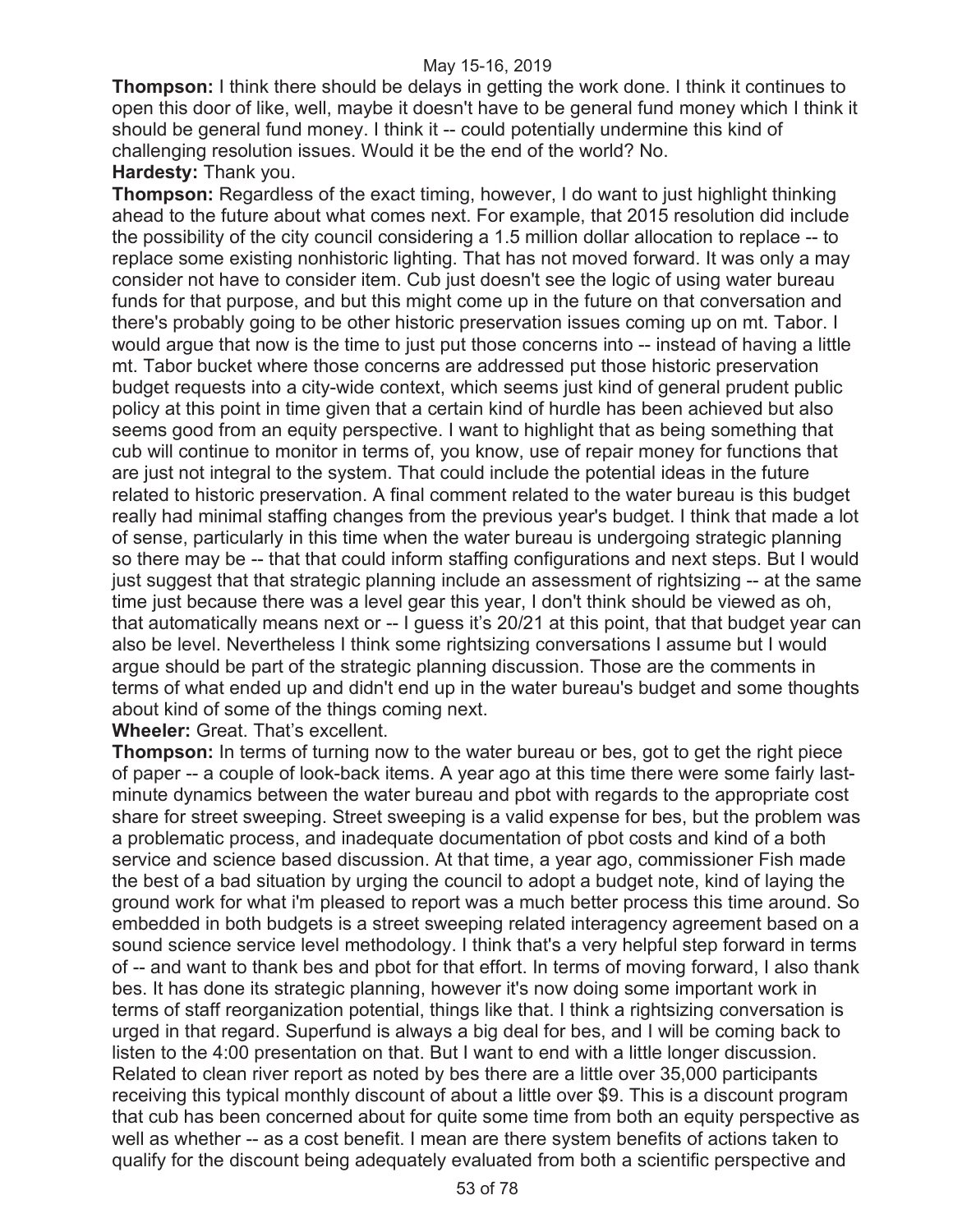an economic cost benefit perspective. To highlight the equity issue, one factor in somebody qualifying relates to trees and the number of trees. We just know that, you know, there are different neighborhoods with different levels of tree cover and there's equity issues when that's one of the hooks. Until now, however, the catch has been bes wasn't far enough along in its stormwater system planning to quite have the information it needed to do this analysis. So that actually has meant that along the way I have been very supportive of the bureau doing that work and have requested periodic briefings so I try to keep up on that. That's really an ongoing set of planning. But it had just gotten to the point where it seemed like, okay, now we have enough data that we should really be able to dive into this. That then dovetails with another topic that I have been identifying and saying, this is coming, relates to updating the rate study. Related to the methodology for setting both sewer rates and the stormwater rates. Those documents, old is not necessarily bad, but those documents are getting older and older, and particularly on the stormwater side, there's been enormous changes in terms of sophistication, in terms of stormwater management tools. So finally in the last year it was like, okay, the stormwater system planning is seems like it's getting a critical mass of data, it's time to kick in that rate study so that process is getting under way, and one element of that rate study relates to evaluation of this clean river rewards discount. I'm going to be monitoring really carefully this whole rate study process, which will be a couple of years, but I will be particularly intrigued to see kind of what it says in terms of this clean river rewards discount. We're approaching it with an open mind. It may be it checks out, but if it doesn't, cub would be very open to modifying it or even possibly phasing it out. But in terms of trying to think ahead and what this group might be faced with it's probably fair to say if it is phased out in the future there would be some interesting political dynamics that would come before you. That's coming and I think it is a very important discussion that hopefully is now going to be informed by the stormwater system planning work, having gotten to a certain level of doneness, if you will, coupled with it's now time to do the rate study and with regard to the clean river discount program it just could mean some interesting future dynamics. With that, that's  $-$ 

# **Fritz:** Mayor?

**Wheeler:** Commissioner Fish.

**Fish:** This morning when we took up the service coordination team we acknowledged that that was the brainchild about ten years ago of commissioner randy leonard. I just want to acknowledge that the idea behind inviting the cub in to be a watchdog for our residential ratepayers was commissioner steve novick. We're the only public utility that they provide that level of oversight over. Their primary work is doing oversight over private utilities, and I just want to acknowledge how grateful we are for the partnership.

# **Wheeler:** Thank you.

**Ryan Kinsella:** Good afternoon, city council. My name is ryan Kinsella, I'm with the city budget office. I'm standing in today for the Portland utility board analyst which supports the Portland utility board but is housed in the city budget office. The chairs of the Portland Utility Board have provided the following testimony that I will read into the record on their behalf and then paper copies have also been distributed.

# **Wheeler:** Thank you.

**Kinsella:** The pub serves as citizen advisory body for the Portland bureau of environmental services and Portland water bureau. The public utilities make up 20% of the total city budget and the pub was created to provide year round oversight and recommendations to the mayor and council for the water, sewer and stormwater utilities. Each pub member invested substantial time over the past eight months reviewing the proposed program offers, operating budgets, major additions, and adjustments to the fiveyear capital improvement plans, decision package and the city budget office analyses for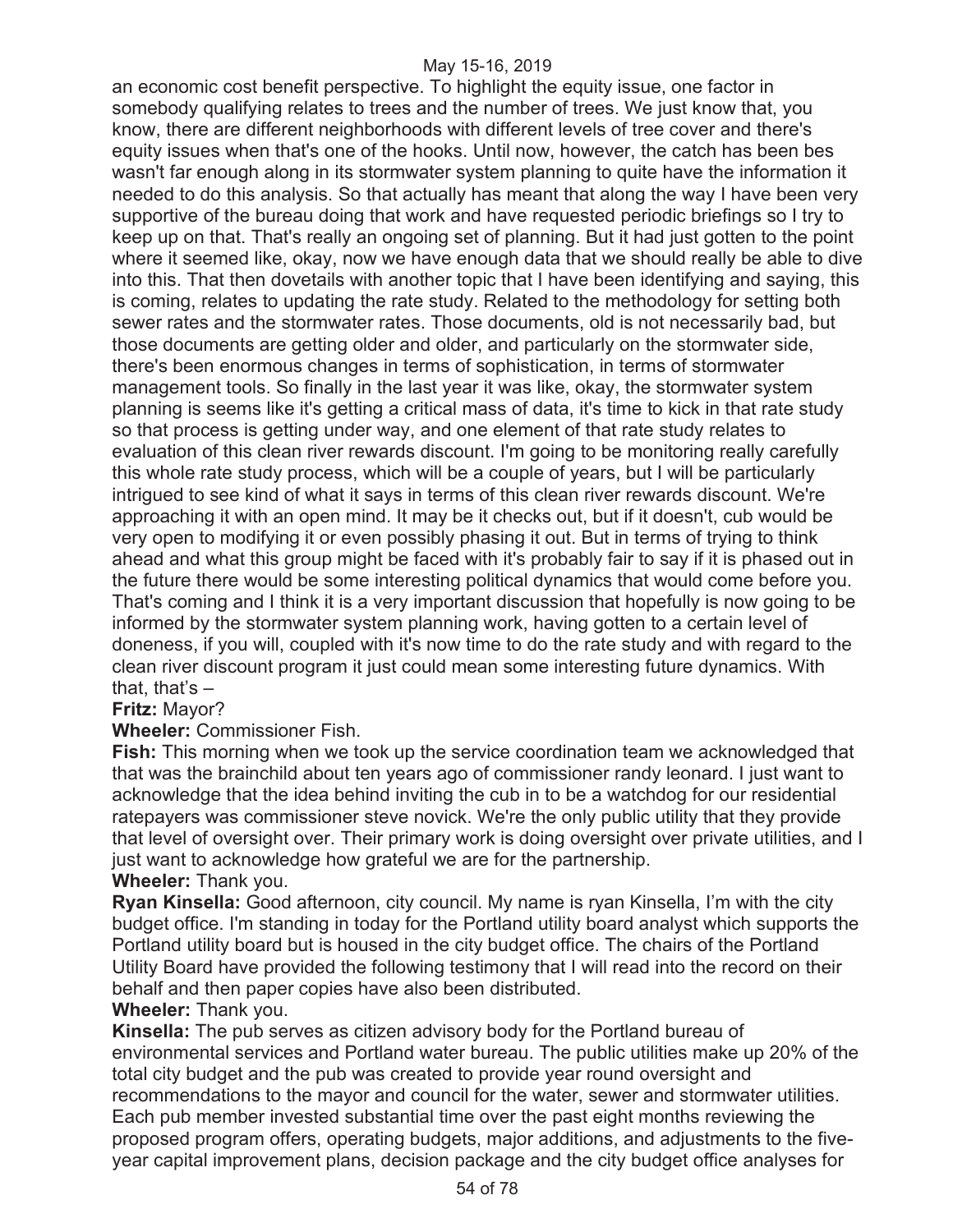both bureaus. The pub wants to take this opportunity to publicly thank both directors and staff that have dedicated time to provide clear information and support pub through our budget review process. Overarching themes of the board discussion on the bureau budges included concerns with the overall affordability of the utilities, the capacity of both bureaus to deliver the ambitious capital programs envisioned and the importance of performance metrics still under development. There was just one decision package to consider, a request from the Portland water bureau for the required preservation work at mt. Tabor. The pub is supportive of the mayor's proposal to continue to fund the final year of commitment with general fund dollars and avoid rate impacts for this project. With the shift to program offer budgeting the bulk of the pub time was spent understanding the base budget within this new framework. There are three key issues to highlight. First i'll touch upon the issue of affordability. The combined rate increase in the mayor's proposed budget is 4.5%. Although consistent with council direction the pub remains concerned the ongoing annual increases outpace inflation year after year. At the current planned rate increase the utility bill will increase another 20% by fiscal year 2024 up to approximately \$424 for a typical single family quarterly bill. We're concerned about the impact on rate payers, particularly those most vulnerable. Pub is very supportive of the low income discount program to mitigate some of that concern. The program that started last july provides a good foundation and model to follow. The pub advocates for a good data collection and program evaluation later this year to ensure success and identify areas for enhancements to maximize the impact. The challenge of affordability for multifamily units is a broader city concern that cannot just be addressed by the two utility bureaus. All council and other city partners need to be thinking about a holistic approach to get at affordability for multifamily units. Next i'll briefly discuss monitoring of staffing levels. The new budget processes now require fte changes to be discrete decision packages however the pub noted an increase of 20 positions within the bes requested base budge. Some of the increase this year is a shift from contracted work and pub supports addressing the capacity gap to deliver on capital projects. Pub is not debating the need for specific position changes requested, however, there's a general concern for the long-term impacts on the financial plan with the risk of a slowing economy that could impact revenues needed to support the new ongoing staffing expenses. Staffing levels will be an area the pub will continue to monitor for both bureaus as it impacts rates and affordability. Finally I will discuss the need to focus on performance metrics. A critical priority for the pub is an early development and implementation of meaningful and measurable performance metrics to monitor success of the programs at the water bureau and in bureau of environmental services. The pub recognizes the water bureau is in the midst of a strategic planning effort that impacts metric development in environmental services working to align metrics with their strategic plan and equity plan. Both bureaus are also working through the shift to the program offer budgeting. However effectiveness in both bureaus depends on developing a budget process that includes key metrics that can be used to evaluate services and program offers against measurable outcomes. It was challenging for pub to evaluate program offered budgets in the absence of performance measure data and we're committed to working with both bureaus in coming months to support development of effect metrics to track programs and impacts of decisions. Pub looks forward to continuing to work with bureaus with you, mayor, and the commissioners, to encourage utility operations and investments that ensure, safety, value, transparency and financial sustainability of these systems for the customers of Portland. Council created pub to provide citizen oversight of the utility bureaus and we appreciate the opportunity to provide feedback at this point in the budges process. Thank you for the time today. **Wheeler:** Thank you. Colleagues, any questions? Come on up, mike.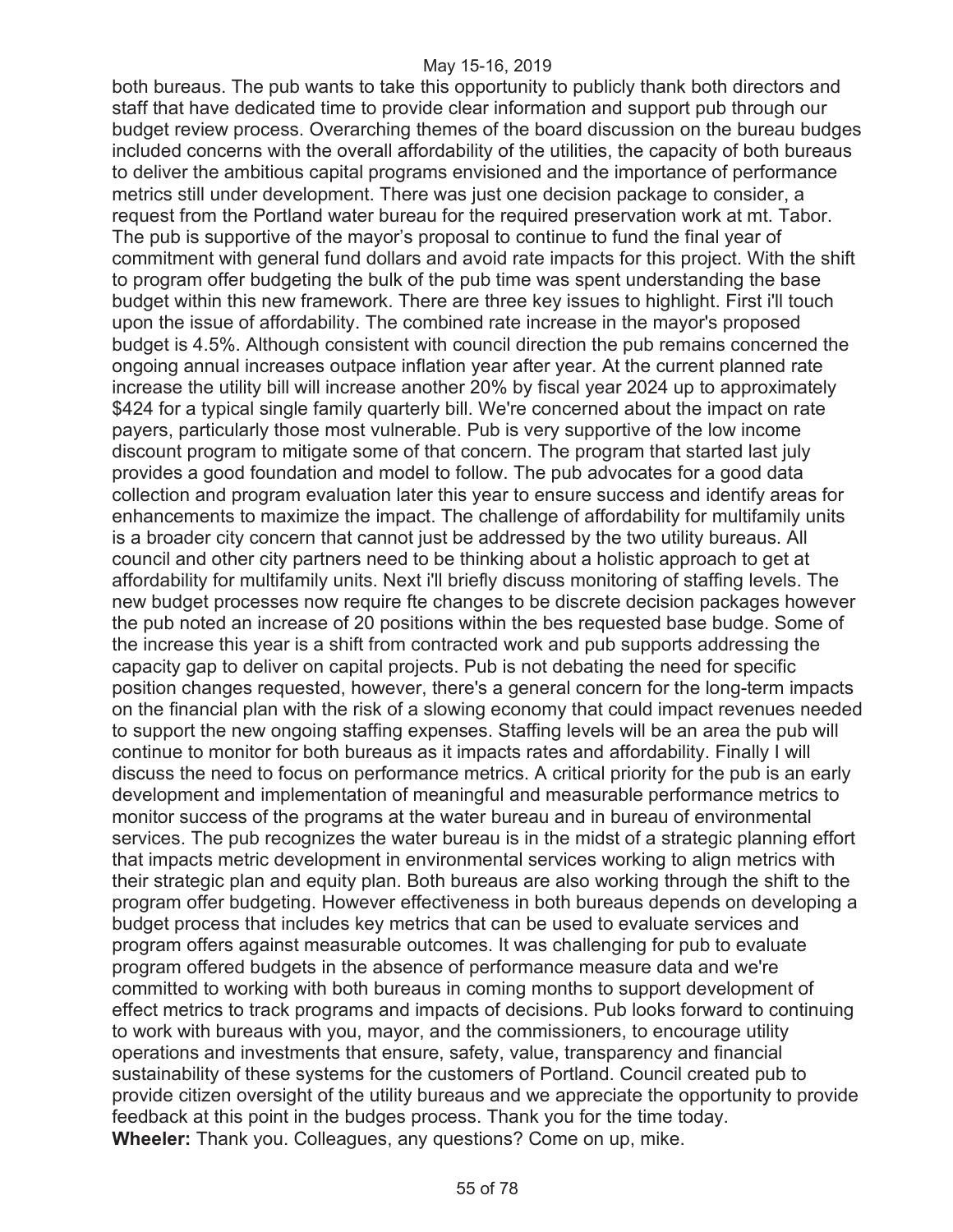**Stuhr:** We thought we would take this. Kathy found the answer to commissioner Fish's question. We can deliver it now.

**Koch:** You can't not know the answer. It was 23,500, monthly statement folks. **Fish:** Good. Thank you very much.

**Wheeler:** Appreciate it. Thank you. Public testimony on this item, Karla? **Moore-Love:** No one signed up.

**Wheeler:** All right. Very good. This is a first reading of a nonemergency ordinance. It moves to second reading. Our next item is a time certain. We're in recess until that time

# **At 2:51 p.m., council recessed.**

# **At 4:02 p.m., council reconvened.**

**Wheeler:** The continuation of the may 15, afternoon session of the Portland city council, we had to take a recess as the next item is a time certain. Karla, please start with item 440.

# **Item 440**

# **Wheeler:** Commissioner Fish.

**Fish:** Thank you, mayor, we will invite up our distinguished panel. City attorney tracy reeve, chief administrative officer, tom rinehart, nik blosser, governor brown's chief of staff, also known as deborah kafoury's husband, and jim. Welcome. I didn't have you on my list, but thank you for joining us, and I have a brief opening statement. By the way, as exciting as this afternoon is, and this announcement is, I just got a text from my wife that my son made his club team after tryouts so I have to say, that puts everything in perspective. **Wheeler:** That's good news.

**Fish:** I don't know -- mayor wheeler, i've been proud to partner with you to lead the city's effort to clean up the willamette river, and colleagues, today we will hear about a new and unique partnership that will accelerate the next phase of our superfund work and meet the city's obligation in a thoughtful and responsible way. In december, the mayor and I met with the deputy administrator of the environmental protection agency. He told us and confirmed that the environmental protection agency has prioritized this site and asked us to partner with them to ensure that we keep moving forward. We share their commitment to our river and to continued progress. During the environmental protection agency's visit to Portland, they announced specific and aggressive deadlines for the next phase, which is designing the cleanup. Our talented team seized that opportunity and worked with our partners at the state and governor kate brown's office to develop the innovative concept that we have before us today. The proposal is to form a public trust, that leverages public dollars to encourage prior to parties to begin the design work. Our invited panel will explain how the trust will work, but I want to highlight a few key benefits. First, this agreement is a thoughtful and efficient use of public dollars. The agreement caps public funds and makes sure our money is used on cleanup design work rather than administrative and legal costs. Second, the agreement increases the legal certainty. The environmental protection agency has agreed to exclude the state and the city from enforcement action, acknowledging that we are meeting our obligations. And private parties that accept the public dollars must agree not to bring claims against the state or the city. The proposal has been through several rounds of legal and fiscal vetting by the city, state, and our federal agency partners. That might be the understatement of the day. I am pleased that all agencies were able to reach agreement on the specific details. Council's vote is the final step to put this plan into action. In addition to the trust, the proposal includes two other major components. First, a coordinated approach to information sharing so community members have access to current, comprehensive, and easy to understand information. Second, an agreement between the city, state, port of Portland and department of defense to partner on cleanup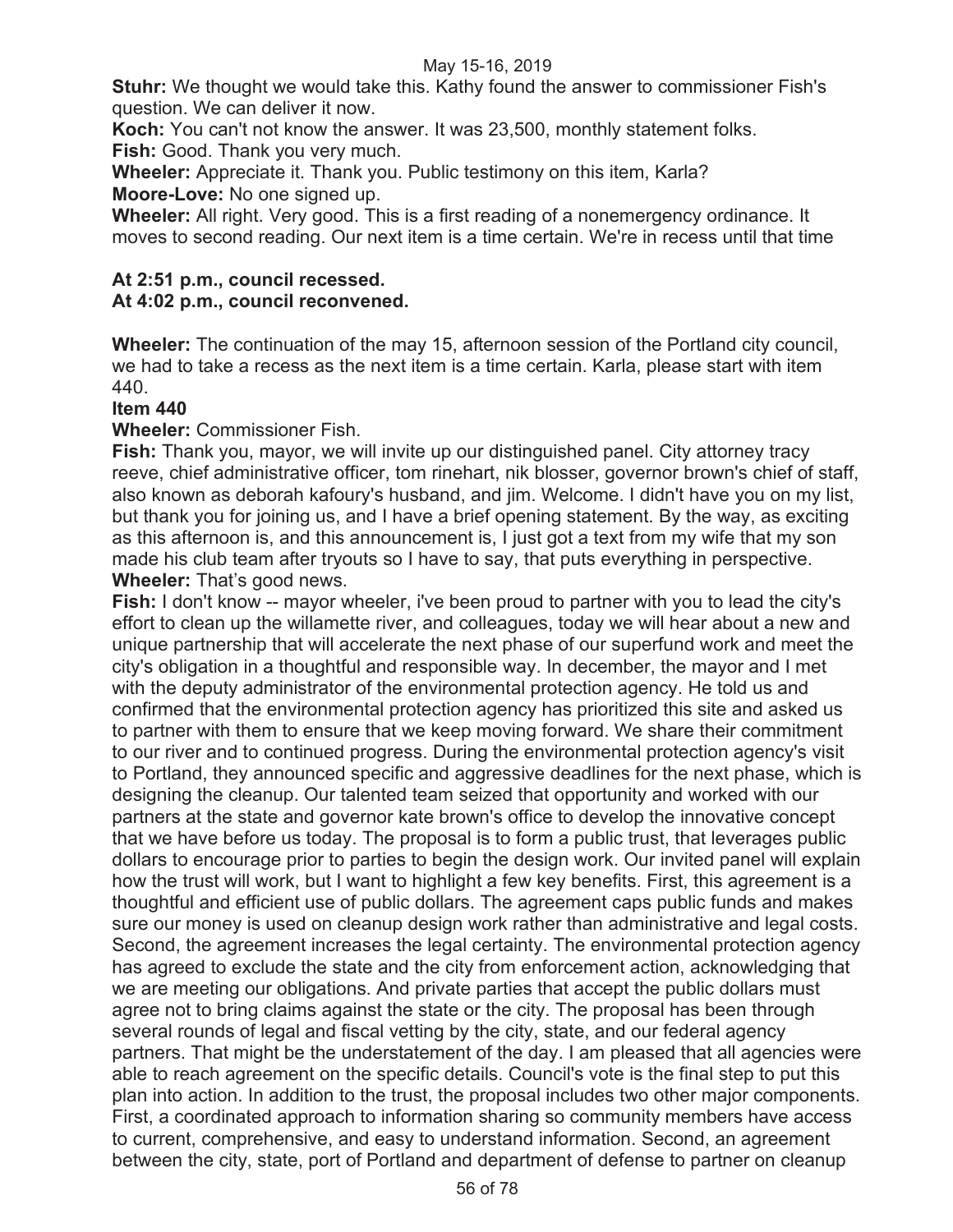work at the willamette cove, a popular community gathering spot. Those will be coming to council soon. Colleagues, this is a creative approach among super sites -- superfund sites, a unique and creative approach. It's a major step forward to reach our shared goal of a cleaner, safer willamette river. I want to thank many, some of the many people who got us here today. Annie von burg at bes, the city's superfund liaison, bes director mike Jordan, nanci klinger from the city attorney's office, nik blosser, the governor's chief of staff, who rolled up his sleeves and personally engaged on this issue, the jim mckenna, governor brown's natural resource policy advisor, and I would be remiss if I didn't thank our partners across all city bureaus at the state of Oregon, at epa region 10 in seattle, and at epa headquarters in Washington. Mayor, thank you again for your continued partnership on the superfund process, and let's turn it over to our distinguished panel.

**Tracy Reeve, Office of the City Attorney:** Thank you, commissioner Fish, mayor, council members. I am tracy reeve, I'm the Portland city attorney, and I am here today to help present you with a settlement agreement with the u.s. epa for certain Portland harbor superfunds remedial design costs. The city and state have worked together to create this agreement and approach to the next phase of the Portland harbor superfund site. With me here today are tom rinehart, our chief administrative officer, nik blosser, the governor's chief of staff, and jim mckenna, also from the governor's office, and epa region 10 administrator, chris hladick was hoping to be with us today, but unfortunately, he was unable to make it at the last minute. He sends his apologies, but tony barber, epas Oregon director, is with us today, and in the record is a statement issued by epa headquarters and region 10 supporting this agreement. Now, as you all know, Portland harbor superfund is a ten-mile site that runs from the southern tip of sauvie island to the broadway bridge. The epa, after many years of investigation work, released its final cleanup plan in 2017. In that final cleanup plan, epa estimates that the cleanup will take 13 years of active construction and 17 years of active monitoring to reach the cleanup goals at a cost of around a billion dollars. Since the final cleanup plan was issued, some parties have stepped forward to perform environmental sampling to establish the benchmark against which progress moving forward will be measured. That baseline effort is near completion, and we are now beginning the phase where the specifics of how the cleanup will work will be engineered. This is known as the remedy design or cleanup design phase. In december, top epa leadership came to Portland to announce a timeline for the design phase of the superfund site. The epa set aggressive goals and announced that it wants the parties to be in serious negotiations by this june and to have the entire site under order for cleanup design by the end of 2019 this year, or epa will move forward with enforcement action. The city is supportive, as is the state is supportive of the epa's efforts to expedite this stage of the process to move the site closer to cleanup implementation. We all want to get in the river and start cleaning it up. As council is aware, the city and state are unique among the approximately 150 potentially responsible parties, or what we refer to as prps in the Portland harbor. Neither the city or the state are a single industrial site. Rather, we are prps because we touch the harbor in as many places where we have provided public services, and as you know for the city, that's largely our sewer system, stormwater system. The result is that we have potential legal obligations scattered throughout the entire Portland harbor superfund site. As a result of that, and in order to avoid being actively involved in designing the cleanup throughout the entire harbor, we have reached a potential agreement with the epa that will help address the city's and state's legal obligation for cleanup design and will also help us to avoid enforcement action. In the agreement that's before you, the city and state would each contribute up to 12 million into an account that is dedicated to move cleanup design forward for the entire Portland harbor superfund site. Through the agreement the city and state are each offering \$80,000 per acre of any sediment management areas identified in the cleanup plan as needing active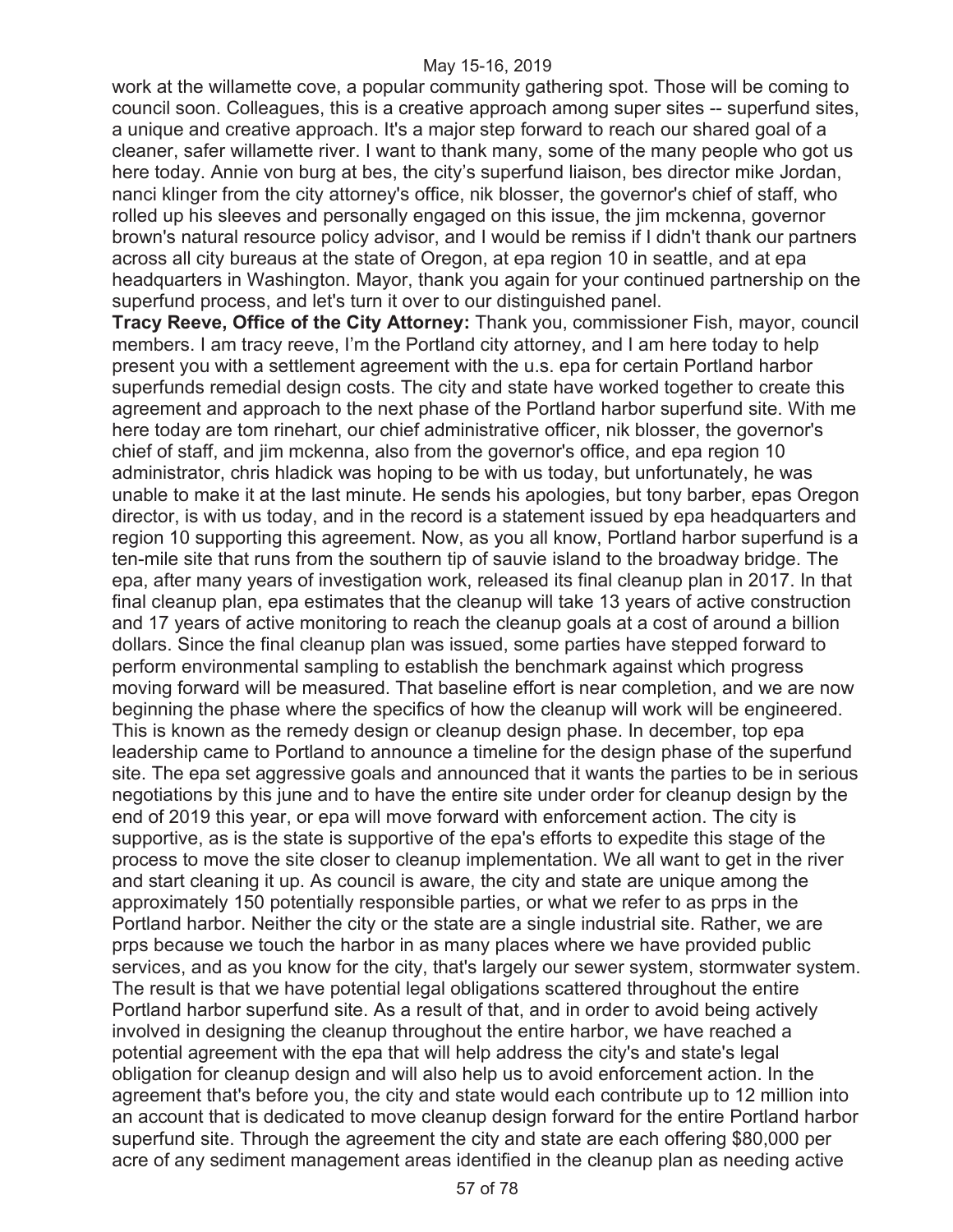cleanup, either capping or dredging, that is not already under an epa order for design. By pooling our public resources, we leverage and expedite an action at a larger scale, and that's one of the most exciting aspects of this settlement agreement. To receive the funds, the parties must sign an agreement with the epa this year that obligates them to do 100% of the design work for the area for which they are signing up. Those parties that accept the city and state funds must also agree not to bring claims against the city or the state to recover design costs for those areas. In exchange for this investment, epa has agreed the city would not be subject to enforcement through june of 2020, regardless of whether the parties agree to the funding offer for their areas. Of course, our hope is that they will. It is important to note that this is not a full settlement of claims. It provides the means for the city to resolve its liability for contributing to the design phase as to those parties who elect to accept our funds. This only goes to design. The actual cleanup work, itself, is a future step. Through this agreement the city and state do three important things. First, we reduce the possibility of the epa taking legal action against the city and state for this phase of the project. Second, we reduce some of the legal and financial uncertainty for this phase of the project, and as more areas accept the offer, that reduction and uncertainty is heightened. That's a terrible way to put it, but we get more certainty the more people take our money. Third, we maximize the benefit of public dollars by insuring that funds go directly to cleanup design work by those that should be doing the work while avoiding high administrative costs on the part of the city and state who would otherwise have to be involved in all of the areas. Here's a brief overview of what we have proposed. The city and the state will each in fiscal year 2019-20 contribute \$6 million to a trust, and that's the first pool that you see there. As parties sign up to participate and take on the cleanup responsibility for a given area, that money then flows into the epa special account, and those parties get 50% of the funds when the epa approves their cleanup design, and the other 50% you see coming out of the bottom when the work is completed for the site. The money only goes from our trust into the epa's special account, other than an initial \$1.5 million seed money if you will. The rest of our funds only moves in as parties sign those agreements and are obligated to do the work. Okay, I will now pass this over to tom rinehart, who is going to discuss some of the policy benefits of this approach.

**Tom Rinehart, Office of Management and Finance:** Thank you, tracy. Good afternoon, council. For the record, tom rinehart, chief administrative officer. Council, this is a responsible approach to a complex and expensive project. I worked closely with the bureau of environmental services, the lead bureau for the city on this effort, and thank you, bes, to prepare for this stage of the process and lay the groundwork for the long road ahead, as well. As tracy mentioned, this agreement as an important step towards both addressing our legal obligation and providing the city more financial certainty, but just as importantly, it is a major step towards beginning the full restoration of our river. It also ensures that all funds will go directly towards the work of cleanup design, as tracy mentioned, and reducing our transaction expenditures like legal and technical costs, which for this project are significant. Since we're in budget season, I want to zero in on the figures that tracy mentioned. Our first payment of \$6 million will come entirely from the environmental remediation fund, and because these funds have been collected, this agreement will not have a rate impact at this point. We have been in contact with affected city bureaus and will work together to identify funds for our remaining obligation outside of the environmental remediation fund. In closing, we urge your support of this agreement with the firm belief that it is a responsible approach to cleaning up the river for our community. With that, I will hand it over to our great partners at the state and to nik. **Wheeler:** Welcome

**Jim McKenna, State of Oregon, Office of the Governor:** Thank you.

**Fish:** And by the way, Nik blosser is not going to shave until the trail blazers win. [laughter]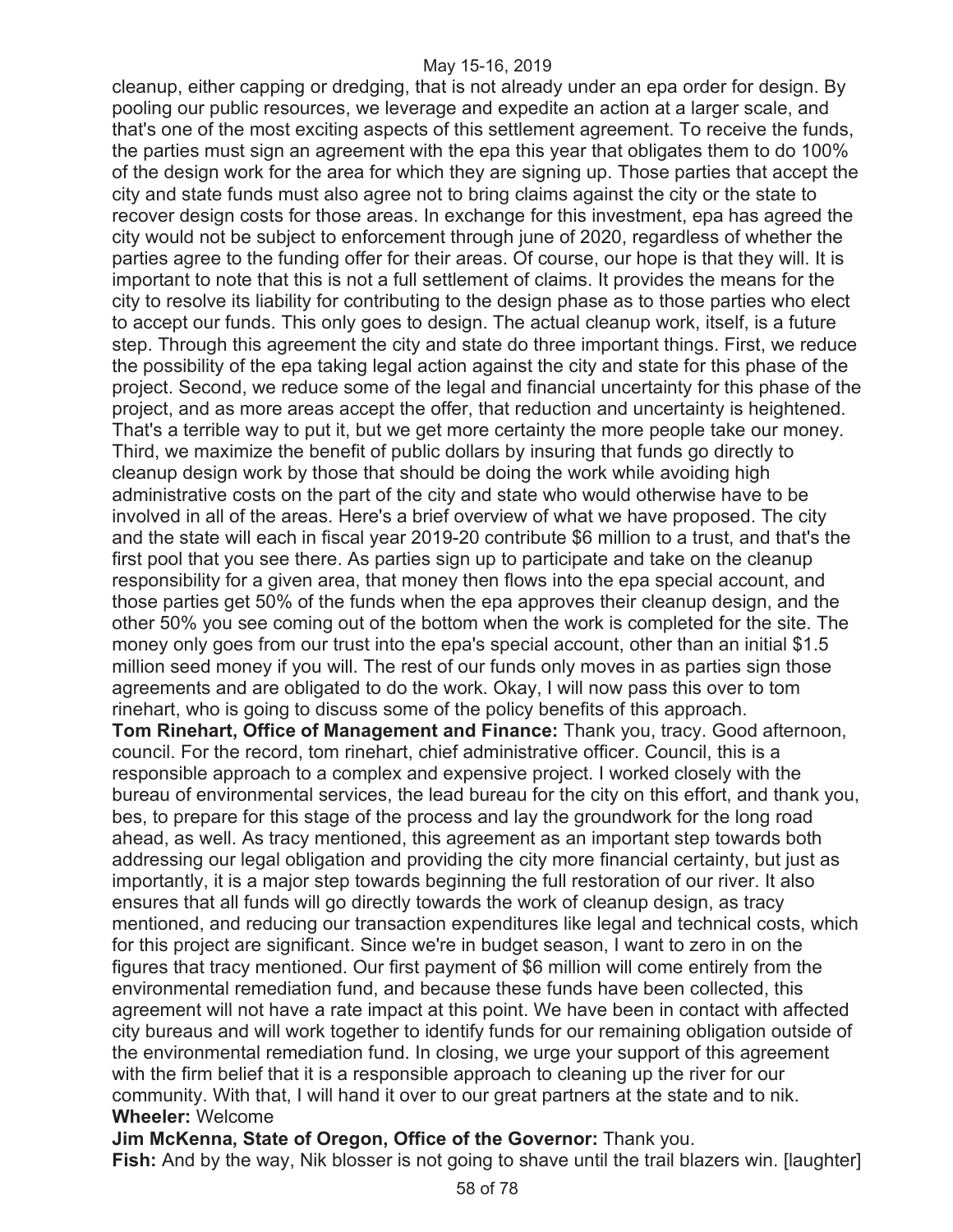**McKenna:** Well thank you very much, and commissioner, i, too, appreciate your efforts on this effort. I know how important this project is to you. It's been great working with michael jordan and annie von burg on this great teamwork, and we're very proud of this day. We think this is a going thing, we think it's the right thing to do. The state of Oregon, through the department of state lands and Oregon department of transportation has been notified by the epa of its potential liability at this site, and the epa has requested that odot and dsl, along with upwards of 150 other prps step forward cooperatively and make proposals to do remedial design for the entire site this year in 2019. If those parties do not step forward, then epa is willing to use its enforcement tool. In response to the epa's announcement that the entire harbor site must be under order for cleanup design by the end of 2019, we are preparing to do our part. The city and state, it's important to note that we are unique amongst those 150 or so prps. We don't have a single site or facility. By providing the public services in this area of the Portland harbor, we have touched multiple locations throughout the harbor. As such, we may have potential liability at those multiple locations throughout the harbor. The city and state have reached an agreement with the epa that can help us to address those legal obligations for cleanup design and avoid the enforcement actions that may be coming down the pike. As you are aware in the draft agreement, there is a clause of "look elsewhere" look first at others for enforcement because they recognize that the city and the state are putting a great proposal forward. It's worth giving those other prps time to consider that proposal, and therefore, we have a look-first agreement through july, I believe, of next year. We are taking steps towards addressing the potential obligations, reducing our risk -- by doing so we reduce the risk to taxpayers and rate payers and we leverage harbor-wide action by bringing the parties to the table. We could have stepped forward at one location, and spent our public funds, but as I mentioned earlier, by having a potential liability throughout the harbor and using this bucket of money, the pooled money from the city and the state, we can address the remedial design at all those locations throughout the harbor as parties step forward and sign their administrative orders. I think it's important to note here that, and I know that the city attorney and others have mentioned this, these funds, the city and the state will get credit by the epa against our remedial design liability. As parties step forward and sign orders, and they are eligible for some of this money, as the money is transferred over, we get credit for those funds towards our liability. This is not a subsidy to other prps. We are not paying or otherwise transferring funds to other prps. We are resolving part of our liabilities. By investing these funds, the city and state do three important things. We reduce the possibility of epa taking enforcement action against our respective organizations for this phase of work, we protect the public dollars by providing a set amount of funding to specific work areas rather than directly taking on projects at multiple locations, and by doing so, we greatly reduce the administrative costs associated with those projects. The offer requires the prps use the funds to fund cleanup designs and move the site closer to actual cleanup. Those funds cannot be used for anything else but actual remedial design work. That will be in the agreement with the epa. And we play an important role in moving the cleanup design forward for the entire harbor. Without taking on design work that would be performed by the appropriate prps, in other words, certain prps, it's more appropriate for them to do the design at and of their respective sites, so they can take into consideration the current use and future use of that site as opposed to the city or the state doing that design. With that, nik, I was going to hand it over to you.

**Nik Blosser, State of Oregon, Office of the Governor:** Sure, for the record, Nik blosser, service chief of staff to Oregon governor kate brown. Thanks for having me. I'll just keep this brief. The governor sends her regards and asked me to be here today before you. Thank you for the opportunity. I do want to, myself, extend the governor's appreciation to commissioner Fish and the city, including bes director mike jordan and some of the folks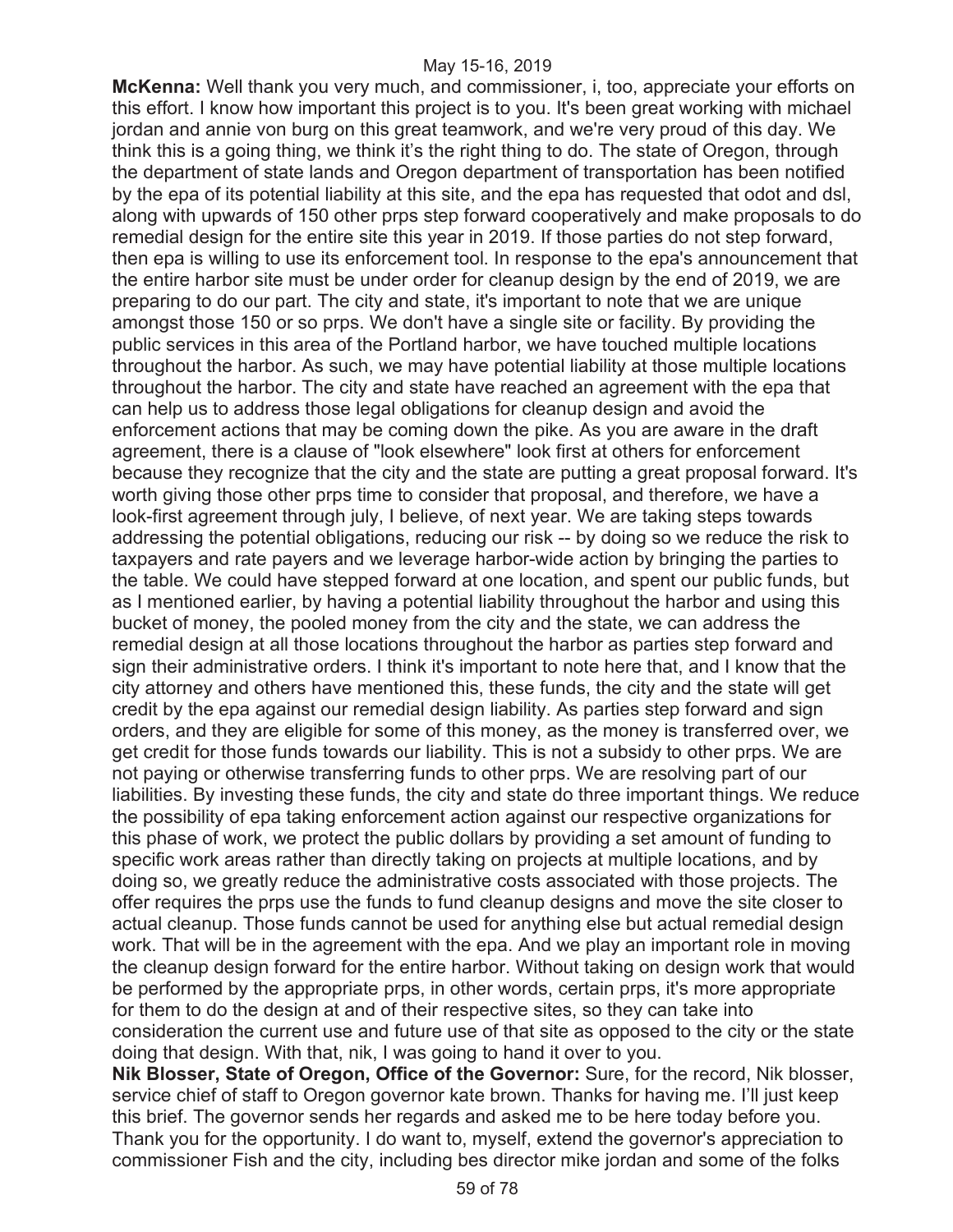who are mentioned. It's been tremendous work to get this partnership this far. In the midst of everything else on her plate, pushing hard to get Portland harbor cleaned up has never been far from the governor's mind. When we were in Washington d.c. earlier this year, we had a meeting with epa administrator wheeler to discuss the potential for this very partnership, and I am very pleased that we are here today, only a couple months later, to finalize the agreement. It's kind of remarkable how quickly we have come, and in february, also, around that time, we were able to get the state legislature to approve, to secure the state's \$6 million commitment, so that was also a big step. This is, as has been said, a creative and unique partnership, one we believe will propel forward the cleanup of the Portland harbor superfund site. It reflects our shared commitments to making real progress to get the harbor cleaned up as soon as practicable under the existing record of decision, which is something that we emphasized in our meeting with the administrator. It is imperative that we do so in order to reduce the risk to people who use, fish, work or otherwise rely upon the river. As we know this is one of the more complicated superfund sites in the country with over 150 prps, over 300 chemicals of potential concern. In the state of Oregon, like the city, wears multiple hats as a potentially responsible party, a natural resource trustee, and as a regulator. Six native american tribes are involved as natural resource trustees, and complicating that, adding to the complication, the esa listed salmon restrict and water cleanup work to just four months per year. The legacy debt of Portland harbor is one that none of us here today caused and one that we have all inherited, yet we must address it. The willamette river is home to a wide variety of wildlife, including threatened and endangered salmon, it provides recreation opportunities and has significant cultural significance to many tribes. It's also our largest seaport in our state directly employing 30,000 people and deriving over \$400 million of state and local tax revenue generated by activity within our working harbor. It presents an opportunity for new investment and future employment, but the superfund listing has cast a dark cloud of uncertainty over the harbor. As you may know the army corps of engineers has, essentially, ceased maintenance dredging of the federal navigation channel in the lower willamette since the superfund listing. Private industry has been reluctant to invest in existing or new facilities while the liabilities of cleanup remain resolved. Therefore timely initiation and completion of the sediment cleanup will go a long way in lifting this cloud of economic uncertainty. As has been said on december 17 of last year the epa sent letters to each of the Portland harbor prps expressing the need for have commitments to perform cleanup in 2019, this year. If they don't step forward, epa may use enforcement to get the designs completed. So this partnership and the dedicated funding for it provides the opportunity to secure that cleanup design for the entire harbor, which is a huge step forward. In closing, I will just add the Portland harbor was listed as you know as a superfund site almost 20 years ago in the year 2000. It's time to bring closure to investigations, to complete the design work and move forward with actual cleanup, which we all want. To reduce health risks, improve environmental conditions for people and wildlife, and at the same time, create the opportunity for significant, economic, and commercial endeavors in the heart of the state's biggest city. Thank you again very much for the partnership and the opportunity to be here today.

### **Wheeler:** Thank you.

**Fish:** Thank you. That completes the formal presentation, mayor, and we can take council questions, and I may have people here to testify.

**Wheeler:** Any questions, colleagues? Public testimony? Karla, is running to get the list. I know there were at least two people that I saw signed up on the list.

**Moore-Love:** Lightning and bob sallinger.

**Wheeler:** Very good. Come on up. Three minutes each, please. Name for the record. Bob, why don't you go ahead and start, please. Thank you.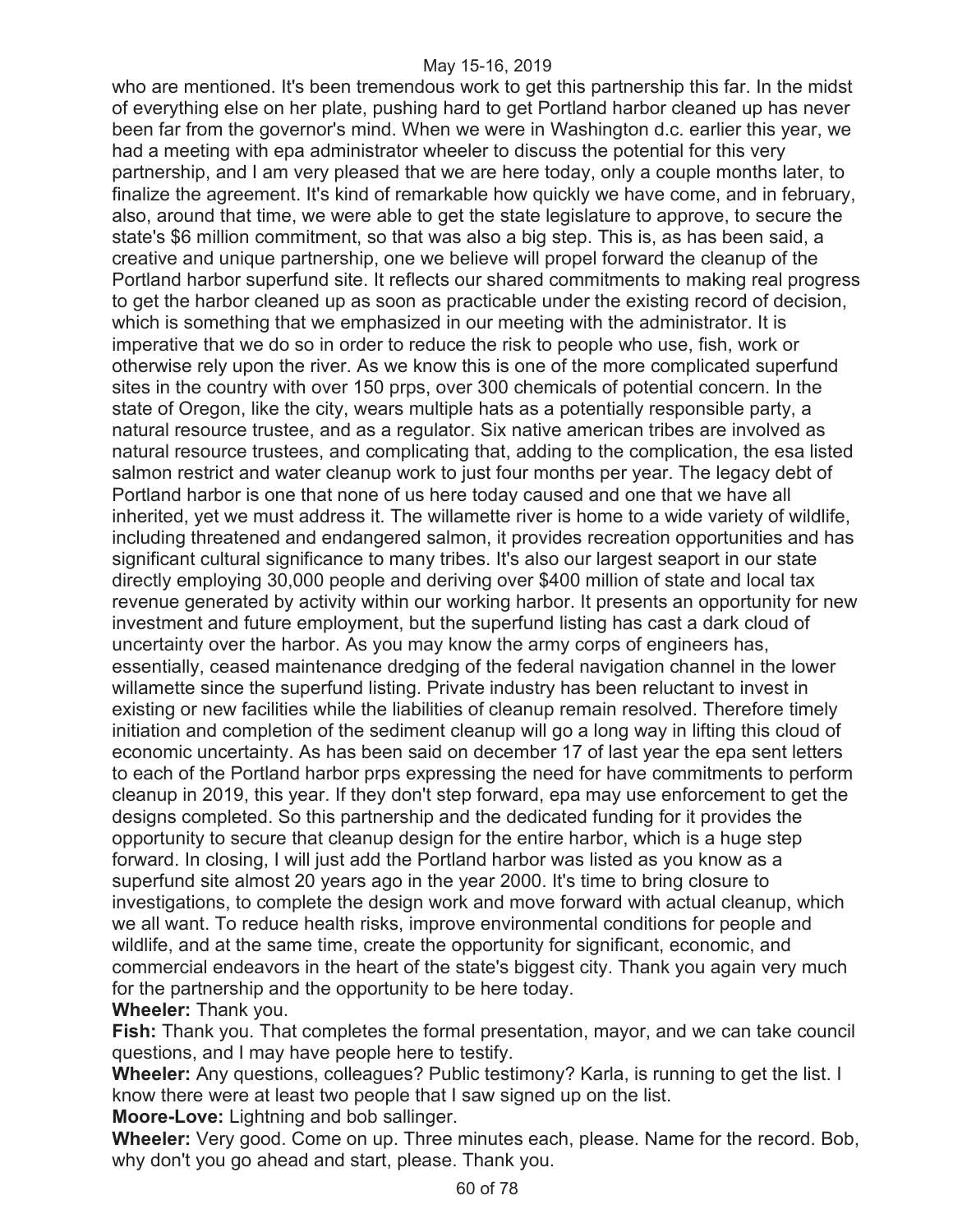**Bob Sallinger:** Good afternoon, mayor and members of city council. My name is bob sallinger, I'm the conservation director for the audubon society of Portland. I wanted to come here today to testify and give our support out of appreciation for the work being done here. We're still getting our heads around it, so we are still going through the details, so it's preliminary support but we are excited that the city and state are moving forward and taking the leadership role as has already been mentioned. We've been waiting 20 years to get to the cleanup, and so seeing the city and the state step out is exciting, it's important, and we hope that the rest of the prps will follow suit, and take this as an opportunity to really jump in. We also appreciate the epas confirmation that they will hold folks accountable and look for agreements by the end of the year. So the city and the state's leadership is all the more important for that reason. We look forward to seeing the agreements signed and the implementation phase really get into full high gear. This is all the more important as we see the information come out recently talking about the impacts on salmon species. Throughout the last 20 years we've been told the salmon were not significantly affected by the pollution in the willamette river, and now we know that that's not the case, as well, so it's -- the importance is all the more heightened. The only caveat I really wanted to flag today, and we have heard both from the city and the state on this is that we want to make absolutely sure that no money, no public money goes to subsidizing the cost of private responsible parties cleanup. We've been assured by the city and state that's not what is happening here, this is really catalyzing the design phase, but none of this money will go to subsidies for responsible parties. We do feel the polluter pay principle is absolutely critical and needs to be maintained. Polluters need to be held accountable, and we should not be subsidizing them with public money. Again, we've been assured that's not the case, and we trust that will remain so. I just want to also express my appreciation to annie and jessica, who briefed us last week on behalf of the city. We will be meeting with jim and the governor this week to get a briefing from the state, so we appreciate the outreach and the efforts to keep the community involved. Thank you very much for your work on this.

**Wheeler:** Thank you, sir.

**Fish:** Thank you, Bob.

**Wheeler:** Good afternoon.

**Lightning:** Good afternoon. My name is lightning. I represent lightning super humanity. Again, all the responsible parties except the state and city, I want to have an exclusion for every business, and they are not going to have any liability or have to pay anything on this. I want this to fall on the city and the state entirely, and I want them to by a for the whole project. One of the reasons is I do not want to affect the current businesses in this area in any manner economically, and I think that when we look back through history, let's face it, submersible land is owned by who and controlled by who? Not private parties. That is by the state, and if the contamination is on their land, they are responsible to clean it up. Now, they want to go out to the private parties in the future. That's for them decide, but I am saying that a lot of this sediment can transfer over years, can go from one location to the next, and what you are looking at is something that you really can't keep track of and who is responsible at the end of the day for what's currently in the river. I am saying the city and the state needs to step in now. They need to fund a dredge, what's called the Portland dredge, and begin doing dredging on this river every year. This should have been done from the year 2000. We should have had a dredging bureau already set up. We should have been removing contamination out of the river, and let me say this to you. You think that epa is going to complain if you would have had a dredge and began removing contaminated sediment out of the river? Of course not. That's what needed to be done. That's what needs to be done now. That will save the most cost. If you begin to affect the business owners along this river to where it hurts their businesses and they shut down, this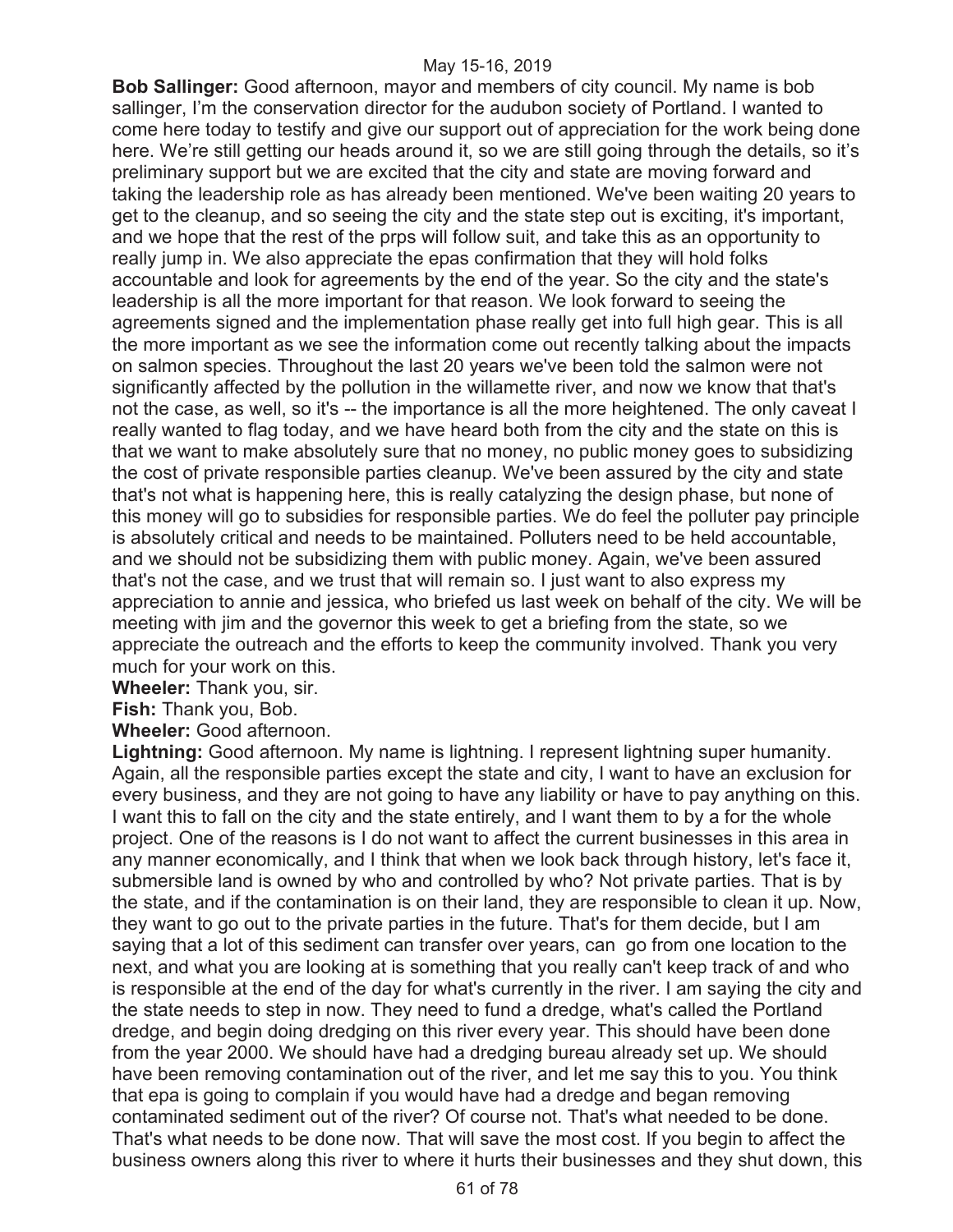is going to be a disaster for the city and the state. They need to step in, and they need to take control of their problem, which is in the water, and which is submersible land, and they better understand one thing, you are not going to be limited from your liability, state and city. If you think that you are, you are in fantasy land. This is your responsibility. It should have been cleaned up tremendously by now, and you have just sat back and trying to slide this off on to somebody else, and I am actually insulted by that. And to you, governor brown, let me say this to you. You need to clean up this river. You need to get to Washington d.c., get some of that federal money, infrastructure money, deepen our channel for commercial use, and implement this cleanup simultaneously to deepen the channel with federal money, and that's what I wanted you to do from the start on this. Instead, you want to bankrupt all the businesses up and down this river, and you cannot even prove half of this contaminated sediment came from their businesses. It's all transferred over the years, and trust me I lived on the river 15 years. I pulled dredging permits, and I understand exactly what goes on this river and how the sediment can move. **Wheeler:** Thank you.

**Lightning:** Take your responsibility and do not limit your liability. City and state. **Wheeler:** Thank you. All right. That completes the public testimony. Is that correct, Karla? **Moore-Love:** That's all who signed up.

**Wheeler:** Very good. Any further comment, commissioner Fritz?

**Fritz:** To our guests from the state, welcome to our world. And thank you for being here today, and thank you for your work on this. We will be voting next week, but I wanted to express my appreciation to everybody who has worked so hard on this, and especially commissioner Fish, who has been at the helm for so long and does such a great job. Thank you.

**Fish:** Mayor if I could?

**Wheeler:** Commissioner Fish.

**Fish:** I just want to thank everybody. This sort of a dream team came together that's been working on this, and we do our best work when we work in partnership with other government. This is, I think, a sterling example of the state and the city having an opportunity to work together. It took a lot of smart people and a lot of negotiating and a lot of lawyering to get to this point. It is almost a little anti-climactic, but we had to go through layers and layers, and to our friends at the epa. You know, we have a lot of disagreements with the epa. And that's not an attack. That's a fact. But we are pleased that the environmental protection agency has drawn a line in the sand and said that this record decision will be implemented. Will be upheld. And that's very important. We believe, as a city and as a state in the principle that polluter pays. We believe in that strongly as do you, so, we thank you, sir, for continuing to hold all the potentially responsible parties feet to the fire, and nik, since you have gone through most of your life without a c in your name, and that's carried a big burden, we should also, while you are here, ask you if you would transmit to the governor our thanks for the increased funding for education. Commissioner Fritz's children went through public education. Commissioner saltzman, I believe, when he served, had a child. Commissioner eudaly has a child in public education.

**Eudaly:** Graduating in june.

**Fish:** Graduating in June.

### **Wheeler:** Excellent.

**Fish:** I have a freshmen in high school at Portland public school, so this is a big lift, and to carve out the \$6 million initial installment while also juggling all these other balls, is a real demonstration of a commitment to this cause, so we thank you for that. Mayor? **Wheeler:** I just want to say a couple things briefly. First of all, I want to thank commissioner Fish, and I want to thank his team for their incredible work on this. I would like to thank all of the city bureaus who have worked so hard on this. Mike and bes, we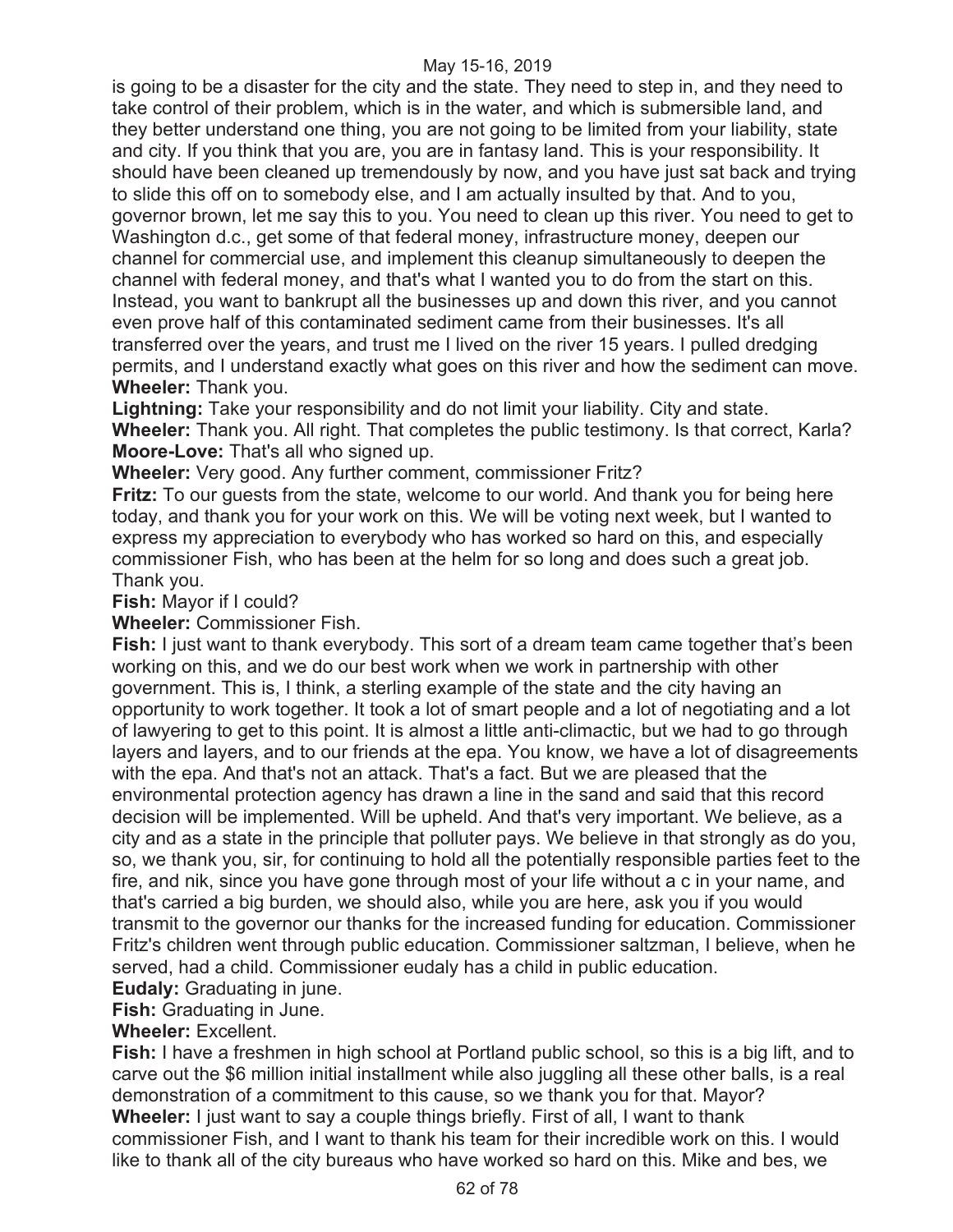have everybody here from the finance team, from the chief administrative officer's team, from the legal team. I would like to thank those on my staff who have worked very hard on this, and particularly amy rathfelder, who is my environmental person, who is hiding somewhere in the background like she usually does and Kristen dennis, my chief of staff, I think this is a great example of everybody trying to come to go and collaborate, and I want to thank the governor, as well. The fact that she deployed her chief of staff and her natural resources advisor at a time when the legislature is at the height of their legislative session, I think, speaks volumes about their sincere is commitment to this. And it goes without saying that we need to thank the epa. There are many, many ways that they could have shut this process down and caused further delays, and instead, they thought outside the box, and they went and in completely the opposite direction. They took some risks, and they innovated and trusted the partnership that they have with the city of Portland, and I think that that has led to a really good solution here. And I want to address bob's issue right off the bat. He's right. This should not become the public sector subsidizing others. I know lightning, I know you disagree. What we are doing here is incentivizing those who are ready to go and who share our commitment and sense of urgency to cleaning up the willamette river, not talking about it for another 20 years, but, actually, taking action and doing something about it. Those who want to come onboard now have a clear incentive and a good entry path to being able to do that with us. I think that makes this very exciting, commissioner Fish, and I look forward to playing whatever bit role I can play in this to help smooth this path going forward. So this is the first reading of the non-emergency ordinance. If moves to second reading, and we are adjourned. Thank you. [gavel pounded]

### **At 4:35 p.m., Council recessed.**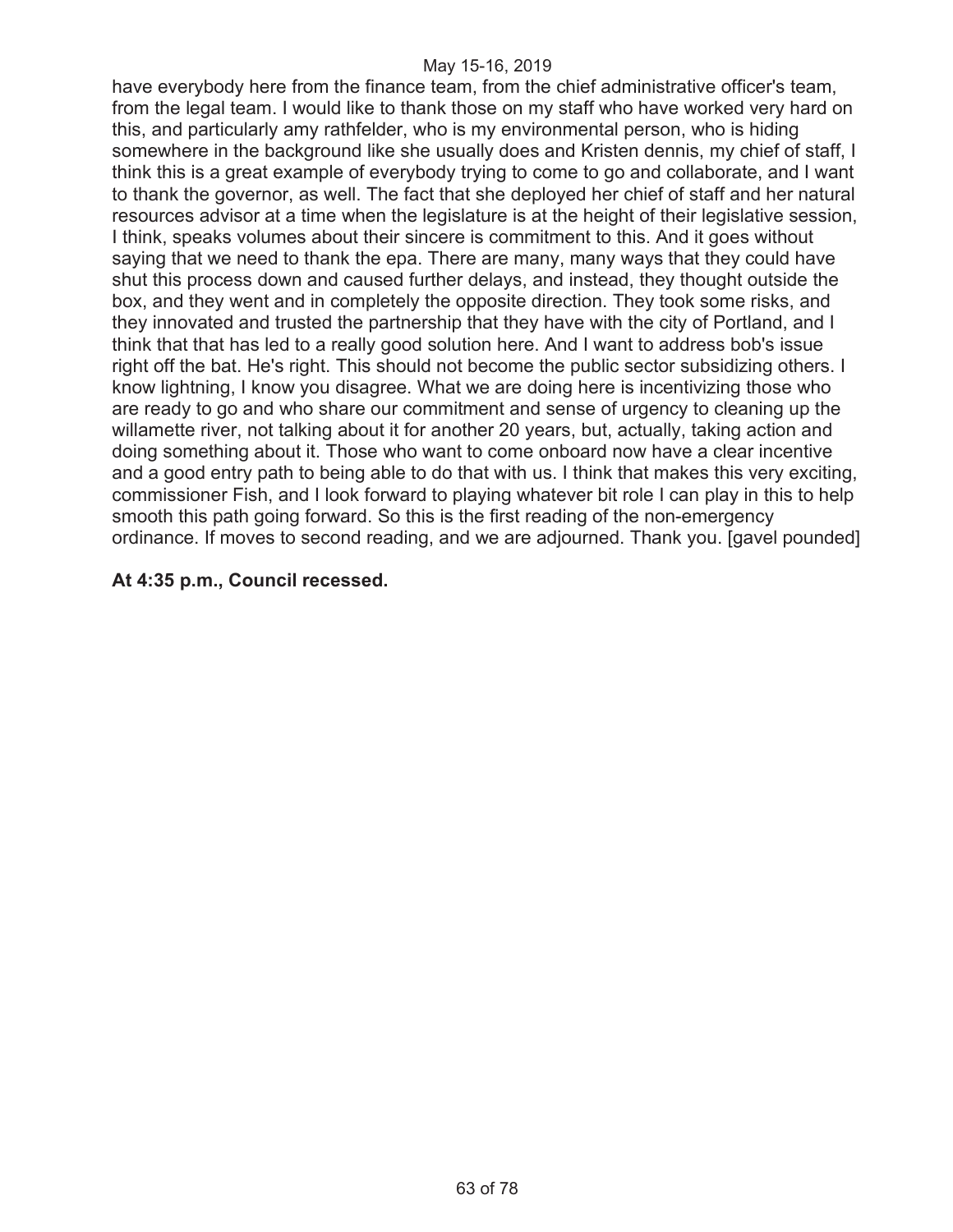## May 15-16, 2019 **Closed Caption File of Portland City Council Meeting**

This file was produced through the closed captioning process for the televised City Council broadcast and should not be considered a verbatim transcript. Key: **\*\*\*\*\*** means unidentified speaker.

# **May 16, 2019 2:00 p.m.**

**Wheeler:** Good afternoon. This is the afternoon session on Thursday, May 16, 2019, of the Portland city council. Good afternoon, Karla. Please call the roll.

**Hardesty:** Here. **Eudaly:** Here. **Fritz:** Here. **Wheeler:** Here.

**Wheeler:** Now we'll hear from our legal counsel on rules.

**Molly Washington, Deputy City Attorney:** Good afternoon. Welcome to Portland city council. The council represents all Portlanders and meets to do the city's business. Presiding officer preserves order and decorum. To participate in council meetings you may sign up in advance with the council clerk's office for communications to briefly speak about any subject. You may also sign up for public testimony on resolutions or first readings of ordinances. Your testimony should address the matter being considered at the time. If it does not you may be ruled out of order. When testifying please state your name for the record. Your address is not necessary. Please disclose if you're a lobbyist. If you're representing an organization, please identify it. The presiding officer determines length of testimony. Individuals generally have three minutes to testify unless otherwise stated. When you have 30 seconds left a yellow light goes on. When your time is done a red light goes on. If you are in the audience and would like to show support, feel free do to thumbs up. If you want to express that you do not support something, feel free to do thumbs down. Please remain seated in council chambers unless entering or exiting. If you are filming please do not use bright lights or disrupt the meeting. Disruptive conduct will not be allowed. If there are disruptions a warning will be given that further disruption may result in the person being ejected for the remainder of the meeting. After being ejected a person who fails to leave is subject to arrest for trespass. Thank you for helping your fellow Portlanders feel welcome, comfortable, respected and safe.

**Wheeler:** Thank you. Could you please read items 441, 442 and 443 together.

# **Items 441, 442 and 443.**

**Wheeler:** Very good. Commissioner Fritz.

**Fritz:** Thank you, mayor. Commissioner Fish asked me to preside over these items. He obviously was planning to be here but had go home, not feeling well. He apologizes, and i'm honored as the immediate past parks commissioner he asked me to present the item. One of our favorite topics. Portland is proud to be a city where trees are celebrated and enjoyed from our parks and natural areas to street trees. Open forestry is working to improve Portland's open forest for current and future generations. For all the progress we have made we cannot rest on our laurels. I'm just reading the talking points. Good job. We need to ensure that all Portlanders -- thank you. We need to ensure all Portlanders get services from trees regardless of where they live, work and play. Our shared commitment to trees makes Portland a green, cleaner, more sustainable place to live. Today we will hear two reports, one report will describe how Portland can grow a more equitable urban forest and the second we'll share the tree planting and other activities supported by the two tree trust funds. Finally staff will propose an update section of city code. Today's presentation will be led by jen cairo and angie disalvo.

**Wheeler:** Thanks for being here. Good afternoon.

**Jenn Cairo, City Forester Portland Parks and Rec:** Good afternoon, mayor wheeler, commissioner hardesty, commissioner Fritz and commissioner eudaly. I'm jen cairo, city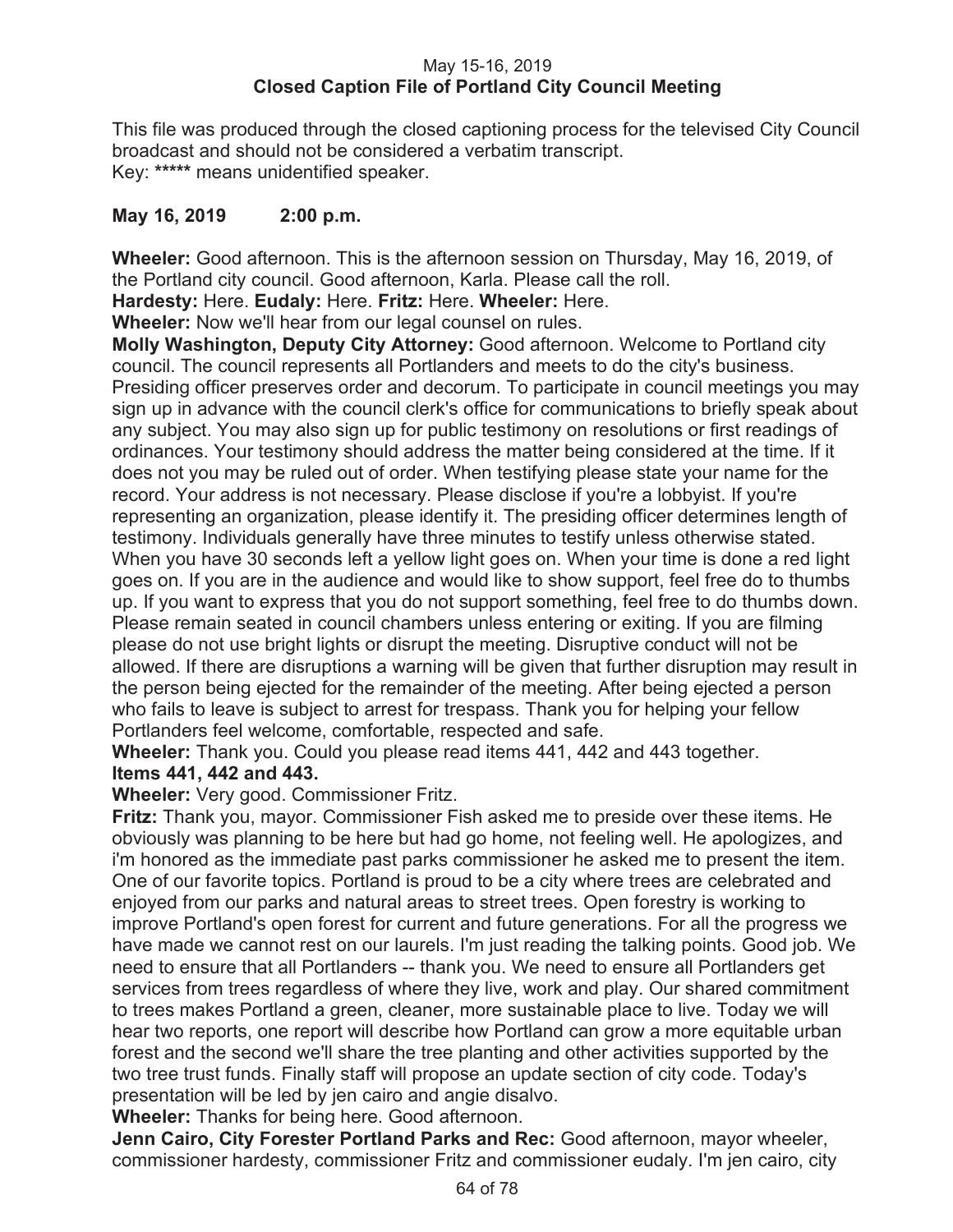forester and urban forestry manager. This is angie disalvo, outreach and science supervisor. We have four topics to share with you today. An overview of the city's urban forestry program, the citywide tree planting strategy called growing a more equitable forest, the required annual tree trust funds report and proposed amendments to the city's tree regulations. Our goals include council accepting the reports and amending city code as requested at the end of our time. First the overview of the urban forestry program. Portland parks and recreation's urban forestry is the city's tree team. We're the city entity responsible for managing Portland's forests. Our tree infrastructure across the city. When you think about the urban forest think of trees in streets, yards and on public land whether a park or sewer pump station. Urban forestry leads implementation, management planning and tree regulations. The management plan is from 2004 and needs updating, however its goals are very relevant. They are three. One, protect, preserve, restore and expand the forest. Two, promote stewardship of the urban forests including by residence and businesses. Three, provide equitable urban forest benefits for all residents of the city. Urban forestry's mission to preserve and expand our urban forest and the services it provides for current and future generations of Portlanders. We do this in various ways. In addition to tree planting, which we'll talk more about shortly, urban forestry does tree care and maintenance on all types of city properties. We're the city's arborists so to speak including responding round the clock to resolve tree emergencies in public streets and properties citywide. We educate receipts accidents, city groups on tree services, stewardship appeared the tree goals and regulations through many forms of outreach and education. Urban forestry assesses the health and resilience of our forests, the services our trees deliver to residents and the outcomes of our tree regulations and programs. This photo is a remarkable scarlet oak tree. It's heritage trees number 238. They provide many essential services. These are critical urban infrastructure. Think of our urban forest like the drinking water supply, road network and our sewer systems. There are many essential tree services, i'll highlight a few. Trees in cities support health by reducing respiratory illness rates and improving mental health. They provide free onsite stormwater management and better water quality. They buffer pedestrians from street, track and vehicle emissions, slow driving speeds and beautify our streets, neighborhoods and lives. Trees are also living landmarks of cultures and history and our personal stories. One of the stories trees tell in many u.s. Cities is that of environmental justice. Low income neighborhoods and areas immigrants, refugees and communities of color consistently have insufficient trees and canopy cover. Those who often most need tree services here have the least. Trees are also one of the greatest and cheapest rays of hope to counter climate change and build resilience. The other cities with fewer trees are recognizing what we already know. Just last month on arbor day los angeles mayor eric garcetti said the most skilled foot soldiers in the climate change fight are not people. They are trees. Finally, trees are the image reputation and key attraction of Portland. When visitors and residents talk about Portland they talk about how green it is thanks in large part to our urban forest. Portlanders know this and Portland parks and recreation 2017 survey 95% of respondents said managing health of trees were either important or very important. Now i'll turn it over to angie. **Angie DiSalvo, Urban Forestry Outreach & Science Supervisor:** Thank you so much. Today we bring the results of a one-year project to you. Titled growing a more equitable urban folder, Portland city-wide tree planting strategy. We ask that council accept this report. Because trees are such essential infrastructure, ensuring all Portlanders have access to trees and their services is key to the guiding code and policy. Providing equitable urban forest benefits for all residents of the city is a primary goal of the urban forest management as well as title 11 trees, and parks, racial equity plan and strategic plan include specific canopy equity goals. Trees are not distributed equitably throughout Portland. Here's a map of canopy cover or the percentage of area covered by trees.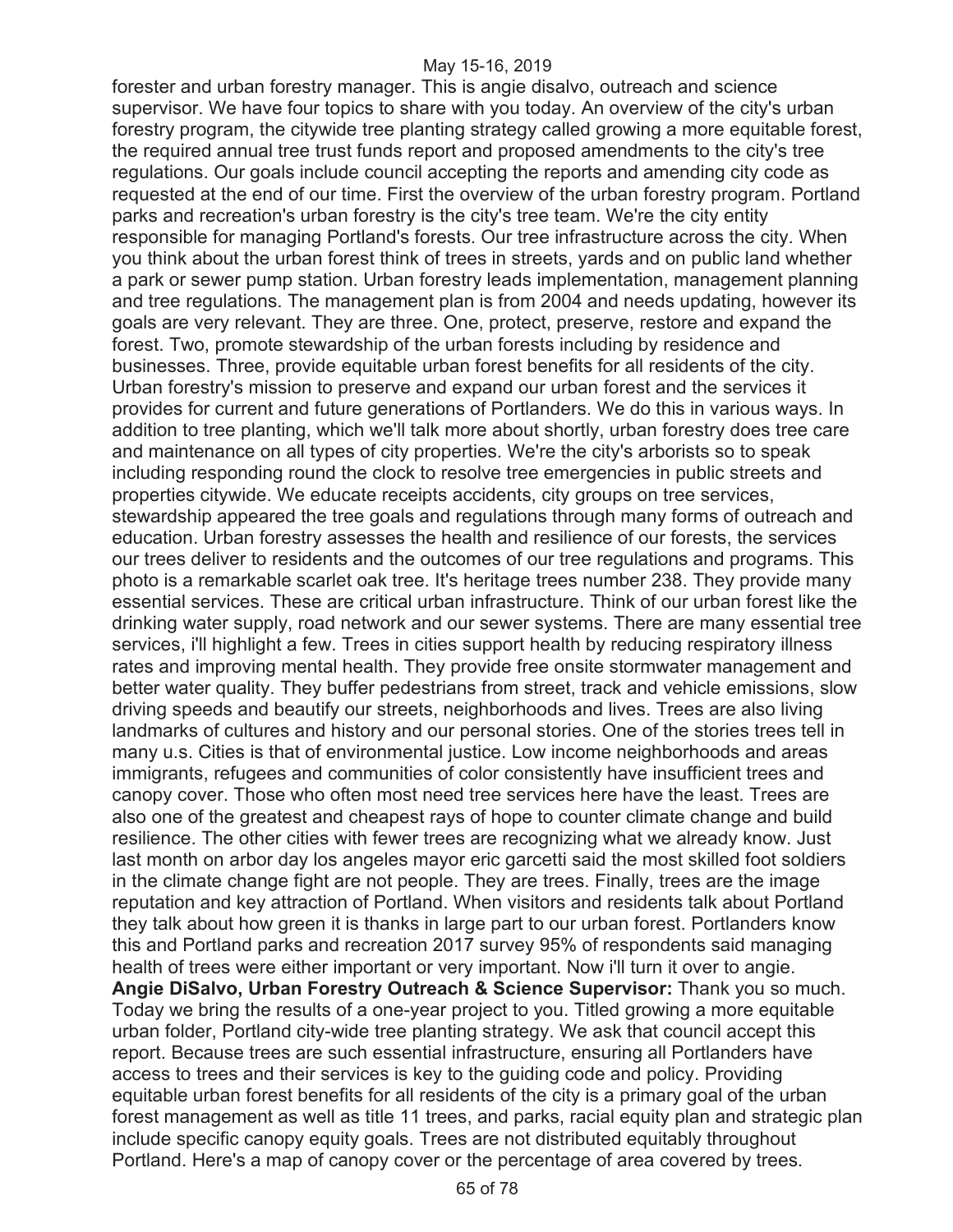Darker green indicates more canopy. The west side of the river contains more canopy at 54% yet on the east side where 80% of the population lives canopy covers only 21%, much lower than the city's goal of one-third canopy coverage. To compare new york city, which is a much more dense city than Portland, they have the same canopy as Portland east of the river. The primary demographic factor correlated to canopy is income. Portland's more affluent and west side areas have more canopy and more access to trees and their services. Urban forestry establishes priority planting areas to focus efforts where trees are needed most. Priority planting areas are where the lowest est income and lowest tree cover are. East Portland shows a concentration of need and east Portland happens to be home to many communities of color, immigrant and refugee communities. So the answer may seem simple at first. Just plant more trees. But we recognize that trees cost money beyond their initial planting to grow a healthy, long lived tree it must be selected carefully, planted correctly and in the right place, must be are watered, pruned and eventually replaced. The property owner bears these costs even for public street trees adjacent to their property. To successfully grow tree canopy communities need resources and support to care for trees. Growing equitably requires knowledge of concerns around trees. Title 11 created an opportunity. Title 11 requires trees to be planted and preserved but sometimes this can't happen usually during development, and when the requirements can't be met a fee is paid into a mitigation fund and parks then uses it to plant trees to replace that lost canopy. This new mitigation fund gives Portland a unique united to improve canopy equity. We can make a civic difference in how trees are distributed. We embarked on creating a planting strategy. We partnered with Portland state university sustaining urban places labs for over one year to create the first planting strategy. The project goals were to engage with communities and determine what the barriers and opportunities to tree planting are. This project also brought together the best available data and technology to create a web mapping tool to guide our efforts. The end result is our planting strategy, informed by data and created under the guidance of our community. This will guide our efforts and help grow more equitable urban forests. At the center of the project we engaged a community advisory committee including community members who live in the neighborhoods where trees are needed most and it included many immigrants, refugees and people of color. Then parks commissioner Fritz appointed the advisory committee and they met monthly for six months. They advised and were instrumental in helping craft the final recommendations. We hired community engage men liaisons to gather feedback from five communities. These liaisons brought together the communities for focus groups which they co-led and provided interpretation for. And in the focus groups we shared information and participants discussed the relationship with trees and city government. We asked about barriers they experienced when planting and caring for trees and what opportunities they saw to increase canopy. In addition psu conducted a public web survey. Response indicated that trees are very important to the Portlanders. Respondents favored an active role for the city in maintenance and planting. 74% believed the city should prioritize maintenance and low income areas. When asked where the city should focus its efforts first they prioritized the city's rights of way and private property and in locations where there are the fewest trees and worst air quality. We also consulted with Portland's technical experts. Psu interviewed brewers, the county, metro and one nonprofit to gather their perspective. Many discussed the significant financial challenge of street tremendous maintenance for property owners. Many noted a desire and need for increased community engagement as a regular part of city processes. We also used interview findings to guide the strategy recommendations. Psu developed an amazing technical tool to assist with planting site selection, branch out pdx.org. This online interactive map puts critical up to date environmental and social data at your fingertips. At the larger census block scale you can filter for environment factors of canopy cover, urban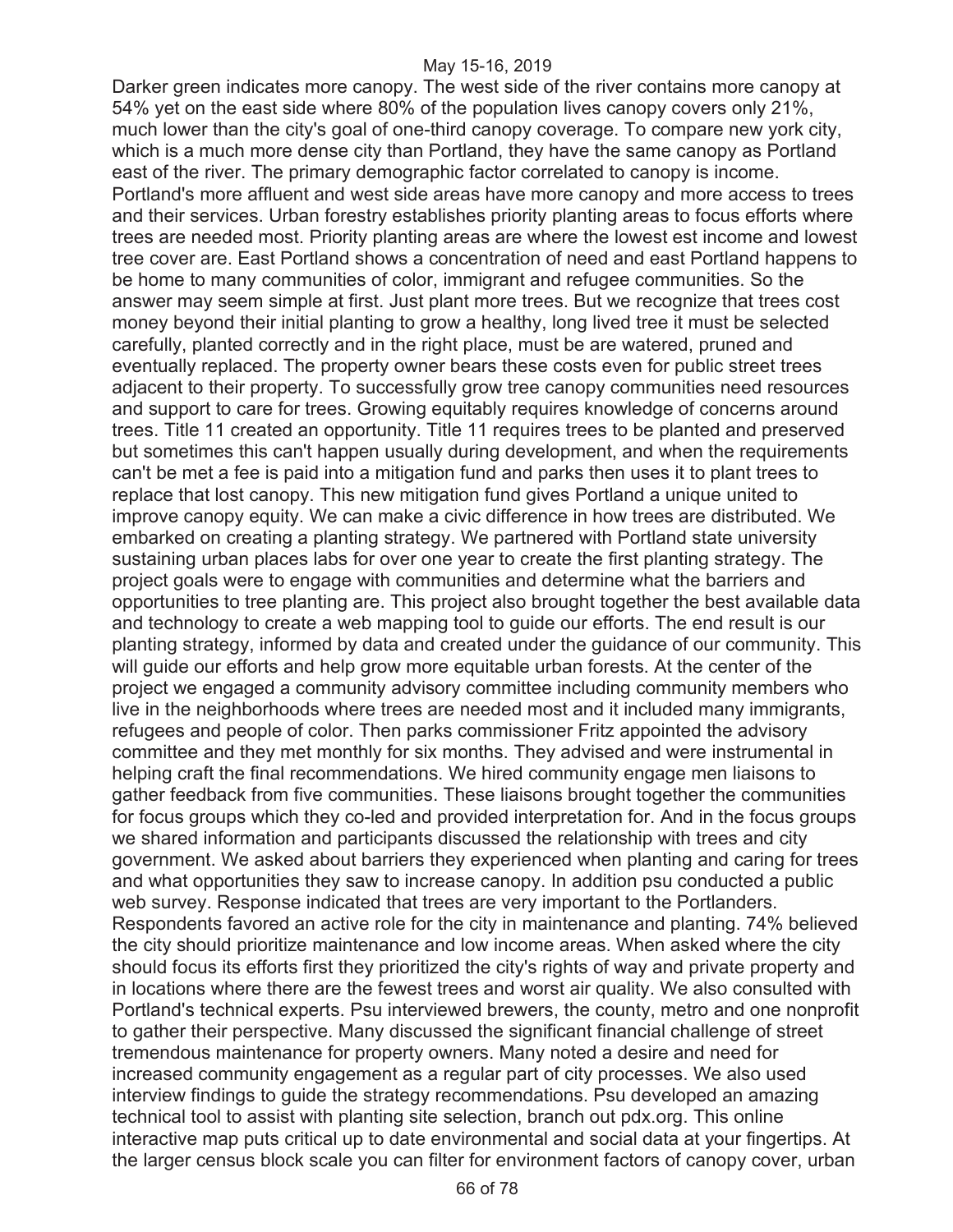heat index and air pollution index as well as social factors such as median household income and percent people of color. Zooming into the tax lot scale you can filter for the same environment factors plus specific site factors including street or private property, owner or renter occupied property, land use, and road improvement. The owner name and address can be easily exported for follow-up. Urban forestry is using this tool to plan our plantings. It's publicly available on the web and we encourage you to use this tool to find sites in the most need of tree planting. Now I would like to share some of the findings and recommendations with you and beginning with the positive we heard overwhelmingly that our community members value and want trees. Yes, there are very real and significant barriers that prevent many from having trees, but trees are valued. The key for us as government is to reduce barriers and gain the community trust. Focusing on immigrant and refugee communities and communities of color the barriers are wide ranging. They include varying cultural values and relationships to trees, competing priorities, fears and concerns, costs, renter disempowerment and lack of trough in government agencies. I'm going to touch on a few in more detail. While nearly everyone generally valued trees many immigrants and refugees did not have a connection to the trees in Portland. In their home countries focus group participants were very familiar with how trees are named, used, cared for and valued. But they expressed that they had not yet had the opportunity to be introduced to Portland trees. This lack of local tree knowledge extended to not knowing how the city regulates or manages trees or what their responsibilities as residents are or who to call upon for assistance. But there was high interest in learning more. Participants cited cost and competing priorities of barriers to tree planting, cost includes the initial purchase of the tree, maintenance and even the perceived cost of future problems. The cost of planting and maintenance are very real and there are many competing priorities for underserved communities. Unfortunately for many this means that the best way to prevent any additional burden is to just not plant trees. There were also many misperceptions about cost of early maintenance are being very expensive, watering as well as young tree pruning when this inexpensive, preventive work can head off future expenses. Fears and concerns were very big theme. This includes fear of the physical impact from tree failure or damage to sidewalks, but that's not the only thing community members fear. They also fear rising home prices, rent increases and pushback from landlords. Many renters clearly stated they did not feel comfortable asking for or advocating for trees. We also heard many communities of color, immigrant and refugee communities did not trust government agencies due to past personal historical or personal negative experiences. Putting these pieces together we created recommendations to guide future planting. You can see your report for details but I will highlight a few. The first set of recommendations centers around funding both planting and maintenance in priority planting areas where the most need exists. We're already doing work in these areas and will help improve our approach. The recommendations are to plant trees in the right of way, yards, parks and schools. To increase tree planting at rentals with the city approaching property owners. And to publicly fund public tree maintenance. To remove the burden of street tree maintenance from the adjacent property owner. I'll talk more about this in a bit. The next recommendations are to conduct culturally specific outreach, education and programming that create an opportunity for immigrants, refugees and communities of color to explore Portland trees. Recommendations also included conducting events in the relevant language and providing interpretation, offering incentives to participate and involving youth in programming. Focus groups recommended partnerships with community organizations for outreach and education but also for planting and job training. The final recommendation is to continue to improve planting and management of the city's planting program. This includes continued work to improve communication and collaboration among bureaus and sharing tools such as branchoutpdx.org. Parks should update what the urban forest management plan and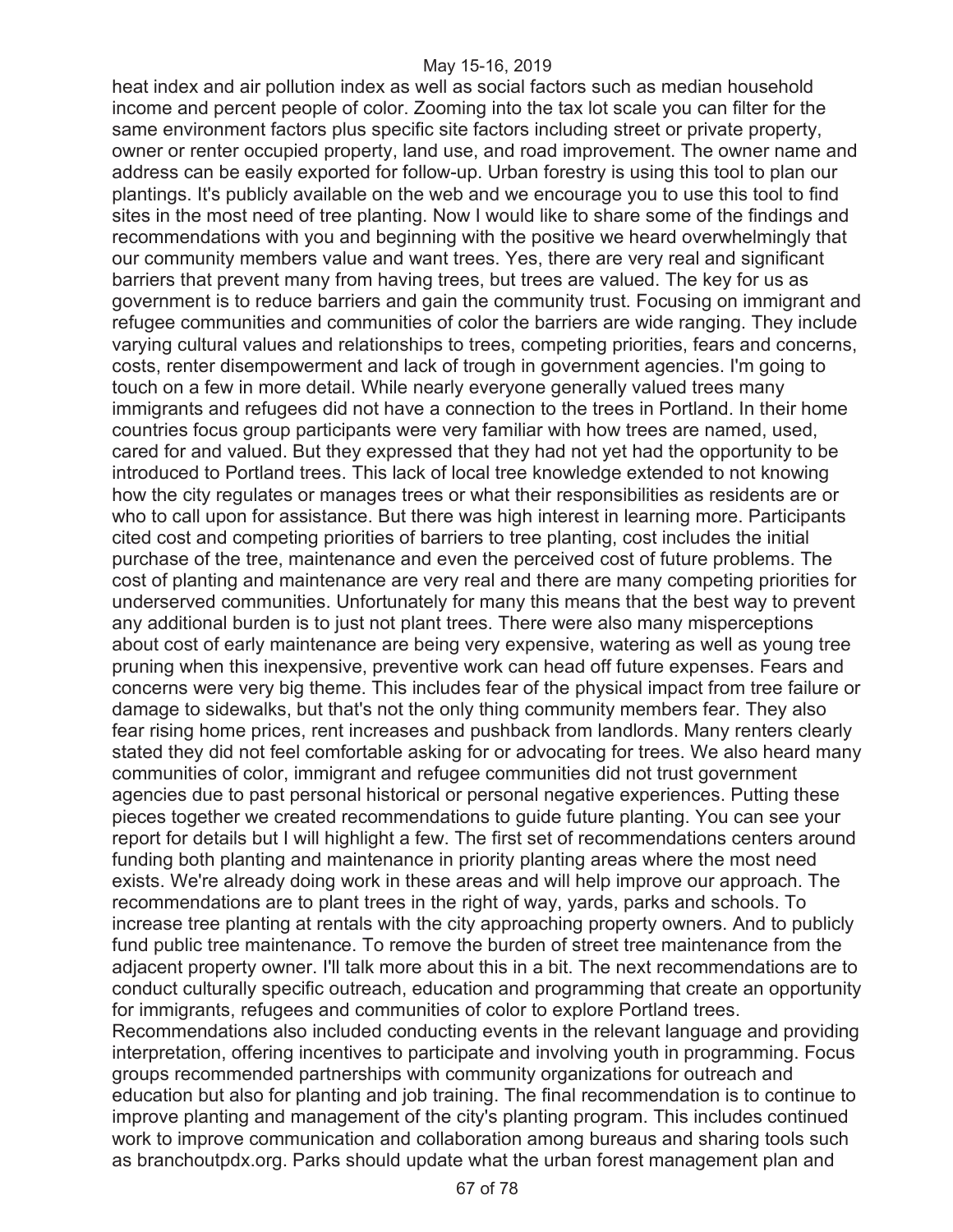the canopy targets. In line with the recommendations we're committed to growing a planting program that's transparent, accountable and works. To do that we continue to monitor and assess our efforts. This means tracking where trees are planted and who is benefiting from the city's efforts. We also need to track the health and survival of the trees. So now let's take these recommendations and put them into action. First urban forestry is expanding our planting work. Focusing on one geographic area at a time we're beginning with the hazelwood and mill park neighborhoods, those in orange. For the next two years we will conduct outreach, education and tree planting efforts here. We're currently planning for planting along streets, in parks, yards and the david douglass school district. Secondly, one of the most significant recommendations is to fund street tree maintenance. In 2017 city council directed the formation of a street tree task force to find out what it would take to fund right of way tree maintenance. Council has funded the task force and work will begin this summer. The task force will report back to council on optioning and costs in the coming year. Thank you for your consideration. We request that council accept the growing a more equitable forest report and at this time we have invited testimony. **Wheeler:** Thank you. Good afternoon. Thanks for being here.

**Anjeanette Brown, CAC:** Good afternoon, mayor. Good afternoon, commissioners. I'm anella brown, one of the urban forestry commissioners. It's a volunteer position. We meet monthly. Today I want to testify, I got involved with tree business because I live in southeast Portland and one day I saw a lot of trees being cut down at one time, very close to my apartment that I lived in previously. I was really upset. I was crying. Looking out the window crying. I was trying to involve my family, you're not impacted by these trees coming down around us? My son came to me and he said, mom, there's no point in crying if you're not going to do anything. So very soon after that I got involved with the tree advisory mentioned earlier and I learned a lot there and was able to give input for the information that you heard today. And be able to give things from the point of view of my community, from what I see and know, and then I was asked to be one of the urban forestry commissioners. So currently I have a seat at that table, and the power that we can have to get some environmental justice and move forward the way that we talk about equity and diversity and the environmental justice goals that we have for our city is directly impacted by the presentation goals that we had today. So that's why I wanted to be able to give testimony today to encourage council to accept and fund our programs. The street team program will able to empower communities of color. I will see to it myself. [laughter] I do a lot of work in our community. I do a lot of volunteering. What I have seen currently is that it's becoming very difficult to save our trees because nobody is crying outside their window or they may not have the education, may not know the value of the trees in the neighborhood. So if folks are coming in and tearing them down it will be too late and our urban forestry could potentially just become trees. So that's my testimony today. I want to encourage you all to really think about what the environmental impacts will be if we lose our trees locally and just have a look around when you go outside and see how big the urban forestry is. I like to say Portland is definitely a city inside of a forest, and hopefully we can keep it that way.

**Wheeler:** Thank you very much for your service, commissioner.

**Fritz:** Commissioner brown, thank you for being here and for your service. How old is your son?

**Brown:** He was 12 at the time. He's 13 now.

**Fritz:** You must be very proud of him.

**Brown:** Absolutely.

**Hardesty:** Thank you so much for your testimony. You know, it absolutely boggled my mind when I realized that trees were planted in a very racially specific way in the city. I had the opportunity to do a tour last year or the year before and it just breaks your heart when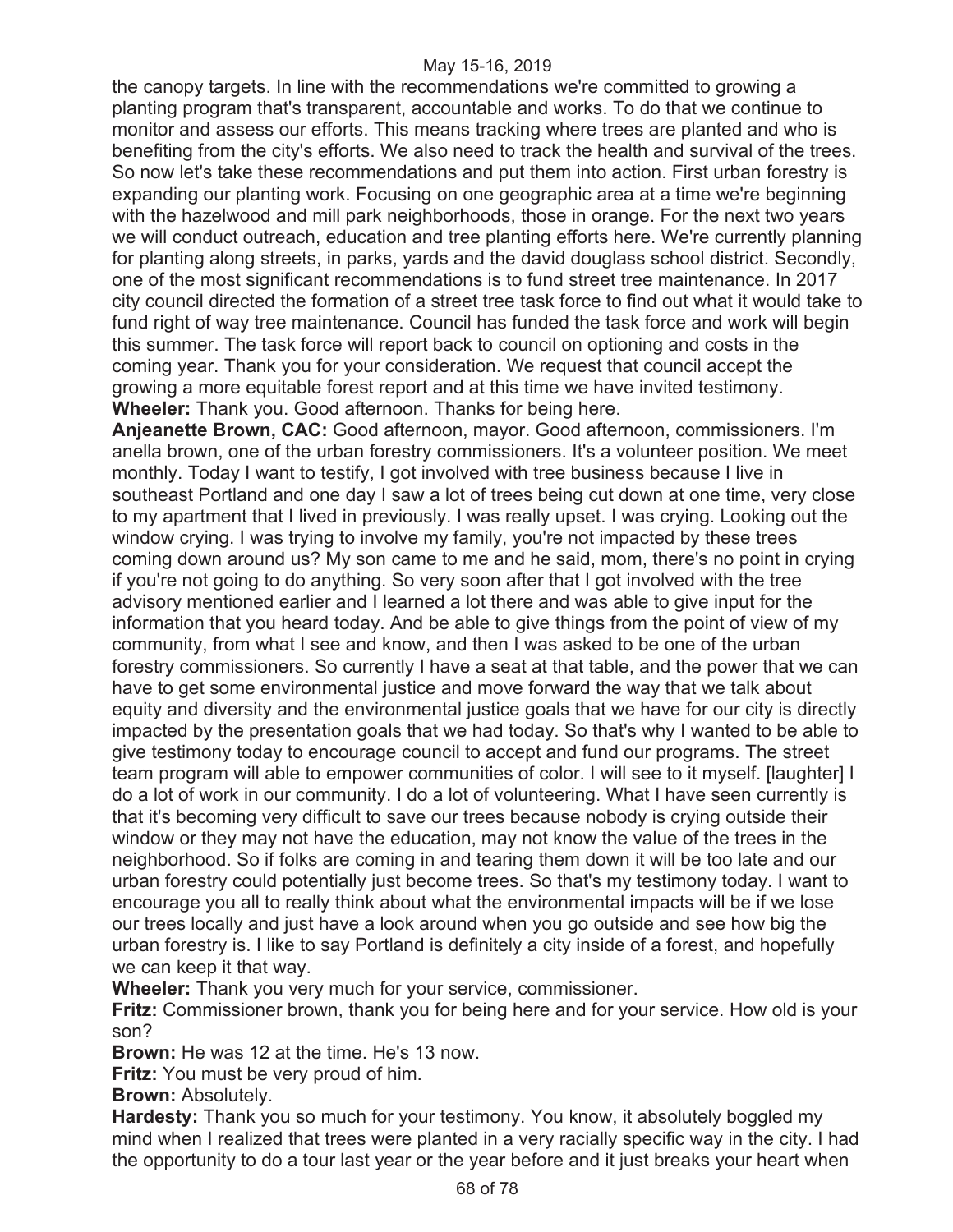you realize how systemic racial inequality is in Oregon. And how we just year after year after year talk about equity, which is a new word, and yet if you look at the outcomes, the outcomes have not changed much in 0 years of record keeping. I noticed that on your material that at the very bottom of your list of what the objectives were was environmental justice. I -- and climate action. I would ask you if this list is listed in order of priority or if this just happened to have been added to your list.

**DiSalvo:** Thanks for the question, commissioner hardesty. I was the one who created that. It's listed because I wanted the most currently relevant highest priority items to be last and emphasized most. That's why I finished with those and boldfaced them and gave more information on those.

**Hardesty:** I appreciate hearing that. How are we going to hold you accountable to making sure that communities of color actually benefit if we pass this plan?

**DiSalvo:** That's a great question. One of the final recommendations is to be transparent, report on outcomes including who benefits, where are trees planted, so that we can really hold ourselves accountable. We plan to report our outcomes annually and as well as one year update on implementation. I ask that you please hold us accountable. We want to do this the right way.

**Hardesty:** I really appreciate the time you took to do the focus groups in communities of color. Was there an african-american specific focus group as well?

**DiSalvo:** There was not. There was a group that was called pan-african, primarily african immigrants. We had representation on the advisory committee as well from our africanamerican community.

**Hardesty:** I think the experience of african-americans in the community as it relates to trees is pretty unique. I don't know how you will now get that information into your planning process because of the removal of communities of color over and over and over again from different communities. I think that that will provide you with some very specific, helpful information as you move this work forward. Again, it's like now we push most africanamericans out to east Portland but we're going to push them somewhere else again in 20 years I suspect. We will continue to have this inequitable problem unless we are putting policies in place that actually prevent that from happening. So thank you. Appreciate your work.

**DiSalvo:** Thank you.

**Eudaly:** First of all thank you for being here. Nice to see you. I want to thank you for including this empowerment of renters. Almost half our residents are renters. That certainly has an impact on this issue. As well as funding solutions to alleviate cost barriers. I don't - i'm going to take a wild guess here i'm pretty sure i'm right, in many of the neighborhoods that have limited tree canopy we're also going to see a lot of broken sidewalks. That's because of the historic way that the city has chosen to allocate responsibility and financial burden for maintaining sidewalks and street trees, which I don't think is the greatest way to manage such an important public asset. I have a neighbor, in fact, who had her sidewalk disrupted by a tree. The tree was failing. She removed the tree. She had to replace her portion of the sidewalk. She's a low income, lower income older african-american woman, and she came to me and she was like now they want me to put another tree in. I'm damned if i'm going to put another tree in and have that tear up my sidewalk. I sympathize with her. So I do think it's really important that we look at that issue.

**Cairo:** Thank you, commissioner. We have one more invited testimony.

**Vivek Shandas, PSU:** Good afternoon, mayor, commissioners. It's nice it see you again. I'm representing Portland state university and I want to just start off by saying that this was a tremendous collaboration. I'm a professor at Portland state university. State that for the record. I am really grateful to have worked on this. I direct the sustaining urban places research lab at psu and was point for really running this project in terms of conducting the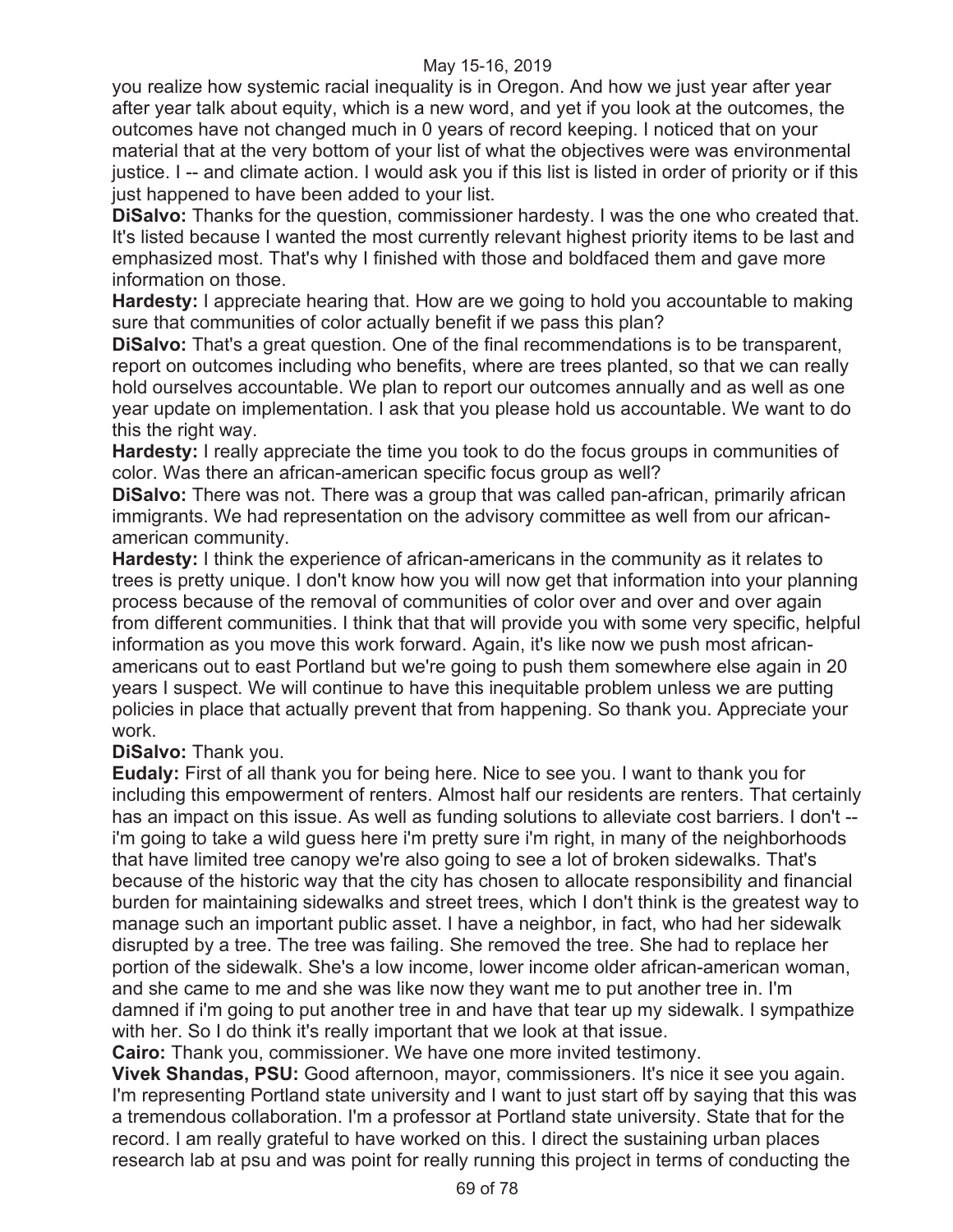interviews with the bureaus and the nonprofit organization in terms of building the online tool as well as administering the survey. Number of the points you brought up I just want to echo in the little time I have here first off this collaboration between city and university is tremendous, kind of one of the things that brings the best of both our strengths together and in our case being able to bring the best science and research into this question. The question that was posed was how can we create a more equitable urban forest. That's what I heard early on and often throughout this process. I can say that watching angie and jeanette and the whole team working together in the community was pretty compelling in terms of the outreach work that was happening n. Terms of a couple of things I want to note from our work, first and foremost in building the online tool that is called branch out pdx, two things about that. One is that there's -- it centers the focus is on community of color and those with lower median incomes. You can actually use the tool to be far more systematic about where you're planting and using what information we have to be able to identify locations individual three foot or more level. So it's very precise. I have taken this out to conferences and presented it, and i'll tell you Portland has something that no other community currently has. It's this tool, and they are really, really thrilled by it and asking for similar models to be built for los angeles, for new york, for chicago, for places around the country. So this is quite an extraordinary step. Took us a year to build and i'm pretty dang proud of it. Second piece is we conducted a series of interviews with bureaus and one of the things that really came up front and center was the need to enable bureaus to collaborate across each other with focus on title 11. There seems to be a lot of interest in trying to understand, interpret and apply title 11 effectively, there's a lot of interest in trying to move various things that might be important for title 11 to be a seamless document for all of your bureaus to be able to apply. A lot of work went into putting title 11 together. I know there's a big staff that's constantly pouring over title 11, and as chair of the urban forestry commission I hear a lot about the challenges of implementing title 11, so while it's a tremendous document and it's a model for many places it also has a lot of places that I think we can improve it. I think this tree planting strategy points in the direction of where we would like to go. So I would like to --

**Hardesty:** Excuse me. I want to ask probably -- I was going to say a stupid question but I don't think questions are stupid. What is title 11?

**Shandas:** City tree code. I apologize. It's our city tree code. It's what urban forestry and jen and angie can talk volumes about this. I knew it as an outsider from the city. I was introduced to it my very a couple of years ago and a lot went into it before my learning about it. Now in the urban forestry commission our job is to evaluate, assess and inform and advised urban forester and her staff in terms of how it can be implemented.

**Hardesty:** Let me say I appreciate knowing what it is because I had all kind of things going through my head.

**Shandas:** I gotcha.

**Hardesty:** It wasn't tree planting. So thank you. I appreciate that.

**Shandas:** Yeah. Title 11 really in that sense of the tree code is the document by which a lot of this is done. Multi bureau collaboration becomes an incredibly important issue to be able to promulgate and move forward a big and complex document like title 11. One thing I learned its this need for collaboration again as an outsider of the city, it behooves me to encourage you to figure out the mechanisms by which that can become more seamless. I heard it over and over from multiple bureaus this needs to be something we're all on the sage page on and want to move to support. As the survey results suggested we all love our trees but we want to find ways of protecting, conserving them and planting them in the future. With that i'll close by saying thank you for supporting this project and for letting knowledge serve the city.

**Hardesty:** Mayor, would you accept a motion to accept the report as presented?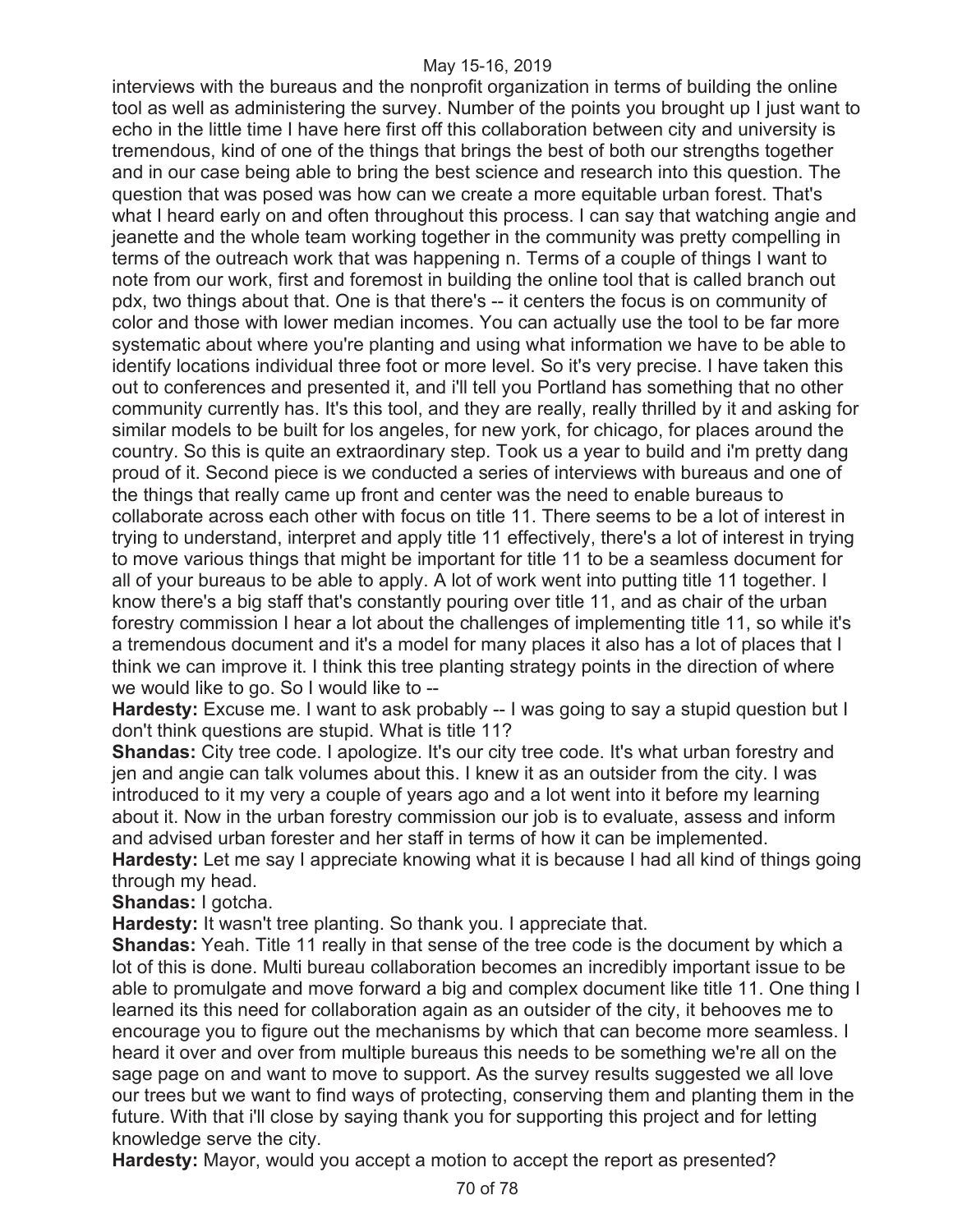**Wheeler:** We have a motion and second.

**Fritz:** I have some more.

**Wheeler:** Commissioner Fritz.

**Fritz:** Thank you for your leadership. What's the status of doing an update to the tree code? Or -- you're going to go over the minor amendments but then what's the bigger picture? When can we add industrial zones?

**Shandas: I'll turn it over to jennifer cairo for this.** 

**Cairo:** Thanks. We don't have more amendments other than what you are going to hear today currently schedule like in a time frame. We are hopeful to work on amendments in the next year, in the near future. There's also one other area that will probably be coming back to you folks before the end of the calendar year. That is what's called the large tree stopgap amendment for development. It's part of 11.50, the property development chapter of title 11, so those are -- there will be that one that expires. It's a temporary one that expires in december so hopefully be reconsidered before that. Then we will be trying to marshal resources and figure out which of the amendments to proceed with which will be a lot of stakeholder involvement and some significant analysis before that happens. **Fritz:** I do remember that significant spreadsheet with all the amendments people have asked for. That is a daunting task. I'm glad to be reminded that we do have to consider the large tree code by december. The one i'm getting a lot of emails about is including industrial zones now that we have updated the comprehensive plan, a way to fall back in within existing resources. I noticed there isn't an ask in the budget for updates to the tree plan. I just want to put down a marker, I have 20 months left here and I would really like to have a package, even if it's not the whole package, to have something to fix. Commissioner hardesty, I hope commissioner Fish is able to watch at home. This is a really uplifting hearing. He and I worked together in his first full term when he was in charge of parks then I took it over from '13 to '17, partnering on getting title 11 passed and implemented and it was a huge task. We pulled all the tree related issues from various codes into one chapter to make it easier and more consistent. In doing so we made our best guess on some things like the large tree protection and whether industrial zones

should be in or out. I think it was always envisioned that there would be a need to revisit those regulations once we saw how they worked out. In some sense we are fortunate in that some of this work can be funded with permits and other things. I know you're going to go into what the funds can and can't do. Thank you very much.

**Cairo:** Thank you for your comments. Duly noted.

**Wheeler:** We'll keep this motion open. Trees trust fund.

**Cairo:** This is the third of the four items we have for our time today. This is the title 11 tree code required annual report on the two tree code trust funds. This will be for 2018. You each have a copy of the report and it's also on our urban forestry website. It's got a green cover on it. Title 11 trees, the city's comprehensive tree regulations, establishes requirements for both tree planting and preservation. These requirements may be triggered when trees are removed or when property development occurs. In some situations payment may be made into the tree planting and preservation fund to mitigate for lost canopy. This is the first of the two trust funds we're speaking about. Contributions most commonly come from payments from development when trees can't be planted or preserved. They come from enforcement actions for violations for specific privately owned trees. Title 11 defines owe it may be used, expenditures can include purchasing conservation easements to be preserve trees, purchasing land to protect existing trees, and tree planting including the cost of materials and labor to plant and establish, which is watering, mulching and basic care, of a tree for up to two years. Currently the code requires funds be spent in the same watershed where they were collected and you'll hear more about that in a bit. In fiscal year '17-'18 the fund received \$1,278,488 in contributions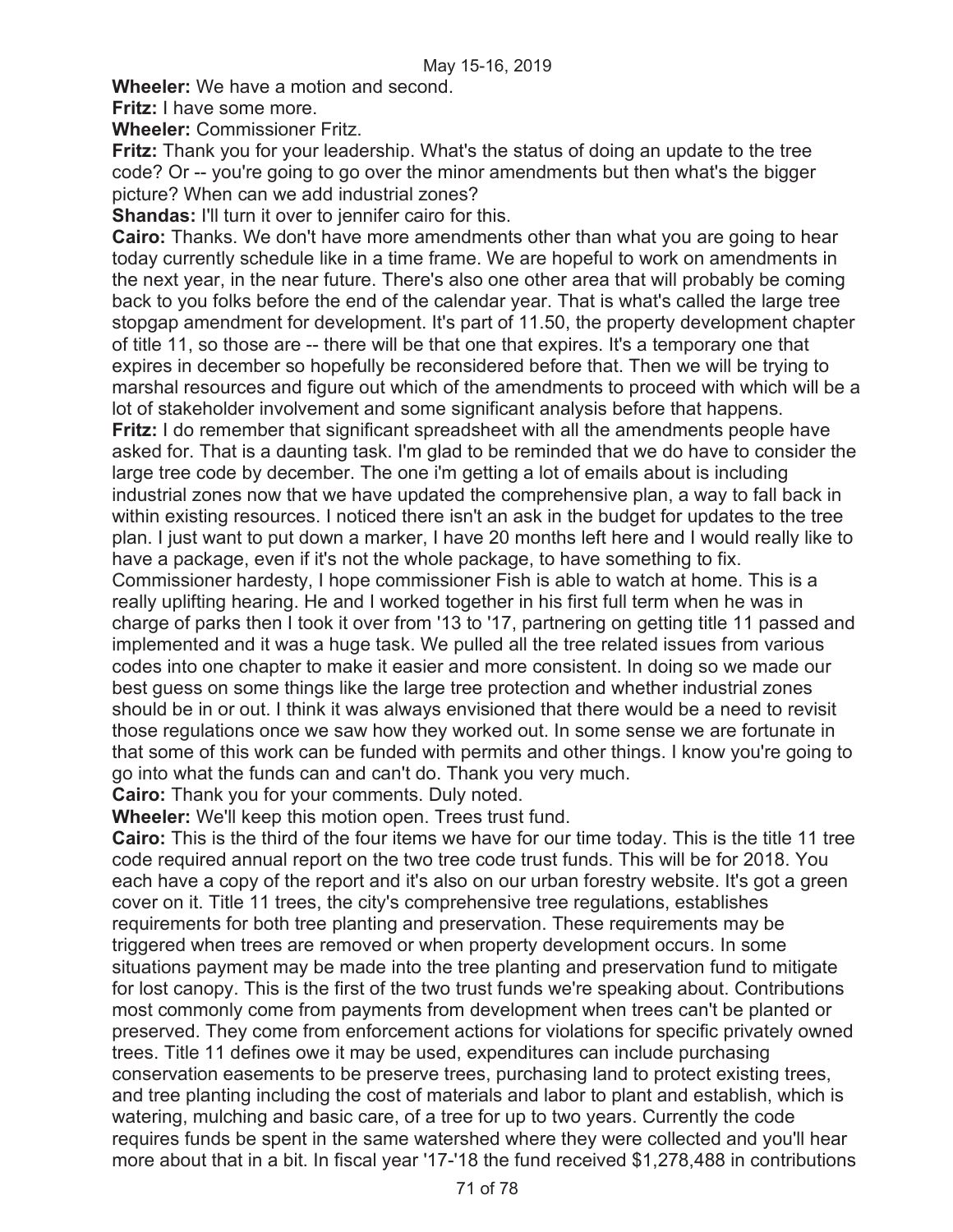and expenditures were \$511,152. Expenditure highlights from that trust fund include the development of the tree planting strategy, growing a more equitable forest which you just heard great details about. Also in fiscal year '17-'18 parks planted 17,988 trees with those funds throughout the city. Plantings included students planting trees at schools, through parks urban forestry's learning landscapes program. We planted trees in natural area restoration projects such as wilk creek headquarter and gave trees away for yards. In 2017 parks began a new yard tree giveaway program with these funds and distributed nearly 600 free trees to events to east Portland residents. Moving to the second of the two title 11 trees trust funds, the urban forestry fund is also in title 11. The purpose is to enhance the urban forest through planting of public trees and to increase awareness of trees and their services. Contributions to this smaller fund come from fees and penalties from public tree violations. The city tree code outlines the following allowable uses for the urban forestry fund which include education, outreach, technical assistance for the community as well as public tree planting and other various forestry activities. In fiscal year '17-'18 the fund received \$93,405 in contributions. Expenditures were \$84,713. Highlights of how those expenditures were used in the fiscal year include the tree inventory for when twin goals of providing data to support more informed management of Portland trees while educating the public about they're benefits. Our inventories are very important to our work. We can't manage what we don't know. To date more than 1500 volunteers have given over 20,000 hours to the project making it urban forestry's most popular and successful education program. Funds also supported seasonal staff who assess with outreach and educational events. In fist call '18 they hosted over 30 workshops to provide planting, pruning and tree care information to participants. This concludes the presentation of the annual title 11 trust funds report and I request that council accept the report at the end of our time today. **Wheeler:** I would be happy to entertain a motion now. Commissioner eudaly? **Eudaly:** No.

**Hardesty:** So moved.

**Eudaly:** Second.

**Wheeler:** We have a motion and second. Next up, the ordinance.

**Cairo:** Next up. Finally, of the four, here we are. Yes, this is we're requesting two amendments to title 11, city street code.

**Wheeler:** If I could make a technical note here for folks, we will be accepting testimony on this portion of today. I just want to be very clear testimony will only be on matters discussed from this point on. Thank you.

**Cairo:** Thank you. Both of these proposed amendments affect how the tree planting and preservation fund, the first of the two that I talked about, can be used. You have the specific code language changes in front of you. We consulted with the urban forestry commission, Portland audubon, green spaces institute and bureau of environmental services on the following proposed amendments. The first of the two is to extend the number of years for which the tree planting and preservation fund can be used for tree establishment from two to five years. Due to climate change, Portland summers are hotter and drier for longer time periods. Simply put new trees are dying without extended watering. The needed two to five years of establishment care includes watering, mulching and other early care activities that predict the life span and health of trees in the future. Second, code currently requires tree planting and preservation funds be expended in the same watershed from which they were collected. Those watersheds in the code are four. Columbia river, willamette river, johnson creek, and thano and tryon creek together. We propose eliminating this requirement because it perpetuates the inequitable distribution of trees. The watershed requirement was intended to deter cumulative tree canopy loss within these four areas however it significantly limits our ability to provide equitable tree services to all residents. City code provides other vehicles for addressing existing canopy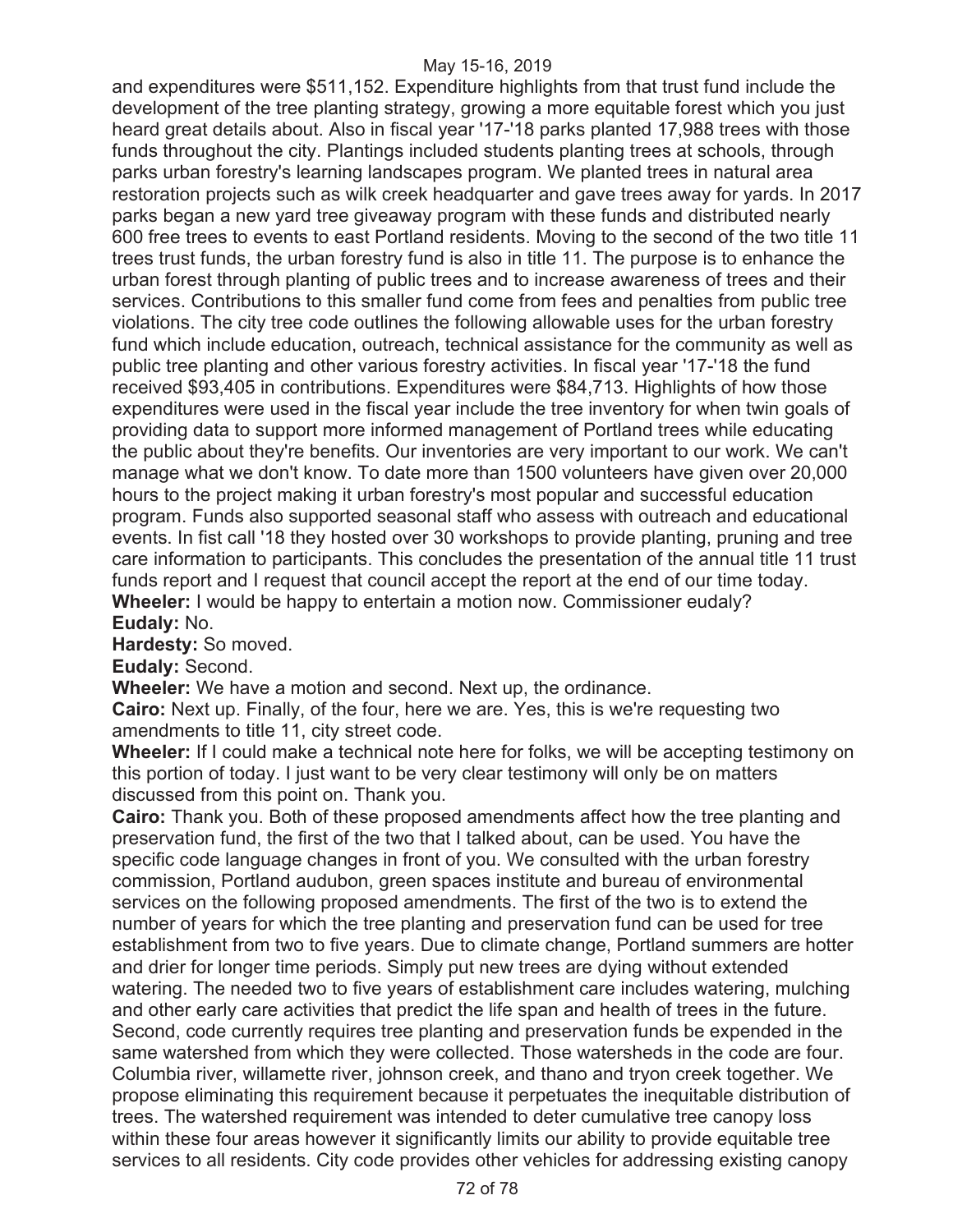loss such as the code tree planting requirements. Also the administration of the watershed requirement is unnecessarily complex and resource intensive. Amending the code in this way was also a suggestion of the 2017 city auditor's report on title 11 implementation. Eliminating this requirement will allow more direct use of the funds to support our tree equity goals. We request that council amend title 11 as proposed and we're happy to answer any questions.

**Wheeler:** Commissioner Fritz.

**Fritz:** If I remember correctly, in the same watershed was also designed to not have money -- we thought there was a lot of construction going on in east Portland and that that money needed to stay in east Portland. Are we going to be -- we're going to adopt the tree planting strategy, so that's a different way of making sure that funds are invested in east Portland because the thought was if people there were not asking for trees and people elsewhere were that there was a danger that the east Portland funds could get siphoned off elsewhere. So we're going to address that through the tree strategy plan?

**Cairo:** Correct. As you've seen today and in the document you have, especially the maps. We can see what parts of town clearly have deficiencies in tree canopy. That's where we want to focus those funds. Great majority of those areas are in east Portland.

**Fritz:** Has the commission taken a look at the proposals which are going on at the legislature to require more density in single family neighborhoods than what the impacts of that might be on tree coverage and trees on lots?

**Cairo:** Commissioner, you're referring to the residential infill project?

**Fritz:** Similar version at the state is going through. Yes. If you can comment on the residential infill project if you would look at that.

**Cairo:** The urban forestry commission have been involved and are continuing to make comments on those and other bureau of planning and sustainability plans and projects that would affect potential canopy and existing tree canopy.

**Fritz:** Great. When they come to council i'll be looking for the urban forestry commission and your recommendations.

**Cairo:** Thank you very much, commissioner.

**Wheeler:** Any further discussion? Do we have public testimony on this item.

**Moore-Love:** We have one person signed up.

**Wheeler:** Excellent.

**Moore-Love:** Ted labbe.

**Wheeler:** Good afternoon. Thanks for being here.

**Moore-Love:** Good afternoon. I'm with the urban green space institute. Thank you for your service, commissioners, mayor. I will be brief. I live at 3011 northeast hoyt. I work with the urban green spaces institute. We advocate for urban green infrastructure in a way that lifts up our community and alliance with our housing, transportation goals, and I just am here to support these two really important amendments to title 11. I think it's the right thing to do, the equitable thing to do. I think it frees the hands of your fine staff. They are doing amazing work to advance our urban forestry agenda. I would encourage you to accept those amendments. We are definitely going to be engaged with the future title 11 work, and we're going to continue to be engaged with the residential infill project to address your concerns, commissioner Fritz. I believe there are ways to get trees in and also improve density -- improve access and equitable housing choices for people in the city. So we're definitely engaged with that. We'll be coming back to talk to you in the fall about that. That's all I have. Thank you.

**Wheeler:** Thank you. Commissioner hardesty.

**Hardesty:** I have a question about the two funds that you spoke about and one of your amendments is to be able to spend resources in different places than where you raised those resources. Tell me how that would work. So if I live in east Portland, can I expect to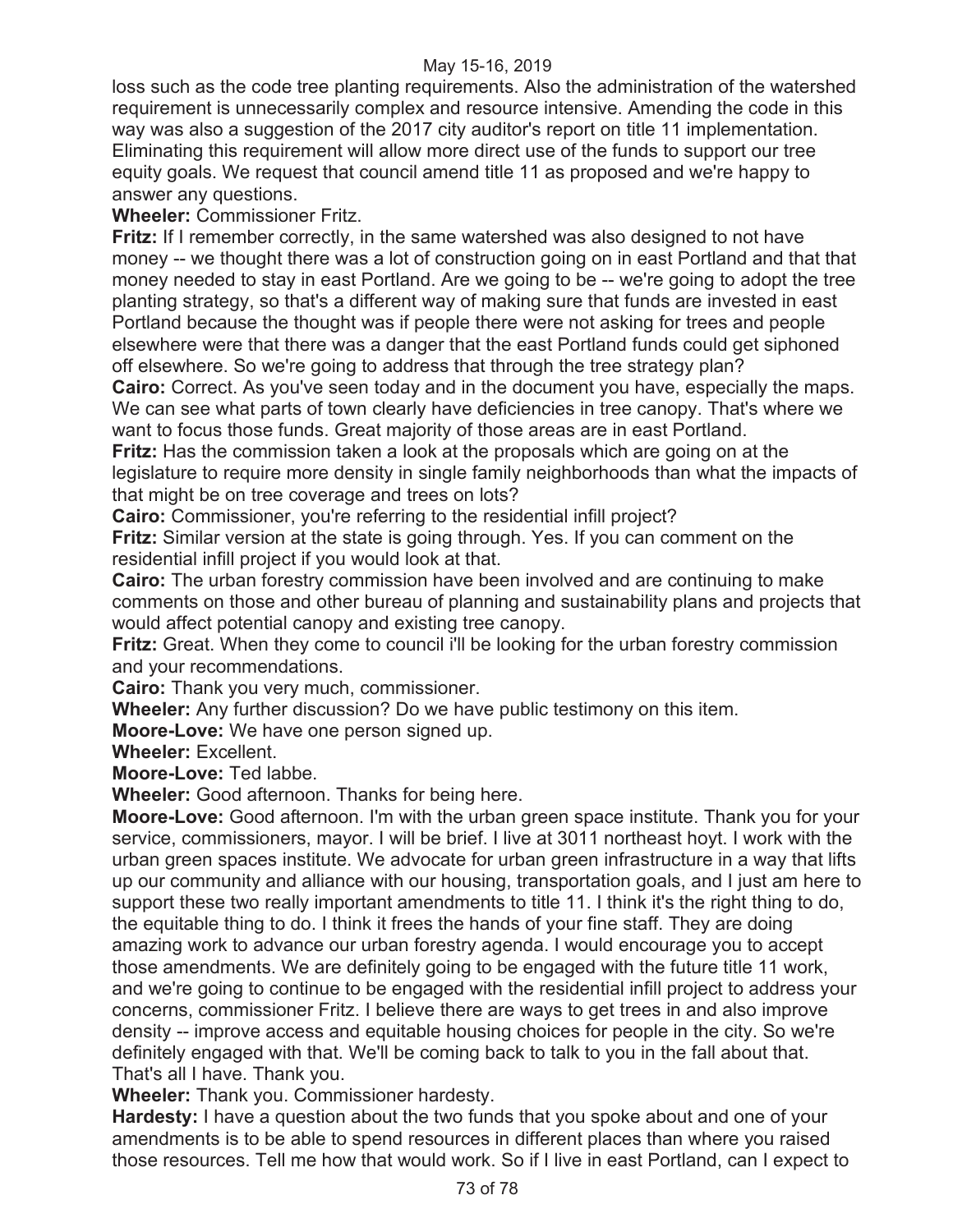benefit from wealthier areas of the city of Portland from that fund? Just how do you see that working? Won't they be mad? [laughter]

**DiSalvo:** The goal would be to use the planting strategy to guide how we spend the funds. Really look at where we need trees the most, not look at just putting them back to where they already exist. We would use the planting strategy to really guide that effort and focus on those priority areas.

**Hardesty:** So you'll have an internal process that your oversight committee will be involved in to help you figure out how to invest those dollars? Is that what i'm hearing? **DiSalvo:** The advisory committee is no longer together. They were one time group to focus on this particular project. But the urban forestry commission and council do provide some oversight by hearing us report back on expenditures every year and out comes on again where those trees are planted and who is receiving benefit from them.

**Cairo:** If I could add, the city's tree regulations require us to report to you all each year on how we use those two trust funds. So I think that's a really great vehicle for you to watch how we're using those funds and what you heard today about growing a more equity forest and our next steps for that, that is our current plan to use those funds in the best way that we know how from the study that we did with so many community members to improve canopy in the underserved areas of town.

**Hardesty:** Maybe i'm just playing devil's advocate but if I live in southwest and i'm giving money to this foundation because I think it's going to benefit my community because I like trees and want more, then a year from now I find out you spent it all in east Portland, what is -- i'm concerned that when you come back in a year you would have already done whatever you've done and you'll just be reporting what you've done as compared to whether or not what you thought you were going to do is actually making sense and you're still headed down that path.

**DiSalvo:** I wish that we received voluntary contributions into the funds. We don't. These are all required payments, so it's mitigation money for when you have options to plant back on your site or to preserve an existing tree during development and you choose not to do that or you can't do that, in that case then you have to pay this fee that goes into the mitigation fund then it's up to parks to put those trees back in the right -- the best place and the best way we know to do that and what we found was to do that in the name of equity and put it back where it's needed most. That is how we will be guiding that. **Hardesty:** Thank you. That helped me a whole lot.

**Cairo:** I would comment too we actually undertook this project that angie led so that we would know from the communities that most need trees how best to use these public funds.

**Fritz:** When I became parks commissioner we had \$25 million of system development charges built up over the recession. I went to all seven district coalition areas and asked where should I invest this? I was expecting everyone to say in my park, my neighborhood. Everyone said put it in east Portland because they don't have as much as we do. We put \$65 million invested in east Portland. I did eventually get people to say where is mine? I will say you've got this and this and this. We gave some to each area but the vast majority went to east Portland. It's been one of the most heart-warming and encouraging things to me that Portlanders do care about our neighbors and we do care about fairness and about redressing past wrongs. Parks seem to bring out the best in people.

**Wheeler:** With regard to 441, the report, please call the roll.

# **Hardesty:** Aye. **Eudaly:** Aye.

**Fritz:** I'm really, really happy about this. It started under me, commissioner Fish has done an amazing job bringing it in. The work you're doing truly grounded, truly involving the community, continuing to pledge to continue to do so. So thank you very much. Thank you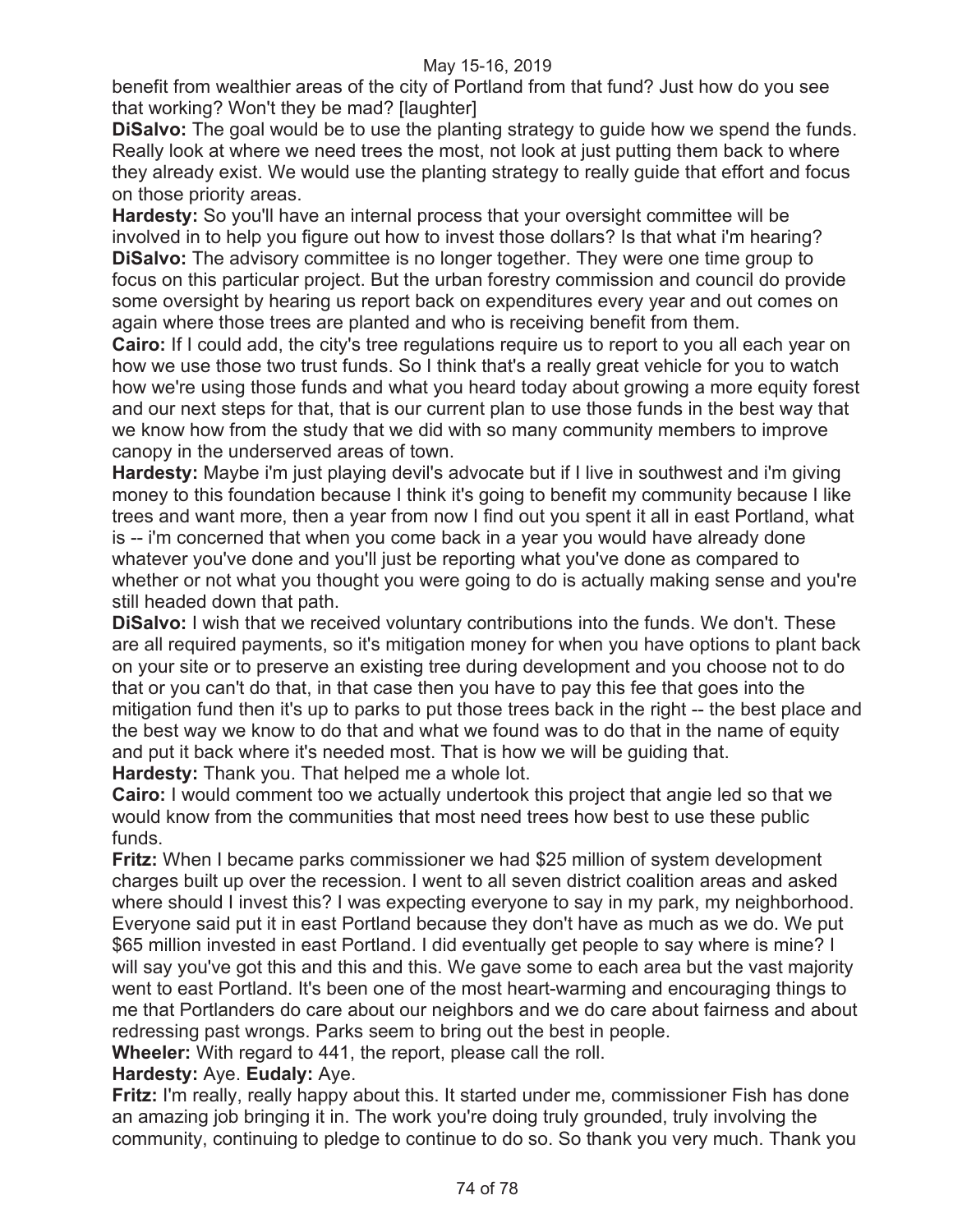to commissioners brown and spivak. I'm really happy about how this turned out. Thank you. Aye.

**Wheeler:** I want to thank you for this report and the entirety of the presentation. It was very informative, well organized. I appreciated the back and forth of the council. That always helps even if I don't ask a question I always learn something new from the questions that are asked. I also want to acknowledge commissioner Fish and his team. I see asena lawrence is here. I suspect she probably had a lot to do with this as well and I thank nick for the work he puts into this and his commitment. I see director long here and I want to thank her for hitting the grounds running from the time she came here but I would expect that from a new yorker so I guess I shouldn't be surprised. Thank you for your work, to all the commissioners who worked so tirelessly and I know that there are many, many more who are involved in this process and many, many more volunteered. I think this is a great way the community comes together and does fantastic work. Aye.

# **Hardesty:** Aye. **Eudaly:** Aye.

**Fritz:** This is on title 11 report. I need to go back and thank my staff. Patti howard and tim and christine and cynthia and yesenia. There are several things that binds my staff together. One thing is we all care about trees. Aye.

**Wheeler:** Great report. I appreciate the both clarity and transparency in the way it's provided. I vote aye. The trust report is adopted. The last item is an ordinance, first reading nonemergency ordinance it moves to second reading. Thank you for your presentation. Why don't we take a five-minute break before we get into the next item. We'll be in recess until 3:05.

**Wheeler:** We're back in session. Please read item 444. **Item 444.**

**Wheeler:** We have heard presentations on this matter, and we're now at the point of deliberations and accepting motions and taking a vote.

**Eudaly:** Mayor, I believe I need to make a statement since I was absent, not present for the may 2nd hearing. I was in Washington d.c. Representing the interests of the city in regards to major transportation projects to our federal delegation. I have, however, since reviewed the video of the hearing in its entirety as well as the nifty binder of documents provided. I'm prepared to vote on this matter.

**Wheeler:** Thank you, commissioner. Any discussion or i'll entertain a motion. Commissioner hardesty.

**Hardesty:** Thank you, mayor. I call for the vote.

**Wheeler:** You need to make a motion.

**Hardesty:** My motion is that we vote to overturn the decision made in this matter. After carefully reviewing the record and revisiting the officers' testimony, this is the only reasonable choice that I can make in this case.

**Eudaly:** So this is always confusing. I feel the language should be provided for us. I think the vote would be we're voting to uphold the appeal.

**Wheeler:** Let's turn to legal council. Could you put it in terms that are legal for purposes of this hearing?

**Robert Taylor, City Attorney:** Yes. The form of that motion would be appropriate. It would be a motion to reject the police bureau's finding of not sustained as being unsupported by the record. The motion is to reject the police bureau's finding of not sustained.

**Fritz:** To change it to sustained, right?

**Taylor:** That would be a second vote. If the motion to reject the police bureau's finding carries by three affirmative votes, then council must provide its own finding. Then you can make another motion to have a finding of sustained be the finding of council.

**Wheeler:** The current motion on the table is a motion to reject the police bureau findings of not sustained as being supported by the evidence.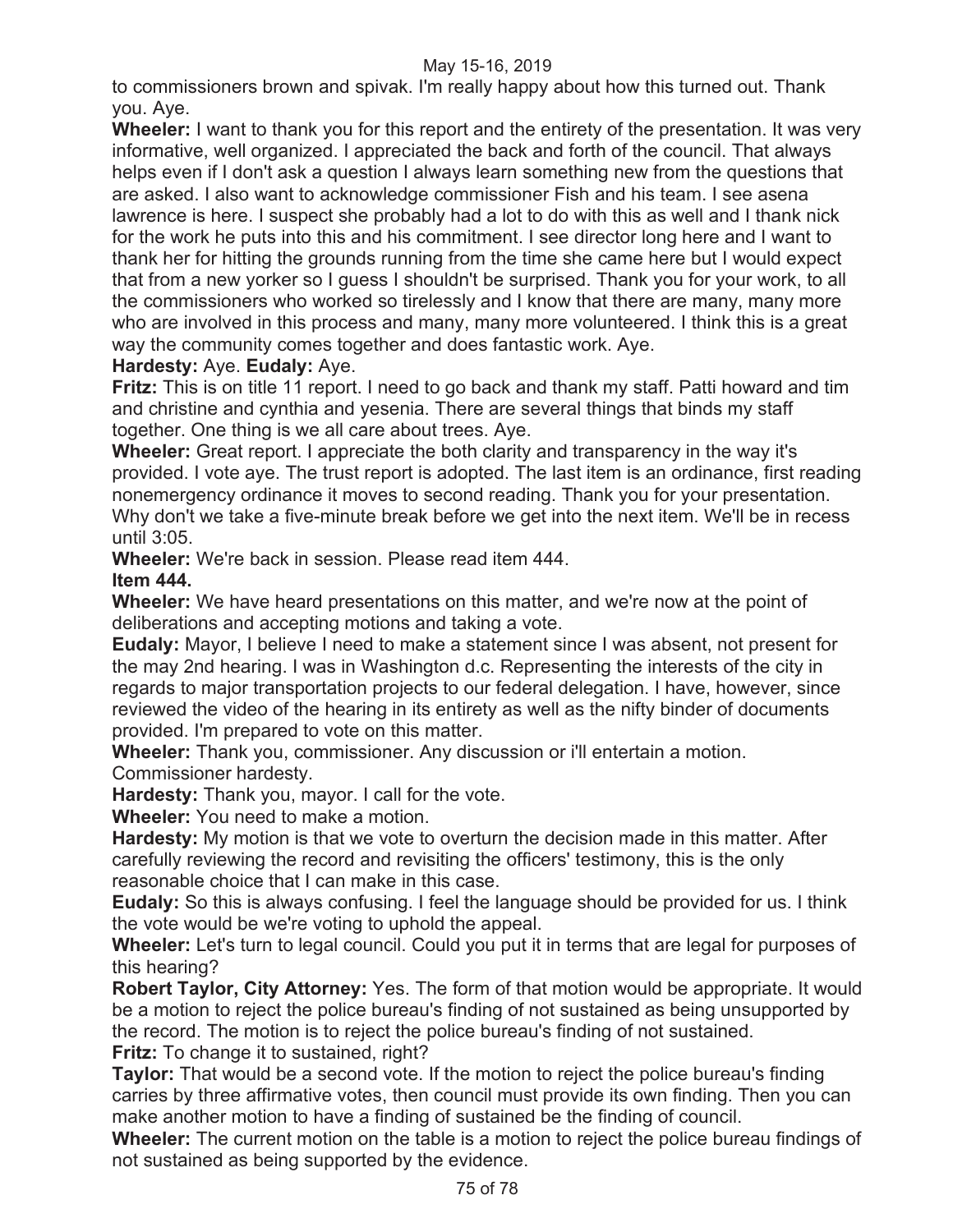**Taylor:** That's correct.

**Eudaly:** Second.

**Wheeler:** We have a motion from commissioner hardesty, a second from commissioner eudaly. Is there any further discussion before the vote? I will not support this motion but i'll explain my reasoning when I take my vote.

**Fritz:** Council, when would you like -- would it be on this vote or on the subsequent one or does it matter?

**Taylor:** You could do it on this one would be the most appropriate.

**Fritz:** Thank you. We don't do this very often.

**Hardesty:** Want to make sure we do it right.

**Wheeler:** Very good. Please call the roll on the motion.

**Hardesty:** After reviewing the record carefully and revisiting the officers' testimony, the only reasonable choice in this case is to vote to overturn the decision. For this reason I vote yes to overturn the decision.

**Eudaly:** Well, I understand while I understand how stressful and even threatening it can feel to filmed and followed by members of the public as it happens to me i'm not wearing a vest or carrying a gun and I have no legal recourse unless I can prove that I had a reasonable fear pore my safety. It's clear the appellant did commit a minor violation of pedestrian law by crossing the street outside a pedestrian crosswalk. The question is whether the citation was issued in retaliation for otherwise lawful activity. In my opinion given the other individuals in the area were engaging the same or similar behavior without warning or citation from the police the appellant did not show disregard for approaching traffic or put herself or others at risk by her actions, it's my opinion that this was a retaliatory action and I vote aye.

**Fritz:** I really struggled with this because the standard is whether a reasonable person could make this decision. I have come to know the final decision maker chief outlaw over the time she's been in office and in general find her a very reasonable person. In this particular incident I don't find her decision or the police bureau's decision reasonable for the following reasons. On page 10of 11 of of the investigative report -- issued a citation for improperly crossing the highway -- sorry, a citation in retaliation for exercising her rights. He has issued the citation before two other times and use it is quite often but doesn't always issue a citation. Park alliance 700 to 702 [audio not understandable] as opposed to using his discretion he responded her interactions the whole time was combative and aggressive with us and I don't know, I guess, I don't know how to answer that question when it says I didn't use my discretion. I guess I did use my discretion and wrote her the citation. That's 924 to 926 on the investigative report. The crc, in their finding on allegation number 8, states that they voted 7-1 to challenge the finding of not sustained and to recommend a finding of sustained. The committee said the citation was issued because the appellant was filming and made a face the officer found disapproving. [audio not understandable] while that may have existed the citation would not have been issued but for the appellant's otherwise legal actions therefore the committee concluded that a reasonable person could not reach the recommended finding given the evidence in the case. Finally there are others but for brevity, I cite this particular line on page 17 of 48, chair malone says i'm reading the paragraph starting at line 161 and it goes all the way on to and then looking at the one that starts with 259 said I would have written a citation no matter whether she had given me an id or not. She made it so overt to me it caught my attention like I said. I don't care about people recording me but something about this whole event spurred me on to at least want to talk to her so I was going to write her a citation for improper placement on the highway. It seems to me i'm going to write this ticket. That line of argument seems to me to be the reasonable response to reading it all of the record. Today we're only acting on the one disputed finding because there have been a number of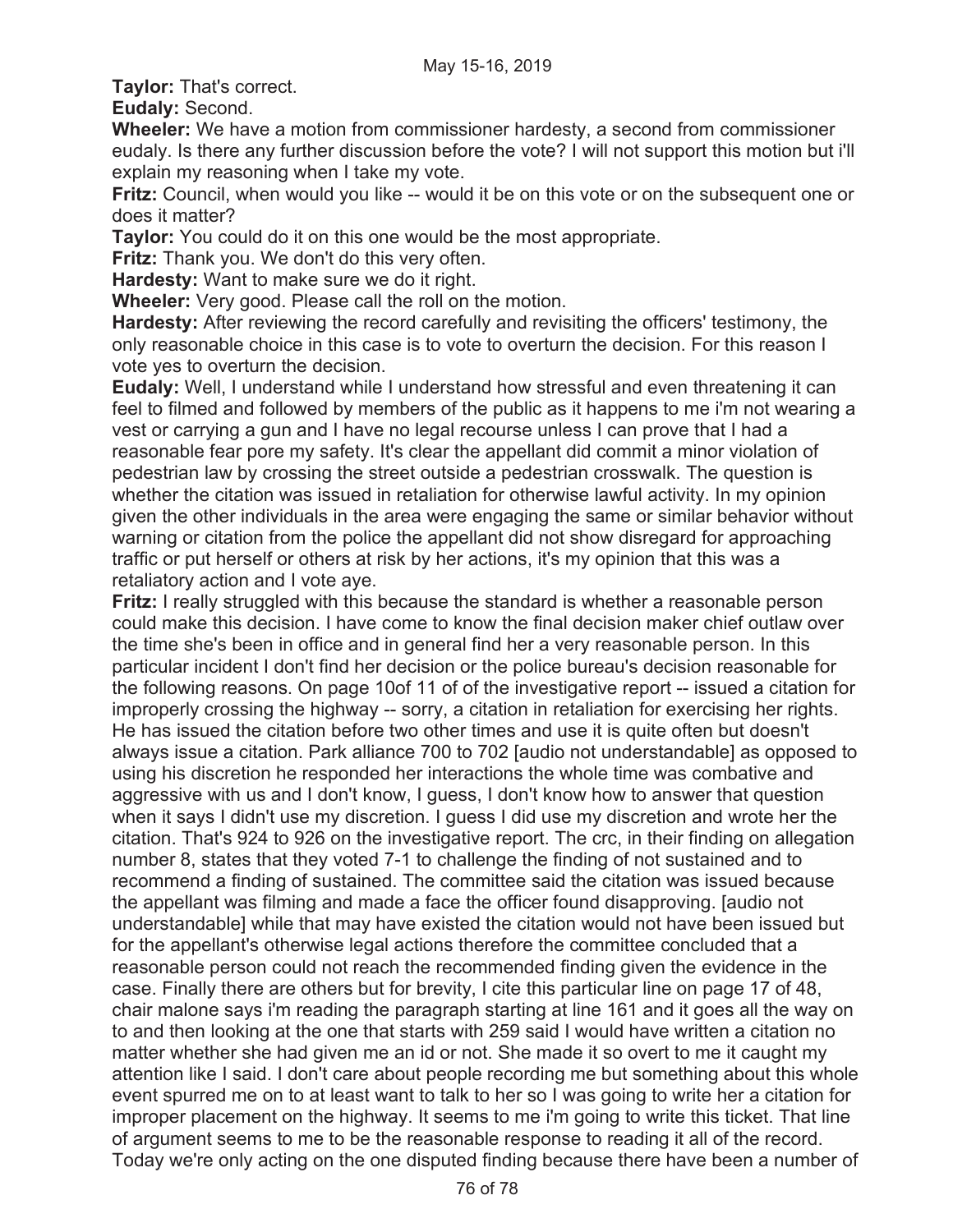others that have been adjudicated on. Those also -- the totality of what happened in the incident that's in the record leads me to believe that this is not reasonable. Aye. **Wheeler:** Well, I have already I think lost this one. That's democracy at work. I want to start off by saying I respect my colleagues and I want to thank the citizens review commission for their hard work and their thoroughness in evaluating this and many, many other issues more often than not I agree with the conversations that they bring forward. I want to particularly thank chair malone for the time that she spends volunteering in this capacity and the time she spends with me on a regular basis updating me on those issues. In this case, though, I have to respectfully disagree. First of all, the officer in this case saw a law violation per the findings. Improper position on the roadway and the language of the law was attached in the findings. He had the legal discretion to make a stop, which he did. That's legal detention. He could do that for the purposes of identifying the person, investigate the violation he witnessed and issue a warning, verbal or written or a citation. He chose to issue a citation. The judge then convicted the violator. In other words -- well, a detailed investigation by the police bureau concluded that the finding of this case was not sustained. The chief indicated that there was not a preponderance of evidence to conclude bureau policy specifically the retaliation policy was violated. I concur with this finding. There's not evidence in my opinion to support retaliation. A finding regarding a complaint is supported by the evidence when a reasonable person could make the finding in light of the evidence whether or not the reviewing body agrees with that finding. This is the standard by which we're adjudicating this matter today. The question is could the police chief and others with the facts that are before them, whether you agree or disagree with the outcome, could a reasonable person with these facts have come to the conclusion that she came to, and in my opinion, I conclude that the chief and reviewers of these facts do in fact constitute and live up to the reasonable person standard. The officer in this case saw a law violation, improper position on the roadway. He had the legal discretion to make a stop, to identify the violator, investigate the violation, and then issue the warning and as I say the officer issued the citation. The judge convicted the violator. In his interview the officer said he did not care if he was filmed. He further said he did not write the citation because of legally filming him. The officer denied on the record retaliation and there's no factual evidence that exists in the record that proves this allegation. There's a number of concerns the officer did raise in his interviews. He said he was aware that at the time there were numerous ambush style attacks on police officers. He said he was also aware that there had been recent vandalism of police cars at the north precinct. He said there was also a bolo, be on the lookout, for a man and a woman associated with a u-haul van that was a safety concern and he was aware of that. He said he was aware that there were several film the police regularly harassing the police both at work and at their homes, and in his interview he said he did not object if he was filmed and he did not write the citation because of legal filming. He also noted that, and this was on page 202 and 203 of the internal affairs investigation, and I want to make sure I get his quote exactly right here for the record, he said he sees her reaching through the chain link fence and what I assume is taking pictures. So all of these things were on the officer's mind when he chose to make the stop or to issue the citation. I have also looked and read and reread this question of the use of it was so overt. I believe that refers to the jay-walking. So that may be part of the question here. The crc's assessment that the reviewing lieutenant was unreasonable in concluding not sustained is in my opinion not supported by the legal standing. The officer acted legally. He acted in policy. And he did not engage in misconduct. The actions of the officer are reasonable. The conclusions arrived at in the review process by the officer's lieutenant, the commander, the chief of the operations branch, the captain of internal affairs, the independent police review assistant director, as well as the chief of police all concluded not sustained. If the chief believed there was a violation supported by the